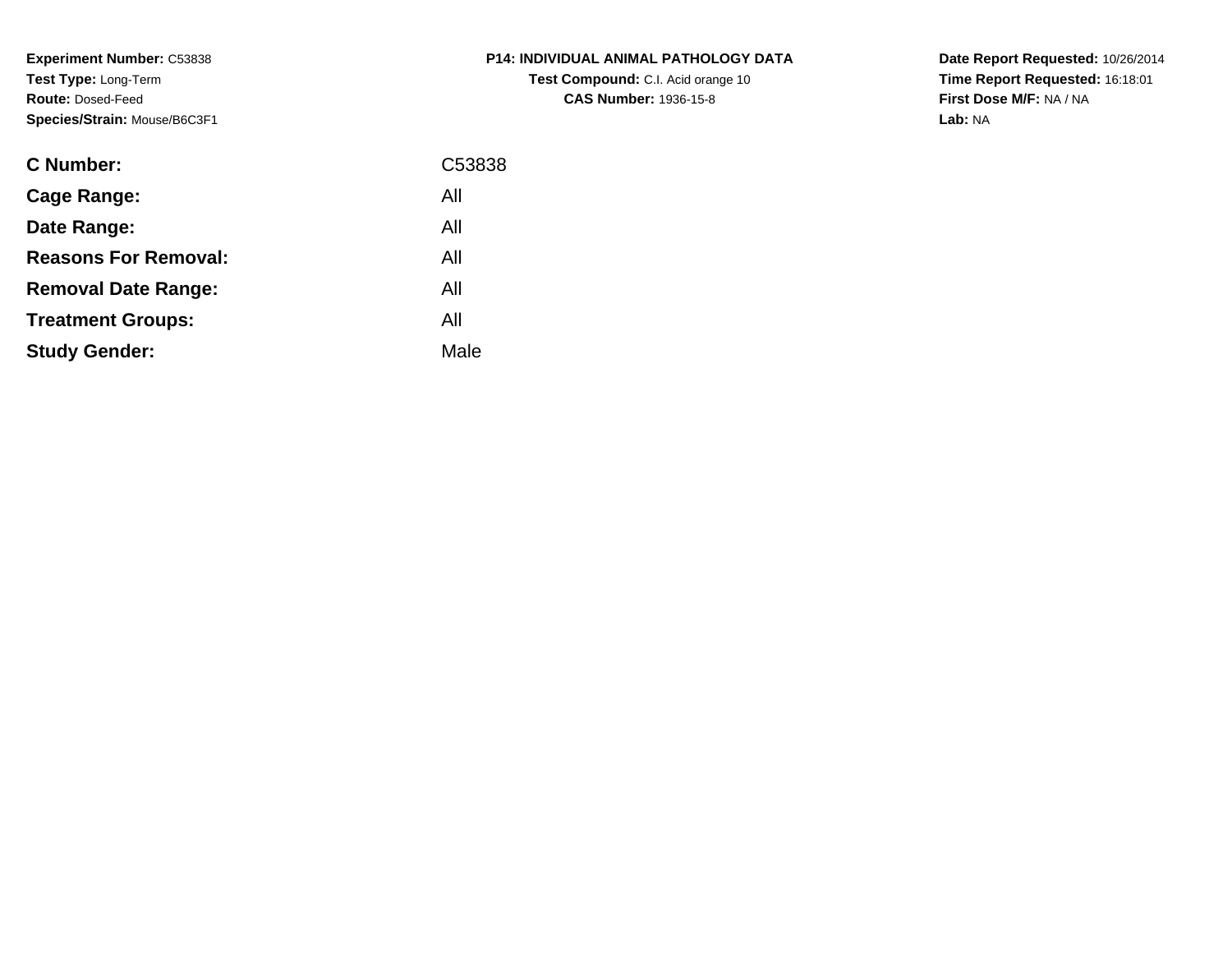**Experiment Number:** C53838**Test Type:** Long-Term

**Route:** Dosed-Feed

**Species/Strain:** Mouse/B6C3F1

## **P14: INDIVIDUAL ANIMAL PATHOLOGY DATA**

**Test Compound:** C.I. Acid orange 10**CAS Number:** 1936-15-8

| <b>ANIMAL ID: 1 001</b> | <b>TRT#: 1</b>          | <b>SEX: Male</b>                  | DAY ON TEST: |  |
|-------------------------|-------------------------|-----------------------------------|--------------|--|
|                         | <b>DOSE: 6000 PPM</b>   | <b>DISP:</b> Scheduled Sacrifice  | HISTO:       |  |
| <b>OBSERVATIONS</b>     |                         |                                   |              |  |
| Adrenal gland           | <b>Cortex Nos</b>       | Hypertrophy, Focal                |              |  |
| <b>Blood vessel</b>     | <b>Prostatic Artery</b> | Inflammation, Granulomatous Focal |              |  |
|                         | Aorta Nos               | Periarteritis                     |              |  |
| <b>Brain</b>            |                         | Calcification, Dystrophic         |              |  |
| Heart                   |                         | Endocardiosis                     |              |  |
|                         | Myocardium Nos          | Inflammation, Acute/Chronic       |              |  |
| Liver                   |                         | <b>Focal Cellular Change</b>      |              |  |
| Lung                    | Bronchiole              | <b>Bronchiolectasis</b>           |              |  |
| Testis                  | Interstitium            | Perivasculitis                    |              |  |
| PRIMARY CAUSE OF DEATH  |                         |                                   |              |  |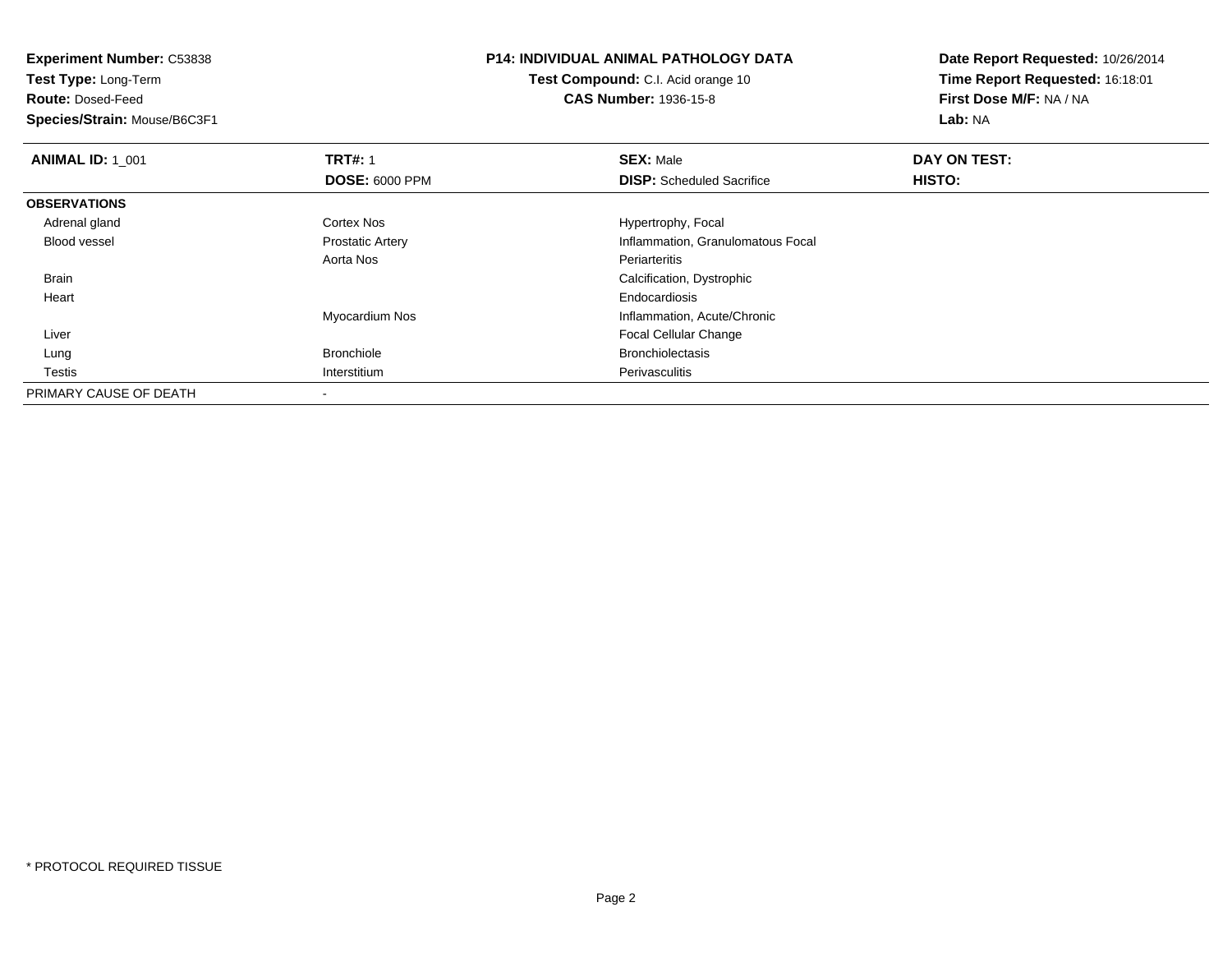| <b>Experiment Number: C53838</b><br>Test Type: Long-Term<br><b>Route: Dosed-Feed</b><br>Species/Strain: Mouse/B6C3F1 |                       | <b>P14: INDIVIDUAL ANIMAL PATHOLOGY DATA</b><br>Test Compound: C.I. Acid orange 10<br><b>CAS Number: 1936-15-8</b> | Date Report Requested: 10/26/2014<br>Time Report Requested: 16:18:01<br>First Dose M/F: NA / NA<br>Lab: NA |
|----------------------------------------------------------------------------------------------------------------------|-----------------------|--------------------------------------------------------------------------------------------------------------------|------------------------------------------------------------------------------------------------------------|
| <b>ANIMAL ID: 1_002</b>                                                                                              | <b>TRT#: 1</b>        | <b>SEX: Male</b>                                                                                                   | DAY ON TEST:                                                                                               |
|                                                                                                                      | <b>DOSE: 6000 PPM</b> | <b>DISP:</b> Scheduled Sacrifice                                                                                   | HISTO:                                                                                                     |
| <b>OBSERVATIONS</b>                                                                                                  |                       |                                                                                                                    |                                                                                                            |
| Lung                                                                                                                 | <b>Bronchiole</b>     | Hyperplasia, Lymphoid                                                                                              |                                                                                                            |
| Lymph node                                                                                                           | Mesenteric Lymph Node | Congestion, Nos                                                                                                    |                                                                                                            |
| Prostate                                                                                                             |                       | Inflammation, Acute/Chronic                                                                                        |                                                                                                            |
| Salivary gland                                                                                                       |                       | Hyperplasia, Lymphoid                                                                                              |                                                                                                            |
| Spleen                                                                                                               |                       | Hyperplasia, Lymphoid                                                                                              |                                                                                                            |
| Trachea                                                                                                              |                       | Inflammation, Acute/Chronic                                                                                        |                                                                                                            |
| PRIMARY CAUSE OF DEATH                                                                                               |                       |                                                                                                                    |                                                                                                            |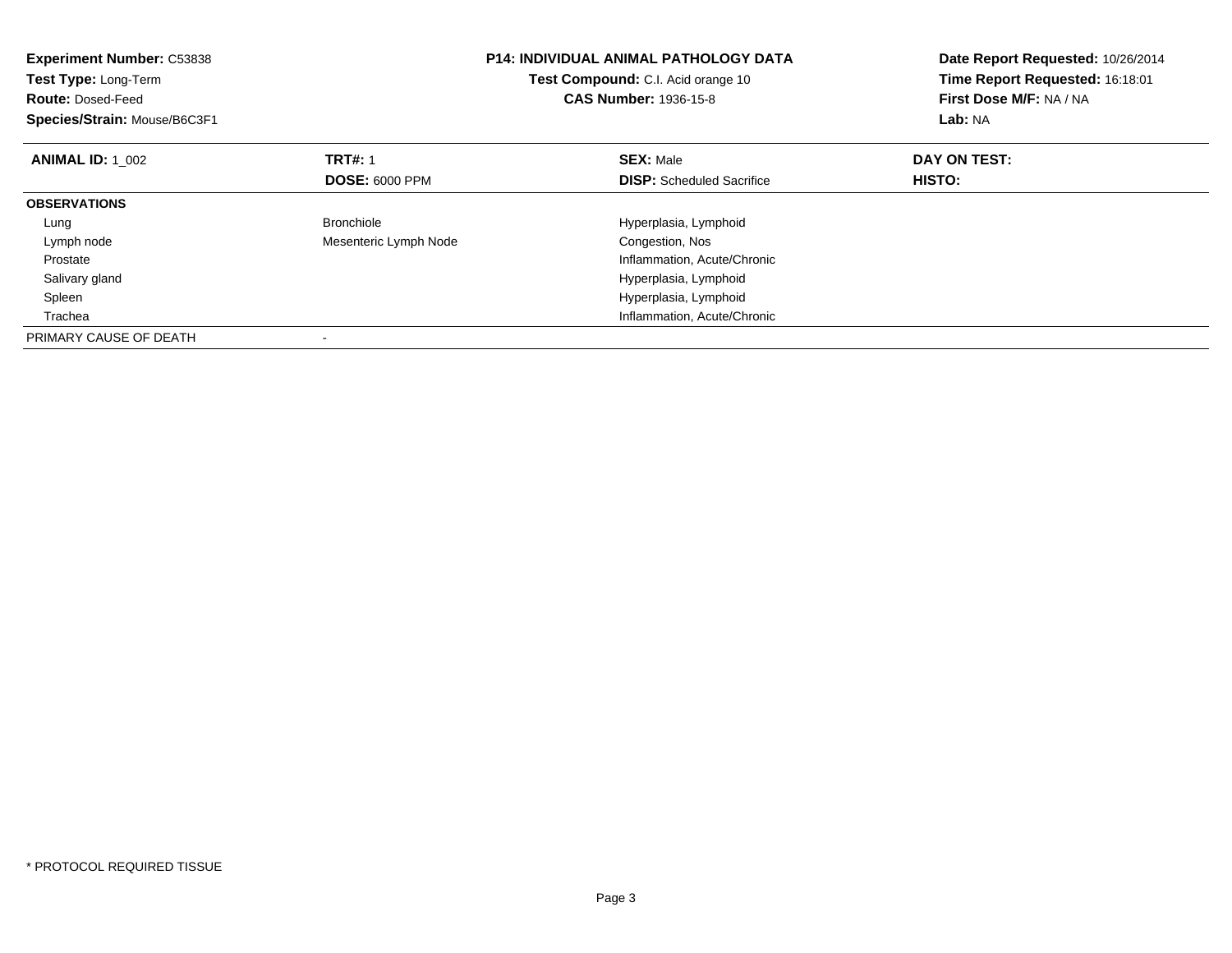| <b>Experiment Number: C53838</b><br>Test Type: Long-Term<br><b>Route: Dosed-Feed</b><br>Species/Strain: Mouse/B6C3F1 |                          | <b>P14: INDIVIDUAL ANIMAL PATHOLOGY DATA</b><br>Test Compound: C.I. Acid orange 10<br><b>CAS Number: 1936-15-8</b> | Date Report Requested: 10/26/2014<br>Time Report Requested: 16:18:01<br>First Dose M/F: NA / NA<br>Lab: NA |
|----------------------------------------------------------------------------------------------------------------------|--------------------------|--------------------------------------------------------------------------------------------------------------------|------------------------------------------------------------------------------------------------------------|
| <b>ANIMAL ID: 1 003</b>                                                                                              | <b>TRT#: 1</b>           | <b>SEX: Male</b>                                                                                                   | DAY ON TEST:                                                                                               |
|                                                                                                                      | <b>DOSE: 6000 PPM</b>    | <b>DISP:</b> Natural Death                                                                                         | HISTO:                                                                                                     |
| <b>OBSERVATIONS</b>                                                                                                  |                          |                                                                                                                    |                                                                                                            |
| Liver                                                                                                                |                          | Hepatocellular Carcinoma                                                                                           |                                                                                                            |
| Lung                                                                                                                 |                          | Inflammation, Interstitial                                                                                         |                                                                                                            |
| Skeletal muscle                                                                                                      |                          | Sarcoma, Nos                                                                                                       |                                                                                                            |
| Unspecified                                                                                                          | <b>Adipose Tissue</b>    | Sarcoma, Nos                                                                                                       |                                                                                                            |
|                                                                                                                      | Multiple Organs Nos      | Sarcoma, Nos, Metastatic                                                                                           |                                                                                                            |
| PRIMARY CAUSE OF DEATH                                                                                               | $\overline{\phantom{a}}$ |                                                                                                                    |                                                                                                            |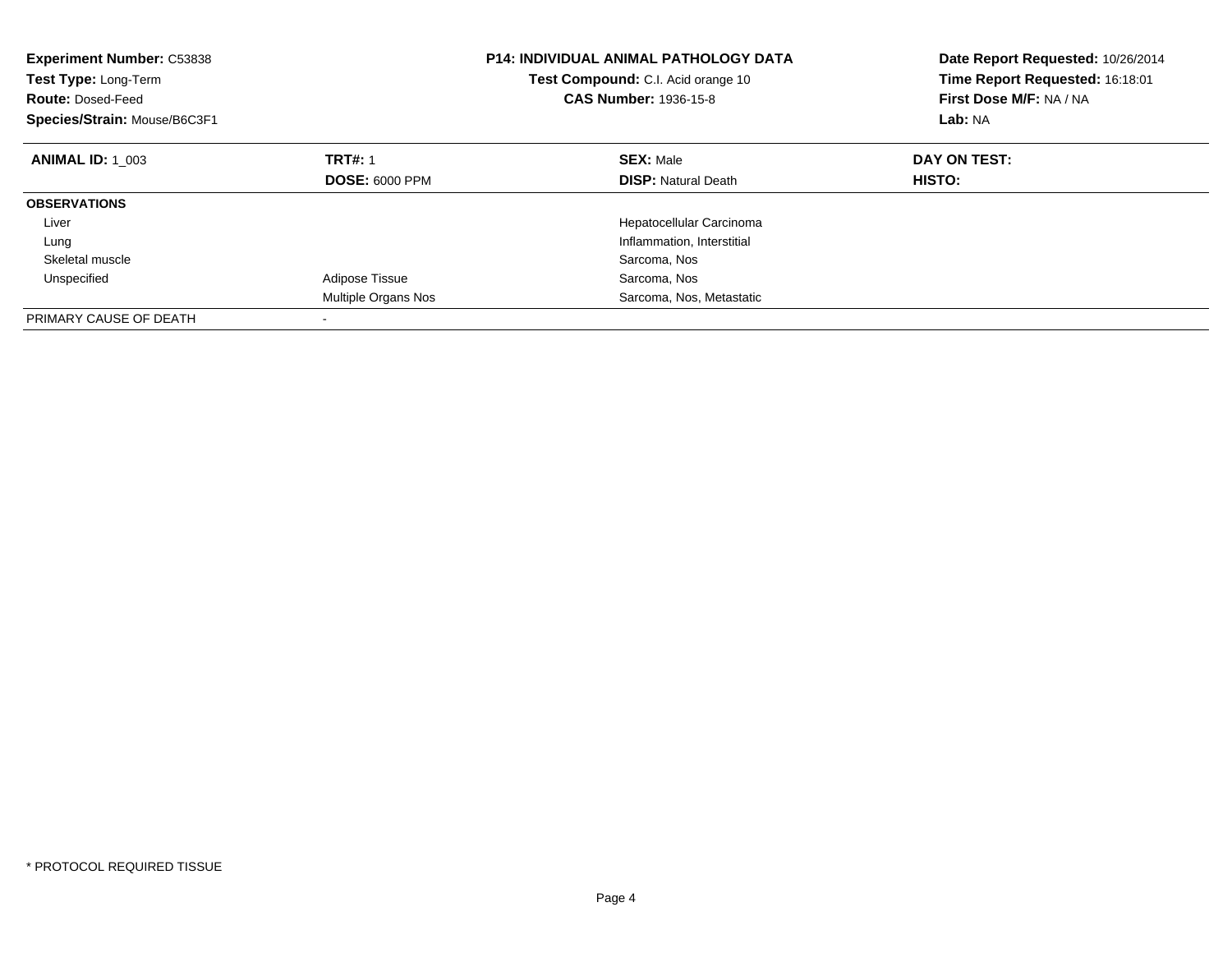| <b>Experiment Number: C53838</b><br>Test Type: Long-Term<br><b>Route: Dosed-Feed</b><br>Species/Strain: Mouse/B6C3F1 |                                         | <b>P14: INDIVIDUAL ANIMAL PATHOLOGY DATA</b><br>Test Compound: C.I. Acid orange 10<br><b>CAS Number: 1936-15-8</b> | Date Report Requested: 10/26/2014<br>Time Report Requested: 16:18:01<br>First Dose M/F: NA / NA<br>Lab: NA |
|----------------------------------------------------------------------------------------------------------------------|-----------------------------------------|--------------------------------------------------------------------------------------------------------------------|------------------------------------------------------------------------------------------------------------|
| <b>ANIMAL ID:</b> 1 004                                                                                              | <b>TRT#: 1</b><br><b>DOSE: 6000 PPM</b> | <b>SEX: Male</b><br><b>DISP:</b> Moribund Sacrifice                                                                | DAY ON TEST:<br>HISTO:                                                                                     |
| <b>OBSERVATIONS</b>                                                                                                  |                                         |                                                                                                                    |                                                                                                            |
| Lung                                                                                                                 |                                         | Inflammation, Interstitial                                                                                         |                                                                                                            |
| Lymph node                                                                                                           | <b>Bronchial Lymph Node</b>             | Hyperplasia, Lymphoid                                                                                              |                                                                                                            |
| Trachea                                                                                                              |                                         | Metaplasia, Nos                                                                                                    |                                                                                                            |
| PRIMARY CAUSE OF DEATH                                                                                               |                                         |                                                                                                                    |                                                                                                            |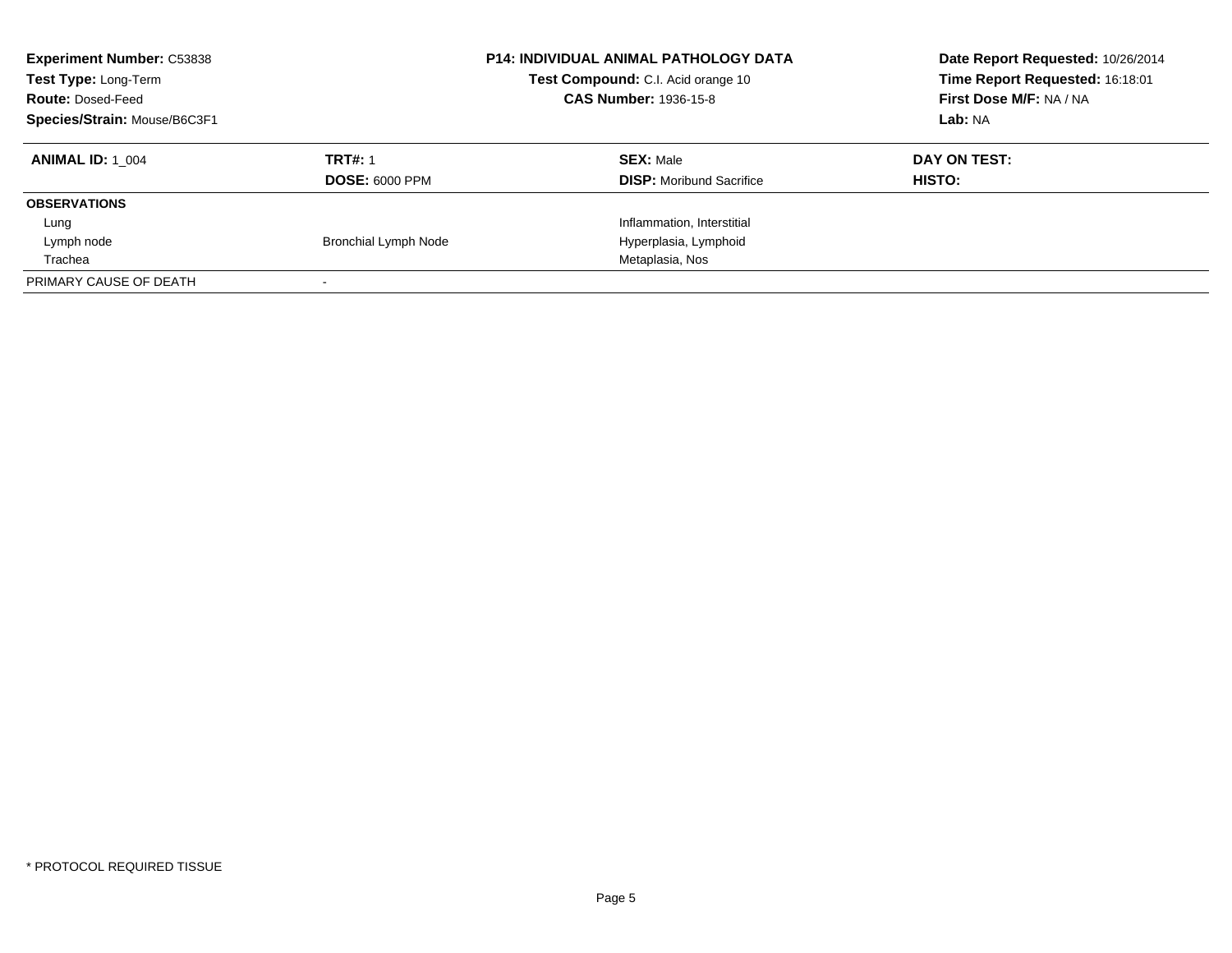| <b>Experiment Number: C53838</b><br>Test Type: Long-Term<br><b>Route: Dosed-Feed</b><br>Species/Strain: Mouse/B6C3F1 |                                         | <b>P14: INDIVIDUAL ANIMAL PATHOLOGY DATA</b><br>Test Compound: C.I. Acid orange 10<br><b>CAS Number: 1936-15-8</b> | Date Report Requested: 10/26/2014<br>Time Report Requested: 16:18:01<br>First Dose M/F: NA / NA<br>Lab: NA |
|----------------------------------------------------------------------------------------------------------------------|-----------------------------------------|--------------------------------------------------------------------------------------------------------------------|------------------------------------------------------------------------------------------------------------|
| <b>ANIMAL ID: 1 005</b>                                                                                              | <b>TRT#: 1</b><br><b>DOSE: 6000 PPM</b> | <b>SEX: Male</b><br><b>DISP:</b> Scheduled Sacrifice                                                               | DAY ON TEST:<br>HISTO:                                                                                     |
| <b>OBSERVATIONS</b>                                                                                                  |                                         |                                                                                                                    |                                                                                                            |
| <b>Brain</b>                                                                                                         |                                         | Calcification, Dystrophic                                                                                          |                                                                                                            |
| Kidney                                                                                                               |                                         | Hyperplasia, Lymphoid                                                                                              |                                                                                                            |
| PRIMARY CAUSE OF DEATH                                                                                               |                                         |                                                                                                                    |                                                                                                            |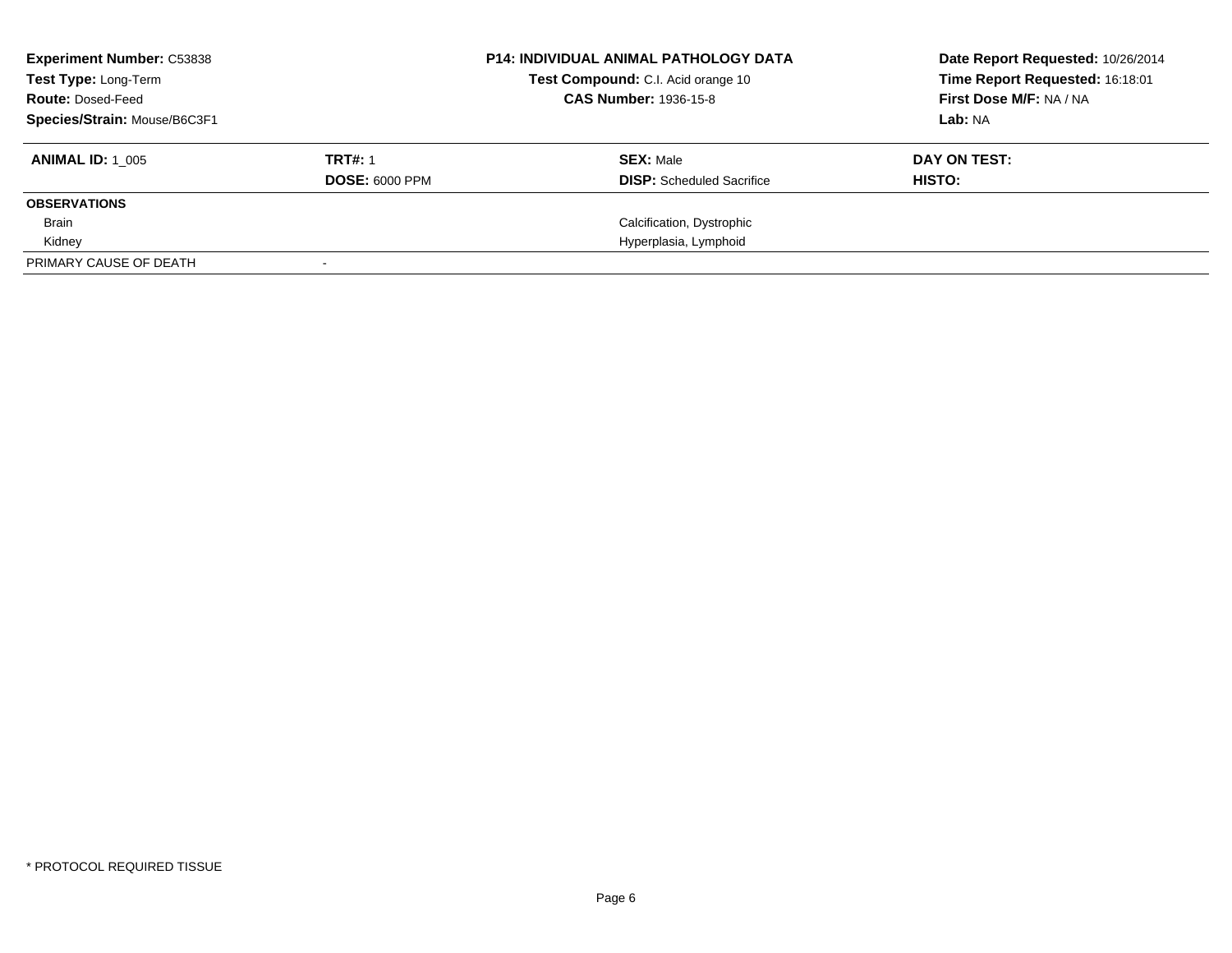| <b>Experiment Number: C53838</b> |                                    | P14: INDIVIDUAL ANIMAL PATHOLOGY DATA | Date Report Requested: 10/26/2014 |
|----------------------------------|------------------------------------|---------------------------------------|-----------------------------------|
| <b>Test Type: Long-Term</b>      | Test Compound: C.I. Acid orange 10 |                                       | Time Report Requested: 16:18:01   |
| <b>Route: Dosed-Feed</b>         |                                    | <b>CAS Number: 1936-15-8</b>          | First Dose M/F: NA / NA           |
| Species/Strain: Mouse/B6C3F1     |                                    |                                       | Lab: NA                           |
| <b>ANIMAL ID: 1_006</b>          | <b>TRT#: 1</b>                     | <b>SEX: Male</b>                      | DAY ON TEST:                      |
|                                  | <b>DOSE: 6000 PPM</b>              | <b>DISP:</b> Scheduled Sacrifice      | HISTO:                            |
| <b>OBSERVATIONS</b>              |                                    |                                       |                                   |
| Adrenal gland                    | Cortex Nos                         | Hyperplasia, Focal                    |                                   |
| Brain                            |                                    | Calcification, Dystrophic             |                                   |
| Kidney                           |                                    | Hyperplasia, Lymphoid                 |                                   |
|                                  |                                    | Nephropathy                           |                                   |
| Lung                             |                                    | Inflammation, Interstitial            |                                   |
|                                  |                                    | <b>Perivasculitis</b>                 |                                   |
| Pancreas                         |                                    | Hyperplasia, Lymphoid                 |                                   |
| Prostate                         |                                    | Inflammation, Focal                   |                                   |
| Unspecified                      | Multiple Organs Nos                | Lymphoma, Nos-Malignant               |                                   |
| PRIMARY CAUSE OF DEATH           |                                    |                                       |                                   |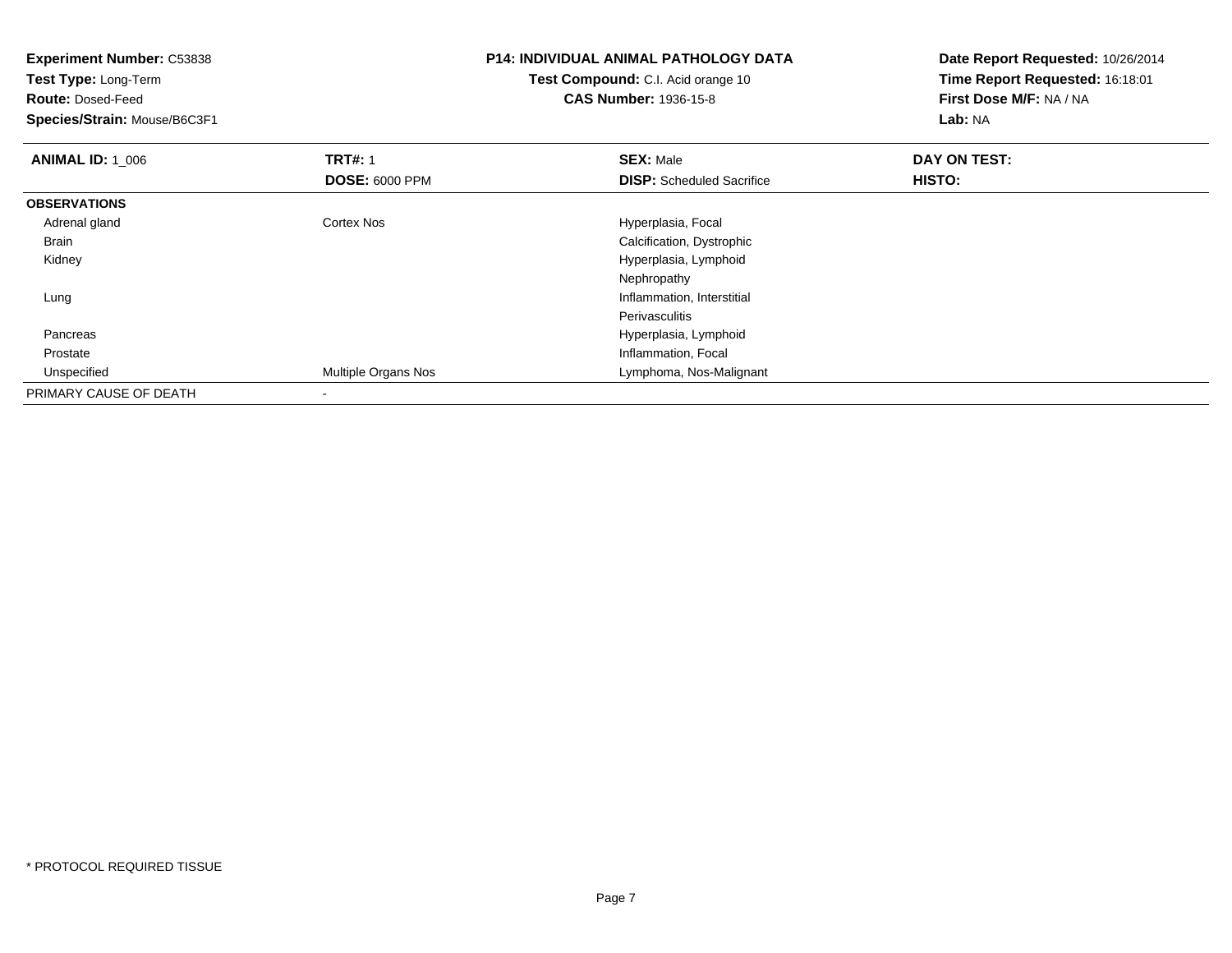| <b>Experiment Number: C53838</b><br>Test Type: Long-Term<br><b>Route: Dosed-Feed</b><br>Species/Strain: Mouse/B6C3F1 |                                         | <b>P14: INDIVIDUAL ANIMAL PATHOLOGY DATA</b><br><b>Test Compound:</b> C.I. Acid orange 10<br><b>CAS Number: 1936-15-8</b> | Date Report Requested: 10/26/2014<br>Time Report Requested: 16:18:01<br>First Dose M/F: NA / NA<br>Lab: NA |
|----------------------------------------------------------------------------------------------------------------------|-----------------------------------------|---------------------------------------------------------------------------------------------------------------------------|------------------------------------------------------------------------------------------------------------|
| <b>ANIMAL ID: 1 007</b>                                                                                              | <b>TRT#: 1</b><br><b>DOSE: 6000 PPM</b> | <b>SEX: Male</b><br><b>DISP:</b> Scheduled Sacrifice                                                                      | DAY ON TEST:<br>HISTO:                                                                                     |
| <b>OBSERVATIONS</b>                                                                                                  |                                         |                                                                                                                           |                                                                                                            |
| <b>Brain</b>                                                                                                         |                                         | Calcification, Dystrophic                                                                                                 |                                                                                                            |
| Kidney                                                                                                               |                                         | Hyperplasia, Lymphoid                                                                                                     |                                                                                                            |
| Skin                                                                                                                 |                                         | Inflammation, Acute Focal                                                                                                 |                                                                                                            |
| Thyroid                                                                                                              |                                         | Follicular-Cell Adenoma                                                                                                   |                                                                                                            |
| PRIMARY CAUSE OF DEATH                                                                                               |                                         |                                                                                                                           |                                                                                                            |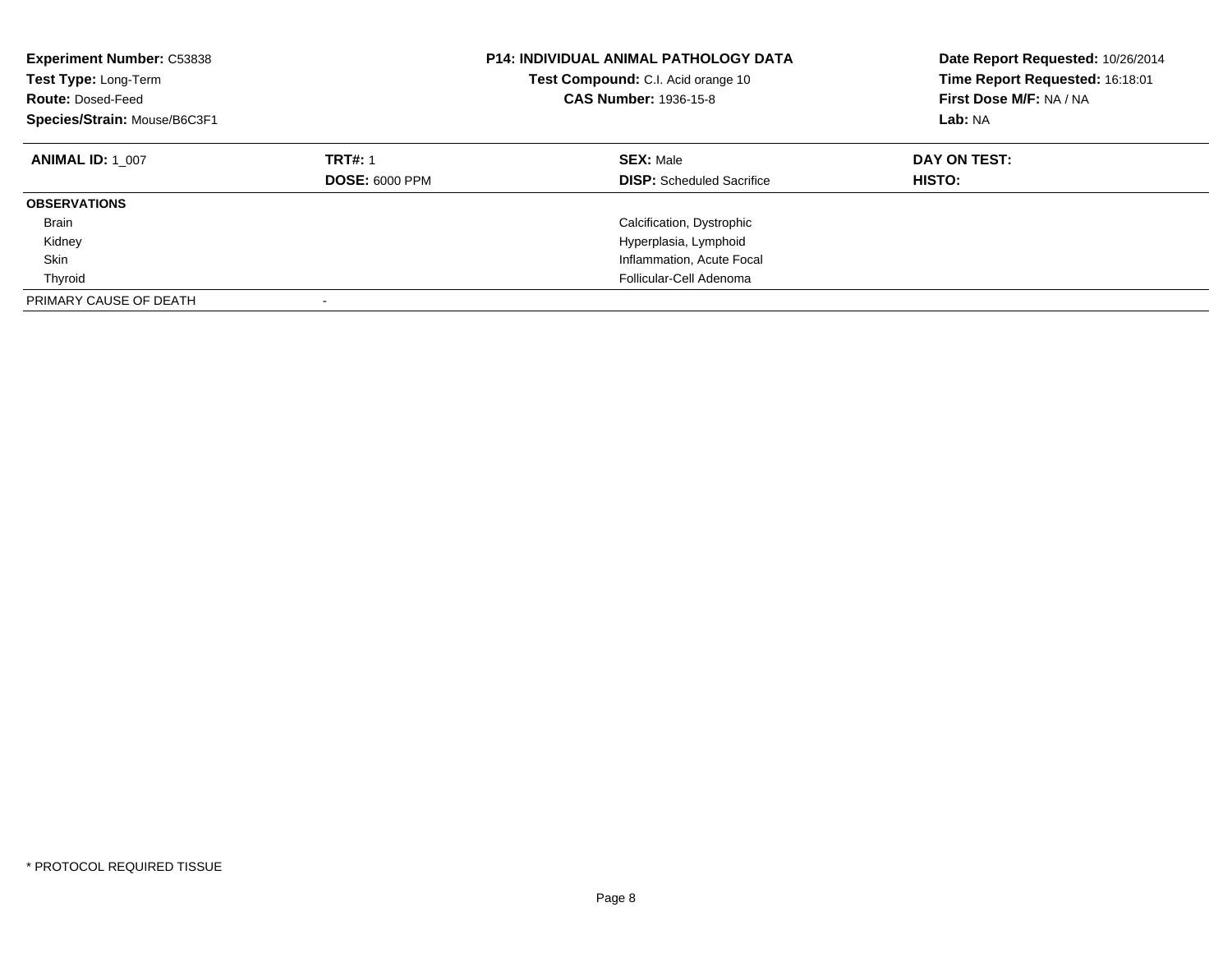| <b>Experiment Number: C53838</b><br>Test Type: Long-Term<br><b>Route: Dosed-Feed</b><br>Species/Strain: Mouse/B6C3F1 |                                         | <b>P14: INDIVIDUAL ANIMAL PATHOLOGY DATA</b><br>Test Compound: C.I. Acid orange 10<br><b>CAS Number: 1936-15-8</b> | Date Report Requested: 10/26/2014<br>Time Report Requested: 16:18:01<br>First Dose M/F: NA / NA<br>Lab: NA |
|----------------------------------------------------------------------------------------------------------------------|-----------------------------------------|--------------------------------------------------------------------------------------------------------------------|------------------------------------------------------------------------------------------------------------|
| <b>ANIMAL ID: 1 008</b>                                                                                              | <b>TRT#: 1</b><br><b>DOSE: 6000 PPM</b> | <b>SEX: Male</b><br><b>DISP:</b> Scheduled Sacrifice                                                               | DAY ON TEST:<br>HISTO:                                                                                     |
| <b>OBSERVATIONS</b>                                                                                                  |                                         |                                                                                                                    |                                                                                                            |
| <b>Brain</b>                                                                                                         |                                         | Calcification, Dystrophic                                                                                          |                                                                                                            |
| Gall bladder                                                                                                         |                                         | Hyperplasia, Lymphoid                                                                                              |                                                                                                            |
| Kidney                                                                                                               |                                         | Hyperplasia, Lymphoid                                                                                              |                                                                                                            |
| Lung                                                                                                                 |                                         | Inflammation, Interstitial                                                                                         |                                                                                                            |
| PRIMARY CAUSE OF DEATH                                                                                               |                                         |                                                                                                                    |                                                                                                            |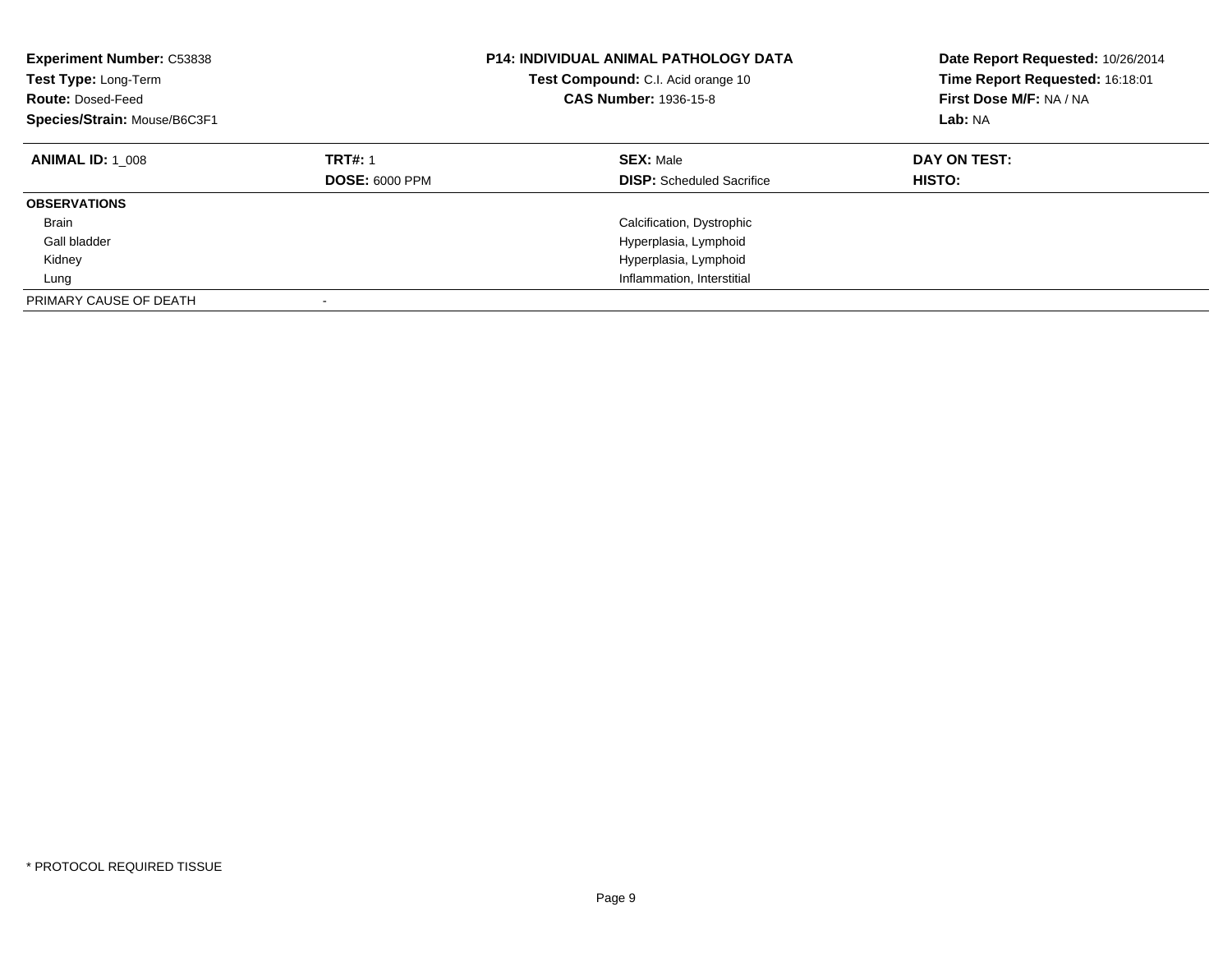| <b>Experiment Number: C53838</b><br>Test Type: Long-Term<br><b>Route: Dosed-Feed</b><br>Species/Strain: Mouse/B6C3F1 |                                         | <b>P14: INDIVIDUAL ANIMAL PATHOLOGY DATA</b><br>Test Compound: C.I. Acid orange 10<br><b>CAS Number: 1936-15-8</b> | Date Report Requested: 10/26/2014<br>Time Report Requested: 16:18:01<br>First Dose M/F: NA / NA<br>Lab: NA |
|----------------------------------------------------------------------------------------------------------------------|-----------------------------------------|--------------------------------------------------------------------------------------------------------------------|------------------------------------------------------------------------------------------------------------|
| <b>ANIMAL ID: 1 009</b>                                                                                              | <b>TRT#: 1</b><br><b>DOSE: 6000 PPM</b> | <b>SEX: Male</b><br><b>DISP:</b> Scheduled Sacrifice                                                               | DAY ON TEST:<br>HISTO:                                                                                     |
| <b>OBSERVATIONS</b>                                                                                                  |                                         |                                                                                                                    |                                                                                                            |
| <b>Brain</b>                                                                                                         |                                         | Mineralization                                                                                                     |                                                                                                            |
| Heart                                                                                                                | Cardiac Valve                           | Mineralization                                                                                                     |                                                                                                            |
| Lung                                                                                                                 |                                         | Inflammation, Interstitial                                                                                         |                                                                                                            |
| Prostate                                                                                                             |                                         | Inflammation, Acute/Chronic                                                                                        |                                                                                                            |
| PRIMARY CAUSE OF DEATH                                                                                               |                                         |                                                                                                                    |                                                                                                            |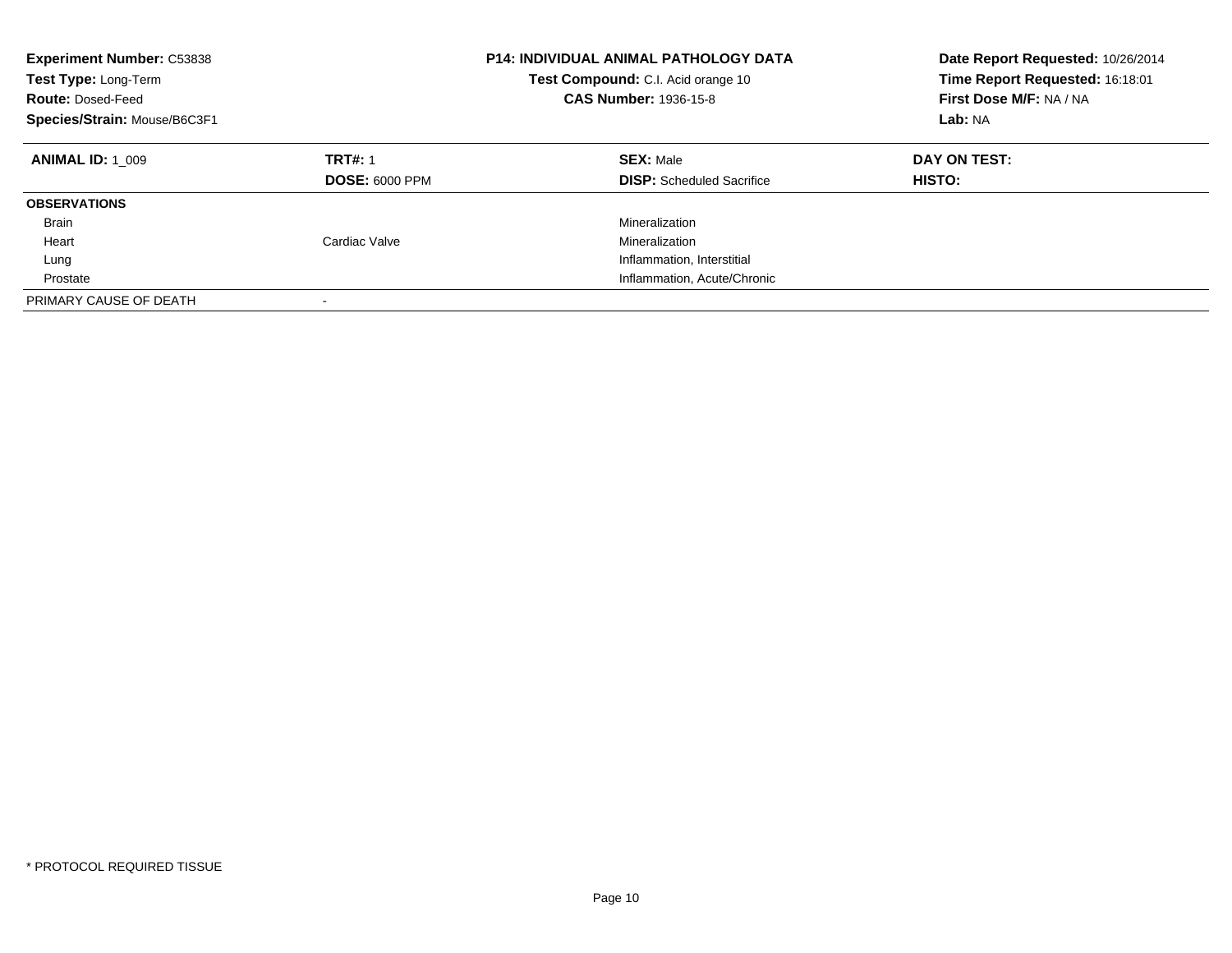| <b>Experiment Number: C53838</b><br>Test Type: Long-Term<br><b>Route: Dosed-Feed</b><br>Species/Strain: Mouse/B6C3F1 |                                         | <b>P14: INDIVIDUAL ANIMAL PATHOLOGY DATA</b><br>Test Compound: C.I. Acid orange 10<br><b>CAS Number: 1936-15-8</b> | Date Report Requested: 10/26/2014<br>Time Report Requested: 16:18:01<br>First Dose M/F: NA / NA<br>Lab: NA |
|----------------------------------------------------------------------------------------------------------------------|-----------------------------------------|--------------------------------------------------------------------------------------------------------------------|------------------------------------------------------------------------------------------------------------|
| <b>ANIMAL ID: 1 010</b>                                                                                              | <b>TRT#: 1</b><br><b>DOSE: 6000 PPM</b> | <b>SEX: Male</b><br><b>DISP: Natural Death</b>                                                                     | DAY ON TEST:<br>HISTO:                                                                                     |
| <b>OBSERVATIONS</b>                                                                                                  |                                         |                                                                                                                    |                                                                                                            |
| Pancreas                                                                                                             | Acinus                                  | Atrophy, Focal                                                                                                     |                                                                                                            |
| Testis                                                                                                               |                                         | Interstitial-Cell Tumor                                                                                            |                                                                                                            |
| Unspecified                                                                                                          | Multiple Organs Nos                     | Lymphoma, Mixed-Malignant Type                                                                                     |                                                                                                            |
| PRIMARY CAUSE OF DEATH                                                                                               |                                         |                                                                                                                    |                                                                                                            |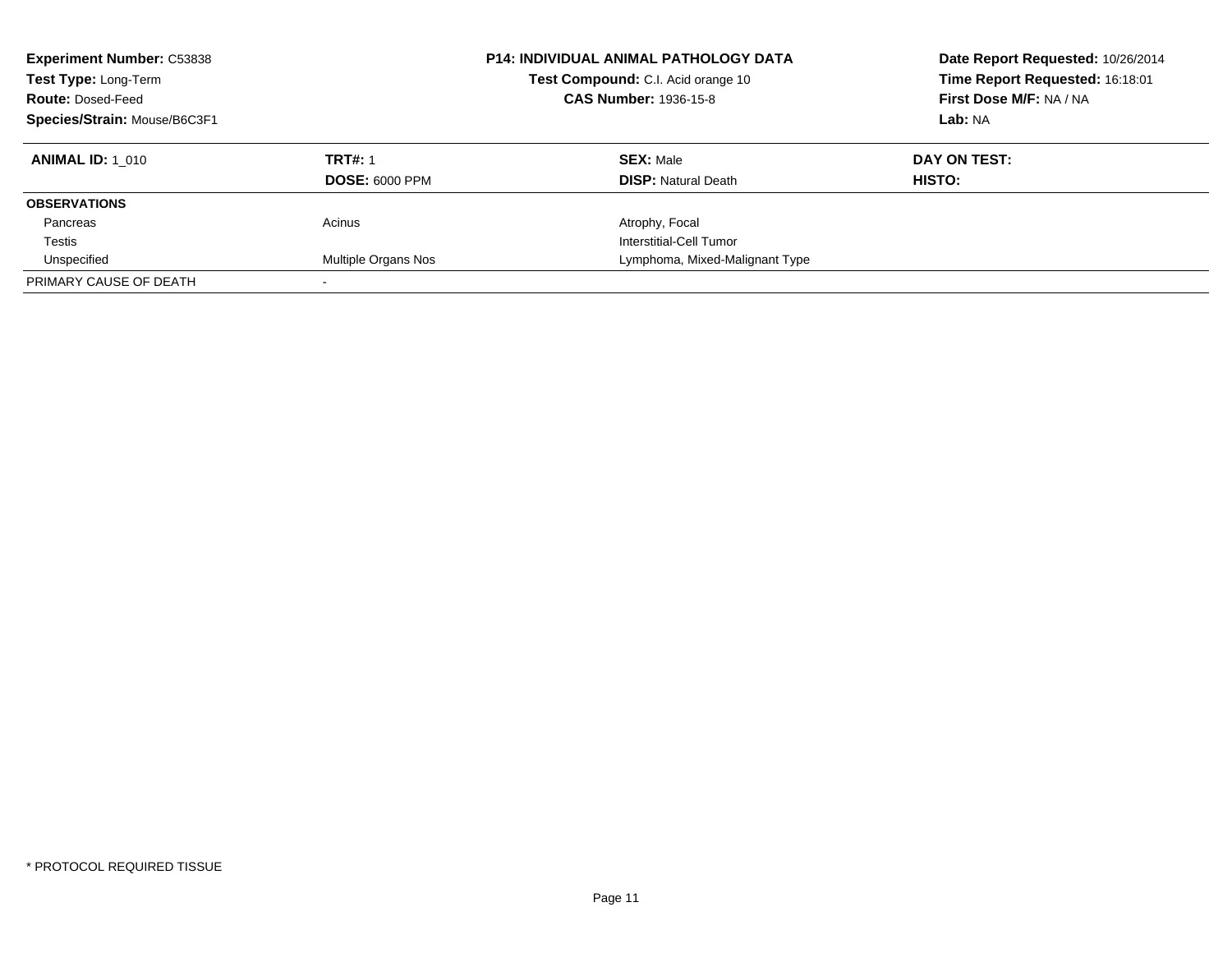| <b>Experiment Number: C53838</b><br>Test Type: Long-Term<br><b>Route: Dosed-Feed</b><br>Species/Strain: Mouse/B6C3F1 |                                         | <b>P14: INDIVIDUAL ANIMAL PATHOLOGY DATA</b><br>Test Compound: C.I. Acid orange 10<br><b>CAS Number: 1936-15-8</b> | Date Report Requested: 10/26/2014<br>Time Report Requested: 16:18:01<br>First Dose M/F: NA / NA<br><b>Lab: NA</b> |
|----------------------------------------------------------------------------------------------------------------------|-----------------------------------------|--------------------------------------------------------------------------------------------------------------------|-------------------------------------------------------------------------------------------------------------------|
| <b>ANIMAL ID: 1 011</b>                                                                                              | <b>TRT#: 1</b><br><b>DOSE: 6000 PPM</b> | <b>SEX: Male</b><br><b>DISP:</b> Scheduled Sacrifice                                                               | DAY ON TEST:<br>HISTO:                                                                                            |
| <b>OBSERVATIONS</b>                                                                                                  |                                         |                                                                                                                    |                                                                                                                   |
| <b>Brain</b>                                                                                                         |                                         | Calcification, Dystrophic                                                                                          |                                                                                                                   |
| Lung                                                                                                                 | <b>Bronchiole</b>                       | <b>Bronchiolectasis</b>                                                                                            |                                                                                                                   |
|                                                                                                                      |                                         | Inflammation, Interstitial                                                                                         |                                                                                                                   |
| PRIMARY CAUSE OF DEATH                                                                                               |                                         |                                                                                                                    |                                                                                                                   |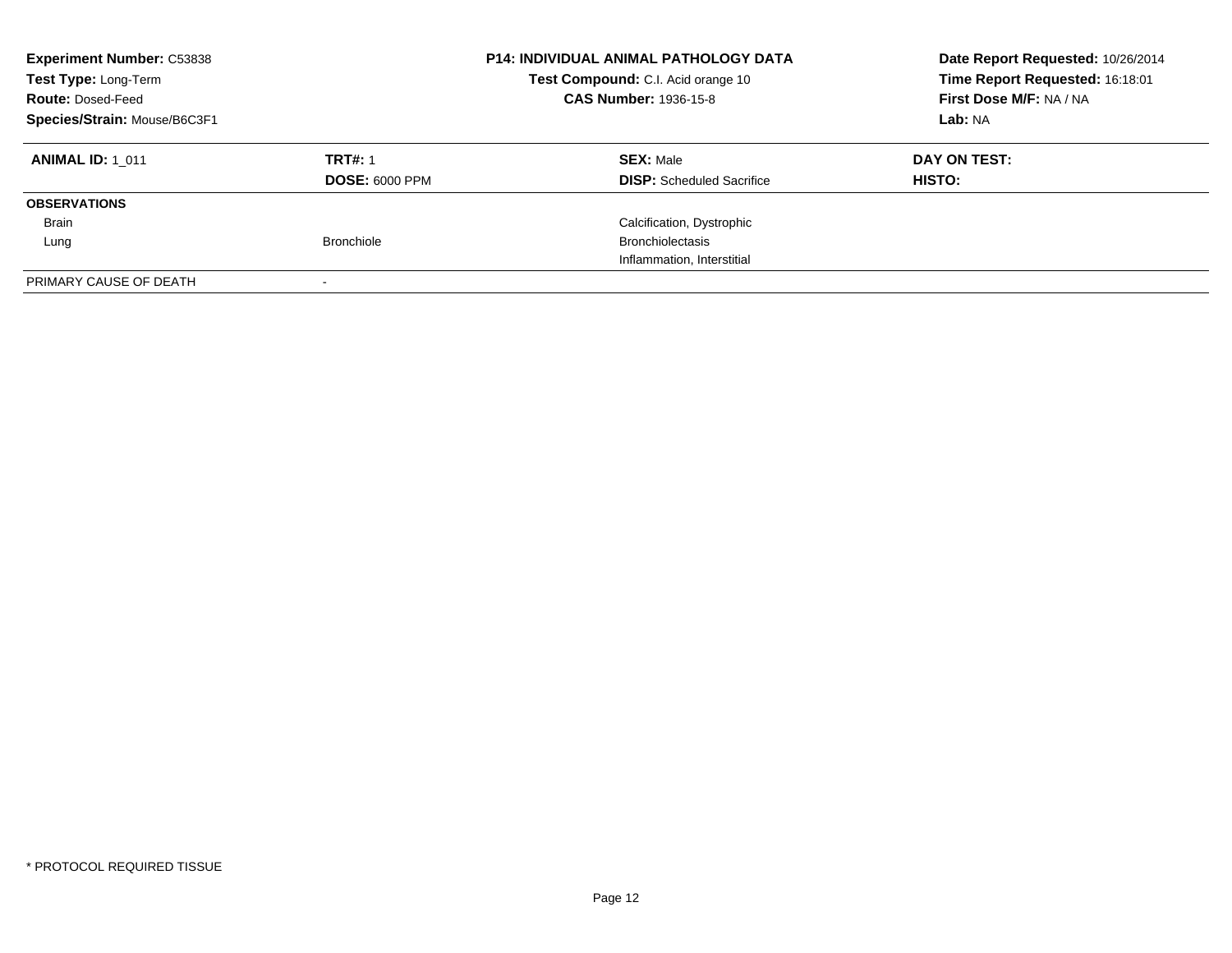| <b>Experiment Number: C53838</b><br>Test Type: Long-Term<br><b>Route: Dosed-Feed</b><br>Species/Strain: Mouse/B6C3F1 |                                         | <b>P14: INDIVIDUAL ANIMAL PATHOLOGY DATA</b><br><b>Test Compound:</b> C.I. Acid orange 10<br><b>CAS Number: 1936-15-8</b> | Date Report Requested: 10/26/2014<br>Time Report Requested: 16:18:01<br>First Dose M/F: NA / NA<br>Lab: NA |
|----------------------------------------------------------------------------------------------------------------------|-----------------------------------------|---------------------------------------------------------------------------------------------------------------------------|------------------------------------------------------------------------------------------------------------|
| <b>ANIMAL ID: 1 012</b>                                                                                              | <b>TRT#: 1</b><br><b>DOSE: 6000 PPM</b> | <b>SEX: Male</b><br><b>DISP:</b> Scheduled Sacrifice                                                                      | DAY ON TEST:<br>HISTO:                                                                                     |
| <b>OBSERVATIONS</b>                                                                                                  |                                         |                                                                                                                           |                                                                                                            |
| <b>Brain</b>                                                                                                         |                                         | Calcification, Dystrophic                                                                                                 |                                                                                                            |
| Lung                                                                                                                 |                                         | Inflammation, Interstitial                                                                                                |                                                                                                            |
| Stomach                                                                                                              |                                         | Hyperplasia, Papillary                                                                                                    |                                                                                                            |
| Testis                                                                                                               |                                         | Degeneration, Nos                                                                                                         |                                                                                                            |
| PRIMARY CAUSE OF DEATH                                                                                               |                                         |                                                                                                                           |                                                                                                            |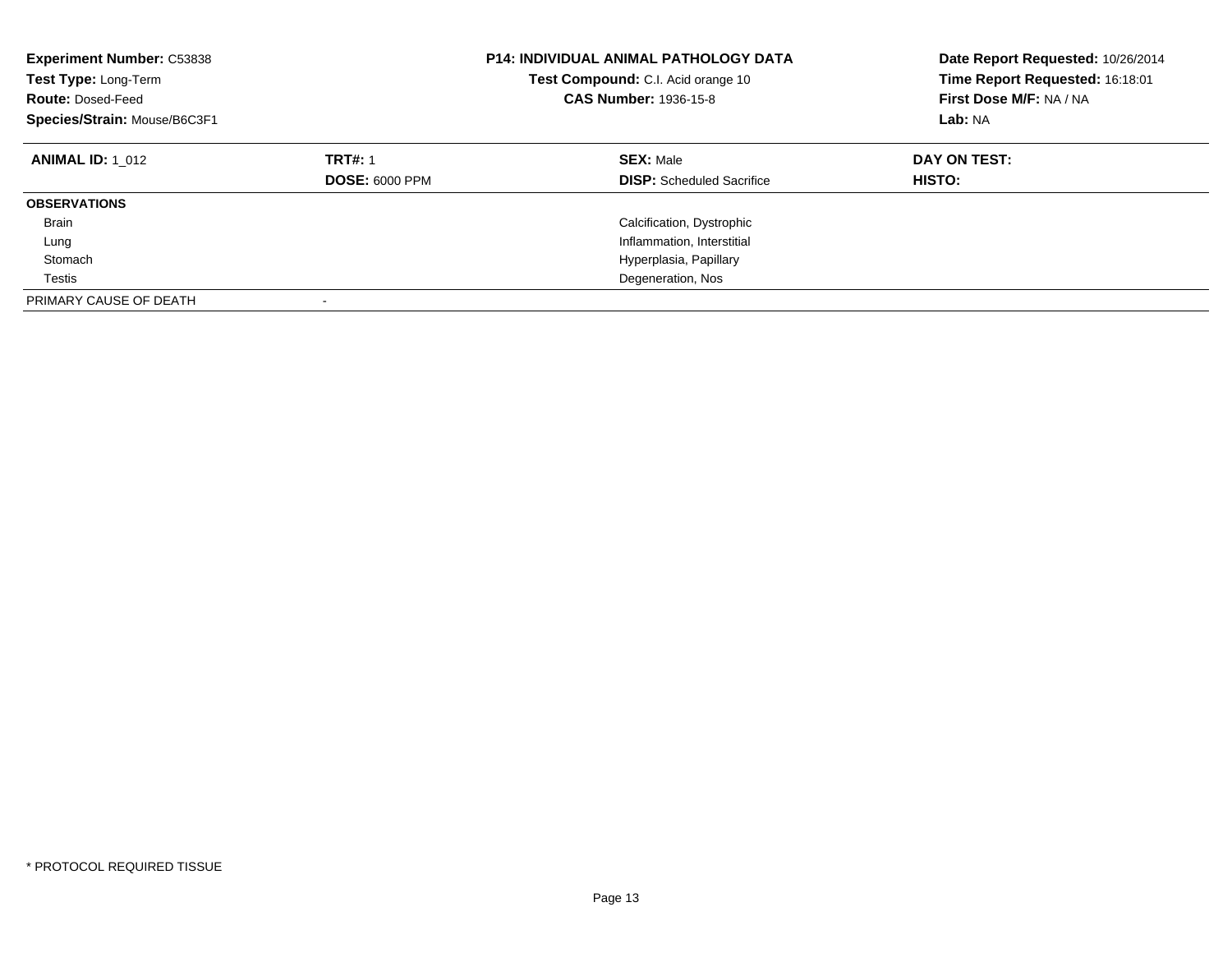| <b>Experiment Number: C53838</b><br>Test Type: Long-Term<br><b>Route: Dosed-Feed</b><br>Species/Strain: Mouse/B6C3F1 |                                         | <b>P14: INDIVIDUAL ANIMAL PATHOLOGY DATA</b><br>Test Compound: C.I. Acid orange 10<br><b>CAS Number: 1936-15-8</b> | Date Report Requested: 10/26/2014<br>Time Report Requested: 16:18:01<br>First Dose M/F: NA / NA<br>Lab: NA |
|----------------------------------------------------------------------------------------------------------------------|-----------------------------------------|--------------------------------------------------------------------------------------------------------------------|------------------------------------------------------------------------------------------------------------|
| <b>ANIMAL ID:</b> 1 013                                                                                              | <b>TRT#: 1</b><br><b>DOSE: 6000 PPM</b> | <b>SEX: Male</b><br><b>DISP:</b> Scheduled Sacrifice                                                               | DAY ON TEST:<br><b>HISTO:</b>                                                                              |
| <b>OBSERVATIONS</b>                                                                                                  |                                         |                                                                                                                    |                                                                                                            |
| Lung                                                                                                                 |                                         | Hemorrhage                                                                                                         |                                                                                                            |
| Skin                                                                                                                 |                                         | Fibroma                                                                                                            |                                                                                                            |
| Unspecified                                                                                                          | Tail                                    | Sarcoma, Nos                                                                                                       |                                                                                                            |
| PRIMARY CAUSE OF DEATH                                                                                               |                                         |                                                                                                                    |                                                                                                            |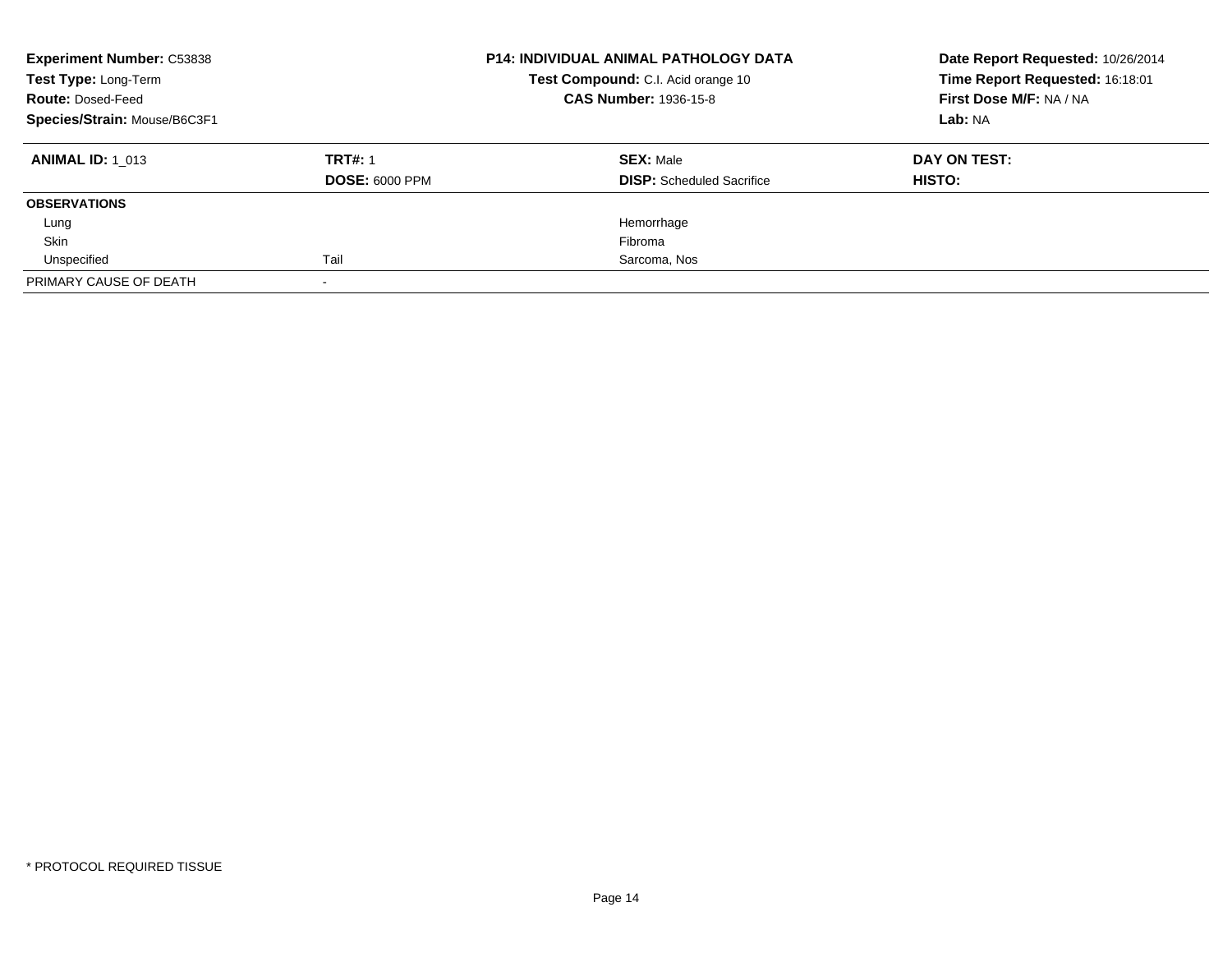**Experiment Number:** C53838

**Test Type:** Long-Term

**Route:** Dosed-Feed

**Species/Strain:** Mouse/B6C3F1

## **P14: INDIVIDUAL ANIMAL PATHOLOGY DATA**

**Test Compound:** C.I. Acid orange 10**CAS Number:** 1936-15-8

| <b>ANIMAL ID: 1_014</b> | <b>TRT#: 1</b>        | <b>SEX: Male</b>                 | DAY ON TEST: |  |
|-------------------------|-----------------------|----------------------------------|--------------|--|
|                         | <b>DOSE: 6000 PPM</b> | <b>DISP:</b> Scheduled Sacrifice | HISTO:       |  |
| <b>OBSERVATIONS</b>     |                       |                                  |              |  |
| Brain                   |                       | Perivasculitis                   |              |  |
| Heart                   | Cardiac Valve         | Mineralization                   |              |  |
| Kidney                  |                       | Hyperplasia, Lymphoid            |              |  |
|                         |                       | Nephropathy                      |              |  |
| Lung                    |                       | Congestion, Nos                  |              |  |
| Lymph node              |                       | Depletion, Lymphoid              |              |  |
| Pancreas                |                       | Hyperplasia, Lymphoid            |              |  |
| Preputial gland         |                       | Inflammation, Acute Diffuse      |              |  |
| Testis                  |                       | Degeneration, Nos                |              |  |
| Urinary bladder         |                       | Hyperplasia, Lymphoid            |              |  |
| PRIMARY CAUSE OF DEATH  | ٠                     |                                  |              |  |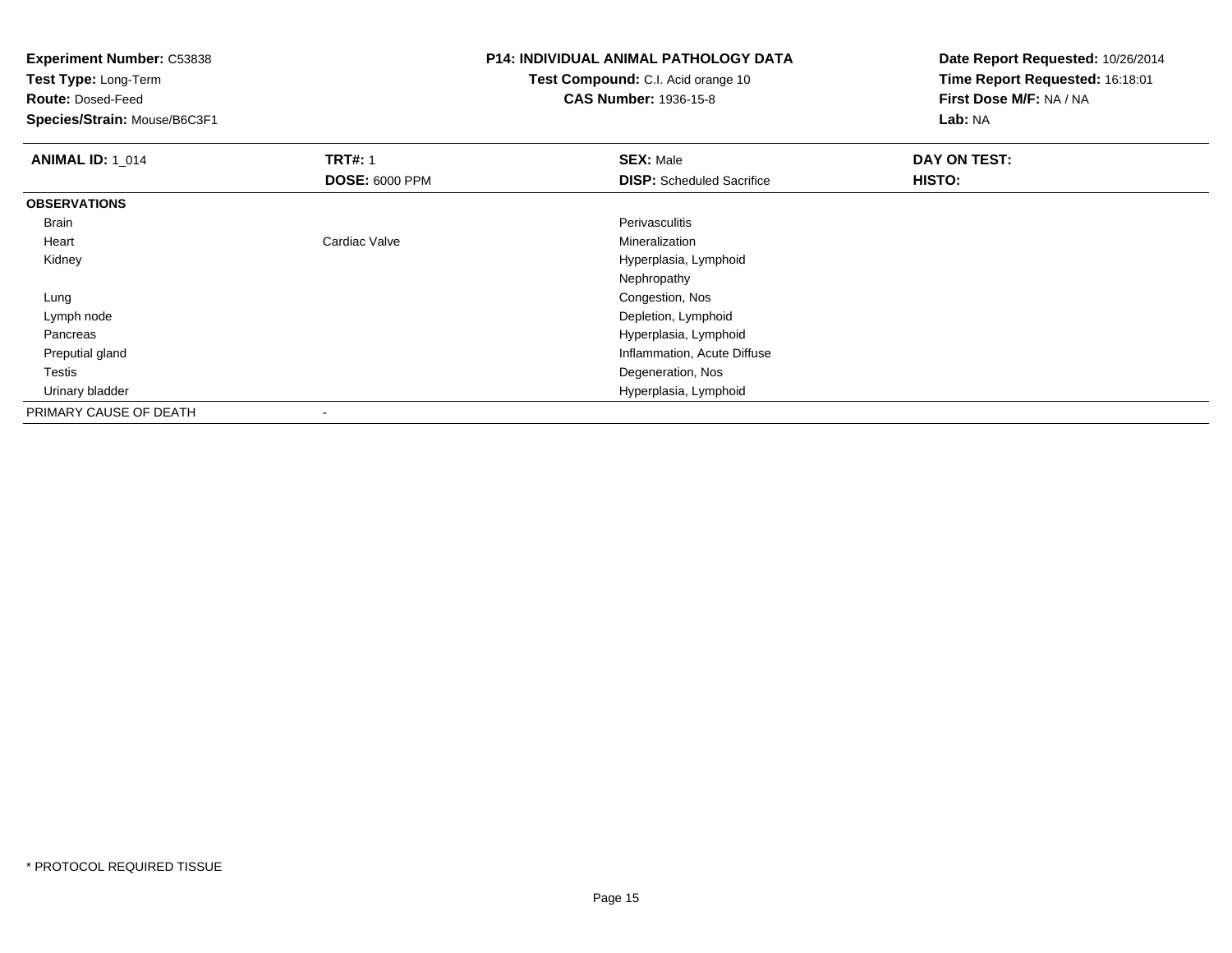| <b>Experiment Number: C53838</b><br>Test Type: Long-Term |                       | <b>P14: INDIVIDUAL ANIMAL PATHOLOGY DATA</b><br>Test Compound: C.I. Acid orange 10 | Date Report Requested: 10/26/2014<br>Time Report Requested: 16:18:01 |
|----------------------------------------------------------|-----------------------|------------------------------------------------------------------------------------|----------------------------------------------------------------------|
| <b>Route: Dosed-Feed</b>                                 |                       | <b>CAS Number: 1936-15-8</b>                                                       | First Dose M/F: NA / NA                                              |
| Species/Strain: Mouse/B6C3F1                             |                       |                                                                                    | Lab: NA                                                              |
| <b>ANIMAL ID: 1 015</b>                                  | <b>TRT#: 1</b>        | <b>SEX: Male</b>                                                                   | DAY ON TEST:                                                         |
|                                                          | <b>DOSE: 6000 PPM</b> | <b>DISP:</b> Scheduled Sacrifice                                                   | <b>HISTO:</b>                                                        |
| <b>OBSERVATIONS</b>                                      |                       |                                                                                    |                                                                      |
| Lung                                                     | <b>Bronchus</b>       | <b>Bronchiectasis</b>                                                              |                                                                      |
|                                                          |                       | Inflammation, Interstitial                                                         |                                                                      |
| PRIMARY CAUSE OF DEATH                                   | $\sim$                |                                                                                    |                                                                      |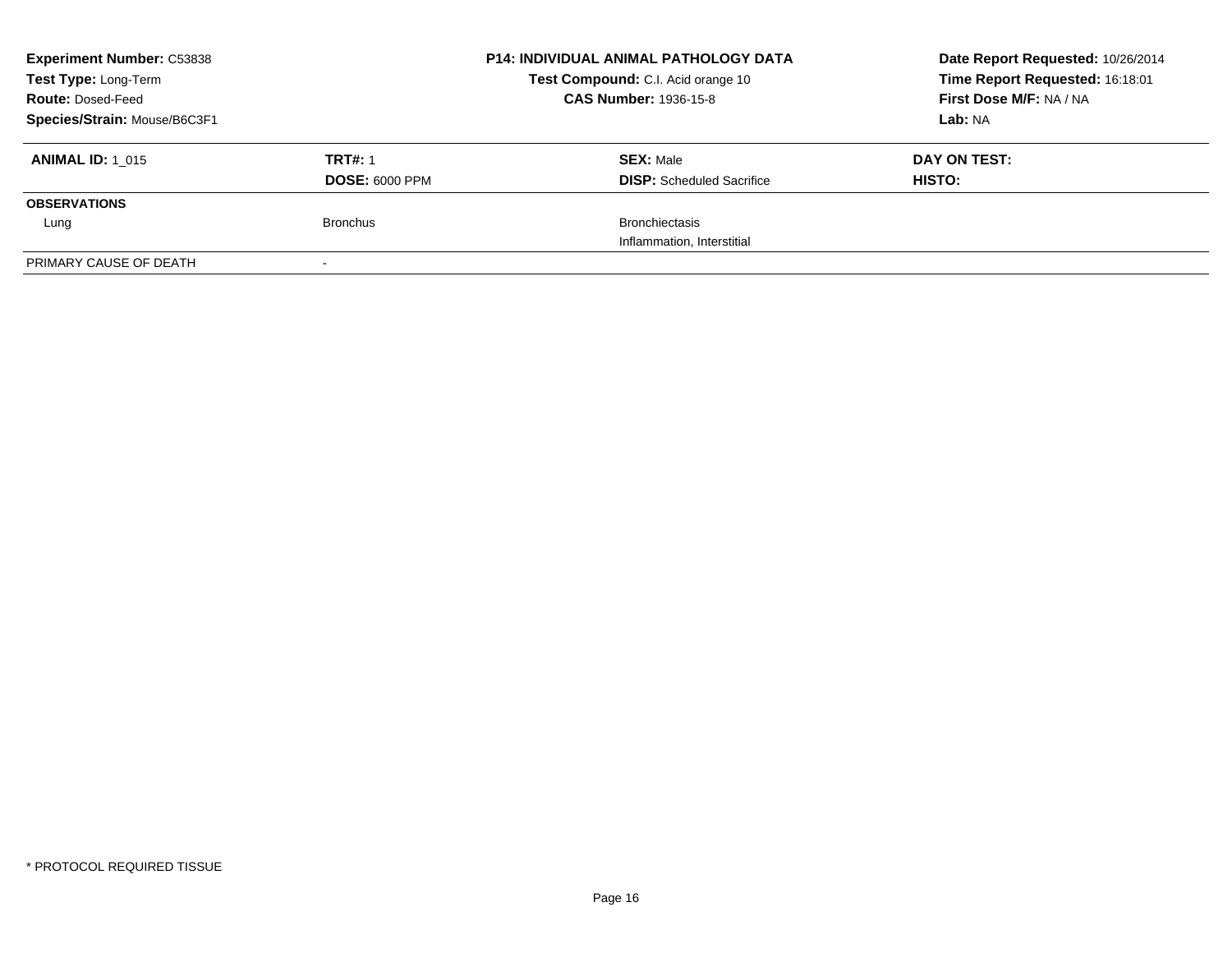| <b>Experiment Number: C53838</b><br>Test Type: Long-Term<br><b>Route: Dosed-Feed</b><br>Species/Strain: Mouse/B6C3F1 |                       | <b>P14: INDIVIDUAL ANIMAL PATHOLOGY DATA</b><br>Test Compound: C.I. Acid orange 10<br><b>CAS Number: 1936-15-8</b> | Date Report Requested: 10/26/2014<br>Time Report Requested: 16:18:01<br>First Dose M/F: NA / NA<br>Lab: NA |
|----------------------------------------------------------------------------------------------------------------------|-----------------------|--------------------------------------------------------------------------------------------------------------------|------------------------------------------------------------------------------------------------------------|
| <b>ANIMAL ID: 1 016</b>                                                                                              | <b>TRT#: 1</b>        | <b>SEX: Male</b>                                                                                                   | DAY ON TEST:                                                                                               |
|                                                                                                                      | <b>DOSE: 6000 PPM</b> | <b>DISP:</b> Scheduled Sacrifice                                                                                   | HISTO:                                                                                                     |
| <b>OBSERVATIONS</b>                                                                                                  |                       |                                                                                                                    |                                                                                                            |
| Brain                                                                                                                |                       | Calcification, Dystrophic                                                                                          |                                                                                                            |
| Liver                                                                                                                |                       | Hepatocellular Carcinoma                                                                                           |                                                                                                            |
| Lung                                                                                                                 |                       | Inflammation, Interstitial                                                                                         |                                                                                                            |
| Pancreas                                                                                                             |                       | Hyperplasia, Lymphoid                                                                                              |                                                                                                            |
| Salivary gland                                                                                                       |                       | Hyperplasia, Lymphoid                                                                                              |                                                                                                            |
| Testis                                                                                                               |                       | Degeneration, Nos                                                                                                  |                                                                                                            |
| PRIMARY CAUSE OF DEATH                                                                                               |                       |                                                                                                                    |                                                                                                            |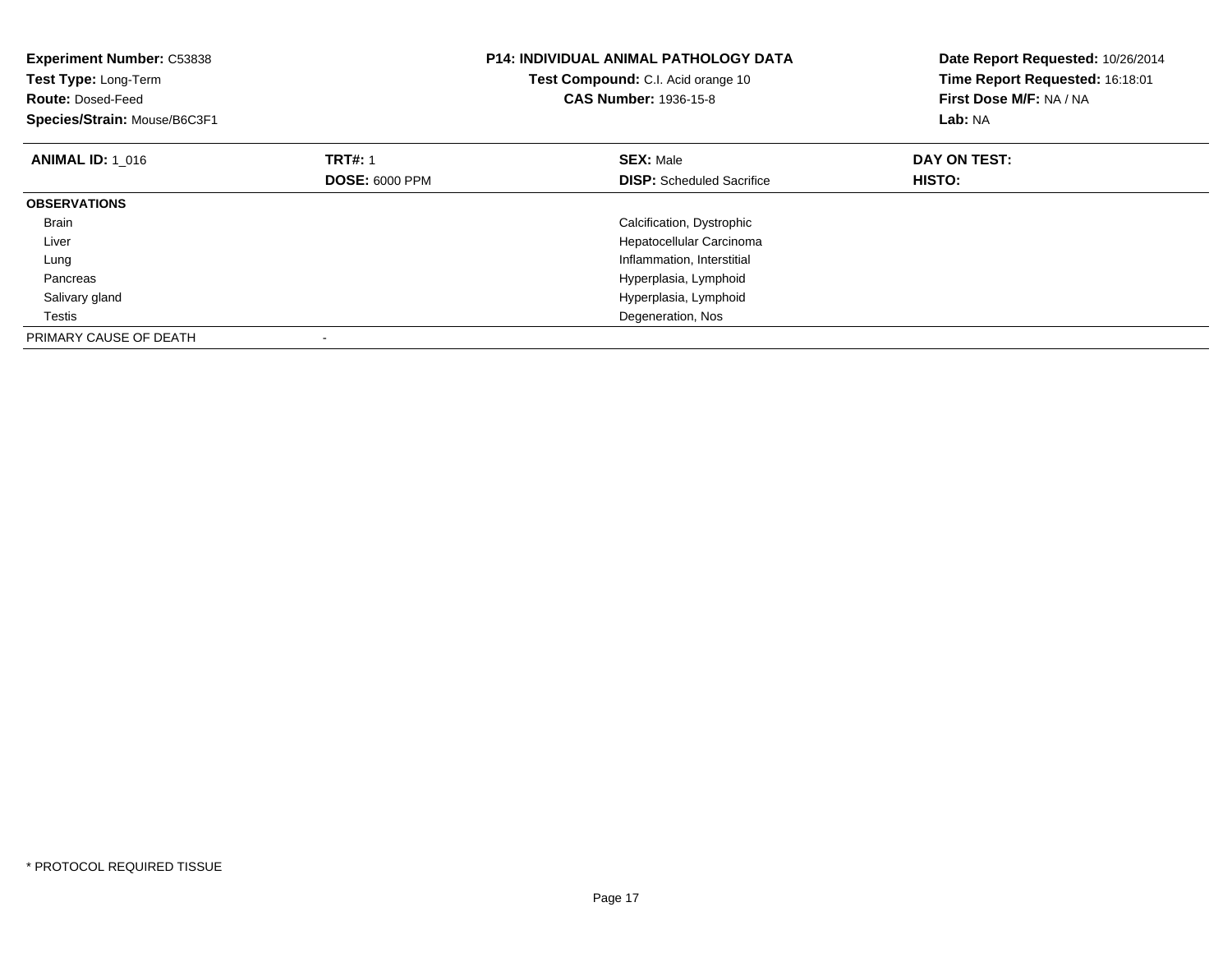**Experiment Number:** C53838

**Test Type:** Long-Term

**Route:** Dosed-Feed

**Species/Strain:** Mouse/B6C3F1

## **P14: INDIVIDUAL ANIMAL PATHOLOGY DATA**

**Test Compound:** C.I. Acid orange 10**CAS Number:** 1936-15-8

| <b>ANIMAL ID: 1_017</b> | <b>TRT#: 1</b>        | <b>SEX: Male</b>                 | DAY ON TEST: |  |
|-------------------------|-----------------------|----------------------------------|--------------|--|
|                         | <b>DOSE: 6000 PPM</b> | <b>DISP:</b> Scheduled Sacrifice | HISTO:       |  |
| <b>OBSERVATIONS</b>     |                       |                                  |              |  |
| Epididymis              |                       | Degeneration, Cytologic          |              |  |
|                         |                       | Dysplasia, Epithelial            |              |  |
| Intestine Large         | Rectum                | Adenocarcinoma, Nos              |              |  |
| Kidney                  |                       | Hyperplasia, Lymphoid            |              |  |
| Lung                    |                       | Inflammation, Interstitial       |              |  |
| Lymph node              | Mesenteric Lymph Node | Depletion, Lymphoid              |              |  |
| Salivary gland          |                       | Hyperplasia, Lymphoid            |              |  |
| Stomach                 |                       | Hyperplasia, Epithelial          |              |  |
| Testis                  |                       | Degeneration, Nos                |              |  |
| Urinary bladder         |                       | Hyperplasia, Lymphoid            |              |  |
| PRIMARY CAUSE OF DEATH  | ۰                     |                                  |              |  |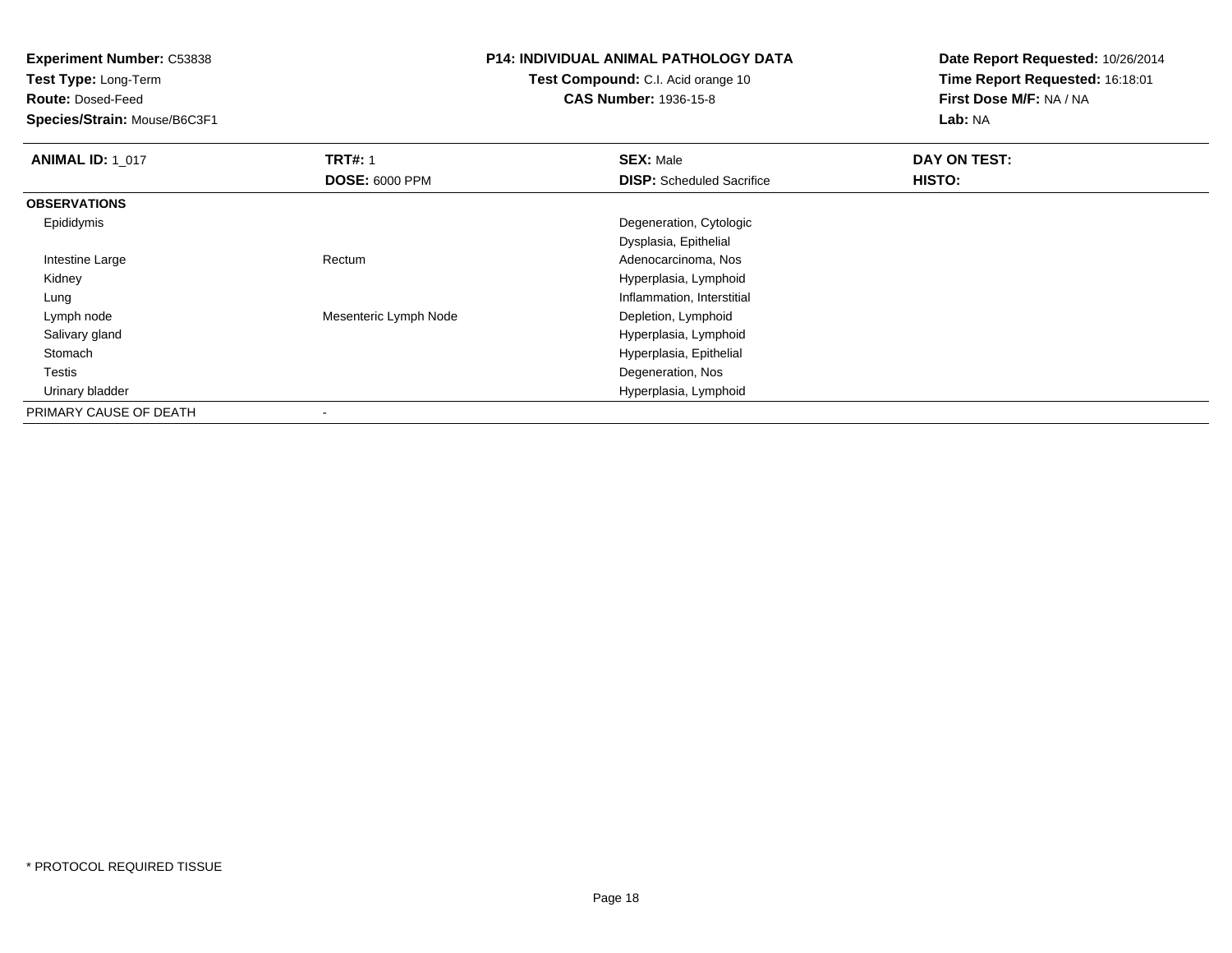| <b>Experiment Number: C53838</b><br>Test Type: Long-Term<br><b>Route: Dosed-Feed</b><br>Species/Strain: Mouse/B6C3F1 |                       | <b>P14: INDIVIDUAL ANIMAL PATHOLOGY DATA</b><br>Test Compound: C.I. Acid orange 10<br><b>CAS Number: 1936-15-8</b> | Date Report Requested: 10/26/2014<br>Time Report Requested: 16:18:01<br>First Dose M/F: NA / NA<br>Lab: NA |
|----------------------------------------------------------------------------------------------------------------------|-----------------------|--------------------------------------------------------------------------------------------------------------------|------------------------------------------------------------------------------------------------------------|
| <b>ANIMAL ID: 1 018</b>                                                                                              | <b>TRT#: 1</b>        | <b>SEX: Male</b>                                                                                                   | DAY ON TEST:                                                                                               |
|                                                                                                                      | <b>DOSE: 6000 PPM</b> | <b>DISP:</b> Moribund Sacrifice                                                                                    | <b>HISTO:</b>                                                                                              |
| <b>OBSERVATIONS</b>                                                                                                  |                       |                                                                                                                    |                                                                                                            |
| <b>Brain</b>                                                                                                         |                       | Mineralization                                                                                                     |                                                                                                            |
| Intestine Large                                                                                                      | Colon                 | Nematodiasis                                                                                                       |                                                                                                            |
| Liver                                                                                                                | Centrilobular         | Angiectasis                                                                                                        |                                                                                                            |
| Spleen                                                                                                               |                       | Hematopoiesis                                                                                                      |                                                                                                            |
| Unspecified                                                                                                          |                       | Sarcoma, Nos                                                                                                       |                                                                                                            |
| Urinary bladder                                                                                                      |                       | Hyperplasia, Lymphoid                                                                                              |                                                                                                            |
| PRIMARY CAUSE OF DEATH                                                                                               |                       |                                                                                                                    |                                                                                                            |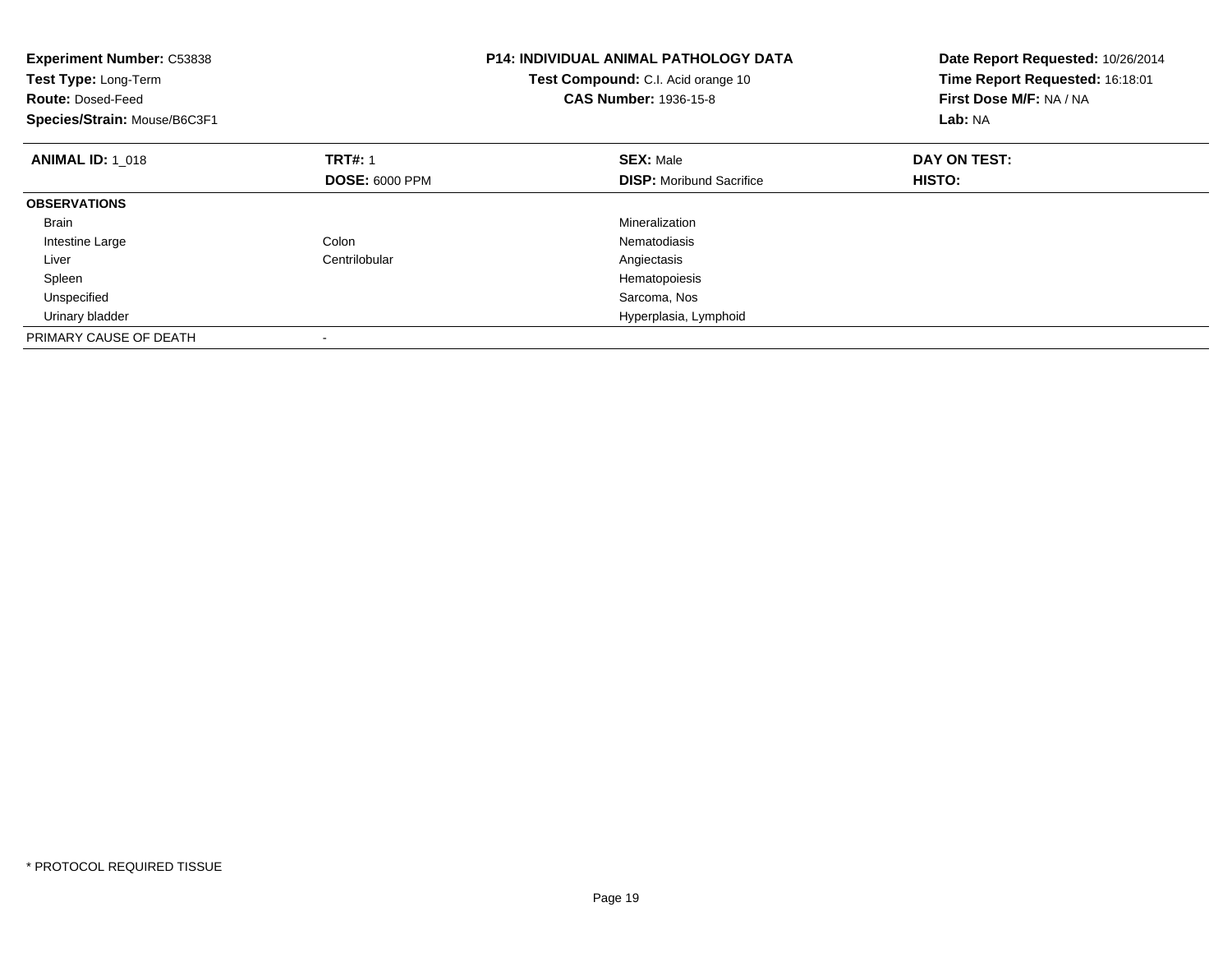| <b>Experiment Number: C53838</b><br>Test Type: Long-Term<br><b>Route: Dosed-Feed</b><br>Species/Strain: Mouse/B6C3F1 |                                         | <b>P14: INDIVIDUAL ANIMAL PATHOLOGY DATA</b><br>Test Compound: C.I. Acid orange 10<br><b>CAS Number: 1936-15-8</b> | Date Report Requested: 10/26/2014<br>Time Report Requested: 16:18:01<br>First Dose M/F: NA / NA<br>Lab: NA |
|----------------------------------------------------------------------------------------------------------------------|-----------------------------------------|--------------------------------------------------------------------------------------------------------------------|------------------------------------------------------------------------------------------------------------|
| <b>ANIMAL ID: 1 019</b>                                                                                              | <b>TRT#: 1</b><br><b>DOSE: 6000 PPM</b> | <b>SEX: Male</b><br><b>DISP:</b> Scheduled Sacrifice                                                               | DAY ON TEST:<br>HISTO:                                                                                     |
| <b>OBSERVATIONS</b>                                                                                                  |                                         |                                                                                                                    |                                                                                                            |
| Adrenal gland                                                                                                        | Cortex Nos                              | Cyst, Nos                                                                                                          |                                                                                                            |
| Brain                                                                                                                | Cortex                                  | Calcification, Dystrophic                                                                                          |                                                                                                            |
| Kidney                                                                                                               |                                         | Hyperplasia, Lymphoid                                                                                              |                                                                                                            |
| Salivary gland                                                                                                       |                                         | Hyperplasia, Lymphoid                                                                                              |                                                                                                            |
| PRIMARY CAUSE OF DEATH                                                                                               |                                         |                                                                                                                    |                                                                                                            |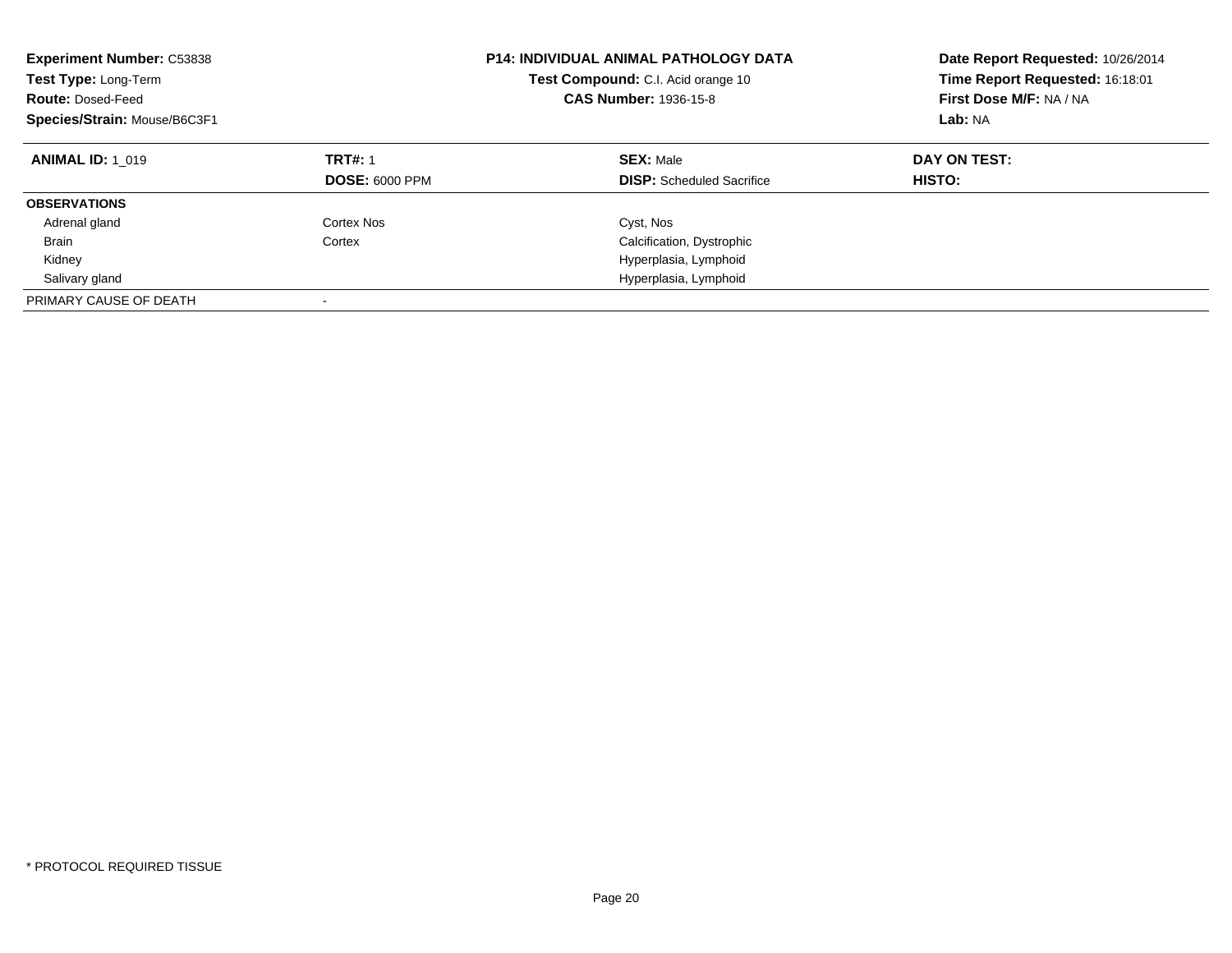**Experiment Number:** C53838**Test Type:** Long-Term**Route:** Dosed-Feed **Species/Strain:** Mouse/B6C3F1**P14: INDIVIDUAL ANIMAL PATHOLOGY DATATest Compound:** C.I. Acid orange 10**CAS Number:** 1936-15-8**Date Report Requested:** 10/26/2014**Time Report Requested:** 16:18:01**First Dose M/F:** NA / NA**Lab:** NA**ANIMAL ID: 1\_020 C TRT#:** 1 **SEX:** Male **DAY ON TEST: DOSE:** 6000 PPM**DISP:** Scheduled Sacrifice **HISTO: OBSERVATIONS** Adrenal glandMedulla **Manuel Accord Medulla** Hyperplasia, Focal Brain Calcification, Dystrophic Heart Thrombus, Canalized Kidneyy the control of the control of the control of the control of the control of the control of the control of the control of the control of the control of the control of the control of the control of the control of the contro Lung Hyperplasia, Alveolar EpitheliumInflammation, Interstitial PancreasAcinus **Acinus** Atrophy, Focal Seminal vesiclee **Perivasculitis**  StomachMucosa **Mucosa** Hyperplasia, Polypoid

\* PROTOCOL REQUIRED TISSUE

PRIMARY CAUSE OF DEATH

-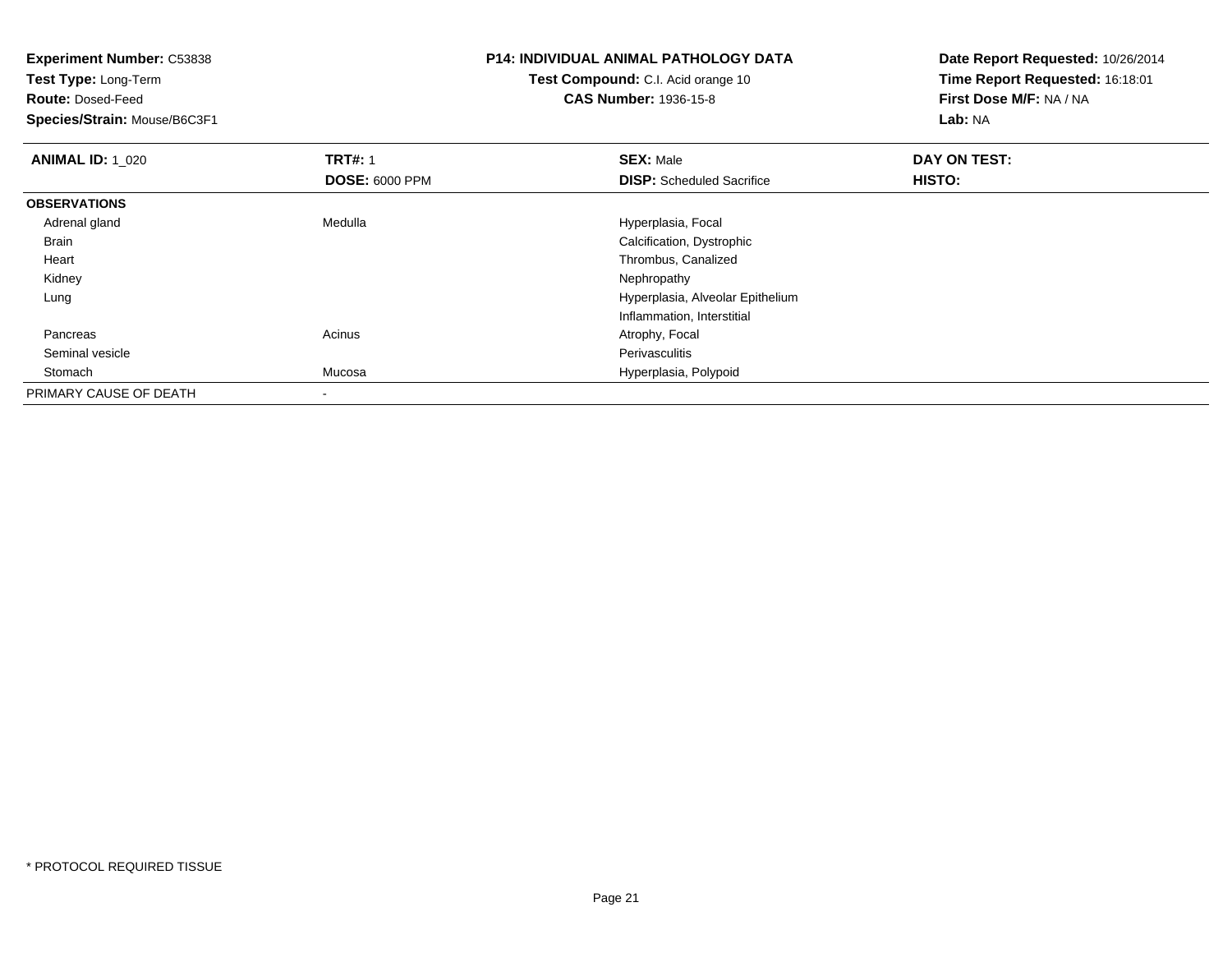| <b>Experiment Number: C53838</b><br>Test Type: Long-Term<br><b>Route: Dosed-Feed</b><br>Species/Strain: Mouse/B6C3F1 | <b>P14: INDIVIDUAL ANIMAL PATHOLOGY DATA</b><br>Test Compound: C.I. Acid orange 10<br><b>CAS Number: 1936-15-8</b> |                                 | Date Report Requested: 10/26/2014<br>Time Report Requested: 16:18:01<br>First Dose M/F: NA / NA<br>Lab: NA |
|----------------------------------------------------------------------------------------------------------------------|--------------------------------------------------------------------------------------------------------------------|---------------------------------|------------------------------------------------------------------------------------------------------------|
| <b>ANIMAL ID: 1 021</b>                                                                                              | <b>TRT#: 1</b>                                                                                                     | <b>SEX: Male</b>                | DAY ON TEST:                                                                                               |
|                                                                                                                      | <b>DOSE: 6000 PPM</b>                                                                                              | <b>DISP:</b> Moribund Sacrifice | HISTO:                                                                                                     |
| <b>OBSERVATIONS</b>                                                                                                  |                                                                                                                    |                                 |                                                                                                            |
| Liver                                                                                                                |                                                                                                                    | Hemangiosarcoma                 |                                                                                                            |
|                                                                                                                      | Centrilobular                                                                                                      | Necrosis, Nos                   |                                                                                                            |
| Lymph node                                                                                                           | Mesenteric Lymph Node                                                                                              | Hemangiosarcoma, Metastatic     |                                                                                                            |
| PRIMARY CAUSE OF DEATH                                                                                               |                                                                                                                    |                                 |                                                                                                            |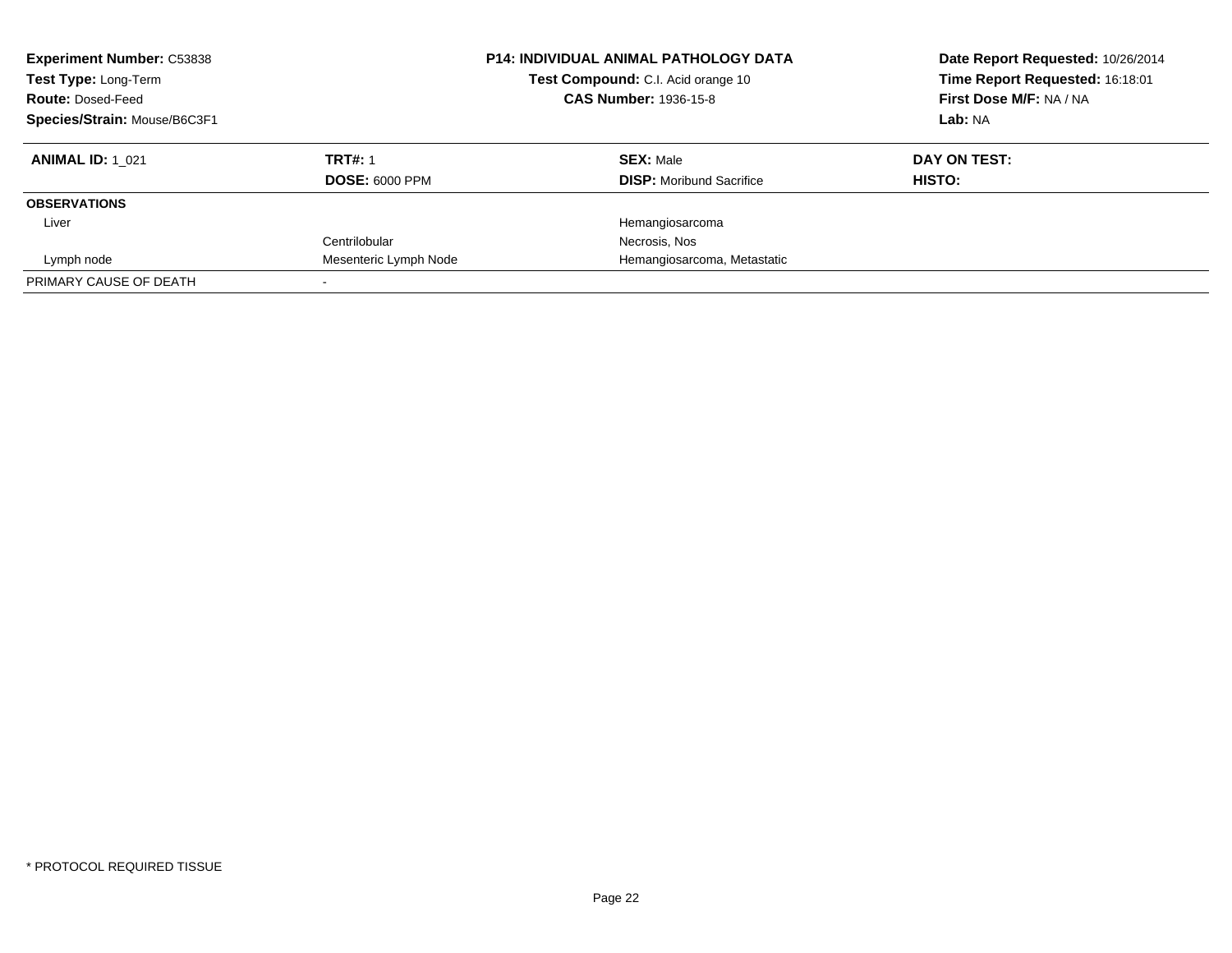| <b>Experiment Number: C53838</b><br>Test Type: Long-Term<br><b>Route: Dosed-Feed</b><br>Species/Strain: Mouse/B6C3F1 |                       | <b>P14: INDIVIDUAL ANIMAL PATHOLOGY DATA</b><br>Test Compound: C.I. Acid orange 10<br>CAS Number: 1936-15-8 | Date Report Requested: 10/26/2014<br>Time Report Requested: 16:18:01<br>First Dose M/F: NA / NA<br>Lab: NA |
|----------------------------------------------------------------------------------------------------------------------|-----------------------|-------------------------------------------------------------------------------------------------------------|------------------------------------------------------------------------------------------------------------|
| <b>ANIMAL ID: 1 022</b>                                                                                              | <b>TRT#: 1</b>        | <b>SEX: Male</b>                                                                                            | DAY ON TEST:                                                                                               |
|                                                                                                                      | <b>DOSE: 6000 PPM</b> | <b>DISP:</b> Scheduled Sacrifice                                                                            | HISTO:                                                                                                     |
| <b>OBSERVATIONS</b>                                                                                                  |                       |                                                                                                             |                                                                                                            |
| <b>Brain</b>                                                                                                         |                       | Calcification, Dystrophic                                                                                   |                                                                                                            |
| Epididymis                                                                                                           |                       | Degeneration, Cytologic                                                                                     |                                                                                                            |
| Gall bladder                                                                                                         |                       | Inflammation, Acute/Chronic                                                                                 |                                                                                                            |
| Kidney                                                                                                               |                       | Nephropathy                                                                                                 |                                                                                                            |
| Testis                                                                                                               |                       | Degeneration, Nos                                                                                           |                                                                                                            |
| PRIMARY CAUSE OF DEATH                                                                                               |                       |                                                                                                             |                                                                                                            |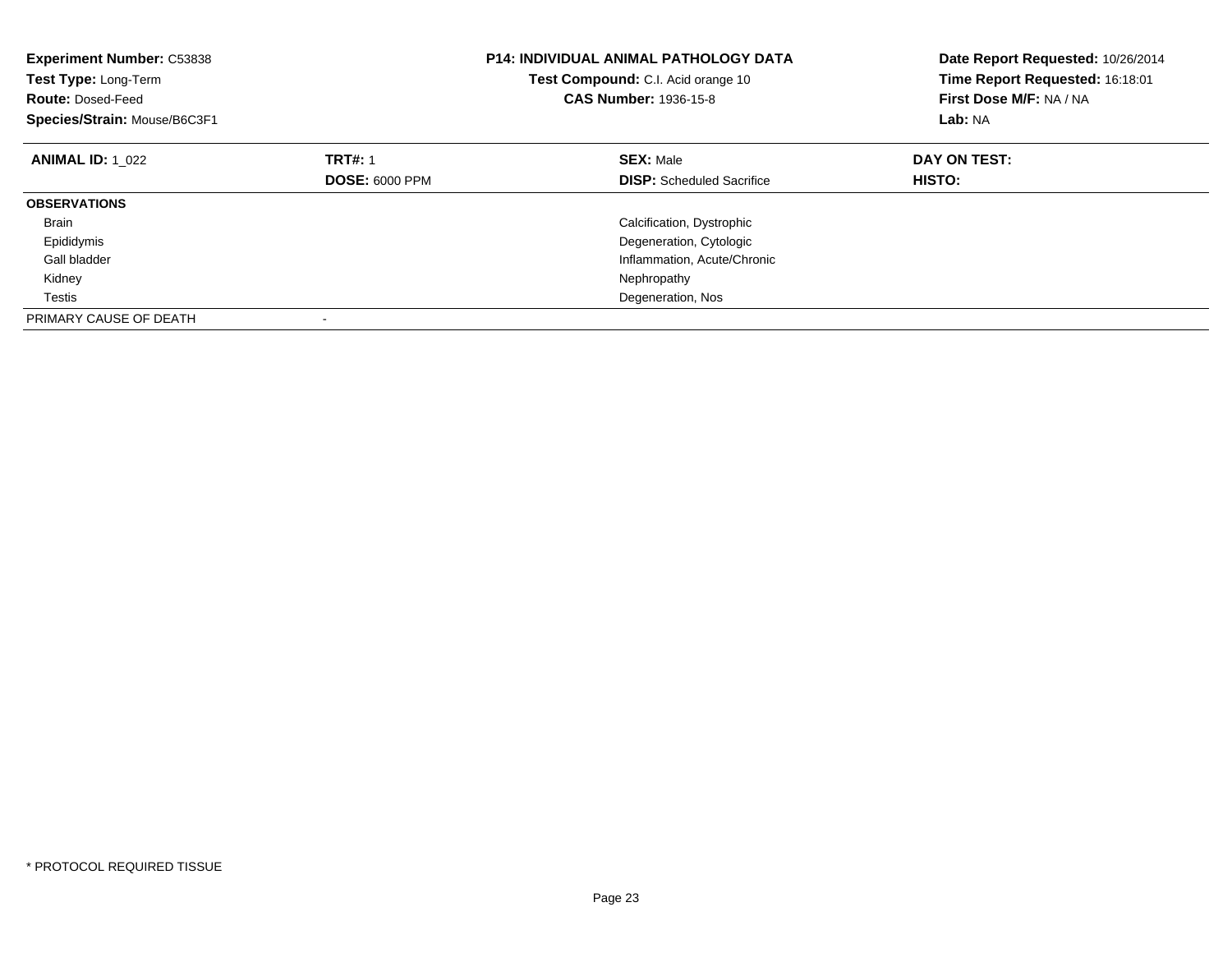| <b>Experiment Number: C53838</b><br>Test Type: Long-Term<br><b>Route: Dosed-Feed</b><br>Species/Strain: Mouse/B6C3F1 |                                         | <b>P14: INDIVIDUAL ANIMAL PATHOLOGY DATA</b><br>Test Compound: C.I. Acid orange 10<br><b>CAS Number: 1936-15-8</b> | Date Report Requested: 10/26/2014<br>Time Report Requested: 16:18:01<br>First Dose M/F: NA / NA<br>Lab: NA |
|----------------------------------------------------------------------------------------------------------------------|-----------------------------------------|--------------------------------------------------------------------------------------------------------------------|------------------------------------------------------------------------------------------------------------|
| <b>ANIMAL ID: 1 023</b>                                                                                              | <b>TRT#: 1</b><br><b>DOSE: 6000 PPM</b> | <b>SEX: Male</b><br><b>DISP:</b> Scheduled Sacrifice                                                               | DAY ON TEST:<br>HISTO:                                                                                     |
| <b>OBSERVATIONS</b>                                                                                                  |                                         |                                                                                                                    |                                                                                                            |
| <b>Brain</b>                                                                                                         |                                         | Calcification, Dystrophic                                                                                          |                                                                                                            |
| Kidney                                                                                                               |                                         | Nephropathy                                                                                                        |                                                                                                            |
| Lung                                                                                                                 |                                         | Inflammation, Interstitial                                                                                         |                                                                                                            |
| Urinary bladder                                                                                                      |                                         | Hyperplasia, Lymphoid                                                                                              |                                                                                                            |
| PRIMARY CAUSE OF DEATH                                                                                               |                                         |                                                                                                                    |                                                                                                            |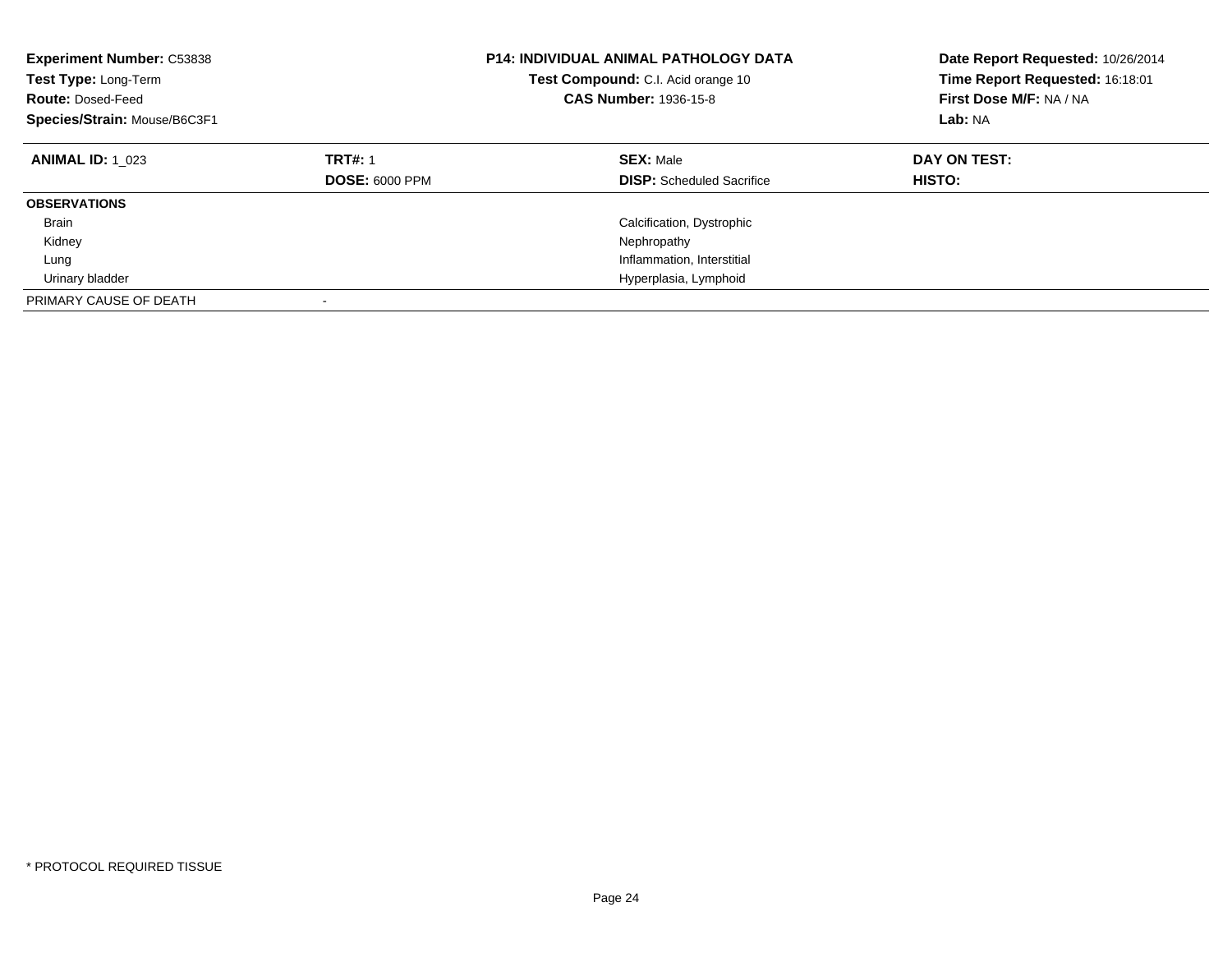| <b>Experiment Number: C53838</b><br>Test Type: Long-Term<br><b>Route: Dosed-Feed</b><br>Species/Strain: Mouse/B6C3F1 |                       | <b>P14: INDIVIDUAL ANIMAL PATHOLOGY DATA</b><br>Test Compound: C.I. Acid orange 10<br><b>CAS Number: 1936-15-8</b> | Date Report Requested: 10/26/2014<br>Time Report Requested: 16:18:01<br>First Dose M/F: NA / NA<br>Lab: NA |
|----------------------------------------------------------------------------------------------------------------------|-----------------------|--------------------------------------------------------------------------------------------------------------------|------------------------------------------------------------------------------------------------------------|
| <b>ANIMAL ID: 1 024</b>                                                                                              | <b>TRT#: 1</b>        | <b>SEX: Male</b>                                                                                                   | DAY ON TEST:                                                                                               |
|                                                                                                                      | <b>DOSE: 6000 PPM</b> | <b>DISP:</b> Scheduled Sacrifice                                                                                   | <b>HISTO:</b>                                                                                              |
| <b>OBSERVATIONS</b>                                                                                                  |                       |                                                                                                                    |                                                                                                            |
| <b>Brain</b>                                                                                                         |                       | Calcification, Dystrophic                                                                                          |                                                                                                            |
| Epididymis                                                                                                           |                       | Inflammation, Multifocal                                                                                           |                                                                                                            |
| Kidney                                                                                                               |                       | Nephropathy                                                                                                        |                                                                                                            |
| Liver                                                                                                                |                       | Hepatocellular Carcinoma                                                                                           |                                                                                                            |
|                                                                                                                      |                       | Necrosis, Focal                                                                                                    |                                                                                                            |
| Testis                                                                                                               |                       | Degeneration, Nos                                                                                                  |                                                                                                            |
| PRIMARY CAUSE OF DEATH                                                                                               |                       |                                                                                                                    |                                                                                                            |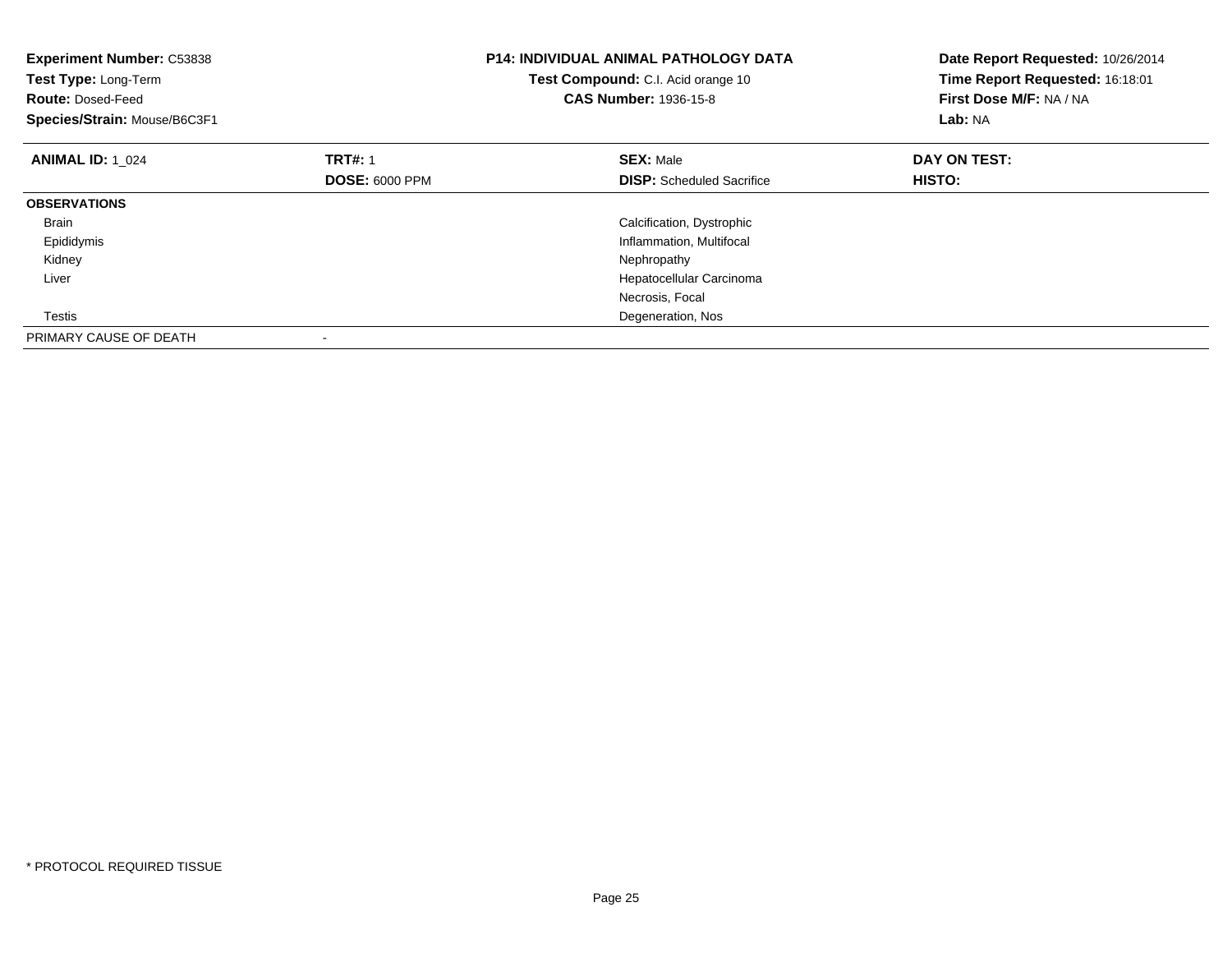| <b>Experiment Number: C53838</b><br>Test Type: Long-Term<br><b>Route: Dosed-Feed</b><br>Species/Strain: Mouse/B6C3F1 |                       | <b>P14: INDIVIDUAL ANIMAL PATHOLOGY DATA</b><br>Test Compound: C.I. Acid orange 10<br><b>CAS Number: 1936-15-8</b> | Date Report Requested: 10/26/2014<br>Time Report Requested: 16:18:01<br>First Dose M/F: NA / NA<br>Lab: NA |
|----------------------------------------------------------------------------------------------------------------------|-----------------------|--------------------------------------------------------------------------------------------------------------------|------------------------------------------------------------------------------------------------------------|
| <b>ANIMAL ID: 1 025</b>                                                                                              | <b>TRT#: 1</b>        | <b>SEX: Male</b>                                                                                                   | DAY ON TEST:                                                                                               |
|                                                                                                                      | <b>DOSE: 6000 PPM</b> | <b>DISP:</b> Scheduled Sacrifice                                                                                   | HISTO:                                                                                                     |
| <b>OBSERVATIONS</b>                                                                                                  |                       |                                                                                                                    |                                                                                                            |
| <b>Brain</b>                                                                                                         |                       | Calcification, Dystrophic                                                                                          |                                                                                                            |
| Kidney                                                                                                               |                       | Nephropathy                                                                                                        |                                                                                                            |
| Liver                                                                                                                |                       | Hepatocellular Carcinoma                                                                                           |                                                                                                            |
| Lung                                                                                                                 |                       | Alveolar/Bronchiolar Adenoma                                                                                       |                                                                                                            |
|                                                                                                                      |                       | Inflammation, Interstitial                                                                                         |                                                                                                            |
| PRIMARY CAUSE OF DEATH                                                                                               |                       |                                                                                                                    |                                                                                                            |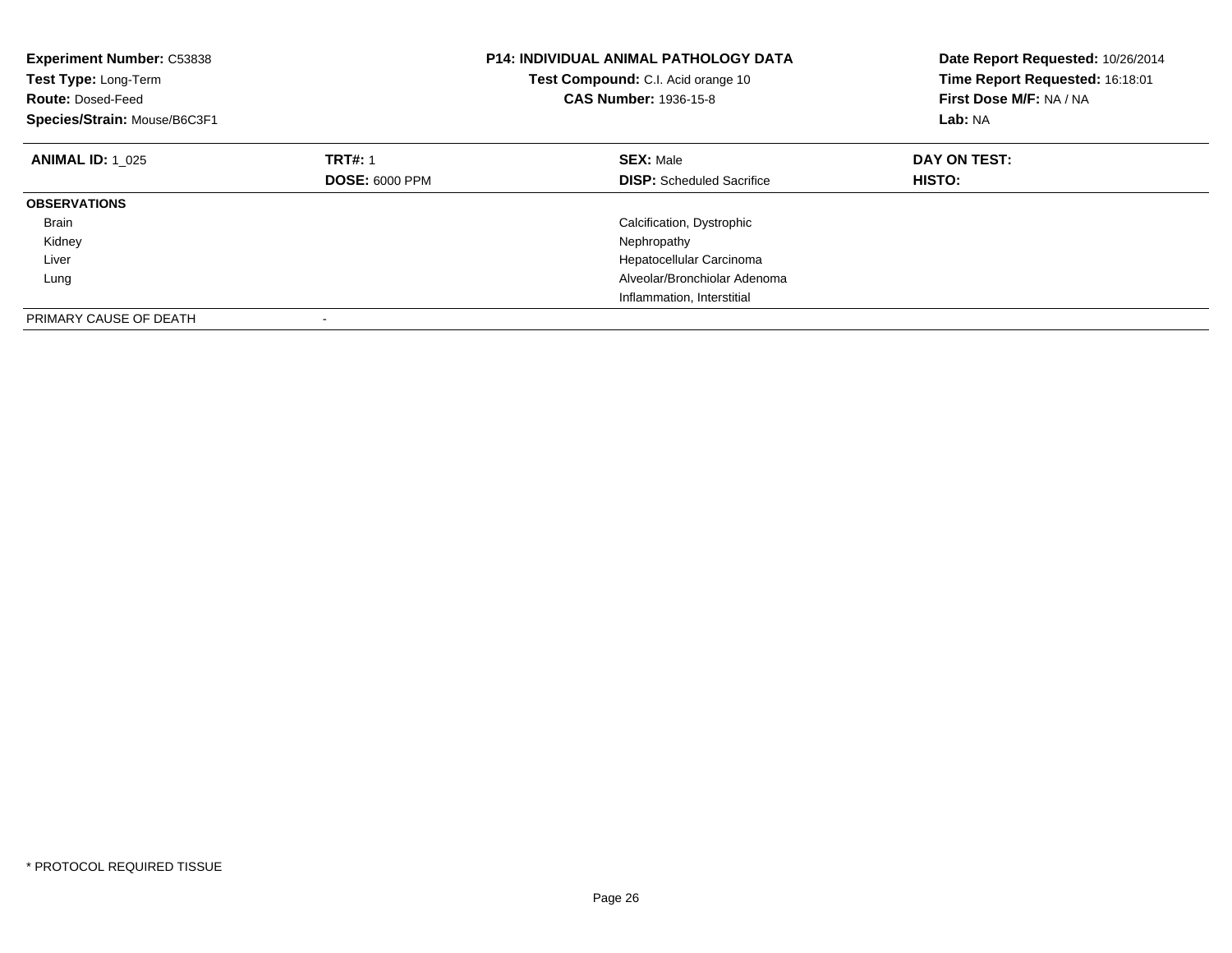| <b>Experiment Number: C53838</b><br>Test Type: Long-Term<br><b>Route: Dosed-Feed</b><br>Species/Strain: Mouse/B6C3F1 |                            | <b>P14: INDIVIDUAL ANIMAL PATHOLOGY DATA</b><br>Test Compound: C.I. Acid orange 10<br><b>CAS Number: 1936-15-8</b> | Date Report Requested: 10/26/2014<br>Time Report Requested: 16:18:01<br>First Dose M/F: NA / NA<br>Lab: NA |
|----------------------------------------------------------------------------------------------------------------------|----------------------------|--------------------------------------------------------------------------------------------------------------------|------------------------------------------------------------------------------------------------------------|
| <b>ANIMAL ID: 1 026</b>                                                                                              | <b>TRT#: 1</b>             | <b>SEX: Male</b>                                                                                                   | DAY ON TEST:                                                                                               |
|                                                                                                                      | <b>DOSE: 6000 PPM</b>      | <b>DISP:</b> Moribund Sacrifice                                                                                    | HISTO:                                                                                                     |
| <b>OBSERVATIONS</b>                                                                                                  |                            |                                                                                                                    |                                                                                                            |
| Epididymis                                                                                                           |                            | Degeneration, Cytologic                                                                                            |                                                                                                            |
|                                                                                                                      |                            | Hyperplasia, Epithelial                                                                                            |                                                                                                            |
| Lung                                                                                                                 |                            | Hyperplasia, Alveolar Epithelium                                                                                   |                                                                                                            |
|                                                                                                                      |                            | Inflammation, Interstitial                                                                                         |                                                                                                            |
| Testis                                                                                                               |                            | Degeneration, Nos                                                                                                  |                                                                                                            |
| Unspecified                                                                                                          | <b>Multiple Organs Nos</b> | Lymphoma, Nos-Malignant                                                                                            |                                                                                                            |
| Urethra                                                                                                              |                            | Inflammation, Acute/Chronic                                                                                        |                                                                                                            |
| PRIMARY CAUSE OF DEATH                                                                                               |                            |                                                                                                                    |                                                                                                            |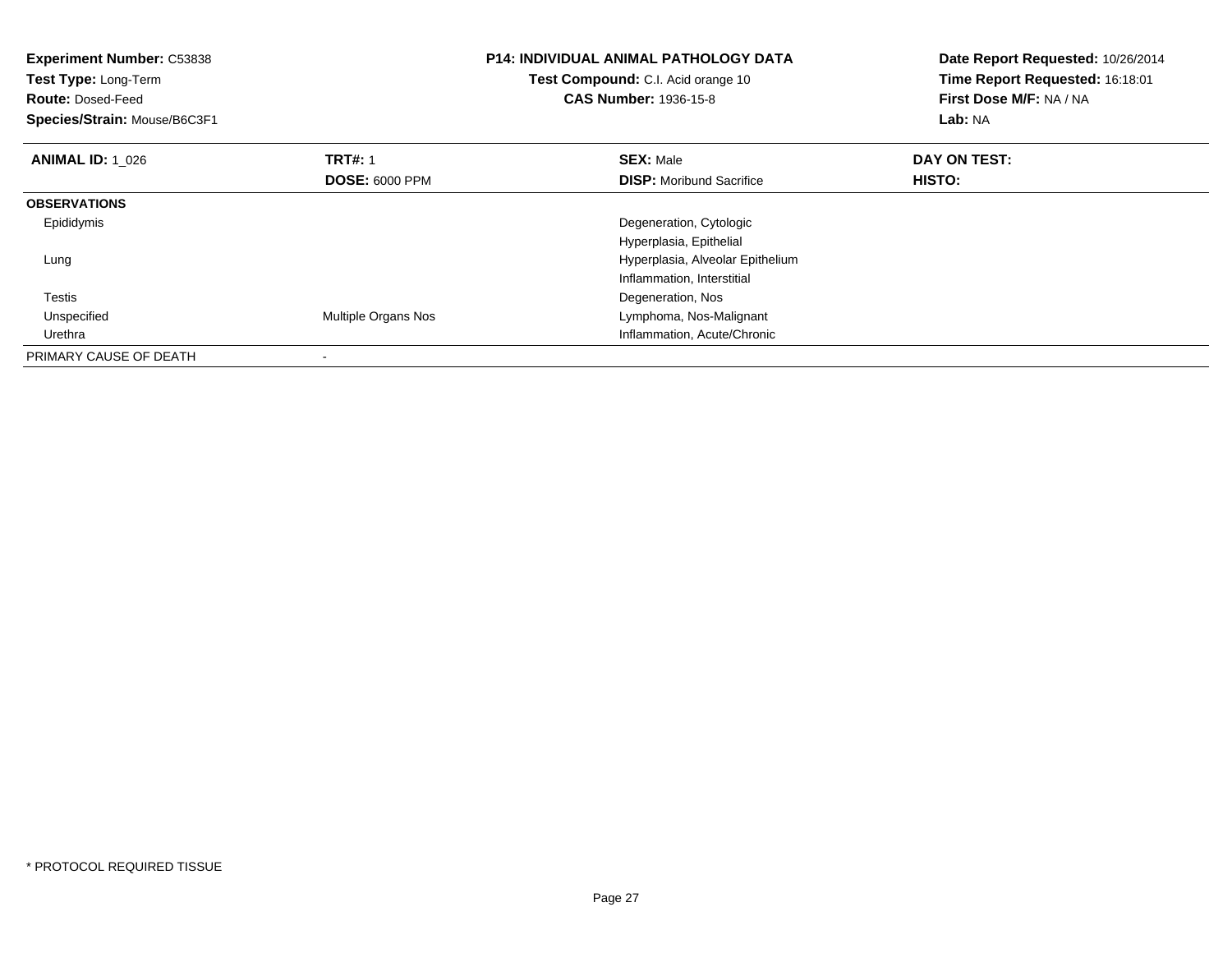| <b>Experiment Number: C53838</b><br>Test Type: Long-Term<br><b>Route: Dosed-Feed</b><br>Species/Strain: Mouse/B6C3F1 |                                         | <b>P14: INDIVIDUAL ANIMAL PATHOLOGY DATA</b><br>Test Compound: C.I. Acid orange 10<br><b>CAS Number: 1936-15-8</b> | Date Report Requested: 10/26/2014<br>Time Report Requested: 16:18:01<br>First Dose M/F: NA / NA<br>Lab: NA |
|----------------------------------------------------------------------------------------------------------------------|-----------------------------------------|--------------------------------------------------------------------------------------------------------------------|------------------------------------------------------------------------------------------------------------|
| <b>ANIMAL ID: 1 027</b>                                                                                              | <b>TRT#: 1</b><br><b>DOSE: 6000 PPM</b> | <b>SEX: Male</b><br><b>DISP:</b> Scheduled Sacrifice                                                               | DAY ON TEST:<br>HISTO:                                                                                     |
| <b>OBSERVATIONS</b>                                                                                                  |                                         |                                                                                                                    |                                                                                                            |
| Adrenal gland                                                                                                        | Cortex Nos                              | Hypertrophy, Focal                                                                                                 |                                                                                                            |
| Liver                                                                                                                |                                         | Inflammation, Acute/Chronic                                                                                        |                                                                                                            |
| Lung                                                                                                                 |                                         | Alveolar/Bronchiolar Adenoma                                                                                       |                                                                                                            |
| Spleen                                                                                                               |                                         | Hyperplasia, Reticulum Cell                                                                                        |                                                                                                            |
| PRIMARY CAUSE OF DEATH                                                                                               |                                         |                                                                                                                    |                                                                                                            |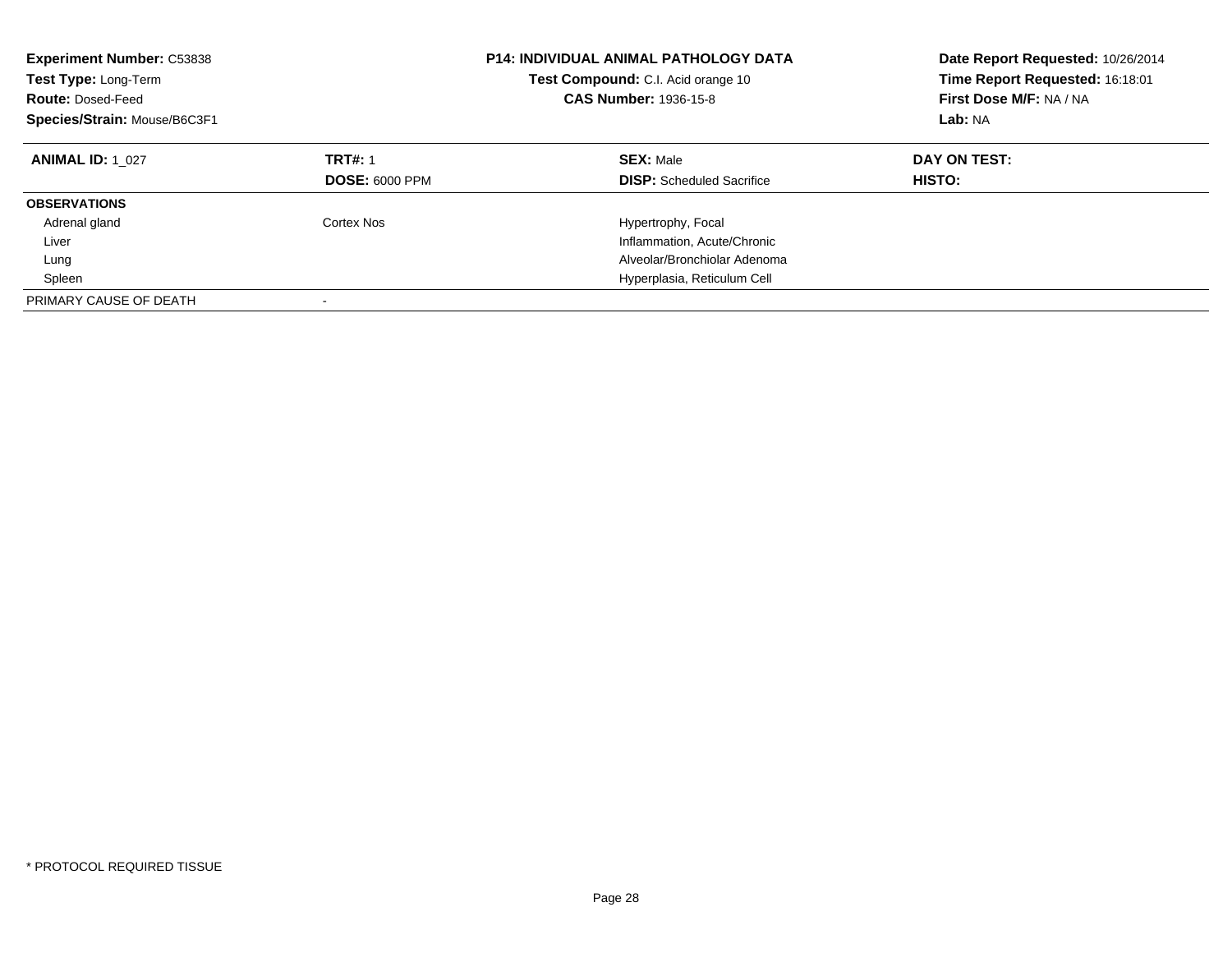| <b>Experiment Number: C53838</b> |                       | <b>P14: INDIVIDUAL ANIMAL PATHOLOGY DATA</b> | Date Report Requested: 10/26/2014 |
|----------------------------------|-----------------------|----------------------------------------------|-----------------------------------|
| Test Type: Long-Term             |                       | Test Compound: C.I. Acid orange 10           | Time Report Requested: 16:18:01   |
| <b>Route: Dosed-Feed</b>         |                       | <b>CAS Number: 1936-15-8</b>                 | First Dose M/F: NA / NA           |
| Species/Strain: Mouse/B6C3F1     |                       |                                              | Lab: NA                           |
| <b>ANIMAL ID: 1 028</b>          | <b>TRT#: 1</b>        | <b>SEX: Male</b>                             | DAY ON TEST:                      |
|                                  | <b>DOSE: 6000 PPM</b> | <b>DISP:</b> Scheduled Sacrifice             | HISTO:                            |
| <b>OBSERVATIONS</b>              |                       |                                              |                                   |
| Heart                            | Cardiac Valve         | Mineralization                               |                                   |
| Kidney                           |                       | Nephropathy                                  |                                   |
| Liver                            |                       | Hepatocellular Carcinoma                     |                                   |
| Lung                             | <b>Bronchiole</b>     | <b>Bronchiolectasis</b>                      |                                   |
|                                  |                       | Hepatocellular Carcinoma, Metastatic         |                                   |
|                                  |                       | Inflammation, Interstitial                   |                                   |
| Skin                             |                       | Fibroma                                      |                                   |
| Urinary bladder                  |                       | Hyperplasia, Lymphoid                        |                                   |
| PRIMARY CAUSE OF DEATH           |                       |                                              |                                   |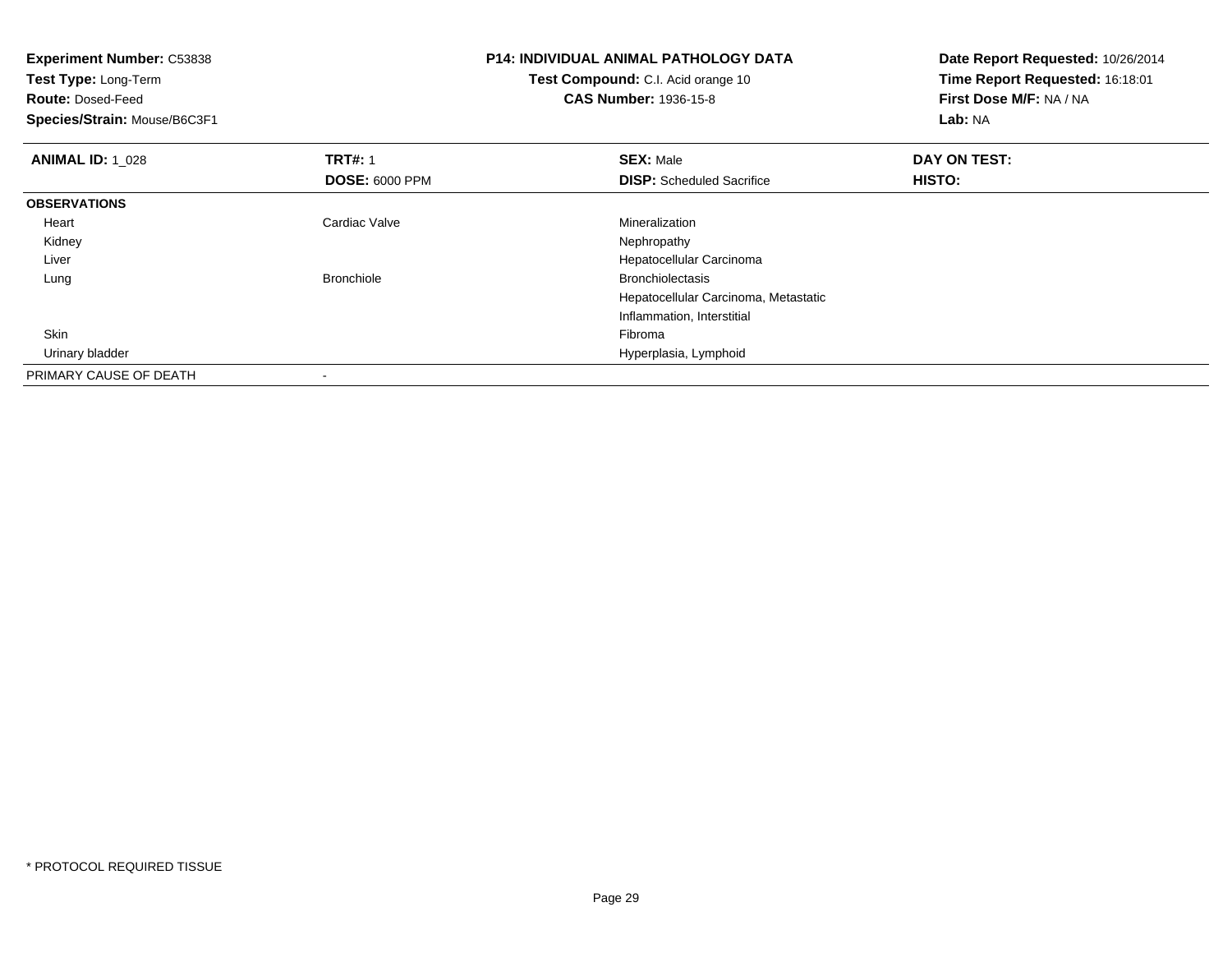| <b>Experiment Number: C53838</b><br>Test Type: Long-Term<br><b>Route: Dosed-Feed</b><br>Species/Strain: Mouse/B6C3F1 |                       | <b>P14: INDIVIDUAL ANIMAL PATHOLOGY DATA</b><br>Test Compound: C.I. Acid orange 10<br><b>CAS Number: 1936-15-8</b> | Date Report Requested: 10/26/2014<br>Time Report Requested: 16:18:01<br>First Dose M/F: NA / NA<br>Lab: NA |
|----------------------------------------------------------------------------------------------------------------------|-----------------------|--------------------------------------------------------------------------------------------------------------------|------------------------------------------------------------------------------------------------------------|
| <b>ANIMAL ID: 1 029</b>                                                                                              | <b>TRT#: 1</b>        | <b>SEX: Male</b>                                                                                                   | DAY ON TEST:                                                                                               |
|                                                                                                                      | <b>DOSE: 6000 PPM</b> | <b>DISP:</b> Scheduled Sacrifice                                                                                   | HISTO:                                                                                                     |
| <b>OBSERVATIONS</b>                                                                                                  |                       |                                                                                                                    |                                                                                                            |
| <b>Brain</b>                                                                                                         |                       | Calcification, Dystrophic                                                                                          |                                                                                                            |
| Heart                                                                                                                | Cardiac Valve         | Mineralization                                                                                                     |                                                                                                            |
| Liver                                                                                                                |                       | Inflammation, Acute/Chronic                                                                                        |                                                                                                            |
| Lung                                                                                                                 | <b>Bronchiole</b>     | Hyperplasia, Lymphoid                                                                                              |                                                                                                            |
|                                                                                                                      |                       | Inflammation, Interstitial                                                                                         |                                                                                                            |
| Testis                                                                                                               |                       | Atrophy, Nos                                                                                                       |                                                                                                            |
| PRIMARY CAUSE OF DEATH                                                                                               |                       |                                                                                                                    |                                                                                                            |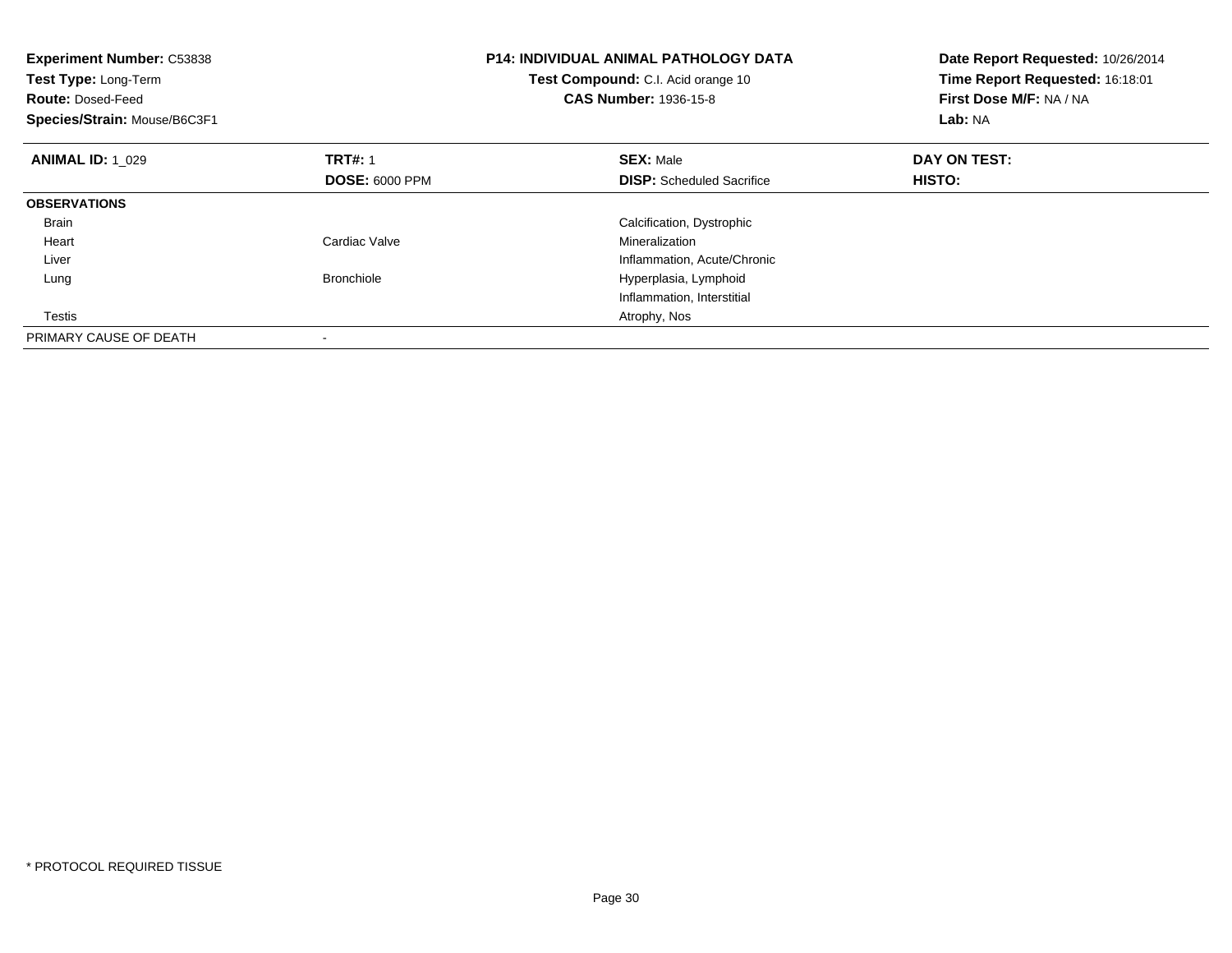| <b>Experiment Number: C53838</b><br>Test Type: Long-Term<br><b>Route: Dosed-Feed</b><br>Species/Strain: Mouse/B6C3F1 |                       | <b>P14: INDIVIDUAL ANIMAL PATHOLOGY DATA</b><br>Test Compound: C.I. Acid orange 10<br><b>CAS Number: 1936-15-8</b> | Date Report Requested: 10/26/2014<br>Time Report Requested: 16:18:01<br>First Dose M/F: NA / NA<br>Lab: NA |
|----------------------------------------------------------------------------------------------------------------------|-----------------------|--------------------------------------------------------------------------------------------------------------------|------------------------------------------------------------------------------------------------------------|
| <b>ANIMAL ID:</b> 1 030                                                                                              | <b>TRT#: 1</b>        | <b>SEX: Male</b>                                                                                                   | DAY ON TEST:                                                                                               |
|                                                                                                                      | <b>DOSE: 6000 PPM</b> | <b>DISP:</b> Scheduled Sacrifice                                                                                   | HISTO:                                                                                                     |
| <b>OBSERVATIONS</b>                                                                                                  |                       |                                                                                                                    |                                                                                                            |
| <b>Brain</b>                                                                                                         |                       | Calcification, Dystrophic                                                                                          |                                                                                                            |
| Lung                                                                                                                 |                       | Inflammation, Interstitial                                                                                         |                                                                                                            |
| Stomach                                                                                                              |                       | Inflammation, Acute Focal                                                                                          |                                                                                                            |
| PRIMARY CAUSE OF DEATH                                                                                               |                       |                                                                                                                    |                                                                                                            |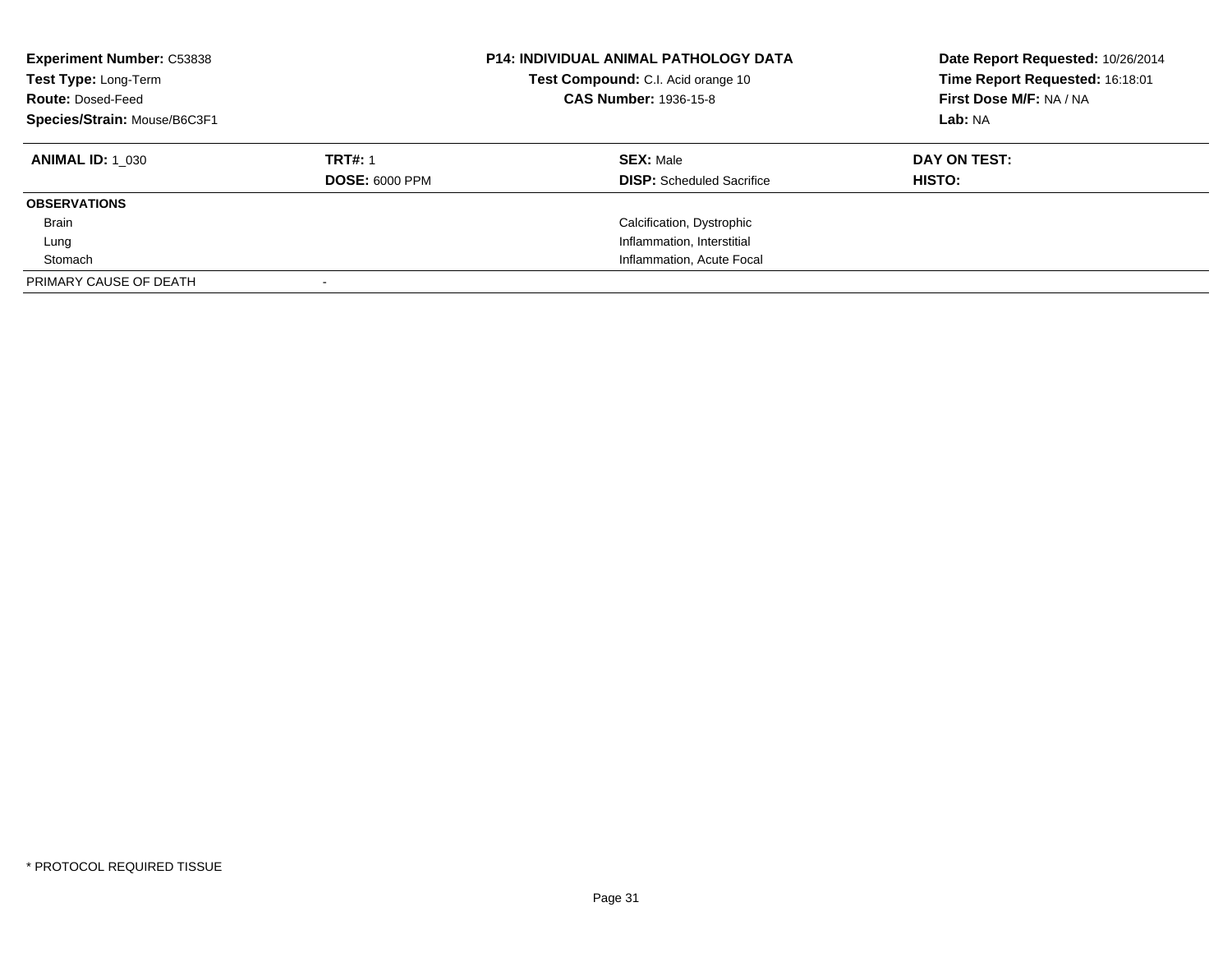| <b>Experiment Number: C53838</b><br><b>Test Type: Long-Term</b><br><b>Route: Dosed-Feed</b><br>Species/Strain: Mouse/B6C3F1 |                                         | <b>P14: INDIVIDUAL ANIMAL PATHOLOGY DATA</b><br>Test Compound: C.I. Acid orange 10<br><b>CAS Number: 1936-15-8</b> | Date Report Requested: 10/26/2014<br>Time Report Requested: 16:18:01<br>First Dose M/F: NA / NA<br>Lab: NA |
|-----------------------------------------------------------------------------------------------------------------------------|-----------------------------------------|--------------------------------------------------------------------------------------------------------------------|------------------------------------------------------------------------------------------------------------|
| <b>ANIMAL ID: 1 031</b>                                                                                                     | <b>TRT#: 1</b><br><b>DOSE: 6000 PPM</b> | <b>SEX: Male</b><br><b>DISP:</b> Scheduled Sacrifice                                                               | DAY ON TEST:<br>HISTO:                                                                                     |
| <b>OBSERVATIONS</b>                                                                                                         |                                         |                                                                                                                    |                                                                                                            |
| Kidney                                                                                                                      |                                         | Nephropathy                                                                                                        |                                                                                                            |
| Salivary gland                                                                                                              |                                         | Hyperplasia, Lymphoid                                                                                              |                                                                                                            |
| PRIMARY CAUSE OF DEATH                                                                                                      |                                         |                                                                                                                    |                                                                                                            |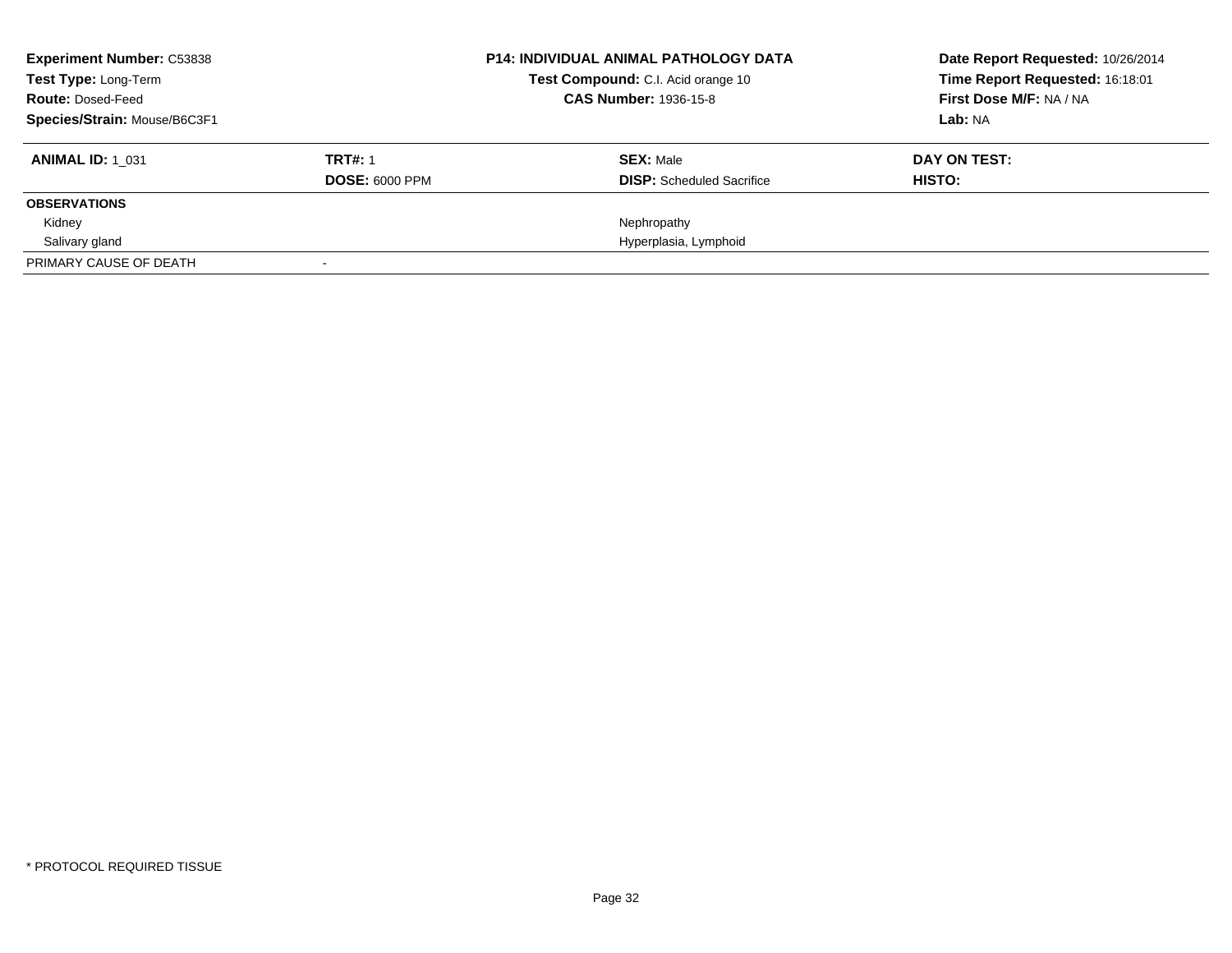| <b>Experiment Number: C53838</b><br>Test Type: Long-Term<br><b>Route: Dosed-Feed</b><br>Species/Strain: Mouse/B6C3F1 |                       | <b>P14: INDIVIDUAL ANIMAL PATHOLOGY DATA</b><br>Test Compound: C.I. Acid orange 10<br><b>CAS Number: 1936-15-8</b> | Date Report Requested: 10/26/2014<br>Time Report Requested: 16:18:01<br>First Dose M/F: NA / NA<br>Lab: NA |
|----------------------------------------------------------------------------------------------------------------------|-----------------------|--------------------------------------------------------------------------------------------------------------------|------------------------------------------------------------------------------------------------------------|
| <b>ANIMAL ID: 1 032</b>                                                                                              | <b>TRT#: 1</b>        | <b>SEX: Male</b>                                                                                                   | DAY ON TEST:                                                                                               |
|                                                                                                                      | <b>DOSE: 6000 PPM</b> | <b>DISP:</b> Scheduled Sacrifice                                                                                   | HISTO:                                                                                                     |
| <b>OBSERVATIONS</b>                                                                                                  |                       |                                                                                                                    |                                                                                                            |
| <b>Brain</b>                                                                                                         |                       | Calcification, Dystrophic                                                                                          |                                                                                                            |
| Kidney                                                                                                               |                       | Hyperplasia, Lymphoid                                                                                              |                                                                                                            |
|                                                                                                                      |                       | Nephropathy                                                                                                        |                                                                                                            |
| Liver                                                                                                                |                       | Inflammation, Acute/Chronic                                                                                        |                                                                                                            |
| Lung                                                                                                                 |                       | Inflammation, Interstitial                                                                                         |                                                                                                            |
| Spleen                                                                                                               |                       | Hyperplasia, Lymphoid                                                                                              |                                                                                                            |
| PRIMARY CAUSE OF DEATH                                                                                               |                       |                                                                                                                    |                                                                                                            |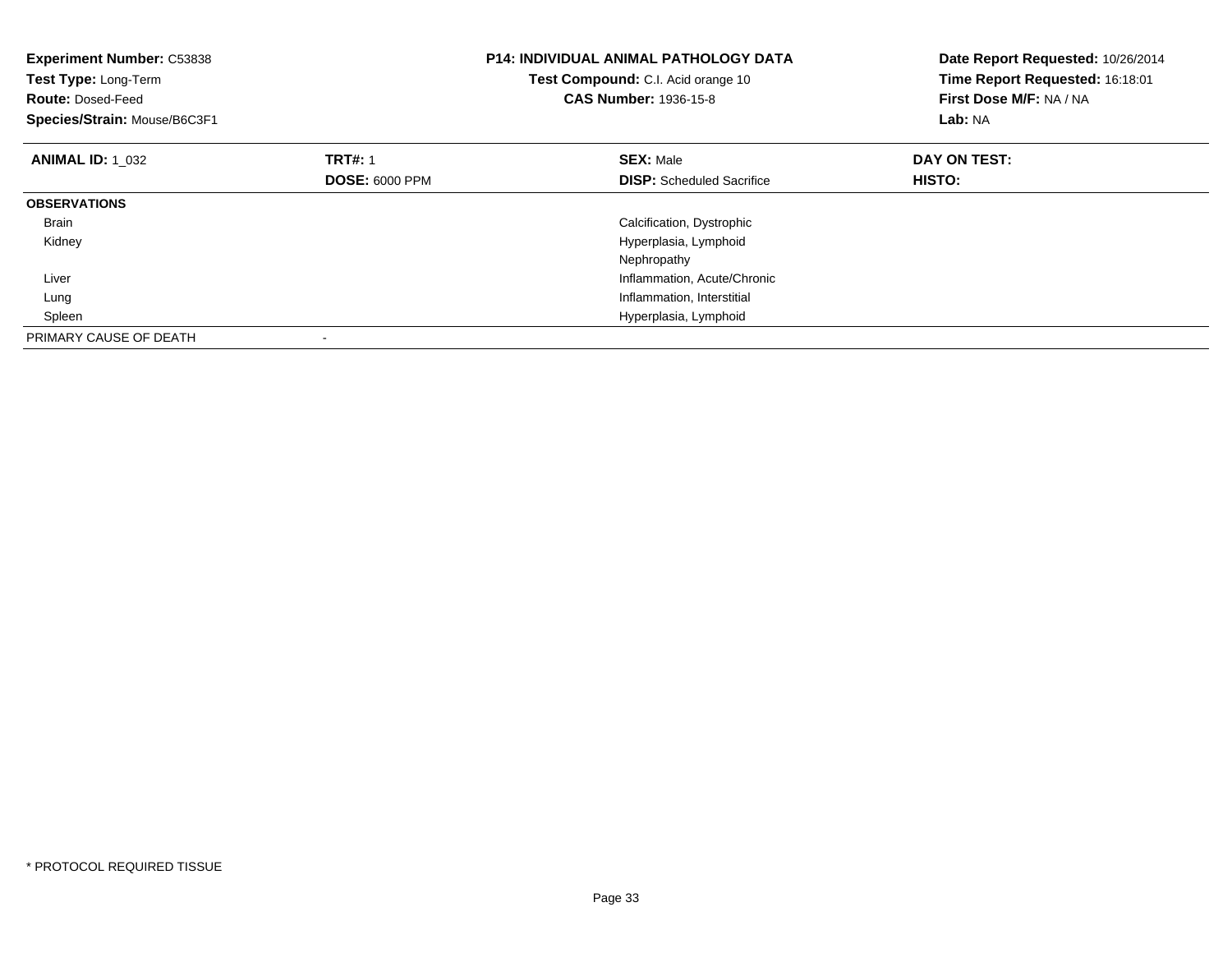| <b>Experiment Number: C53838</b><br>Test Type: Long-Term<br><b>Route: Dosed-Feed</b><br>Species/Strain: Mouse/B6C3F1 |                                         | <b>P14: INDIVIDUAL ANIMAL PATHOLOGY DATA</b><br>Test Compound: C.I. Acid orange 10<br><b>CAS Number: 1936-15-8</b> | Date Report Requested: 10/26/2014<br>Time Report Requested: 16:18:01<br>First Dose M/F: NA / NA<br>Lab: NA |
|----------------------------------------------------------------------------------------------------------------------|-----------------------------------------|--------------------------------------------------------------------------------------------------------------------|------------------------------------------------------------------------------------------------------------|
| <b>ANIMAL ID: 1 033</b>                                                                                              | <b>TRT#: 1</b><br><b>DOSE: 6000 PPM</b> | <b>SEX: Male</b><br><b>DISP:</b> Scheduled Sacrifice                                                               | DAY ON TEST:<br>HISTO:                                                                                     |
| <b>OBSERVATIONS</b>                                                                                                  |                                         |                                                                                                                    |                                                                                                            |
| <b>Brain</b>                                                                                                         |                                         | Calcification, Dystrophic                                                                                          |                                                                                                            |
| Lung                                                                                                                 |                                         | Inflammation, Interstitial                                                                                         |                                                                                                            |
| Urinary bladder                                                                                                      |                                         | Hyperplasia, Lymphoid                                                                                              |                                                                                                            |
| PRIMARY CAUSE OF DEATH                                                                                               |                                         |                                                                                                                    |                                                                                                            |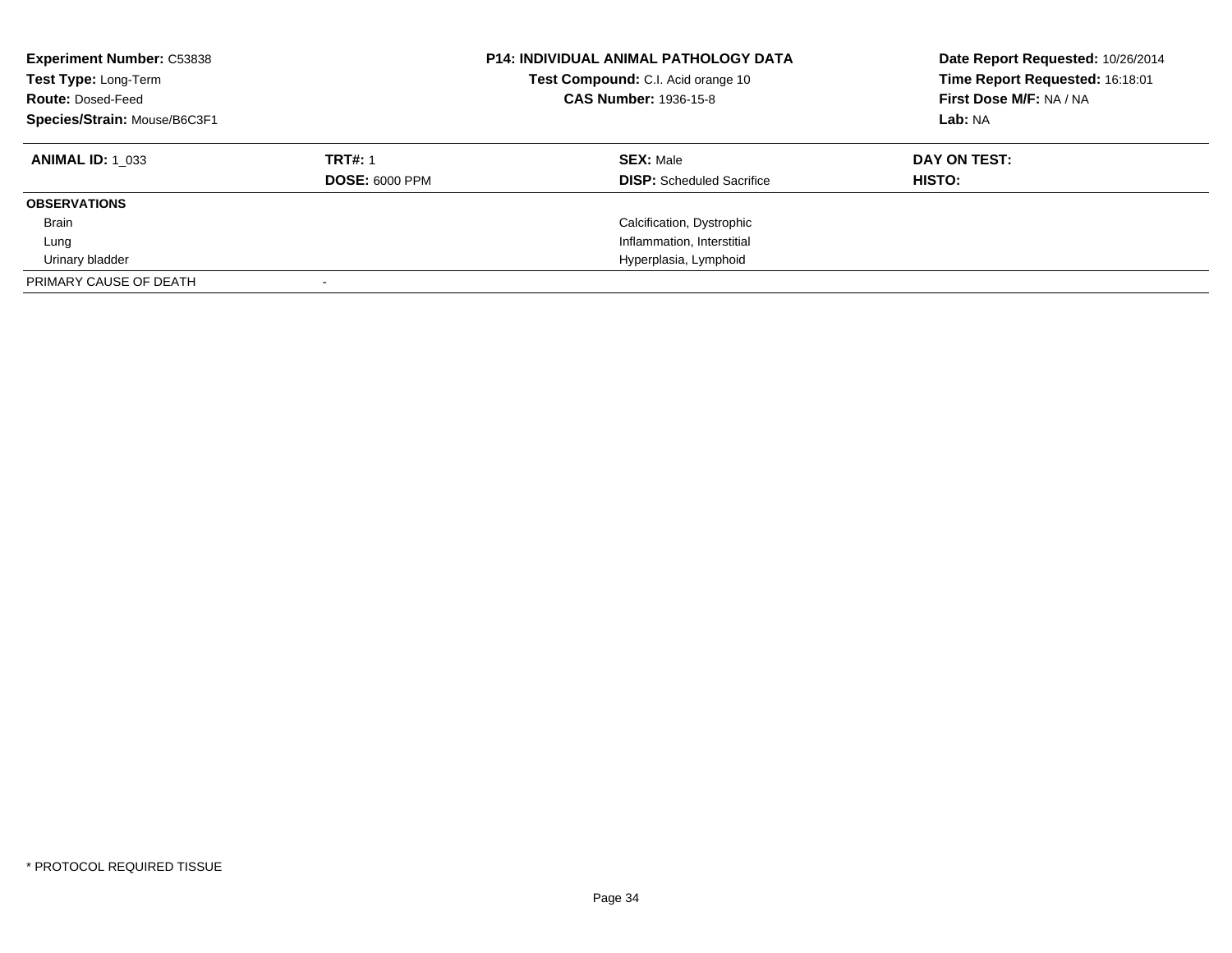| <b>Experiment Number: C53838</b><br>Test Type: Long-Term<br><b>Route: Dosed-Feed</b><br>Species/Strain: Mouse/B6C3F1 |                                         | <b>P14: INDIVIDUAL ANIMAL PATHOLOGY DATA</b><br>Test Compound: C.I. Acid orange 10<br><b>CAS Number: 1936-15-8</b> | Date Report Requested: 10/26/2014<br>Time Report Requested: 16:18:01<br>First Dose M/F: NA / NA<br>Lab: NA |
|----------------------------------------------------------------------------------------------------------------------|-----------------------------------------|--------------------------------------------------------------------------------------------------------------------|------------------------------------------------------------------------------------------------------------|
| <b>ANIMAL ID: 1 034</b>                                                                                              | <b>TRT#: 1</b><br><b>DOSE: 6000 PPM</b> | <b>SEX: Male</b><br><b>DISP:</b> Scheduled Sacrifice                                                               | DAY ON TEST:<br>HISTO:                                                                                     |
| <b>OBSERVATIONS</b>                                                                                                  |                                         |                                                                                                                    |                                                                                                            |
| <b>Brain</b>                                                                                                         |                                         | Calcification, Dystrophic                                                                                          |                                                                                                            |
| Liver                                                                                                                |                                         | Hepatocellular Carcinoma                                                                                           |                                                                                                            |
|                                                                                                                      |                                         | Inflammation, Acute/Chronic                                                                                        |                                                                                                            |
| Lung                                                                                                                 |                                         | Inflammation, Interstitial                                                                                         |                                                                                                            |
| PRIMARY CAUSE OF DEATH                                                                                               |                                         |                                                                                                                    |                                                                                                            |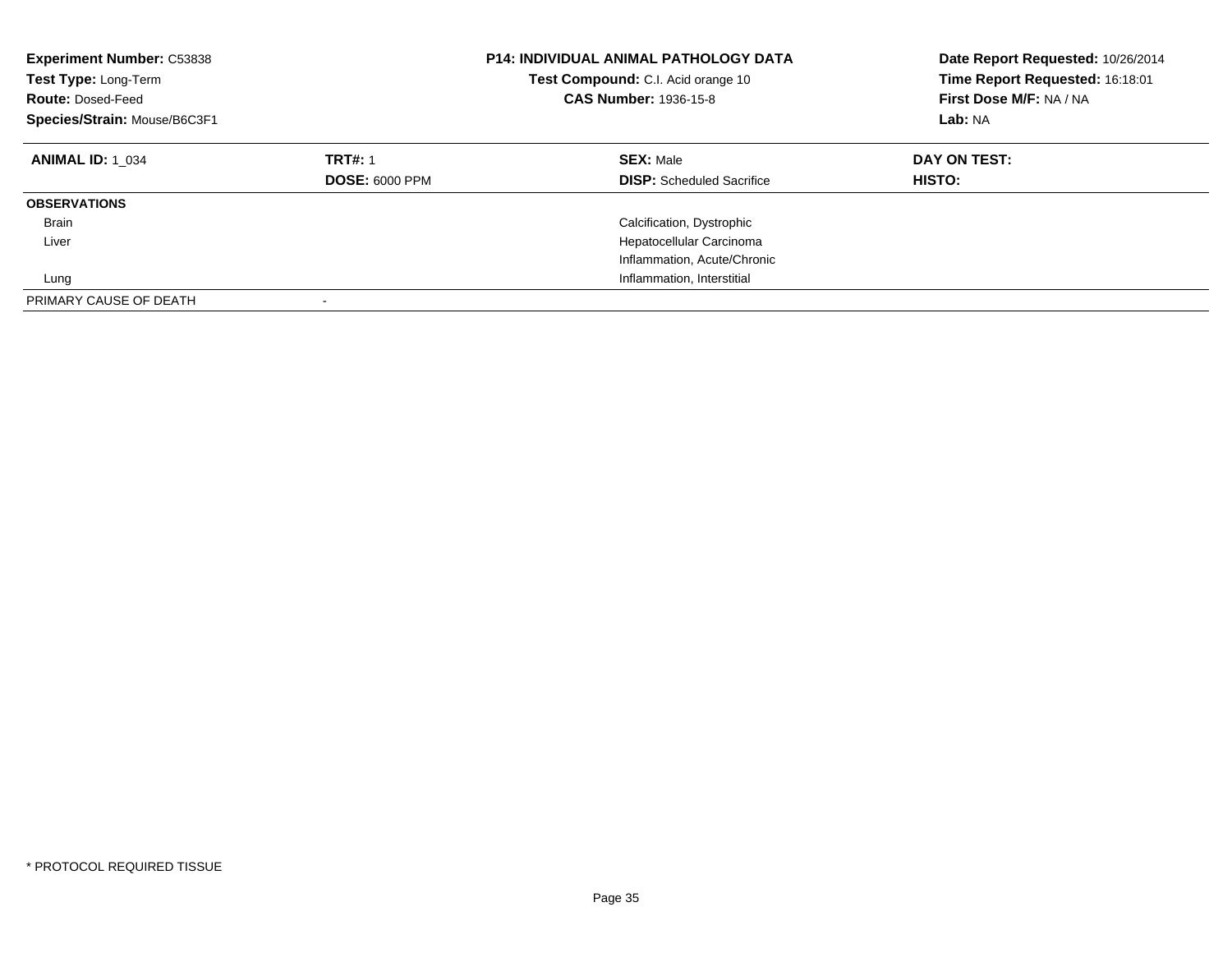| <b>Experiment Number: C53838</b><br>Test Type: Long-Term<br><b>Route: Dosed-Feed</b><br>Species/Strain: Mouse/B6C3F1 |                       | <b>P14: INDIVIDUAL ANIMAL PATHOLOGY DATA</b><br>Test Compound: C.I. Acid orange 10<br><b>CAS Number: 1936-15-8</b> | Date Report Requested: 10/26/2014<br>Time Report Requested: 16:18:01<br>First Dose M/F: NA / NA<br>Lab: NA |
|----------------------------------------------------------------------------------------------------------------------|-----------------------|--------------------------------------------------------------------------------------------------------------------|------------------------------------------------------------------------------------------------------------|
| <b>ANIMAL ID: 1 035</b>                                                                                              | <b>TRT#: 1</b>        | <b>SEX: Male</b>                                                                                                   | DAY ON TEST:                                                                                               |
|                                                                                                                      | <b>DOSE: 6000 PPM</b> | <b>DISP:</b> Scheduled Sacrifice                                                                                   | <b>HISTO:</b>                                                                                              |
| <b>OBSERVATIONS</b>                                                                                                  |                       |                                                                                                                    |                                                                                                            |
| <b>Brain</b>                                                                                                         |                       | Calcification, Dystrophic                                                                                          |                                                                                                            |
| Kidney                                                                                                               |                       | Nephropathy                                                                                                        |                                                                                                            |
| Lung                                                                                                                 |                       | Inflammation, Interstitial                                                                                         |                                                                                                            |
| Lymph node                                                                                                           |                       | Hyperplasia, Lymphoid                                                                                              |                                                                                                            |
|                                                                                                                      |                       | Hyperplasia, Reticulum Cell                                                                                        |                                                                                                            |
| Skin                                                                                                                 |                       | Infection, Fungal                                                                                                  |                                                                                                            |
| PRIMARY CAUSE OF DEATH                                                                                               |                       |                                                                                                                    |                                                                                                            |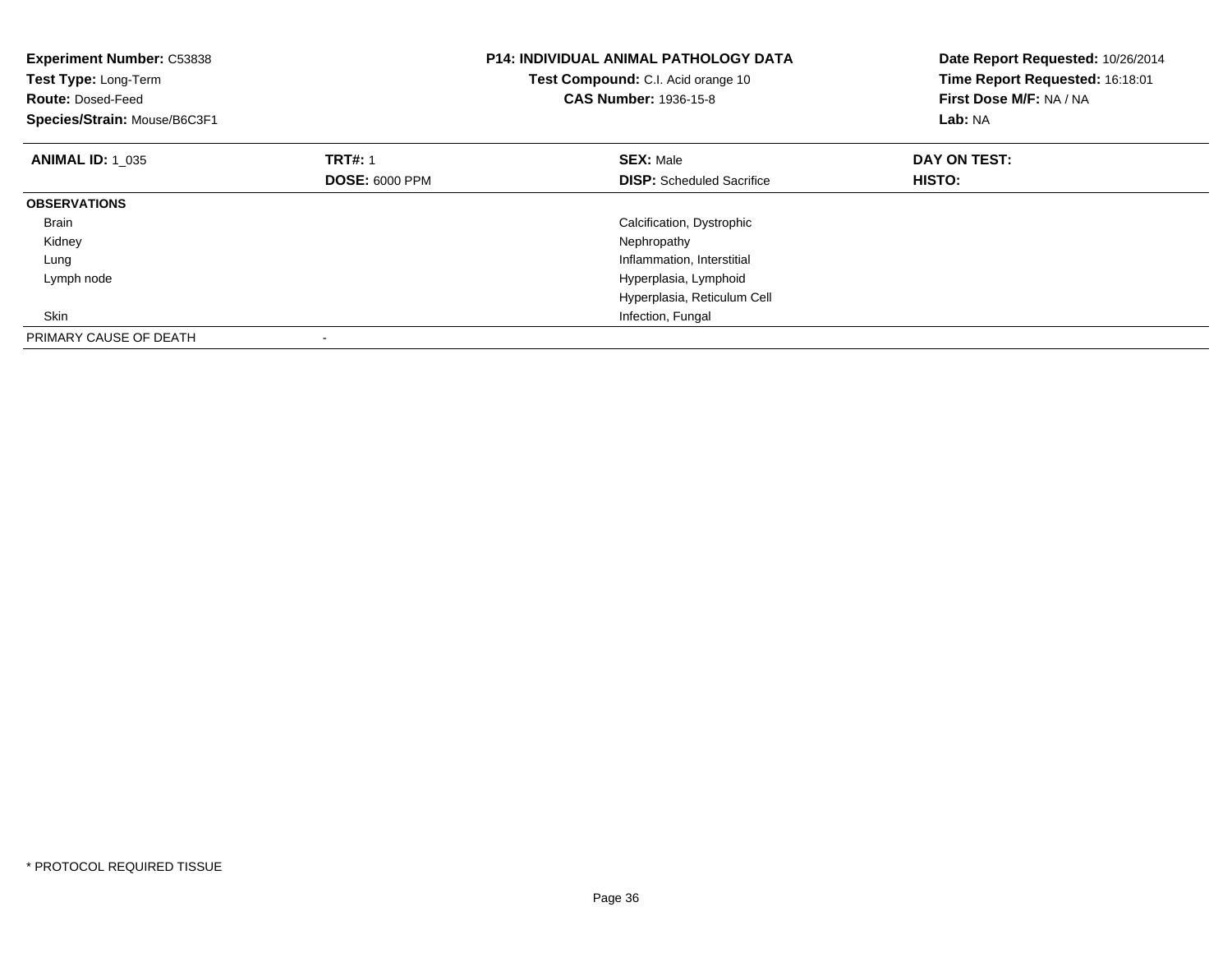| <b>Experiment Number: C53838</b><br>Test Type: Long-Term<br><b>Route: Dosed-Feed</b><br>Species/Strain: Mouse/B6C3F1 |                                         | <b>P14: INDIVIDUAL ANIMAL PATHOLOGY DATA</b><br>Test Compound: C.I. Acid orange 10<br><b>CAS Number: 1936-15-8</b> | Date Report Requested: 10/26/2014<br>Time Report Requested: 16:18:01<br>First Dose M/F: NA / NA<br>Lab: NA |
|----------------------------------------------------------------------------------------------------------------------|-----------------------------------------|--------------------------------------------------------------------------------------------------------------------|------------------------------------------------------------------------------------------------------------|
| <b>ANIMAL ID: 1 036</b>                                                                                              | <b>TRT#: 1</b><br><b>DOSE: 6000 PPM</b> | <b>SEX: Male</b><br><b>DISP: Natural Death</b>                                                                     | DAY ON TEST:<br>HISTO:                                                                                     |
| <b>OBSERVATIONS</b>                                                                                                  |                                         |                                                                                                                    |                                                                                                            |
| Lung                                                                                                                 |                                         | Inflammation, Interstitial                                                                                         |                                                                                                            |
| Unspecified                                                                                                          | Multiple Organs Nos                     | Lymphoma, Nos-Malignant                                                                                            |                                                                                                            |
| PRIMARY CAUSE OF DEATH                                                                                               |                                         |                                                                                                                    |                                                                                                            |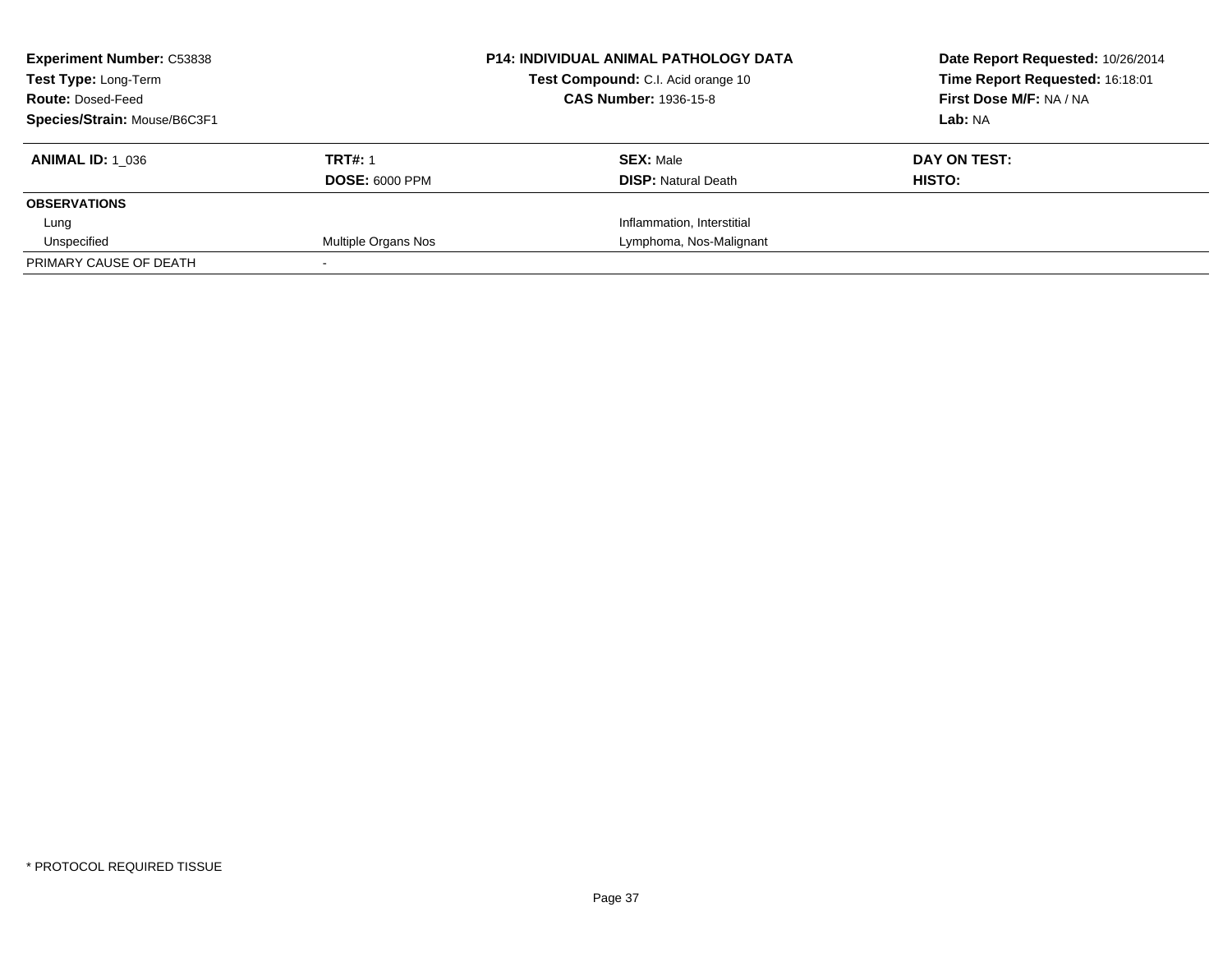| <b>Experiment Number: C53838</b><br>Test Type: Long-Term<br><b>Route: Dosed-Feed</b><br>Species/Strain: Mouse/B6C3F1 |                                         | <b>P14: INDIVIDUAL ANIMAL PATHOLOGY DATA</b><br>Test Compound: C.I. Acid orange 10<br><b>CAS Number: 1936-15-8</b> | Date Report Requested: 10/26/2014<br>Time Report Requested: 16:18:01<br>First Dose M/F: NA / NA<br>Lab: NA |
|----------------------------------------------------------------------------------------------------------------------|-----------------------------------------|--------------------------------------------------------------------------------------------------------------------|------------------------------------------------------------------------------------------------------------|
| <b>ANIMAL ID: 1 037</b>                                                                                              | <b>TRT#: 1</b><br><b>DOSE: 6000 PPM</b> | <b>SEX: Male</b><br><b>DISP:</b> Scheduled Sacrifice                                                               | DAY ON TEST:<br>HISTO:                                                                                     |
| <b>OBSERVATIONS</b>                                                                                                  |                                         |                                                                                                                    |                                                                                                            |
| Adrenal gland                                                                                                        | <b>Cortex Nos</b>                       | Hypertrophy, Focal                                                                                                 |                                                                                                            |
| Brain                                                                                                                |                                         | Calcification, Dystrophic                                                                                          |                                                                                                            |
| Kidney                                                                                                               |                                         | Nephropathy                                                                                                        |                                                                                                            |
| Liver                                                                                                                |                                         | Hepatocellular Carcinoma                                                                                           |                                                                                                            |
| Lung                                                                                                                 | <b>Bronchiole</b>                       | <b>Bronchiolectasis</b>                                                                                            |                                                                                                            |
|                                                                                                                      |                                         | Inflammation, Interstitial                                                                                         |                                                                                                            |
| Pancreas                                                                                                             | Acinus                                  | Atrophy, Focal                                                                                                     |                                                                                                            |
| PRIMARY CAUSE OF DEATH                                                                                               |                                         |                                                                                                                    |                                                                                                            |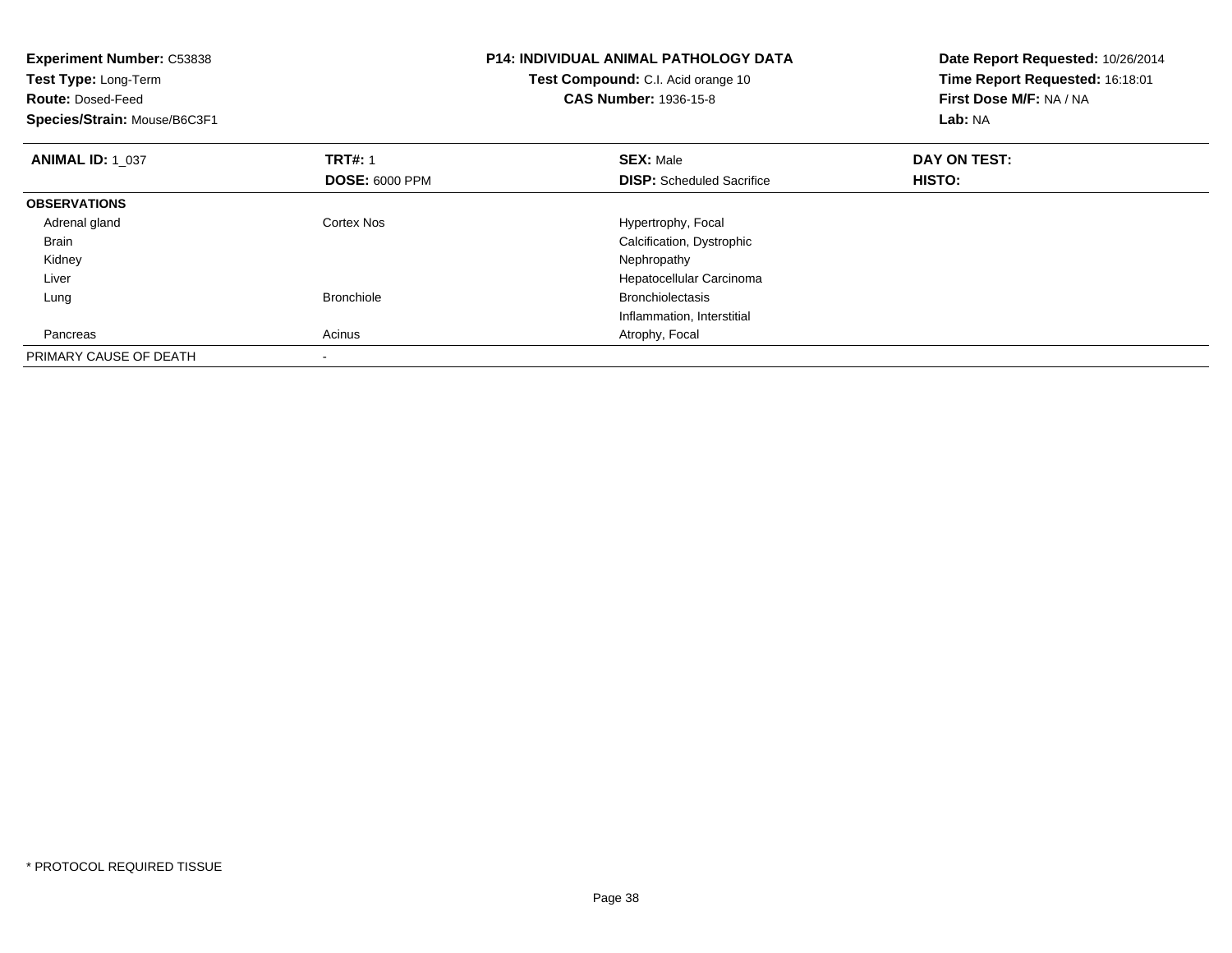| <b>Experiment Number: C53838</b><br>Test Type: Long-Term<br><b>Route: Dosed-Feed</b><br>Species/Strain: Mouse/B6C3F1 |                       | <b>P14: INDIVIDUAL ANIMAL PATHOLOGY DATA</b><br>Test Compound: C.I. Acid orange 10<br><b>CAS Number: 1936-15-8</b> | Date Report Requested: 10/26/2014<br>Time Report Requested: 16:18:01<br>First Dose M/F: NA / NA<br>Lab: NA |
|----------------------------------------------------------------------------------------------------------------------|-----------------------|--------------------------------------------------------------------------------------------------------------------|------------------------------------------------------------------------------------------------------------|
| <b>ANIMAL ID: 1 038</b>                                                                                              | <b>TRT#: 1</b>        | <b>SEX: Male</b>                                                                                                   | DAY ON TEST:                                                                                               |
|                                                                                                                      | <b>DOSE: 6000 PPM</b> | <b>DISP:</b> Scheduled Sacrifice                                                                                   | HISTO:                                                                                                     |
| <b>OBSERVATIONS</b>                                                                                                  |                       |                                                                                                                    |                                                                                                            |
| <b>Brain</b>                                                                                                         |                       | Calcification, Dystrophic                                                                                          |                                                                                                            |
| Lung                                                                                                                 | <b>Bronchiole</b>     | <b>Bronchiolectasis</b>                                                                                            |                                                                                                            |
|                                                                                                                      |                       | Inflammation, Interstitial                                                                                         |                                                                                                            |
| Lymph node                                                                                                           |                       | Lymphangiectasis                                                                                                   |                                                                                                            |
| Pancreas                                                                                                             | Acinus                | Atrophy, Nos                                                                                                       |                                                                                                            |
|                                                                                                                      |                       | Lipoidosis                                                                                                         |                                                                                                            |
| Trachea                                                                                                              | Gland                 | Dilatation, Nos                                                                                                    |                                                                                                            |
| PRIMARY CAUSE OF DEATH                                                                                               |                       |                                                                                                                    |                                                                                                            |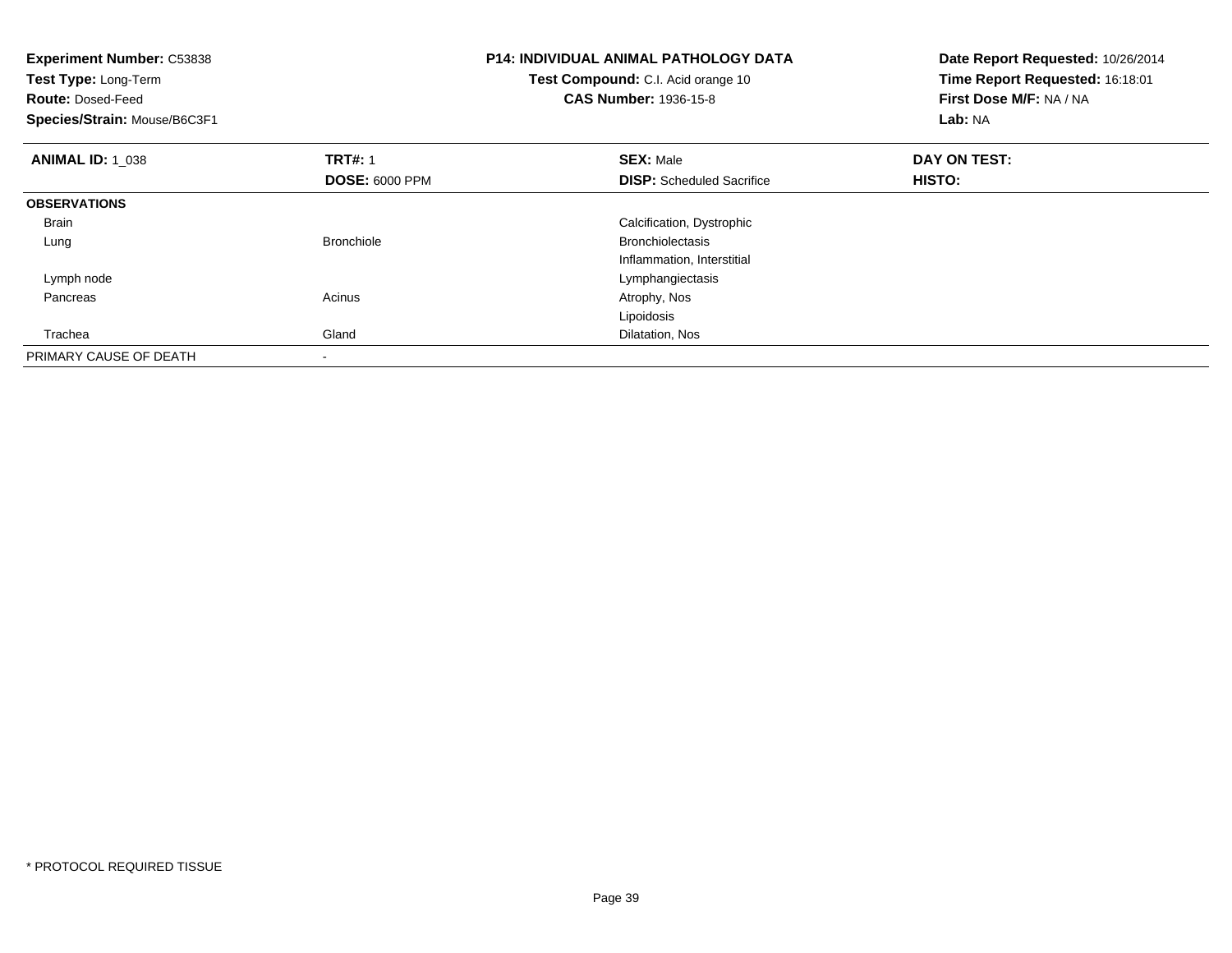| <b>Experiment Number: C53838</b><br>Test Type: Long-Term<br><b>Route: Dosed-Feed</b><br>Species/Strain: Mouse/B6C3F1 |                       | <b>P14: INDIVIDUAL ANIMAL PATHOLOGY DATA</b><br>Test Compound: C.I. Acid orange 10<br><b>CAS Number: 1936-15-8</b> | Date Report Requested: 10/26/2014<br>Time Report Requested: 16:18:01<br>First Dose M/F: NA / NA<br>Lab: NA |
|----------------------------------------------------------------------------------------------------------------------|-----------------------|--------------------------------------------------------------------------------------------------------------------|------------------------------------------------------------------------------------------------------------|
| <b>ANIMAL ID: 1 039</b>                                                                                              | <b>TRT#: 1</b>        | <b>SEX: Male</b>                                                                                                   | DAY ON TEST:                                                                                               |
|                                                                                                                      | <b>DOSE: 6000 PPM</b> | <b>DISP:</b> Scheduled Sacrifice                                                                                   | HISTO:                                                                                                     |
| <b>OBSERVATIONS</b>                                                                                                  |                       |                                                                                                                    |                                                                                                            |
| <b>Brain</b>                                                                                                         |                       | Calcification, Dystrophic                                                                                          |                                                                                                            |
| Kidney                                                                                                               |                       | Nephropathy                                                                                                        |                                                                                                            |
| Unspecified                                                                                                          | Multiple Organs Nos   | Lymphoma, Nos-Malignant                                                                                            |                                                                                                            |
| PRIMARY CAUSE OF DEATH                                                                                               |                       |                                                                                                                    |                                                                                                            |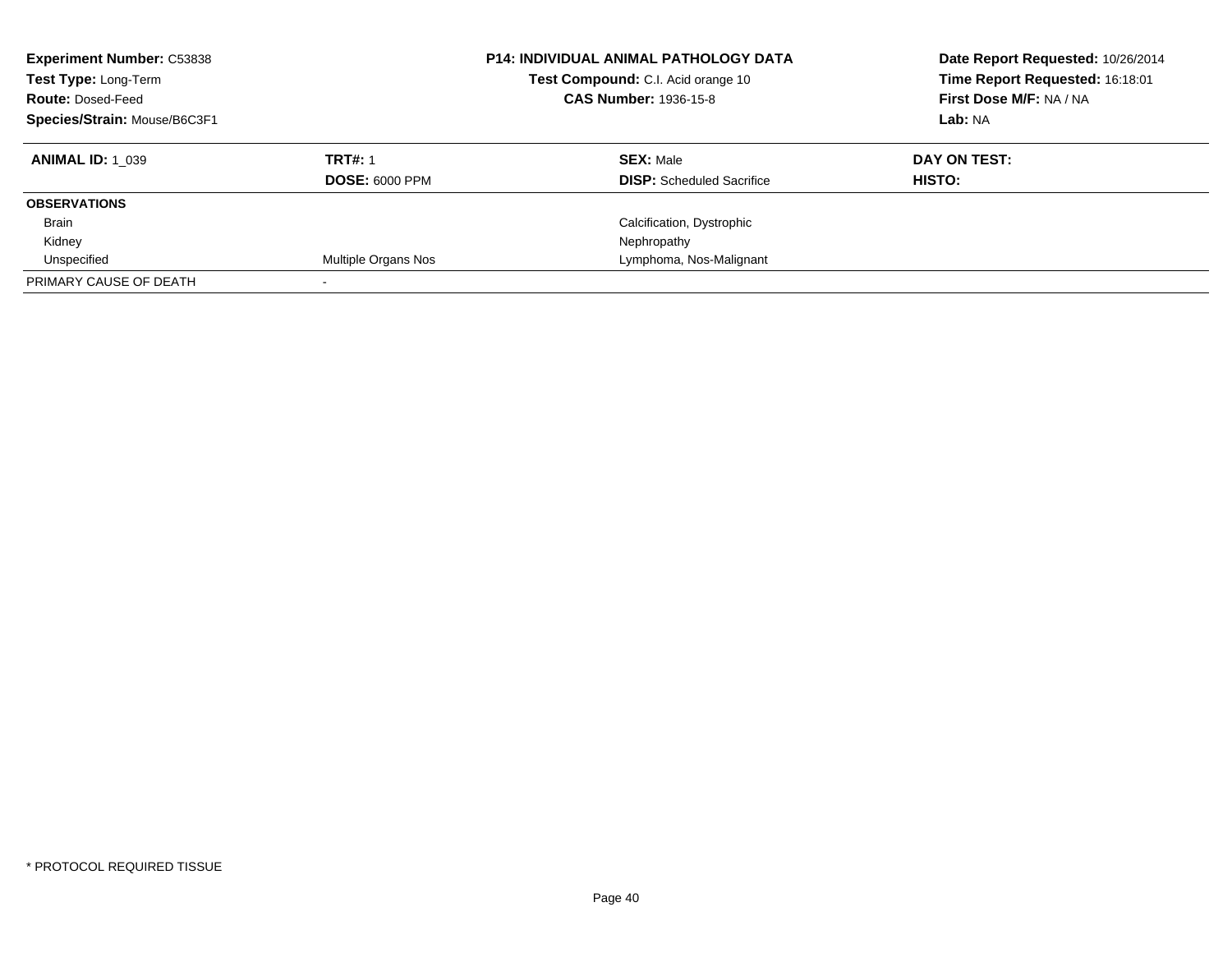| <b>Experiment Number: C53838</b><br>Test Type: Long-Term<br><b>Route: Dosed-Feed</b><br>Species/Strain: Mouse/B6C3F1 |                                         | <b>P14: INDIVIDUAL ANIMAL PATHOLOGY DATA</b><br>Test Compound: C.I. Acid orange 10<br><b>CAS Number: 1936-15-8</b> | Date Report Requested: 10/26/2014<br>Time Report Requested: 16:18:01<br>First Dose M/F: NA / NA<br>Lab: NA |
|----------------------------------------------------------------------------------------------------------------------|-----------------------------------------|--------------------------------------------------------------------------------------------------------------------|------------------------------------------------------------------------------------------------------------|
| <b>ANIMAL ID:</b> 1 040                                                                                              | <b>TRT#: 1</b><br><b>DOSE: 6000 PPM</b> | <b>SEX: Male</b><br><b>DISP:</b> Scheduled Sacrifice                                                               | DAY ON TEST:<br>HISTO:                                                                                     |
| <b>OBSERVATIONS</b>                                                                                                  |                                         |                                                                                                                    |                                                                                                            |
| Lung                                                                                                                 |                                         | Inflammation, Interstitial                                                                                         |                                                                                                            |
| Pancreas                                                                                                             | Acinus                                  | Atrophy, Focal                                                                                                     |                                                                                                            |
| PRIMARY CAUSE OF DEATH                                                                                               |                                         |                                                                                                                    |                                                                                                            |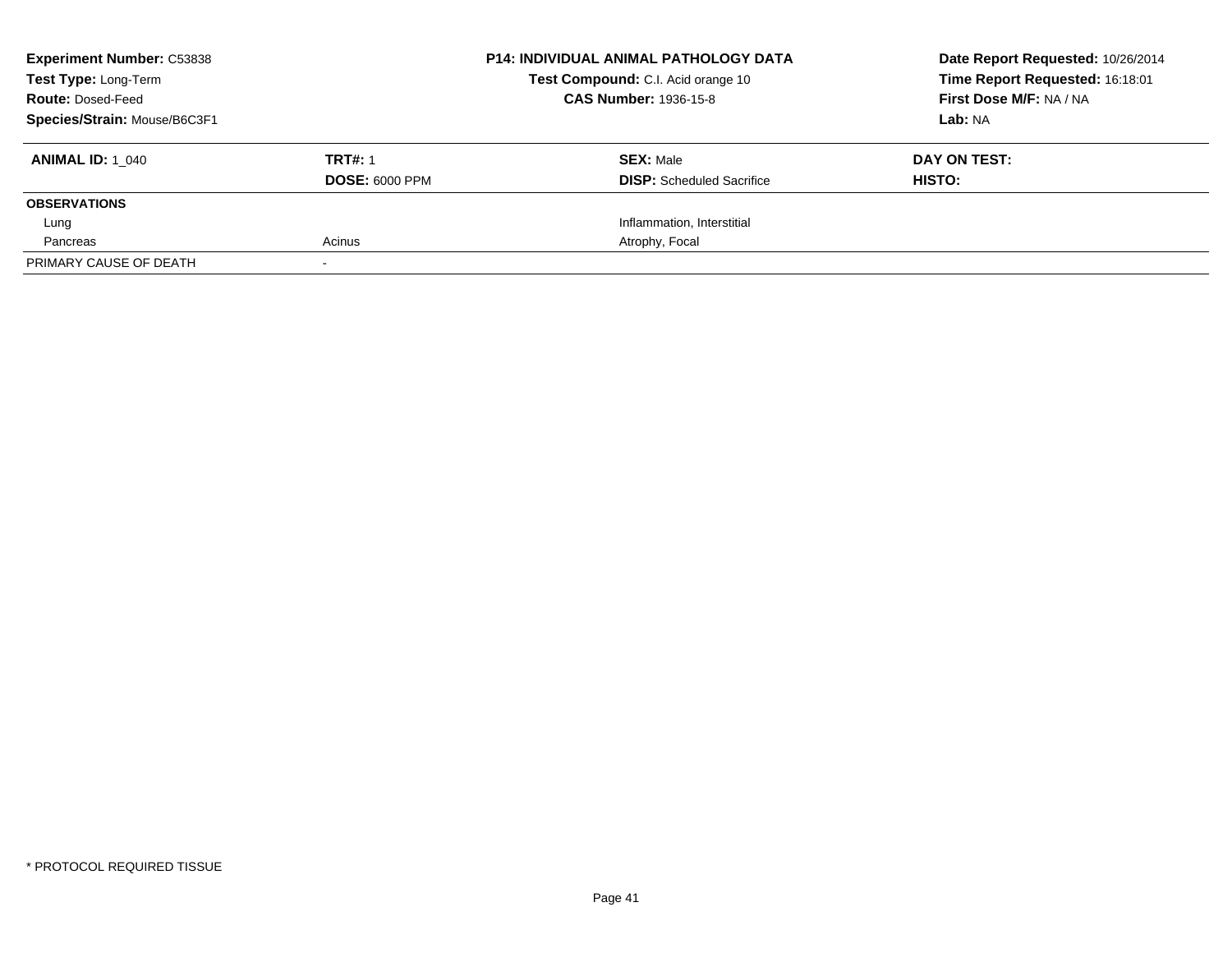| <b>Experiment Number: C53838</b><br>Test Type: Long-Term<br><b>Route: Dosed-Feed</b><br>Species/Strain: Mouse/B6C3F1 |                       | <b>P14: INDIVIDUAL ANIMAL PATHOLOGY DATA</b><br>Test Compound: C.I. Acid orange 10<br><b>CAS Number: 1936-15-8</b> | Date Report Requested: 10/26/2014<br>Time Report Requested: 16:18:01<br>First Dose M/F: NA / NA<br>Lab: NA |
|----------------------------------------------------------------------------------------------------------------------|-----------------------|--------------------------------------------------------------------------------------------------------------------|------------------------------------------------------------------------------------------------------------|
| <b>ANIMAL ID: 1 041</b>                                                                                              | <b>TRT#: 1</b>        | <b>SEX: Male</b>                                                                                                   | DAY ON TEST:                                                                                               |
|                                                                                                                      | <b>DOSE: 6000 PPM</b> | <b>DISP:</b> Scheduled Sacrifice                                                                                   | <b>HISTO:</b>                                                                                              |
| <b>OBSERVATIONS</b>                                                                                                  |                       |                                                                                                                    |                                                                                                            |
| Adrenal gland                                                                                                        |                       | Cortical Adenoma                                                                                                   |                                                                                                            |
| <b>Brain</b>                                                                                                         |                       | Calcification, Dystrophic                                                                                          |                                                                                                            |
| Epididymis                                                                                                           |                       | Hyperplasia, Epithelial                                                                                            |                                                                                                            |
| Liver                                                                                                                |                       | Inflammation, Acute/Chronic                                                                                        |                                                                                                            |
| Lung                                                                                                                 | <b>Bronchiole</b>     | <b>Bronchiolectasis</b>                                                                                            |                                                                                                            |
|                                                                                                                      |                       | Inflammation, Interstitial                                                                                         |                                                                                                            |
| PRIMARY CAUSE OF DEATH                                                                                               |                       |                                                                                                                    |                                                                                                            |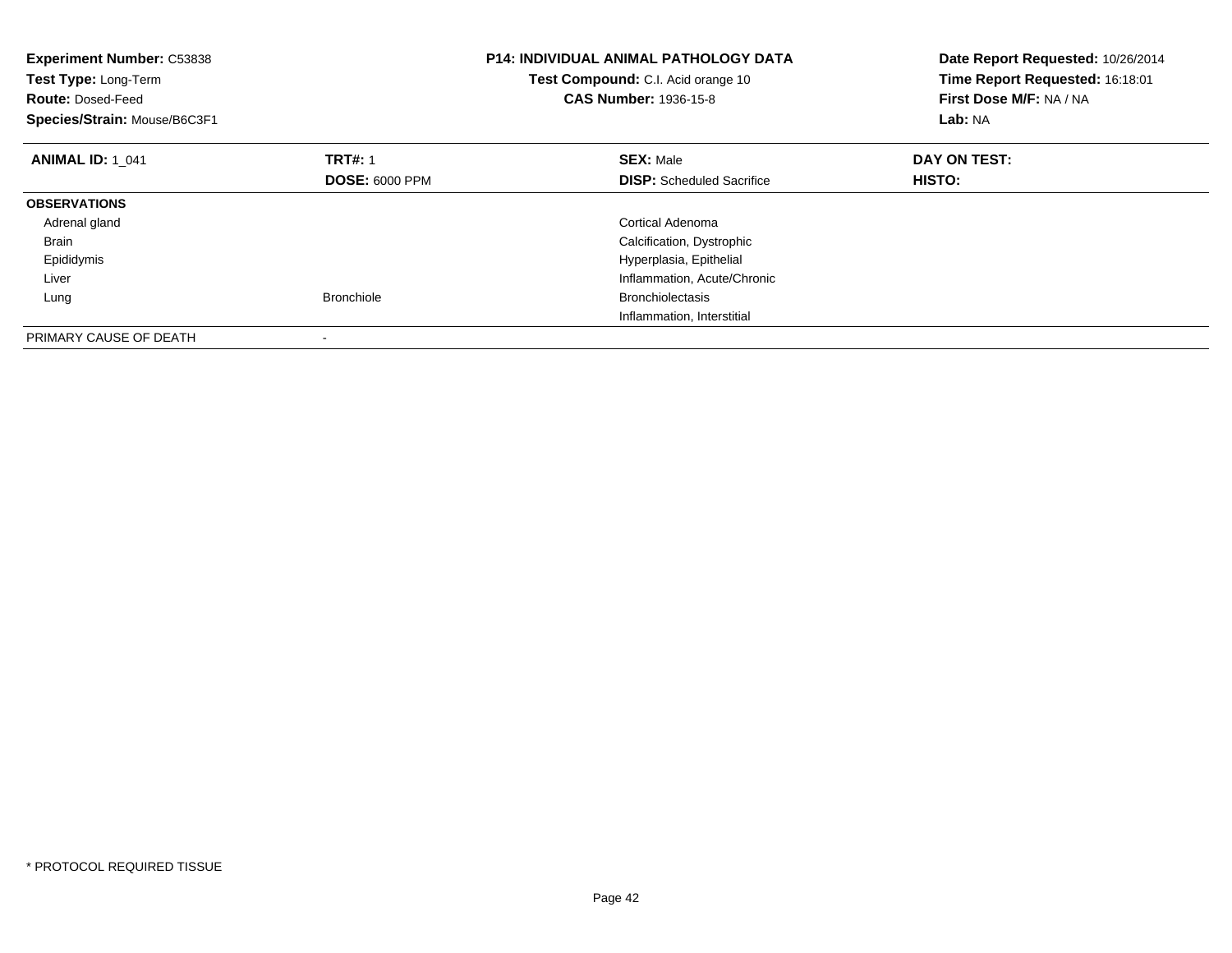| <b>Experiment Number: C53838</b><br>Test Type: Long-Term<br><b>Route: Dosed-Feed</b><br>Species/Strain: Mouse/B6C3F1 |                                         | <b>P14: INDIVIDUAL ANIMAL PATHOLOGY DATA</b><br>Test Compound: C.I. Acid orange 10<br><b>CAS Number: 1936-15-8</b> | Date Report Requested: 10/26/2014<br>Time Report Requested: 16:18:01<br>First Dose M/F: NA / NA<br>Lab: NA |
|----------------------------------------------------------------------------------------------------------------------|-----------------------------------------|--------------------------------------------------------------------------------------------------------------------|------------------------------------------------------------------------------------------------------------|
| <b>ANIMAL ID: 1 042</b>                                                                                              | <b>TRT#: 1</b><br><b>DOSE: 6000 PPM</b> | <b>SEX: Male</b><br><b>DISP:</b> Scheduled Sacrifice                                                               | DAY ON TEST:<br>HISTO:                                                                                     |
| <b>OBSERVATIONS</b>                                                                                                  |                                         |                                                                                                                    |                                                                                                            |
| <b>Brain</b>                                                                                                         |                                         | Calcification, Dystrophic                                                                                          |                                                                                                            |
| Epididymis                                                                                                           |                                         | Hyperplasia, Epithelial                                                                                            |                                                                                                            |
| Lung                                                                                                                 | <b>Bronchiole</b>                       | <b>Bronchiolectasis</b>                                                                                            |                                                                                                            |
| Lymph node                                                                                                           |                                         | Hyperplasia, Lymphoid                                                                                              |                                                                                                            |
| PRIMARY CAUSE OF DEATH                                                                                               |                                         |                                                                                                                    |                                                                                                            |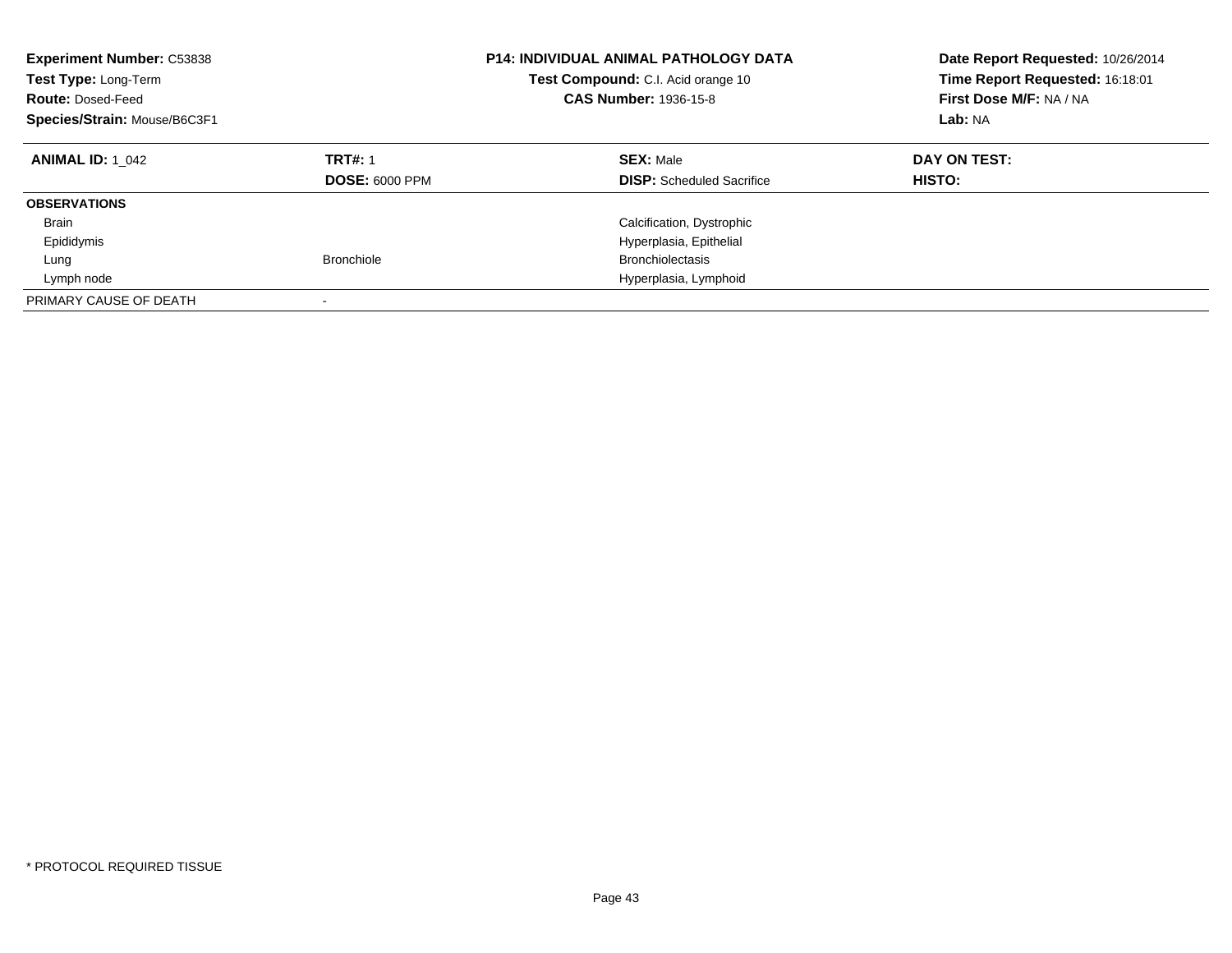**Experiment Number:** C53838**Test Type:** Long-Term**Route:** Dosed-Feed **Species/Strain:** Mouse/B6C3F1**P14: INDIVIDUAL ANIMAL PATHOLOGY DATATest Compound:** C.I. Acid orange 10**CAS Number:** 1936-15-8**Date Report Requested:** 10/26/2014**Time Report Requested:** 16:18:01**First Dose M/F:** NA / NA**Lab:** NA**ANIMAL ID: 1\_043 TRT#:** 1 **SEX:** Male **DAY ON TEST: DOSE:** 6000 PPM**DISP:** Scheduled Sacrifice **HISTO: OBSERVATIONS** Brain Calcification, Dystrophic Epididymis Hyperplasia, Epithelial Kidneyy the control of the control of the control of the control of the control of the control of the control of the control of the control of the control of the control of the control of the control of the control of the contro Liver Hepatocellular Carcinoma LungInflammation, Interstitial<br>Hemosiderosis Lymph nodeMandibular Lymph Node Mandibular Lymph Node Hyperplasia, Reticulum Cell Prostatee **Executive Executive Construction Construction** Construction Construction Construction Periarteritis **Periarteritis**  Urinary bladderHyperplasia, Lymphoid

PRIMARY CAUSE OF DEATH-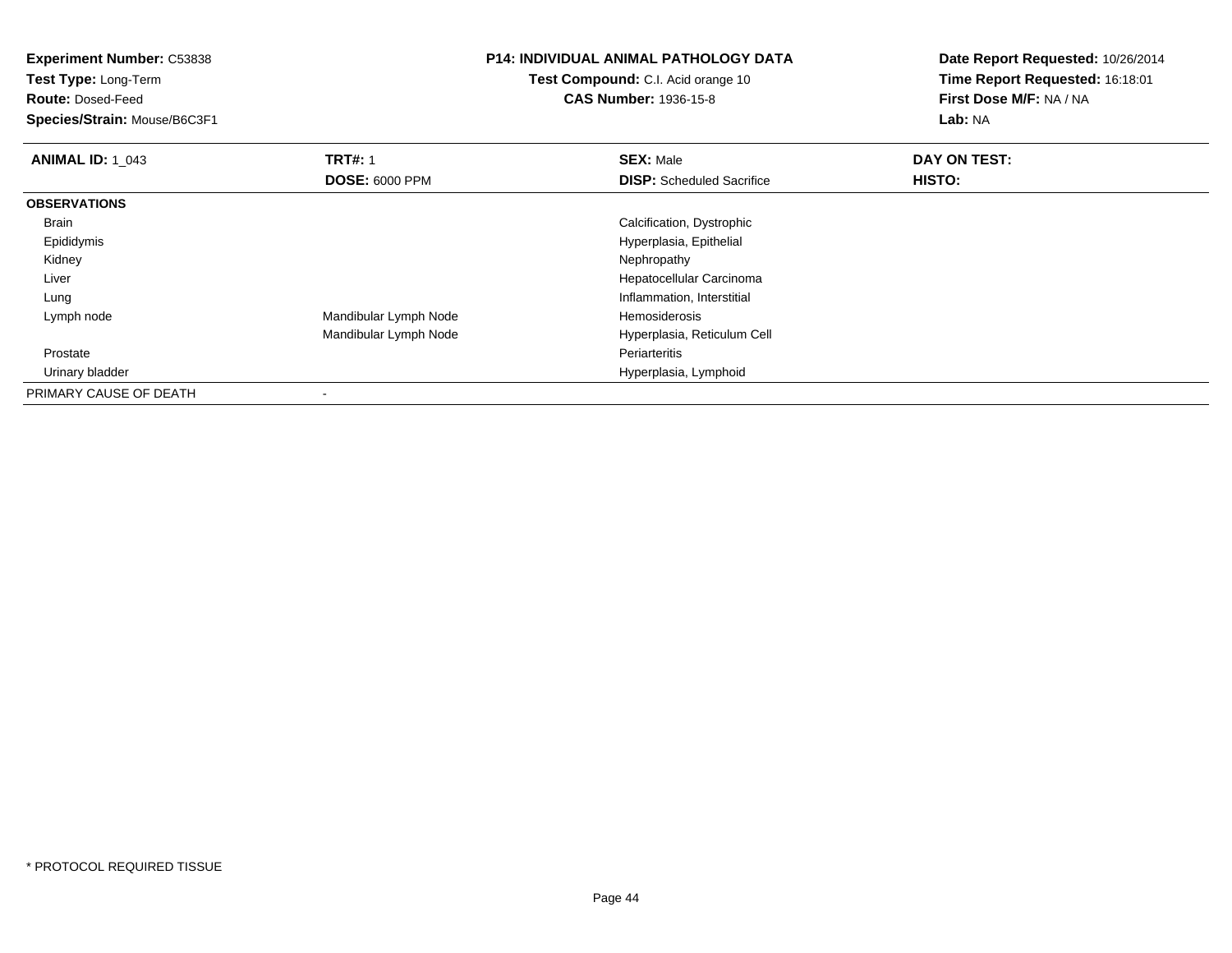| <b>Experiment Number: C53838</b><br><b>Test Type: Long-Term</b><br><b>Route: Dosed-Feed</b><br>Species/Strain: Mouse/B6C3F1 |                                         | <b>P14: INDIVIDUAL ANIMAL PATHOLOGY DATA</b><br>Test Compound: C.I. Acid orange 10<br><b>CAS Number: 1936-15-8</b> | Date Report Requested: 10/26/2014<br>Time Report Requested: 16:18:01<br>First Dose M/F: NA / NA<br>Lab: NA |
|-----------------------------------------------------------------------------------------------------------------------------|-----------------------------------------|--------------------------------------------------------------------------------------------------------------------|------------------------------------------------------------------------------------------------------------|
| <b>ANIMAL ID: 1 044</b>                                                                                                     | <b>TRT#: 1</b><br><b>DOSE: 6000 PPM</b> | <b>SEX: Male</b><br><b>DISP:</b> Scheduled Sacrifice                                                               | DAY ON TEST:<br>HISTO:                                                                                     |
| <b>OBSERVATIONS</b>                                                                                                         |                                         |                                                                                                                    |                                                                                                            |
| <b>Brain</b>                                                                                                                |                                         | Calcification, Dystrophic                                                                                          |                                                                                                            |
| Kidney                                                                                                                      |                                         | Hyperplasia, Lymphoid                                                                                              |                                                                                                            |
|                                                                                                                             |                                         | Nephropathy                                                                                                        |                                                                                                            |
| Lung                                                                                                                        | <b>Bronchiole</b>                       | <b>Bronchiolectasis</b>                                                                                            |                                                                                                            |
|                                                                                                                             |                                         | Inflammation, Interstitial                                                                                         |                                                                                                            |
| Spleen                                                                                                                      |                                         | Hyperplasia, Lymphoid                                                                                              |                                                                                                            |
| Urinary bladder                                                                                                             |                                         | Hyperplasia, Lymphoid                                                                                              |                                                                                                            |
| PRIMARY CAUSE OF DEATH                                                                                                      |                                         |                                                                                                                    |                                                                                                            |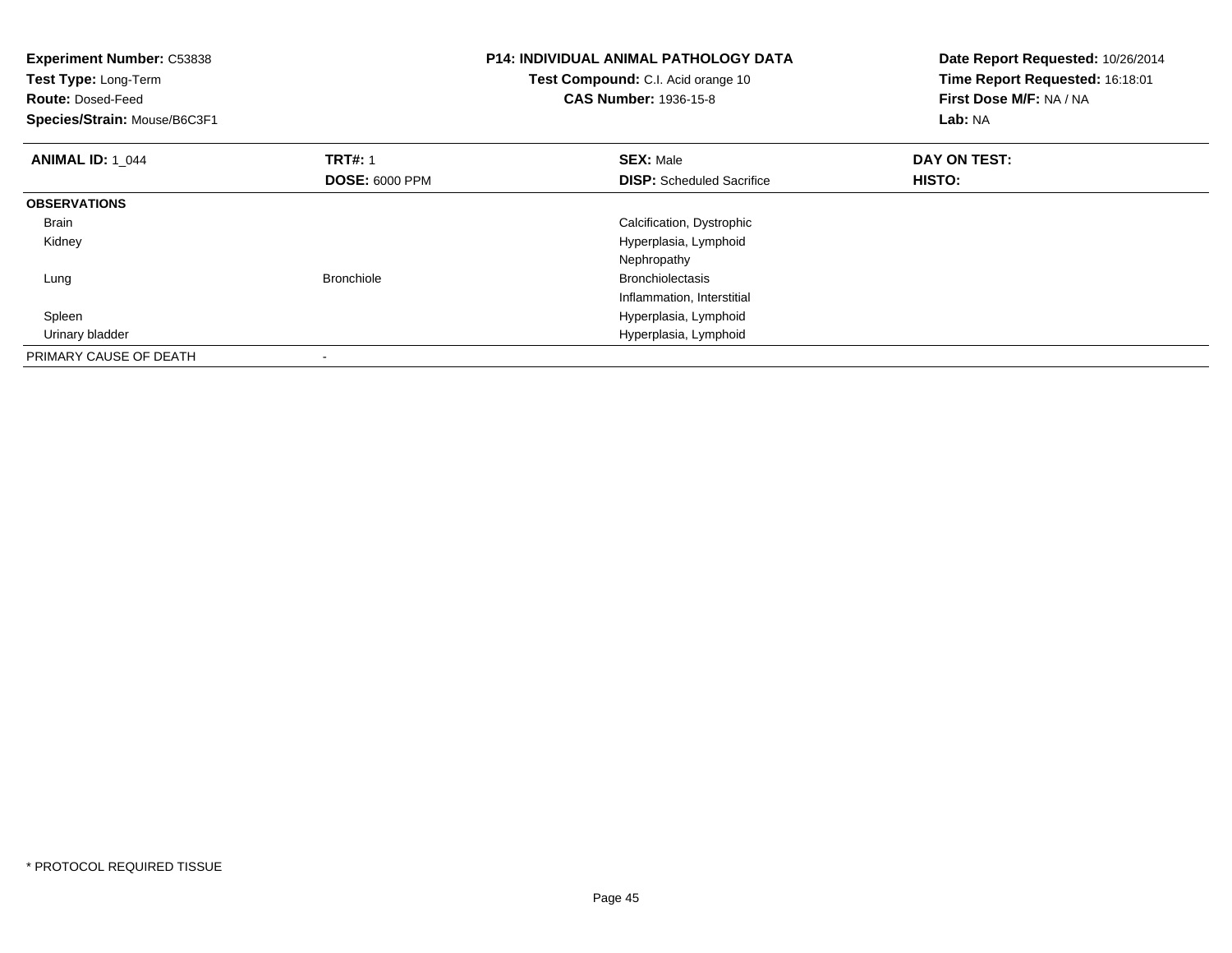| <b>Experiment Number: C53838</b><br>Test Type: Long-Term<br><b>Route: Dosed-Feed</b><br>Species/Strain: Mouse/B6C3F1 |                                         | <b>P14: INDIVIDUAL ANIMAL PATHOLOGY DATA</b><br>Test Compound: C.I. Acid orange 10<br><b>CAS Number: 1936-15-8</b> | Date Report Requested: 10/26/2014<br>Time Report Requested: 16:18:01<br>First Dose M/F: NA / NA<br>Lab: NA |
|----------------------------------------------------------------------------------------------------------------------|-----------------------------------------|--------------------------------------------------------------------------------------------------------------------|------------------------------------------------------------------------------------------------------------|
| <b>ANIMAL ID:</b> 1 045                                                                                              | <b>TRT#: 1</b><br><b>DOSE: 6000 PPM</b> | <b>SEX: Male</b><br><b>DISP:</b> Scheduled Sacrifice                                                               | DAY ON TEST:<br>HISTO:                                                                                     |
| <b>OBSERVATIONS</b>                                                                                                  |                                         |                                                                                                                    |                                                                                                            |
| Urinary bladder                                                                                                      |                                         | Hyperplasia, Lymphoid                                                                                              |                                                                                                            |
| PRIMARY CAUSE OF DEATH                                                                                               |                                         |                                                                                                                    |                                                                                                            |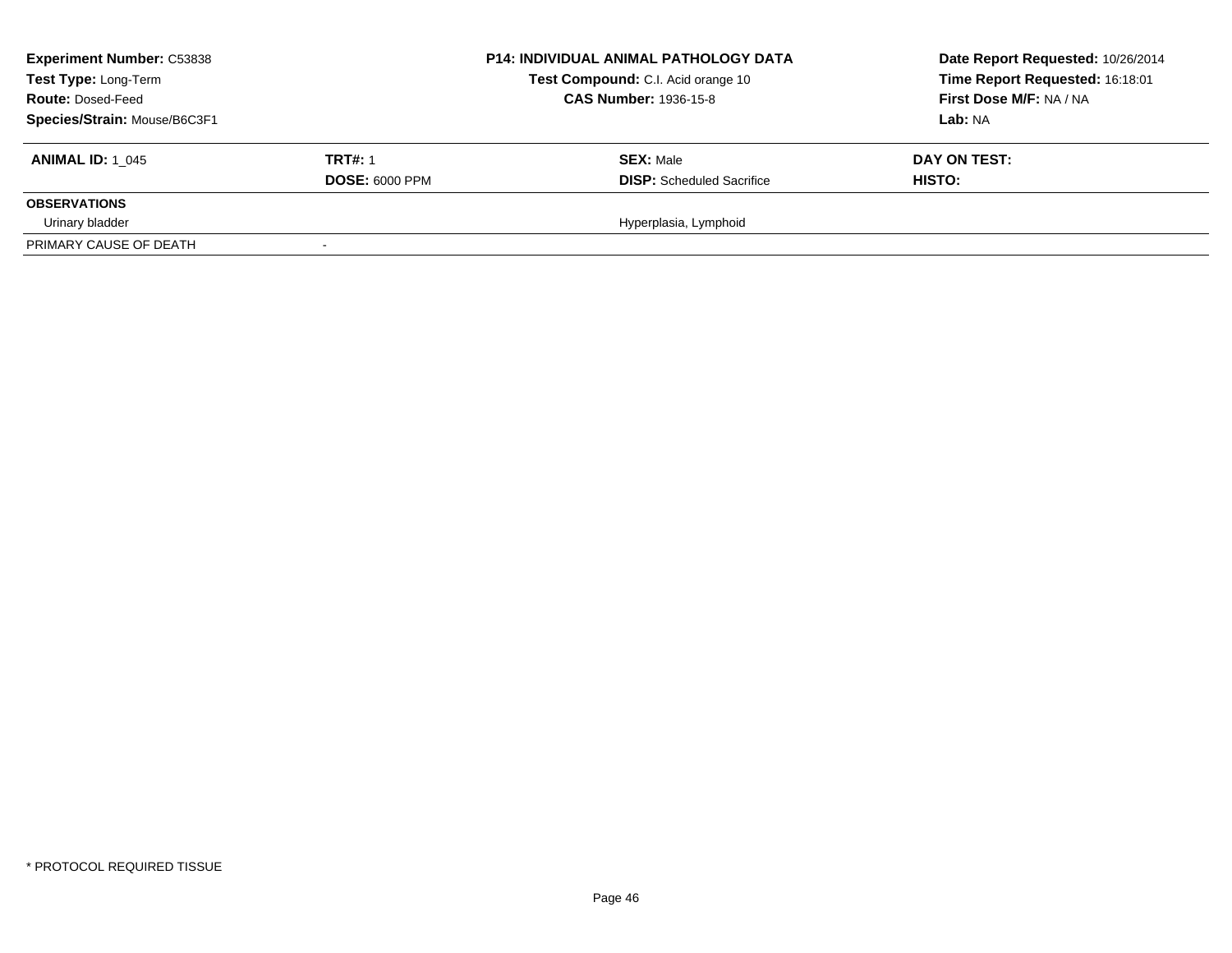| <b>Experiment Number: C53838</b><br>Test Type: Long-Term<br><b>Route: Dosed-Feed</b><br>Species/Strain: Mouse/B6C3F1 |                                         | <b>P14: INDIVIDUAL ANIMAL PATHOLOGY DATA</b><br>Test Compound: C.I. Acid orange 10<br>CAS Number: 1936-15-8 | Date Report Requested: 10/26/2014<br>Time Report Requested: 16:18:01<br>First Dose M/F: NA / NA<br>Lab: NA |
|----------------------------------------------------------------------------------------------------------------------|-----------------------------------------|-------------------------------------------------------------------------------------------------------------|------------------------------------------------------------------------------------------------------------|
| <b>ANIMAL ID: 1 046</b>                                                                                              | <b>TRT#: 1</b><br><b>DOSE: 6000 PPM</b> | <b>SEX: Male</b><br><b>DISP: Natural Death</b>                                                              | DAY ON TEST:<br>HISTO:                                                                                     |
| <b>OBSERVATIONS</b>                                                                                                  |                                         |                                                                                                             |                                                                                                            |
| Adrenal gland                                                                                                        |                                         | Pheochromocytoma                                                                                            |                                                                                                            |
| Liver                                                                                                                |                                         | Hepatocellular Carcinoma                                                                                    |                                                                                                            |
| PRIMARY CAUSE OF DEATH                                                                                               |                                         |                                                                                                             |                                                                                                            |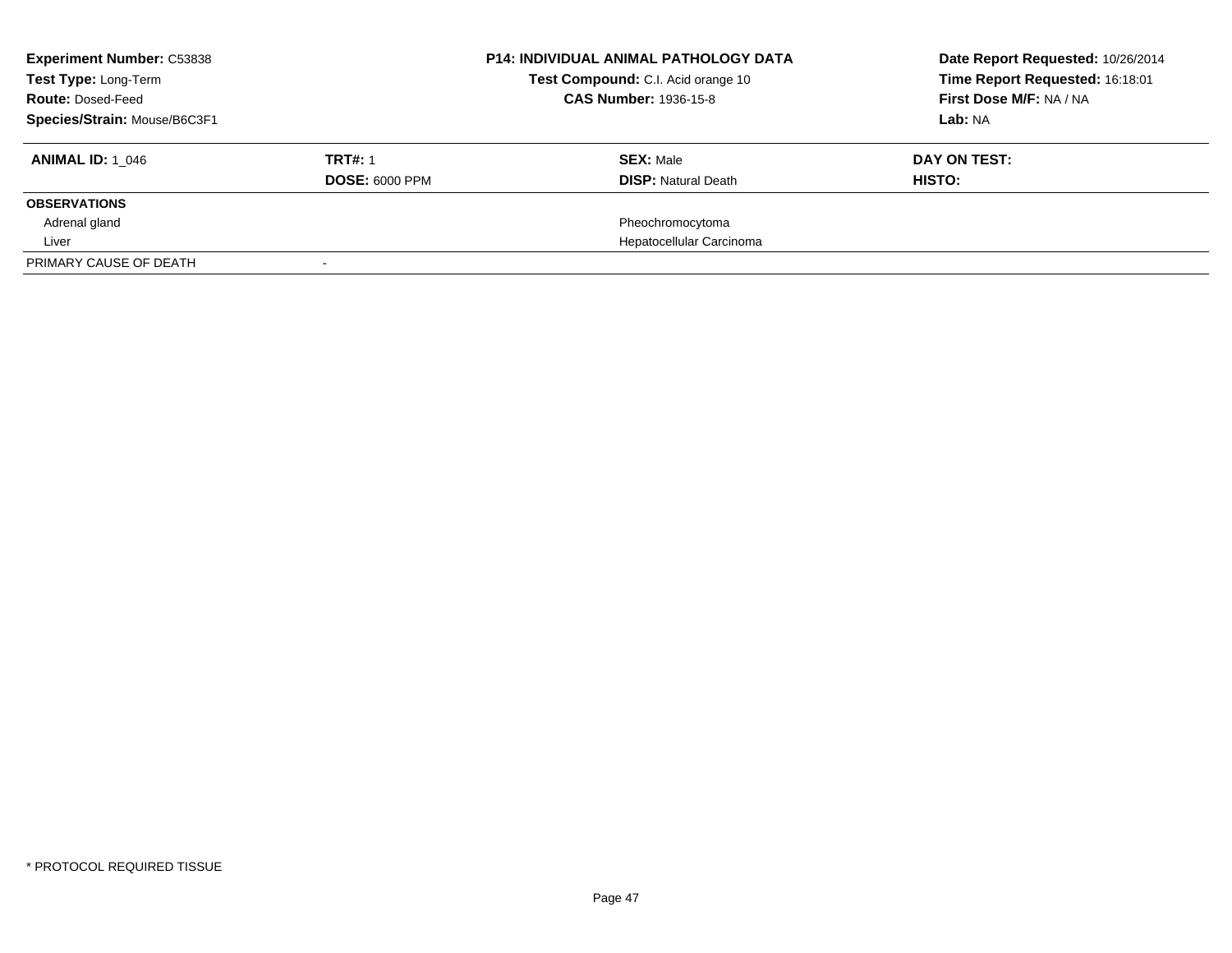| <b>Experiment Number: C53838</b> | <b>P14: INDIVIDUAL ANIMAL PATHOLOGY DATA</b> |                                           | Date Report Requested: 10/26/2014 |
|----------------------------------|----------------------------------------------|-------------------------------------------|-----------------------------------|
| Test Type: Long-Term             |                                              | <b>Test Compound:</b> C.I. Acid orange 10 | Time Report Requested: 16:18:01   |
| <b>Route: Dosed-Feed</b>         |                                              | <b>CAS Number: 1936-15-8</b>              | First Dose M/F: NA / NA           |
| Species/Strain: Mouse/B6C3F1     |                                              |                                           | Lab: NA                           |
| <b>ANIMAL ID: 1 047</b>          | <b>TRT#: 1</b>                               | <b>SEX: Male</b>                          | DAY ON TEST:                      |
|                                  | <b>DOSE: 6000 PPM</b>                        | <b>DISP:</b> Scheduled Sacrifice          | <b>HISTO:</b>                     |
| <b>OBSERVATIONS</b>              |                                              |                                           |                                   |
| Adrenal gland                    | Cortex Nos                                   | Hyperplasia, Nos                          |                                   |
| Brain                            |                                              | Perivasculitis                            |                                   |
| Kidney                           |                                              | Perivasculitis                            |                                   |
| Lymph node                       | Mesenteric Lymph Node                        | Congestion, Nos                           |                                   |
| Skin                             |                                              | Fibroma                                   |                                   |
| Unspecified                      | Multiple Organs Nos                          | Hyperplasia, Lymphoid                     |                                   |
|                                  |                                              | Perivasculitis                            |                                   |
| PRIMARY CAUSE OF DEATH           |                                              |                                           |                                   |

-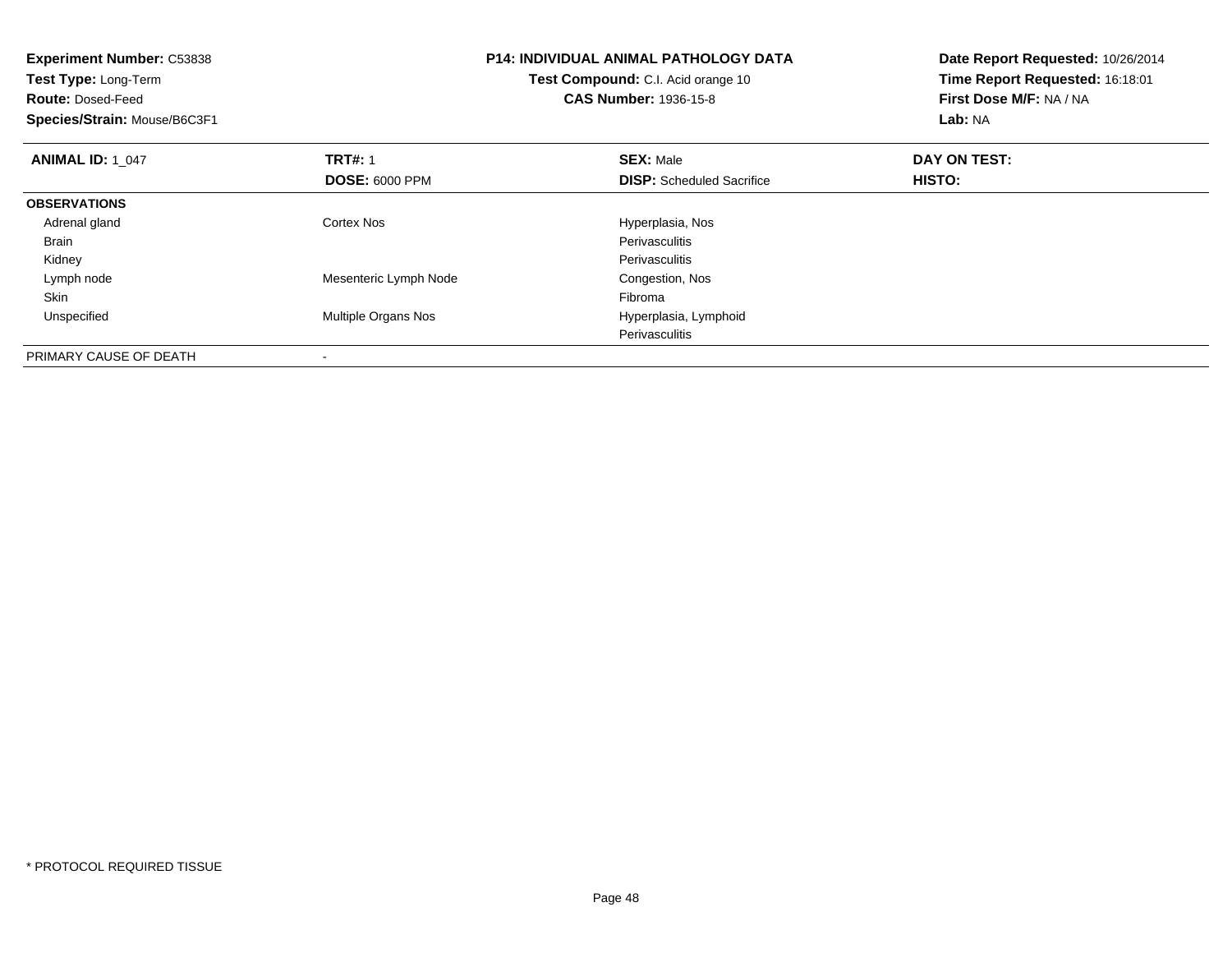| <b>Experiment Number: C53838</b><br>Test Type: Long-Term<br><b>Route: Dosed-Feed</b><br>Species/Strain: Mouse/B6C3F1 |                       | <b>P14: INDIVIDUAL ANIMAL PATHOLOGY DATA</b><br>Test Compound: C.I. Acid orange 10<br><b>CAS Number: 1936-15-8</b> | Date Report Requested: 10/26/2014<br>Time Report Requested: 16:18:01<br>First Dose M/F: NA / NA<br>Lab: NA |
|----------------------------------------------------------------------------------------------------------------------|-----------------------|--------------------------------------------------------------------------------------------------------------------|------------------------------------------------------------------------------------------------------------|
| <b>ANIMAL ID:</b> 1 048                                                                                              | <b>TRT#: 1</b>        | <b>SEX: Male</b>                                                                                                   | DAY ON TEST:                                                                                               |
|                                                                                                                      | <b>DOSE: 6000 PPM</b> | <b>DISP:</b> Scheduled Sacrifice                                                                                   | <b>HISTO:</b>                                                                                              |
| <b>OBSERVATIONS</b>                                                                                                  |                       |                                                                                                                    |                                                                                                            |
| Brain                                                                                                                |                       | Calcification, Dystrophic                                                                                          |                                                                                                            |
| Liver                                                                                                                |                       | <b>Focal Cellular Change</b>                                                                                       |                                                                                                            |
|                                                                                                                      |                       | Hepatocellular Carcinoma                                                                                           |                                                                                                            |
| PRIMARY CAUSE OF DEATH                                                                                               |                       |                                                                                                                    |                                                                                                            |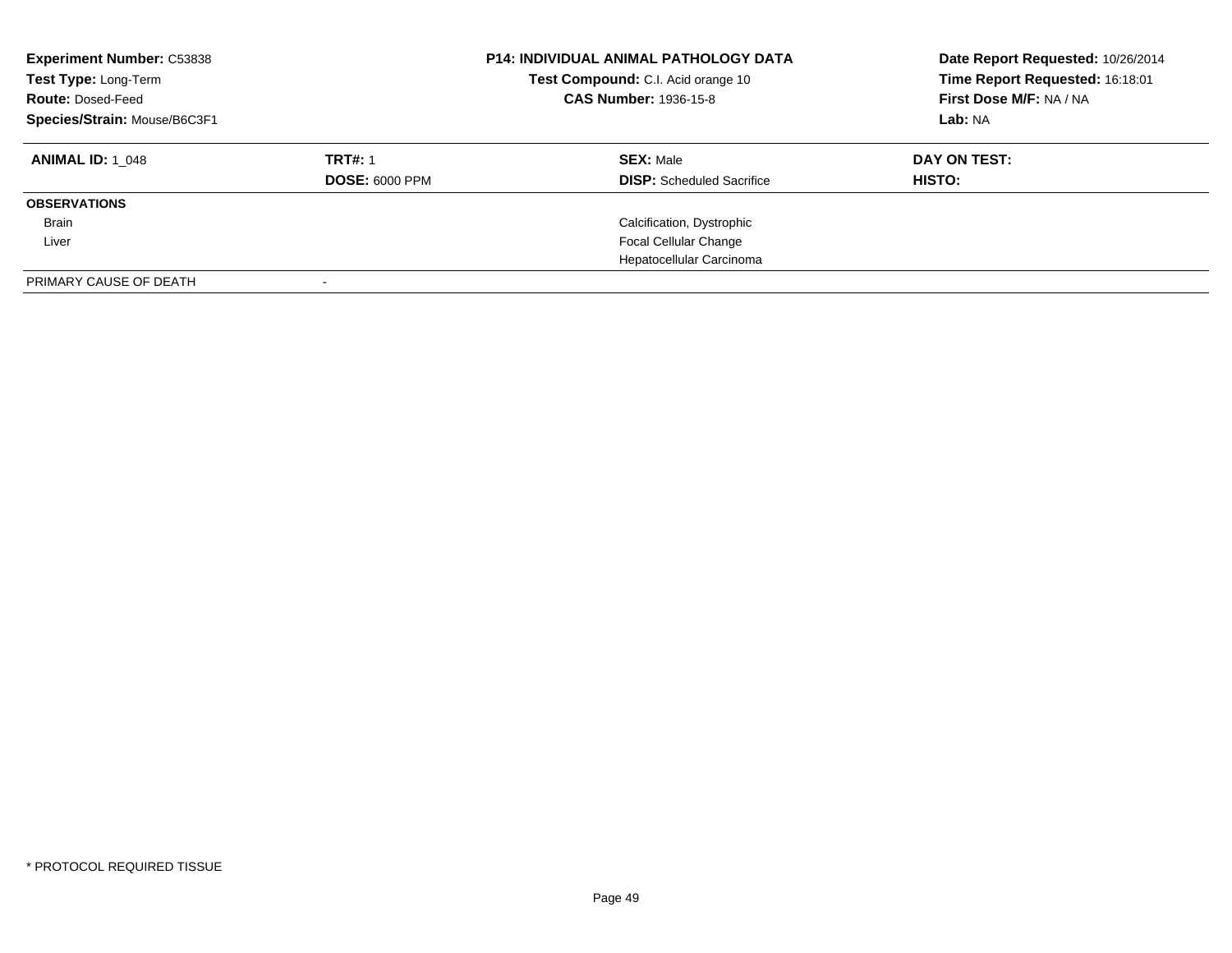| <b>Experiment Number: C53838</b><br>Test Type: Long-Term<br><b>Route: Dosed-Feed</b><br>Species/Strain: Mouse/B6C3F1 |                       | <b>P14: INDIVIDUAL ANIMAL PATHOLOGY DATA</b><br>Test Compound: C.I. Acid orange 10<br><b>CAS Number: 1936-15-8</b> | Date Report Requested: 10/26/2014<br>Time Report Requested: 16:18:01<br>First Dose M/F: NA / NA<br>Lab: NA |
|----------------------------------------------------------------------------------------------------------------------|-----------------------|--------------------------------------------------------------------------------------------------------------------|------------------------------------------------------------------------------------------------------------|
| <b>ANIMAL ID: 1_049</b>                                                                                              | <b>TRT#: 1</b>        | <b>SEX: Male</b>                                                                                                   | DAY ON TEST:                                                                                               |
|                                                                                                                      | <b>DOSE: 6000 PPM</b> | <b>DISP:</b> Scheduled Sacrifice                                                                                   | HISTO:                                                                                                     |
| <b>OBSERVATIONS</b>                                                                                                  |                       |                                                                                                                    |                                                                                                            |
| Gall bladder                                                                                                         |                       | Adenoma, Nos                                                                                                       |                                                                                                            |
| Kidney                                                                                                               |                       | Inflammation, Active Chronic                                                                                       |                                                                                                            |
| Liver                                                                                                                |                       | Hepatocellular Carcinoma                                                                                           |                                                                                                            |
| Lung                                                                                                                 |                       | Inflammation, Interstitial                                                                                         |                                                                                                            |
| Salivary gland                                                                                                       |                       | Hyperplasia, Lymphoid                                                                                              |                                                                                                            |
| Urinary bladder                                                                                                      |                       | Hyperplasia, Lymphoid                                                                                              |                                                                                                            |
| PRIMARY CAUSE OF DEATH                                                                                               |                       |                                                                                                                    |                                                                                                            |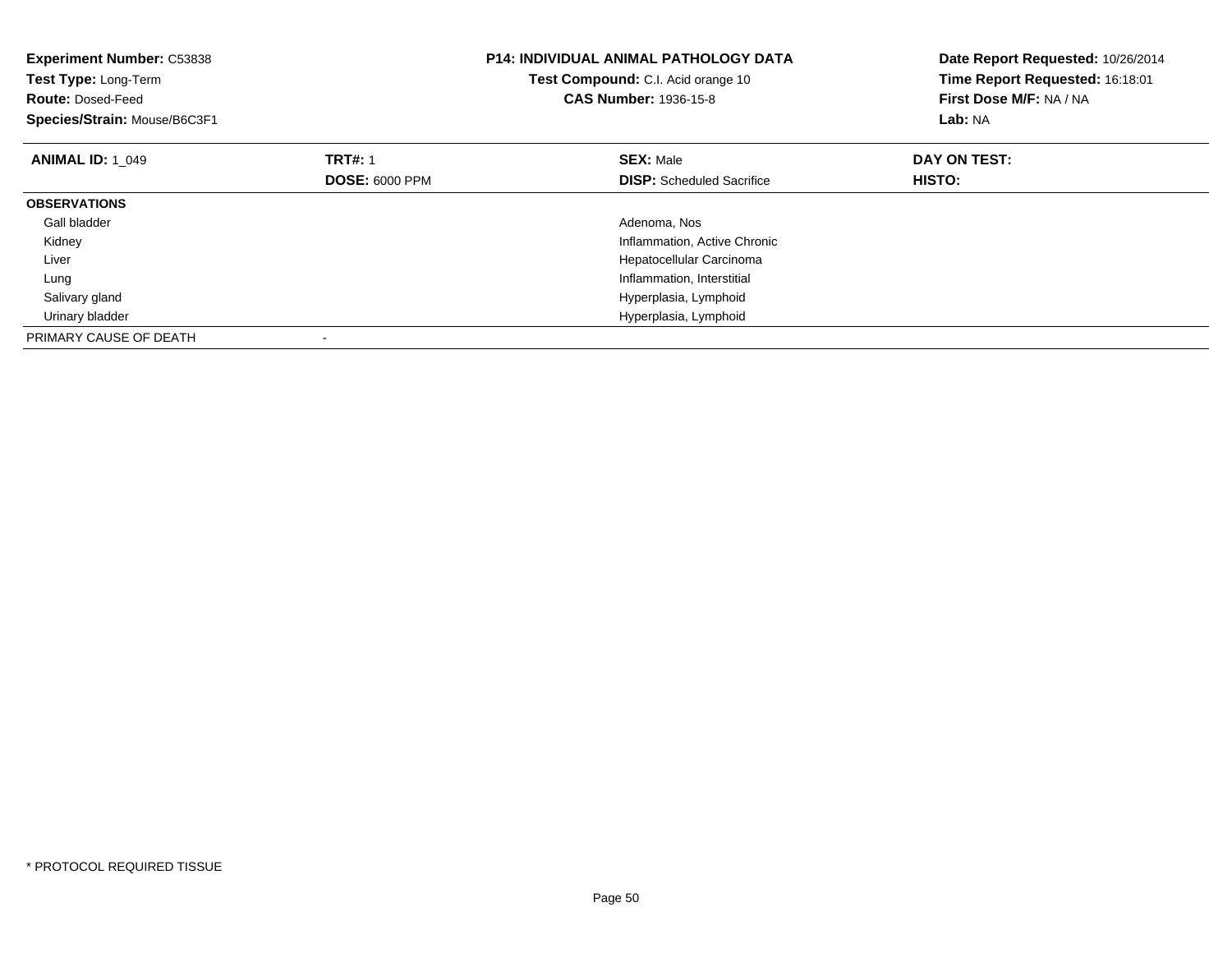| <b>Experiment Number: C53838</b> |                       | <b>P14: INDIVIDUAL ANIMAL PATHOLOGY DATA</b> | Date Report Requested: 10/26/2014 |
|----------------------------------|-----------------------|----------------------------------------------|-----------------------------------|
| Test Type: Long-Term             |                       | Test Compound: C.I. Acid orange 10           | Time Report Requested: 16:18:01   |
| <b>Route: Dosed-Feed</b>         |                       | <b>CAS Number: 1936-15-8</b>                 | First Dose M/F: NA / NA           |
| Species/Strain: Mouse/B6C3F1     |                       |                                              | Lab: NA                           |
| <b>ANIMAL ID: 1_050</b>          | <b>TRT#: 1</b>        | <b>SEX: Male</b>                             | DAY ON TEST:                      |
|                                  | <b>DOSE: 6000 PPM</b> | <b>DISP:</b> Scheduled Sacrifice             | HISTO:                            |
| <b>OBSERVATIONS</b>              |                       |                                              |                                   |
| Brain                            |                       | Calcification, Dystrophic                    |                                   |
| Kidney                           | Tubule                | Mineralization                               |                                   |
| Liver                            |                       | Hepatocellular Carcinoma                     |                                   |
|                                  |                       | Pigmentation, Nos                            |                                   |
| Lung                             | <b>Bronchiole</b>     | <b>Bronchiolectasis</b>                      |                                   |
| Salivary gland                   |                       | Hyperplasia, Lymphoid                        |                                   |
| Seminal vesicle                  |                       | Hyperplasia, Lymphoid                        |                                   |
| PRIMARY CAUSE OF DEATH           |                       |                                              |                                   |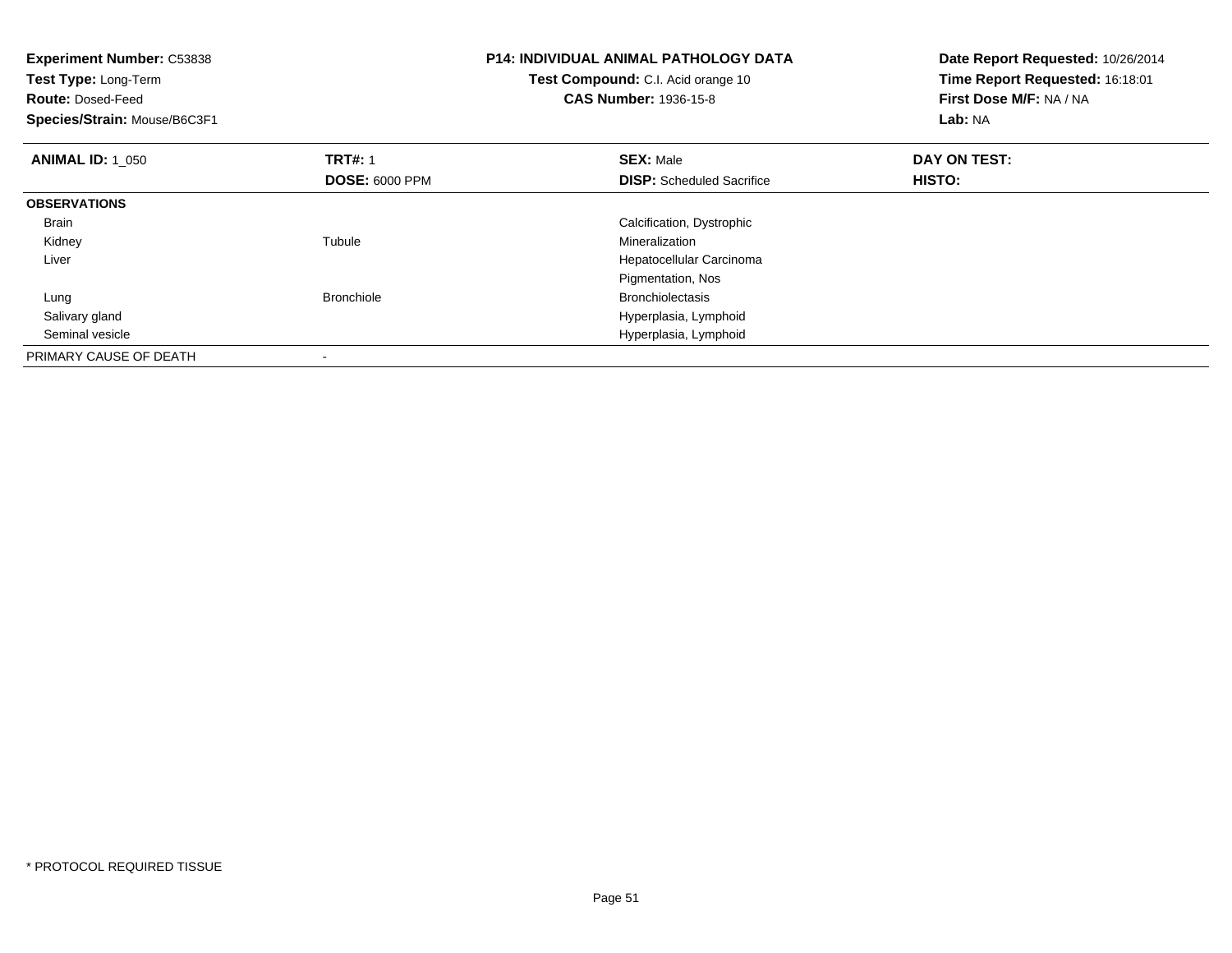| <b>Experiment Number: C53838</b><br>Test Type: Long-Term<br><b>Route: Dosed-Feed</b><br>Species/Strain: Mouse/B6C3F1 |                                  | <b>P14: INDIVIDUAL ANIMAL PATHOLOGY DATA</b><br>Test Compound: C.I. Acid orange 10<br><b>CAS Number: 1936-15-8</b> | Date Report Requested: 10/26/2014<br>Time Report Requested: 16:18:01<br>First Dose M/F: NA / NA<br>Lab: NA |
|----------------------------------------------------------------------------------------------------------------------|----------------------------------|--------------------------------------------------------------------------------------------------------------------|------------------------------------------------------------------------------------------------------------|
| <b>ANIMAL ID: 2 001</b>                                                                                              | TRT#: 2<br><b>DOSE: 3000 PPM</b> | <b>SEX: Male</b><br><b>DISP:</b> Scheduled Sacrifice                                                               | DAY ON TEST:<br>HISTO:                                                                                     |
| <b>OBSERVATIONS</b>                                                                                                  |                                  |                                                                                                                    |                                                                                                            |
| Adrenal gland                                                                                                        | Cortex Nos                       | Hyperplasia, Focal                                                                                                 |                                                                                                            |
| Brain                                                                                                                |                                  | Calcification, Dystrophic                                                                                          |                                                                                                            |
| Heart                                                                                                                |                                  | Perivasculitis                                                                                                     |                                                                                                            |
| Intestine Large                                                                                                      | Colon                            | Nematodiasis                                                                                                       |                                                                                                            |
| PRIMARY CAUSE OF DEATH                                                                                               | $\overline{\phantom{a}}$         |                                                                                                                    |                                                                                                            |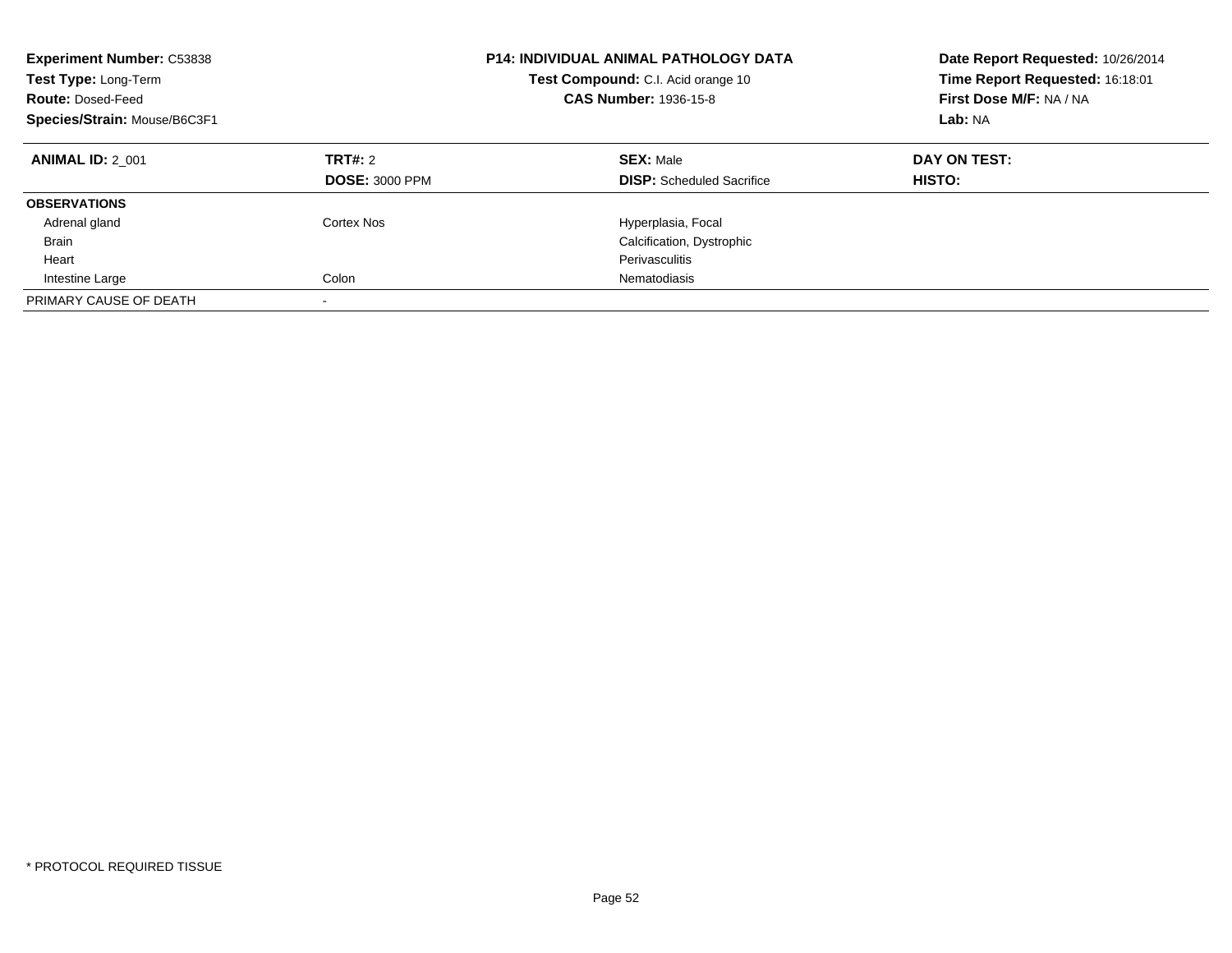| <b>Experiment Number: C53838</b><br>Test Type: Long-Term<br><b>Route: Dosed-Feed</b><br>Species/Strain: Mouse/B6C3F1 |                       | <b>P14: INDIVIDUAL ANIMAL PATHOLOGY DATA</b><br>Test Compound: C.I. Acid orange 10<br><b>CAS Number: 1936-15-8</b> | Date Report Requested: 10/26/2014<br>Time Report Requested: 16:18:01<br>First Dose M/F: NA / NA<br>Lab: NA |
|----------------------------------------------------------------------------------------------------------------------|-----------------------|--------------------------------------------------------------------------------------------------------------------|------------------------------------------------------------------------------------------------------------|
| <b>ANIMAL ID: 2 002</b>                                                                                              | <b>TRT#: 2</b>        | <b>SEX: Male</b>                                                                                                   | DAY ON TEST:                                                                                               |
|                                                                                                                      | <b>DOSE: 3000 PPM</b> | <b>DISP:</b> Scheduled Sacrifice                                                                                   | HISTO:                                                                                                     |
| <b>OBSERVATIONS</b>                                                                                                  |                       |                                                                                                                    |                                                                                                            |
| Heart                                                                                                                | Cardiac Valve         | Mineralization                                                                                                     |                                                                                                            |
| Kidney                                                                                                               | Cortex                | Degeneration, Nos                                                                                                  |                                                                                                            |
|                                                                                                                      |                       | Inflammation, Chronic Focal                                                                                        |                                                                                                            |
| Liver                                                                                                                |                       | Degeneration, Nos                                                                                                  |                                                                                                            |
| Lung                                                                                                                 |                       | Hyperplasia, Alveolar Epithelium                                                                                   |                                                                                                            |
|                                                                                                                      |                       | Inflammation, Interstitial                                                                                         |                                                                                                            |
| PRIMARY CAUSE OF DEATH                                                                                               |                       |                                                                                                                    |                                                                                                            |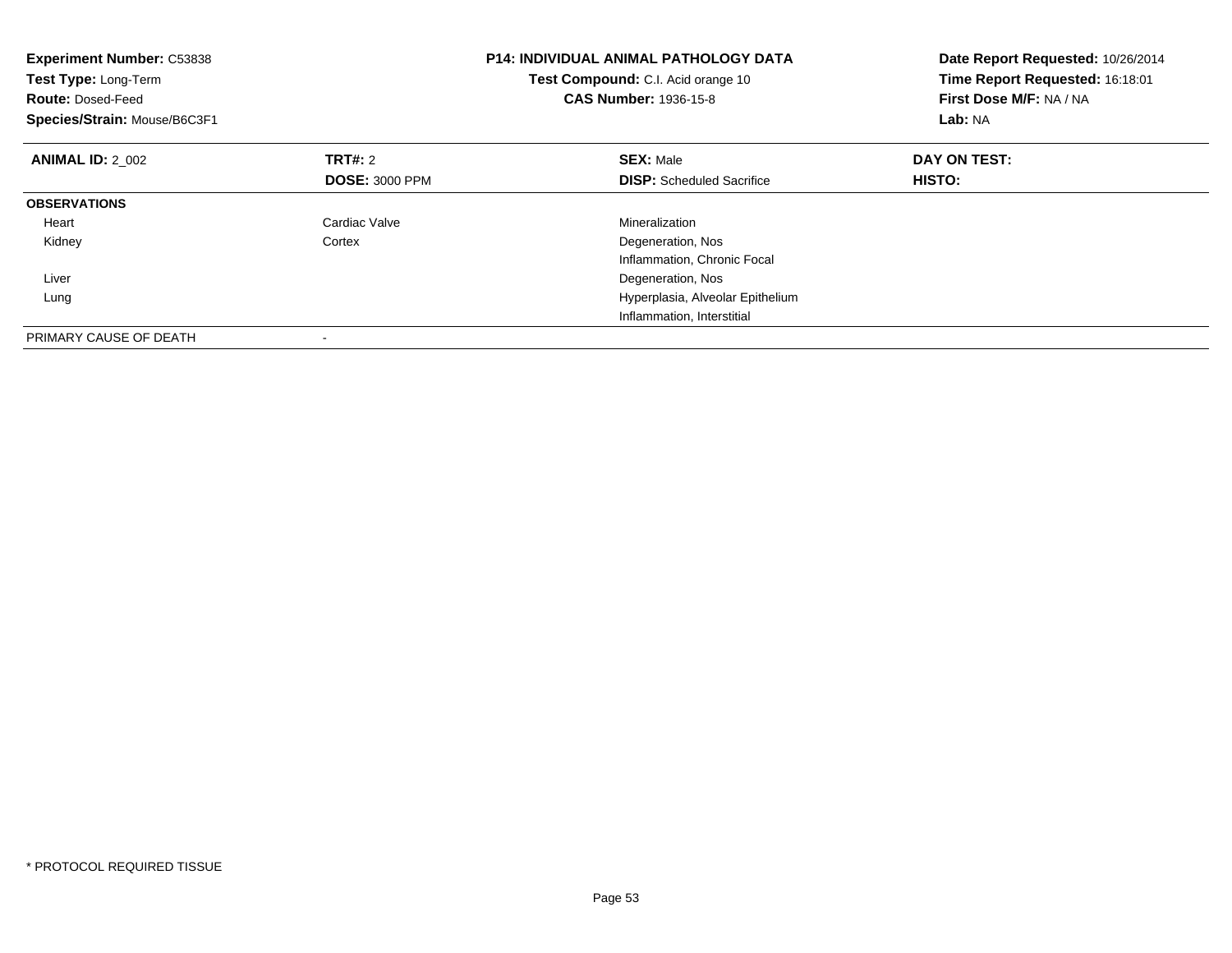| <b>Experiment Number: C53838</b><br>Test Type: Long-Term<br><b>Route: Dosed-Feed</b><br>Species/Strain: Mouse/B6C3F1 |                                  | <b>P14: INDIVIDUAL ANIMAL PATHOLOGY DATA</b><br><b>Test Compound:</b> C.I. Acid orange 10<br><b>CAS Number: 1936-15-8</b> | Date Report Requested: 10/26/2014<br>Time Report Requested: 16:18:01<br>First Dose M/F: NA / NA<br>Lab: NA |
|----------------------------------------------------------------------------------------------------------------------|----------------------------------|---------------------------------------------------------------------------------------------------------------------------|------------------------------------------------------------------------------------------------------------|
| <b>ANIMAL ID: 2 003</b>                                                                                              | TRT#: 2<br><b>DOSE: 3000 PPM</b> | <b>SEX: Male</b><br><b>DISP:</b> Natural Death                                                                            | DAY ON TEST:<br>HISTO:                                                                                     |
| <b>OBSERVATIONS</b>                                                                                                  |                                  |                                                                                                                           |                                                                                                            |
| Kidney                                                                                                               |                                  | Inflammation, Interstitial                                                                                                |                                                                                                            |
|                                                                                                                      |                                  | Pyelonephritis, Acute/Chronic                                                                                             |                                                                                                            |
| Spleen                                                                                                               |                                  | Depletion, Lymphoid                                                                                                       |                                                                                                            |
| Unspecified                                                                                                          | Multiple Organs Nos              | <b>Bacterial Septicemia</b>                                                                                               |                                                                                                            |
| PRIMARY CAUSE OF DEATH                                                                                               |                                  |                                                                                                                           |                                                                                                            |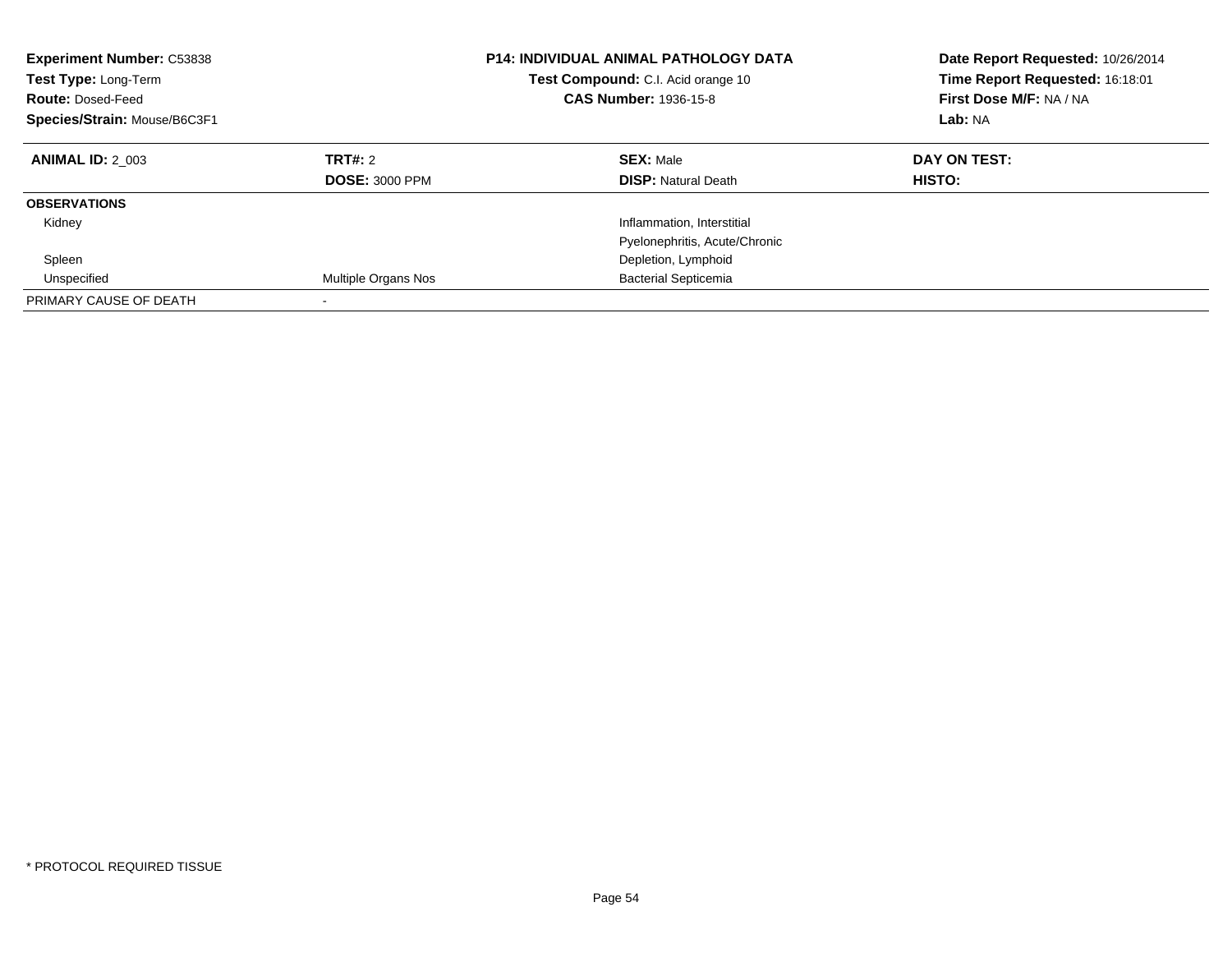| <b>Experiment Number: C53838</b><br>Test Type: Long-Term<br><b>Route: Dosed-Feed</b><br>Species/Strain: Mouse/B6C3F1 |                                  | <b>P14: INDIVIDUAL ANIMAL PATHOLOGY DATA</b><br>Test Compound: C.I. Acid orange 10<br><b>CAS Number: 1936-15-8</b> | Date Report Requested: 10/26/2014<br>Time Report Requested: 16:18:01<br>First Dose M/F: NA / NA<br>Lab: NA |
|----------------------------------------------------------------------------------------------------------------------|----------------------------------|--------------------------------------------------------------------------------------------------------------------|------------------------------------------------------------------------------------------------------------|
| <b>ANIMAL ID: 2 004</b>                                                                                              | TRT#: 2<br><b>DOSE: 3000 PPM</b> | <b>SEX: Male</b><br><b>DISP:</b> Natural Death                                                                     | DAY ON TEST:<br>HISTO:                                                                                     |
| <b>OBSERVATIONS</b>                                                                                                  |                                  |                                                                                                                    |                                                                                                            |
| Thymus                                                                                                               |                                  | Necrosis, Focal                                                                                                    |                                                                                                            |
| Urethra                                                                                                              | <b>Periurethral Tissue</b>       | Inflammation, Acute Necrotizing                                                                                    |                                                                                                            |
|                                                                                                                      |                                  | Obstruction, Nos                                                                                                   |                                                                                                            |
| PRIMARY CAUSE OF DEATH                                                                                               |                                  |                                                                                                                    |                                                                                                            |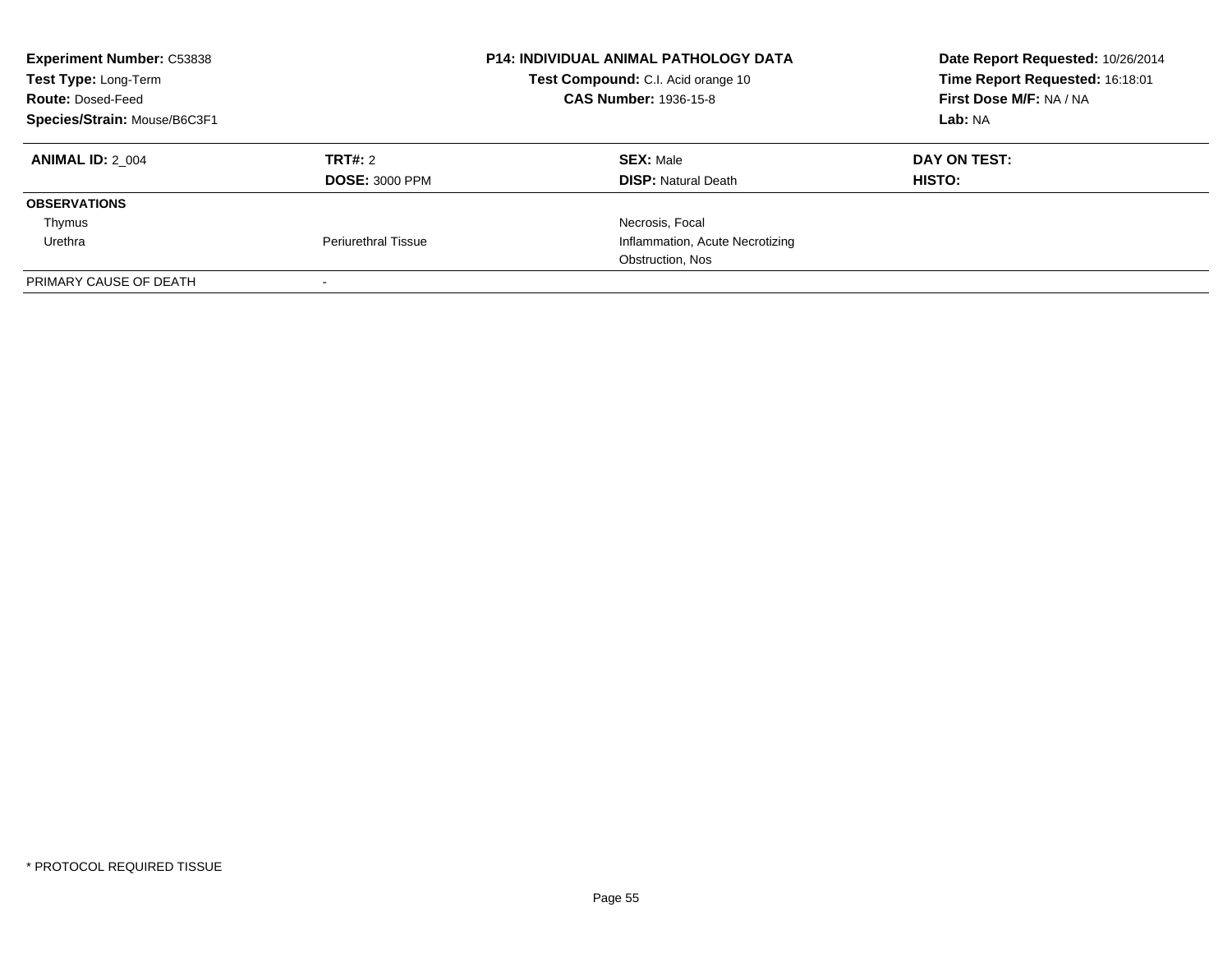| <b>Experiment Number: C53838</b><br>Test Type: Long-Term<br><b>Route: Dosed-Feed</b><br>Species/Strain: Mouse/B6C3F1 |                                  | <b>P14: INDIVIDUAL ANIMAL PATHOLOGY DATA</b><br>Test Compound: C.I. Acid orange 10<br><b>CAS Number: 1936-15-8</b> | Date Report Requested: 10/26/2014<br>Time Report Requested: 16:18:01<br>First Dose M/F: NA / NA<br>Lab: NA |
|----------------------------------------------------------------------------------------------------------------------|----------------------------------|--------------------------------------------------------------------------------------------------------------------|------------------------------------------------------------------------------------------------------------|
| <b>ANIMAL ID: 2 005</b>                                                                                              | TRT#: 2<br><b>DOSE: 3000 PPM</b> | <b>SEX: Male</b><br><b>DISP:</b> Natural Death                                                                     | DAY ON TEST:<br><b>HISTO:</b>                                                                              |
| <b>OBSERVATIONS</b>                                                                                                  |                                  |                                                                                                                    |                                                                                                            |
| Lung                                                                                                                 |                                  | Inflammation, Interstitial                                                                                         |                                                                                                            |
| Lymph node                                                                                                           |                                  | Necrosis, Focal                                                                                                    |                                                                                                            |
| Urethra                                                                                                              | <b>Periurethral Tissue</b>       | Inflammation, Pyogranulomatous                                                                                     |                                                                                                            |
|                                                                                                                      |                                  | Obstruction, Nos                                                                                                   |                                                                                                            |
| PRIMARY CAUSE OF DEATH                                                                                               | -                                |                                                                                                                    |                                                                                                            |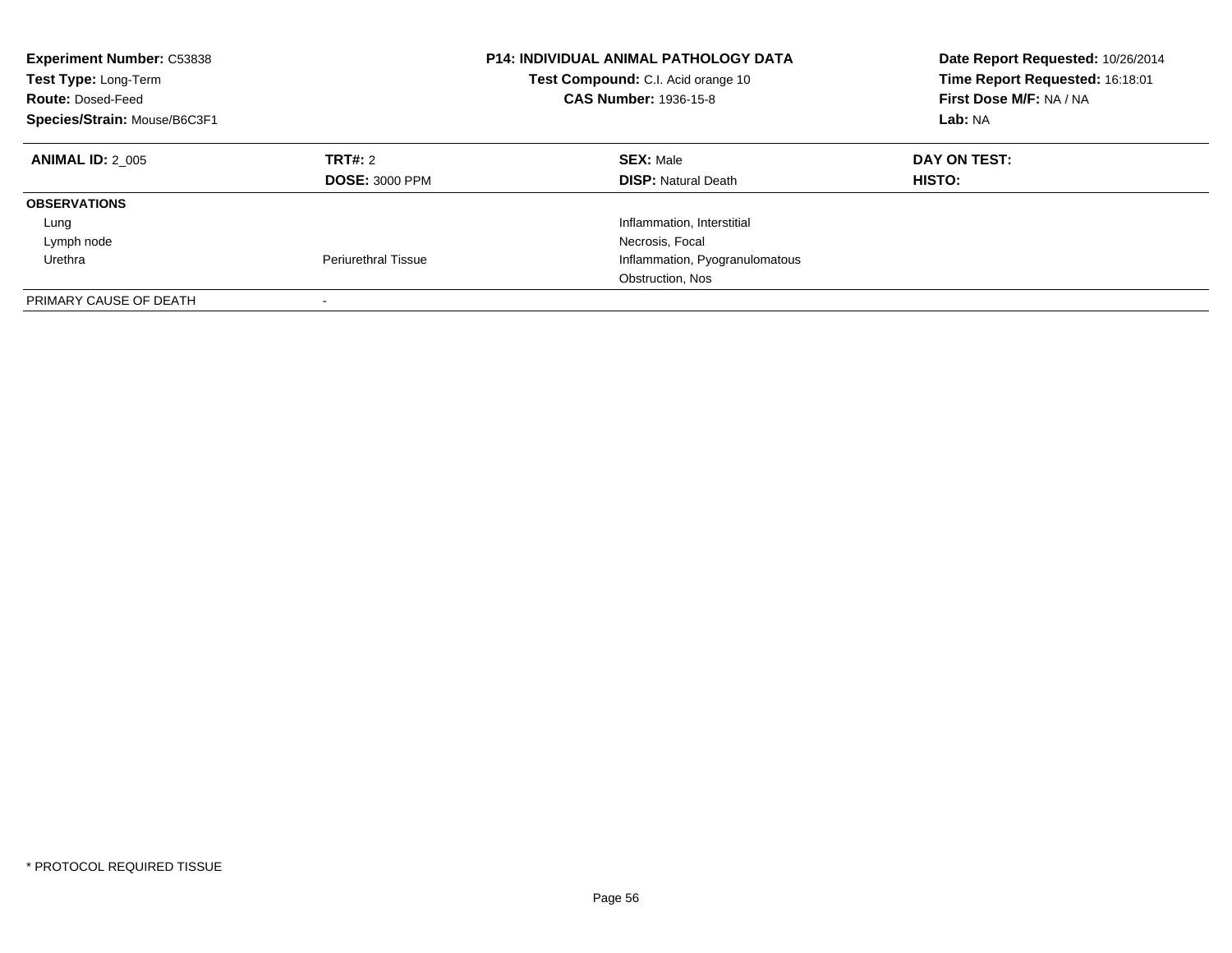| <b>Experiment Number: C53838</b><br><b>Test Type: Long-Term</b><br><b>Route: Dosed-Feed</b><br>Species/Strain: Mouse/B6C3F1 |                       | <b>P14: INDIVIDUAL ANIMAL PATHOLOGY DATA</b><br>Test Compound: C.I. Acid orange 10<br>CAS Number: 1936-15-8 | Date Report Requested: 10/26/2014<br>Time Report Requested: 16:18:01<br>First Dose M/F: NA / NA<br>Lab: NA |
|-----------------------------------------------------------------------------------------------------------------------------|-----------------------|-------------------------------------------------------------------------------------------------------------|------------------------------------------------------------------------------------------------------------|
| <b>ANIMAL ID: 2 006</b>                                                                                                     | TRT#: 2               | <b>SEX: Male</b>                                                                                            | DAY ON TEST:                                                                                               |
|                                                                                                                             | <b>DOSE: 3000 PPM</b> | <b>DISP:</b> Scheduled Sacrifice                                                                            | <b>HISTO:</b>                                                                                              |
| <b>OBSERVATIONS</b>                                                                                                         |                       |                                                                                                             |                                                                                                            |
| Adrenal gland                                                                                                               | Cortex Nos            | Hyperplasia, Focal                                                                                          |                                                                                                            |
| Epididymis                                                                                                                  |                       | Degeneration, Cytologic                                                                                     |                                                                                                            |
| Heart                                                                                                                       | Cardiac Valve         | Mineralization                                                                                              |                                                                                                            |
| Lung                                                                                                                        |                       | Hyperplasia, Alveolar Epithelium                                                                            |                                                                                                            |
|                                                                                                                             |                       | Inflammation, Interstitial                                                                                  |                                                                                                            |
| PRIMARY CAUSE OF DEATH                                                                                                      |                       |                                                                                                             |                                                                                                            |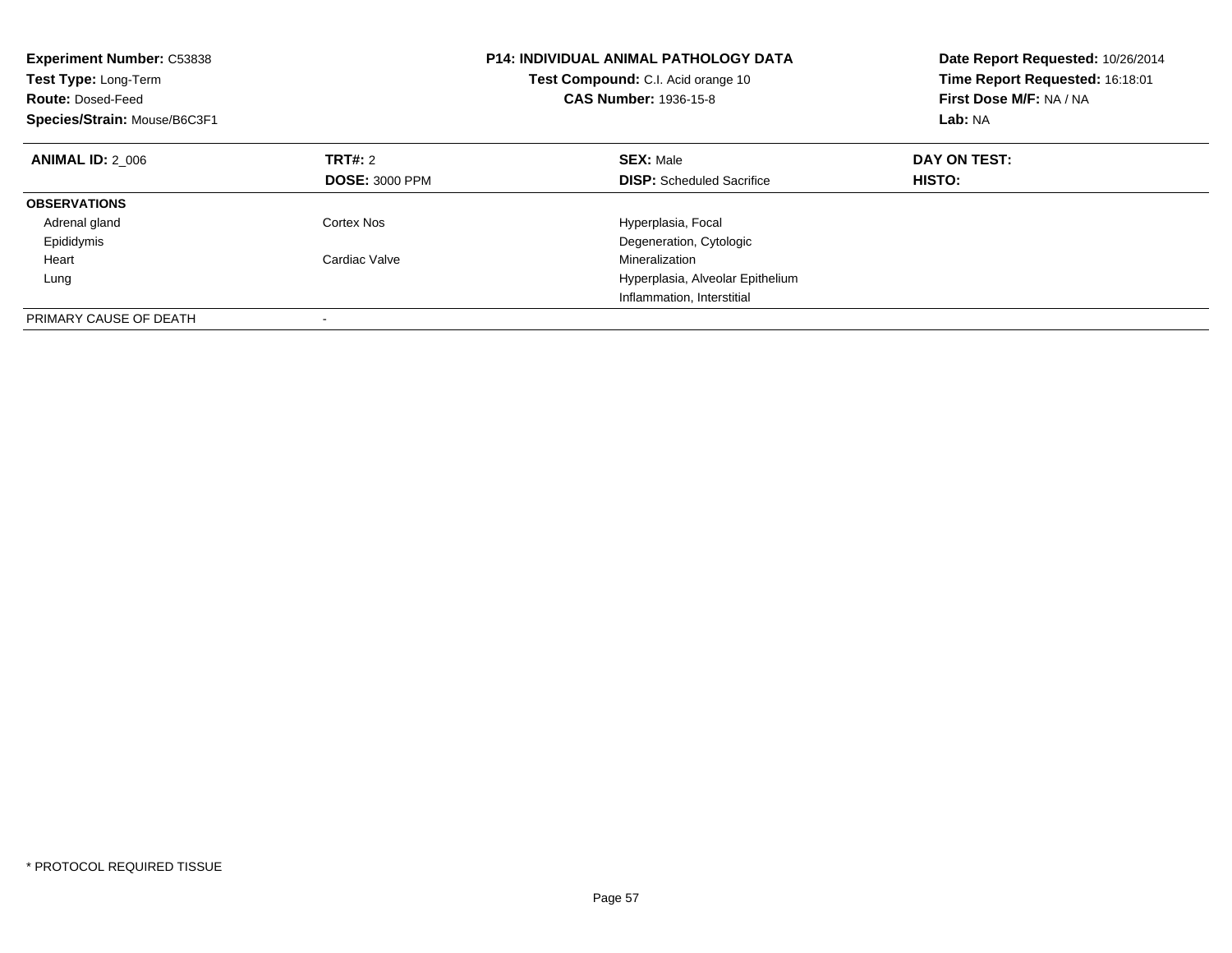| <b>Experiment Number: C53838</b><br>Test Type: Long-Term<br><b>Route: Dosed-Feed</b><br>Species/Strain: Mouse/B6C3F1 |                       | <b>P14: INDIVIDUAL ANIMAL PATHOLOGY DATA</b><br>Test Compound: C.I. Acid orange 10<br><b>CAS Number: 1936-15-8</b> | Date Report Requested: 10/26/2014<br>Time Report Requested: 16:18:01<br>First Dose M/F: NA / NA<br>Lab: NA |
|----------------------------------------------------------------------------------------------------------------------|-----------------------|--------------------------------------------------------------------------------------------------------------------|------------------------------------------------------------------------------------------------------------|
| <b>ANIMAL ID: 2 007</b>                                                                                              | <b>TRT#: 2</b>        | <b>SEX: Male</b>                                                                                                   | DAY ON TEST:                                                                                               |
|                                                                                                                      | <b>DOSE: 3000 PPM</b> | <b>DISP:</b> Scheduled Sacrifice                                                                                   | HISTO:                                                                                                     |
| <b>OBSERVATIONS</b>                                                                                                  |                       |                                                                                                                    |                                                                                                            |
| Brain                                                                                                                |                       | Calcification, Dystrophic                                                                                          |                                                                                                            |
| Heart                                                                                                                | Myocardium Nos        | Inflammation, Acute/Chronic                                                                                        |                                                                                                            |
| Kidney                                                                                                               |                       | Nephropathy                                                                                                        |                                                                                                            |
| Lung                                                                                                                 |                       | Alveolar/Bronchiolar Carcinoma                                                                                     |                                                                                                            |
|                                                                                                                      |                       | Hyperplasia, Alveolar Epithelium                                                                                   |                                                                                                            |
|                                                                                                                      |                       | Inflammation, Interstitial                                                                                         |                                                                                                            |
| Unspecified                                                                                                          | Multiple Organs Nos   | Lymphoma, Nos-Malignant                                                                                            |                                                                                                            |
| Urinary bladder                                                                                                      |                       | Hyperplasia, Lymphoid                                                                                              |                                                                                                            |
| PRIMARY CAUSE OF DEATH                                                                                               |                       |                                                                                                                    |                                                                                                            |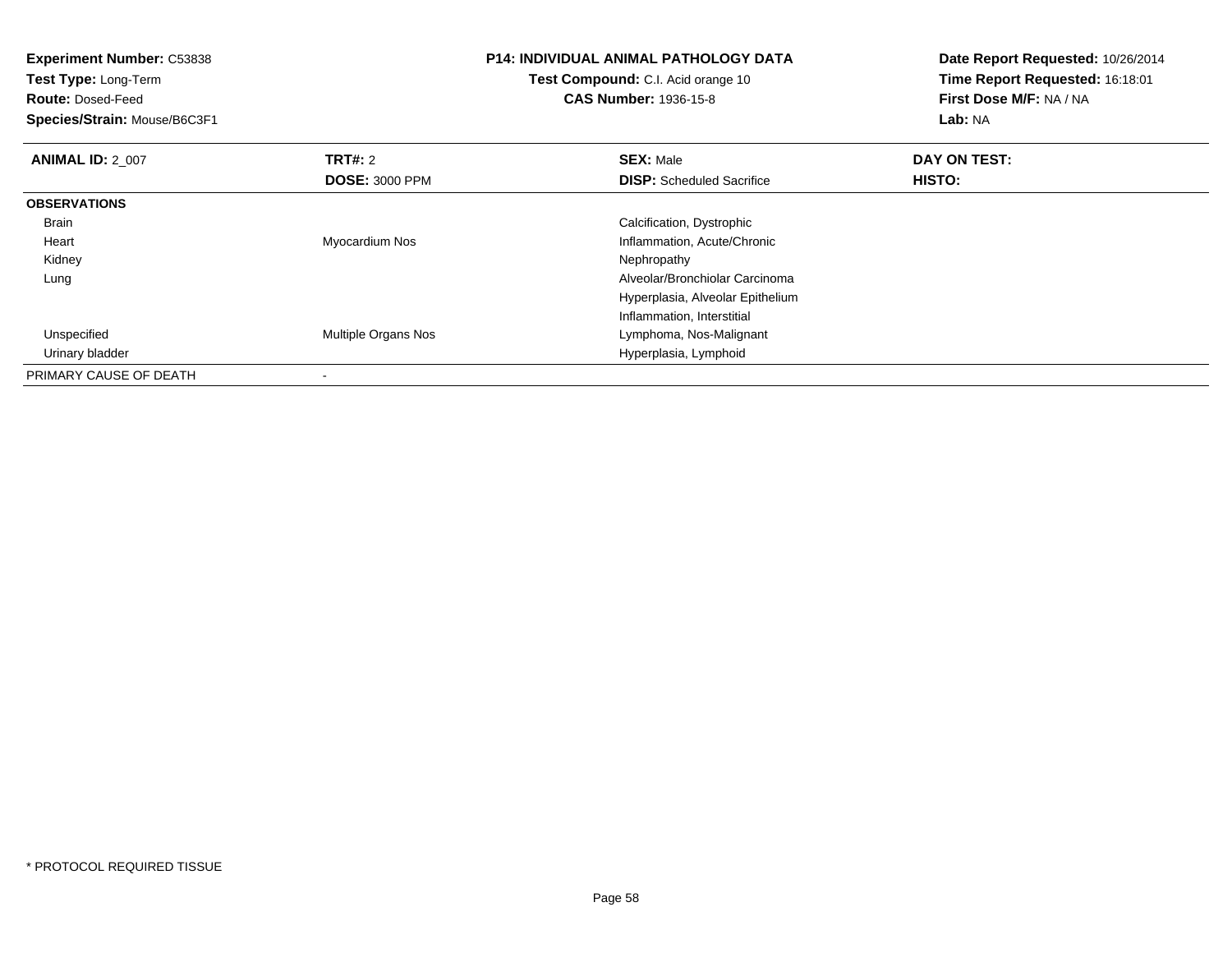| <b>Experiment Number: C53838</b><br>Test Type: Long-Term<br><b>Route: Dosed-Feed</b><br>Species/Strain: Mouse/B6C3F1 |                                  | <b>P14: INDIVIDUAL ANIMAL PATHOLOGY DATA</b><br><b>Test Compound:</b> C.I. Acid orange 10<br><b>CAS Number: 1936-15-8</b> | Date Report Requested: 10/26/2014<br>Time Report Requested: 16:18:01<br>First Dose M/F: NA / NA<br>Lab: NA |
|----------------------------------------------------------------------------------------------------------------------|----------------------------------|---------------------------------------------------------------------------------------------------------------------------|------------------------------------------------------------------------------------------------------------|
| <b>ANIMAL ID: 2 008</b>                                                                                              | TRT#: 2<br><b>DOSE: 3000 PPM</b> | <b>SEX: Male</b><br><b>DISP:</b> Scheduled Sacrifice                                                                      | DAY ON TEST:<br>HISTO:                                                                                     |
| <b>OBSERVATIONS</b>                                                                                                  |                                  |                                                                                                                           |                                                                                                            |
| Kidney                                                                                                               |                                  | Hyperplasia, Lymphoid                                                                                                     |                                                                                                            |
| Lung                                                                                                                 |                                  | Inflammation, Interstitial                                                                                                |                                                                                                            |
| Salivary gland                                                                                                       |                                  | Hyperplasia, Lymphoid                                                                                                     |                                                                                                            |
| Skin                                                                                                                 |                                  | Inflammation, Chronic Focal                                                                                               |                                                                                                            |
| PRIMARY CAUSE OF DEATH                                                                                               |                                  |                                                                                                                           |                                                                                                            |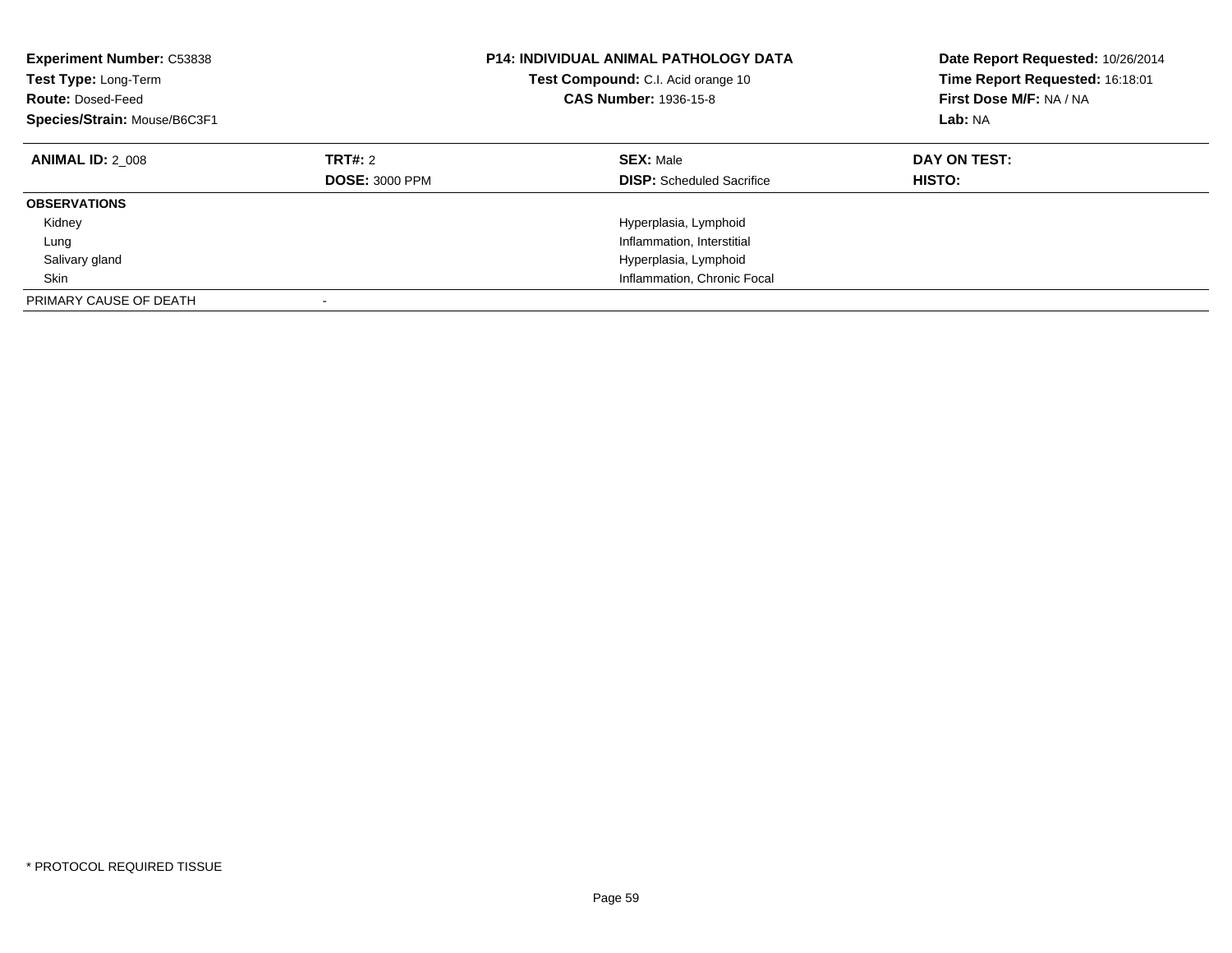| <b>Experiment Number: C53838</b><br>Test Type: Long-Term<br><b>Route: Dosed-Feed</b><br>Species/Strain: Mouse/B6C3F1 |                                         | <b>P14: INDIVIDUAL ANIMAL PATHOLOGY DATA</b><br>Test Compound: C.I. Acid orange 10<br><b>CAS Number: 1936-15-8</b> | Date Report Requested: 10/26/2014<br>Time Report Requested: 16:18:01<br>First Dose M/F: NA / NA<br>Lab: NA |
|----------------------------------------------------------------------------------------------------------------------|-----------------------------------------|--------------------------------------------------------------------------------------------------------------------|------------------------------------------------------------------------------------------------------------|
| <b>ANIMAL ID: 2 009</b>                                                                                              | <b>TRT#:</b> 2<br><b>DOSE: 3000 PPM</b> | <b>SEX: Male</b><br><b>DISP:</b> Scheduled Sacrifice                                                               | DAY ON TEST:<br>HISTO:                                                                                     |
| <b>OBSERVATIONS</b>                                                                                                  |                                         |                                                                                                                    |                                                                                                            |
| Adrenal gland                                                                                                        |                                         | Pheochromocytoma                                                                                                   |                                                                                                            |
| Heart                                                                                                                | Cardiac Valve                           | Mineralization                                                                                                     |                                                                                                            |
| Kidney                                                                                                               |                                         | Hyperplasia, Lymphoid                                                                                              |                                                                                                            |
| Lung                                                                                                                 |                                         | Hyperplasia, Alveolar Epithelium                                                                                   |                                                                                                            |
|                                                                                                                      |                                         | Inflammation, Interstitial                                                                                         |                                                                                                            |
| Salivary gland                                                                                                       |                                         | Hyperplasia, Lymphoid                                                                                              |                                                                                                            |
| Skin                                                                                                                 |                                         | Inflammation, Chronic Focal                                                                                        |                                                                                                            |
| PRIMARY CAUSE OF DEATH                                                                                               |                                         |                                                                                                                    |                                                                                                            |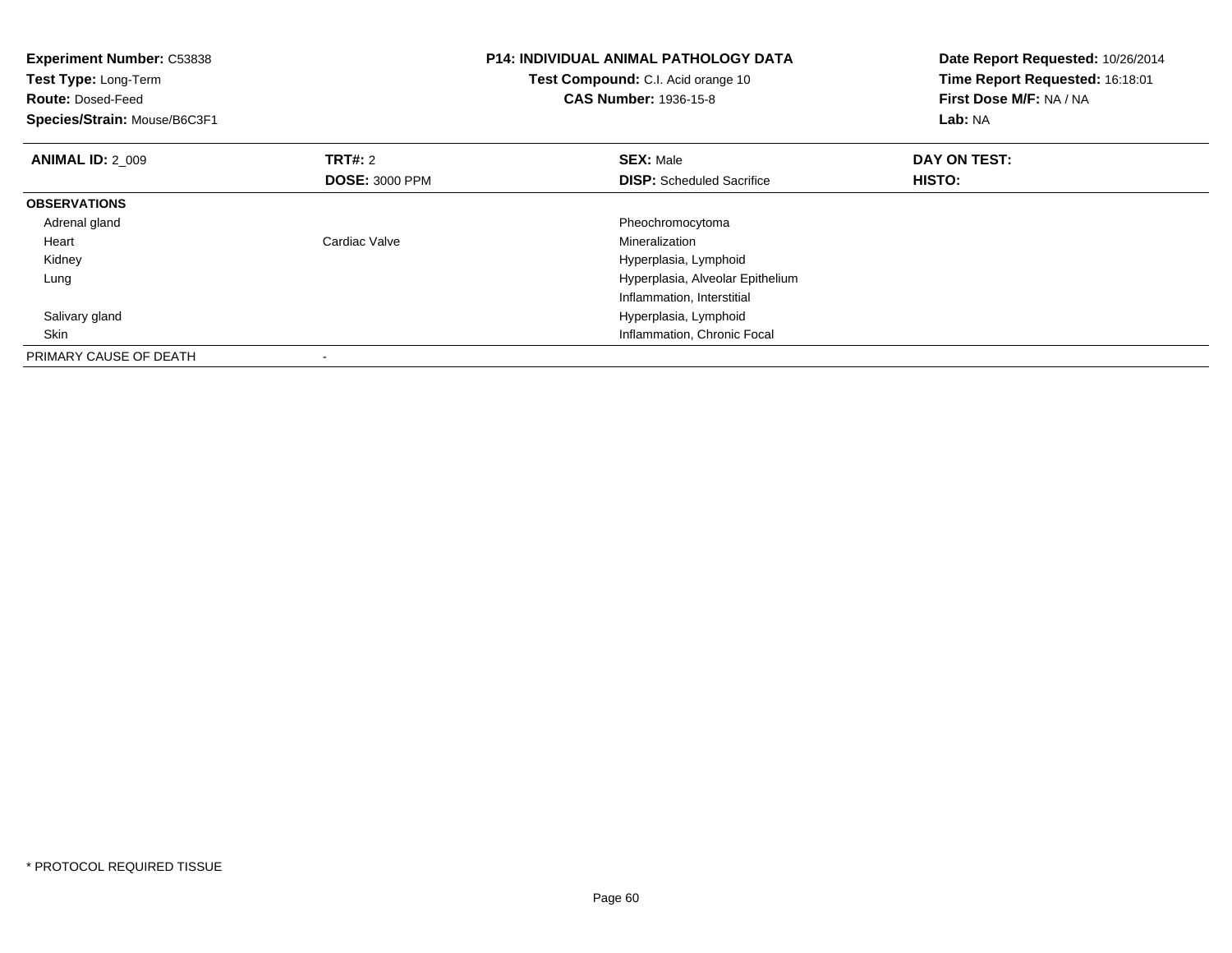| <b>Experiment Number: C53838</b><br>Test Type: Long-Term<br><b>Route: Dosed-Feed</b><br>Species/Strain: Mouse/B6C3F1 |                       | <b>P14: INDIVIDUAL ANIMAL PATHOLOGY DATA</b><br>Test Compound: C.I. Acid orange 10<br><b>CAS Number: 1936-15-8</b> | Date Report Requested: 10/26/2014<br>Time Report Requested: 16:18:01<br>First Dose M/F: NA / NA<br>Lab: NA |
|----------------------------------------------------------------------------------------------------------------------|-----------------------|--------------------------------------------------------------------------------------------------------------------|------------------------------------------------------------------------------------------------------------|
| <b>ANIMAL ID: 2 010</b>                                                                                              | <b>TRT#: 2</b>        | <b>SEX: Male</b>                                                                                                   | DAY ON TEST:                                                                                               |
|                                                                                                                      | <b>DOSE: 3000 PPM</b> | <b>DISP:</b> Scheduled Sacrifice                                                                                   | HISTO:                                                                                                     |
| <b>OBSERVATIONS</b>                                                                                                  |                       |                                                                                                                    |                                                                                                            |
| Adrenal gland                                                                                                        | <b>Cortex Nos</b>     | Hyperplasia, Focal                                                                                                 |                                                                                                            |
| Brain                                                                                                                |                       | Calcification, Dystrophic                                                                                          |                                                                                                            |
| Lung                                                                                                                 | <b>Bronchiole</b>     | <b>Bronchiolectasis</b>                                                                                            |                                                                                                            |
|                                                                                                                      |                       | Hyperplasia, Alveolar Epithelium                                                                                   |                                                                                                            |
|                                                                                                                      |                       | Inflammation, Interstitial                                                                                         |                                                                                                            |
| Testis                                                                                                               |                       | Atrophy, Nos                                                                                                       |                                                                                                            |
|                                                                                                                      |                       | Degeneration, Nos                                                                                                  |                                                                                                            |
| PRIMARY CAUSE OF DEATH                                                                                               |                       |                                                                                                                    |                                                                                                            |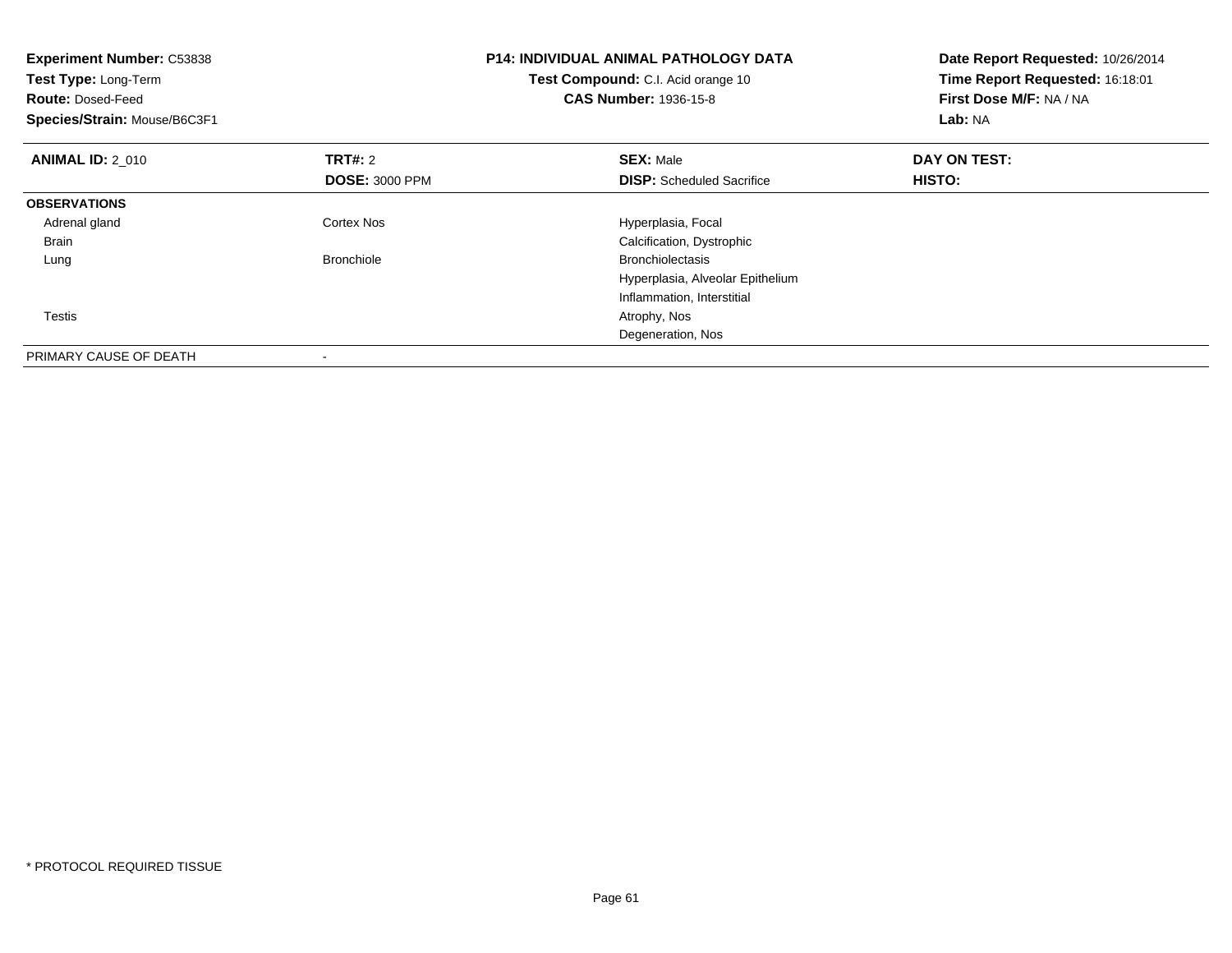| <b>Experiment Number: C53838</b><br>Test Type: Long-Term<br><b>Route: Dosed-Feed</b><br>Species/Strain: Mouse/B6C3F1 |                                  | <b>P14: INDIVIDUAL ANIMAL PATHOLOGY DATA</b><br>Test Compound: C.I. Acid orange 10<br><b>CAS Number: 1936-15-8</b> | Date Report Requested: 10/26/2014<br>Time Report Requested: 16:18:01<br>First Dose M/F: NA / NA<br>Lab: NA |
|----------------------------------------------------------------------------------------------------------------------|----------------------------------|--------------------------------------------------------------------------------------------------------------------|------------------------------------------------------------------------------------------------------------|
| <b>ANIMAL ID: 2 011</b>                                                                                              | TRT#: 2<br><b>DOSE: 3000 PPM</b> | <b>SEX: Male</b><br><b>DISP: Natural Death</b>                                                                     | DAY ON TEST:<br>HISTO:                                                                                     |
| <b>OBSERVATIONS</b>                                                                                                  |                                  |                                                                                                                    |                                                                                                            |
| Bone marrow                                                                                                          |                                  | Hyperplasia, Hematopoietic                                                                                         |                                                                                                            |
| Heart                                                                                                                |                                  | Mineralization                                                                                                     |                                                                                                            |
| Spleen                                                                                                               |                                  | <b>Hemosiderosis</b>                                                                                               |                                                                                                            |
| PRIMARY CAUSE OF DEATH                                                                                               |                                  |                                                                                                                    |                                                                                                            |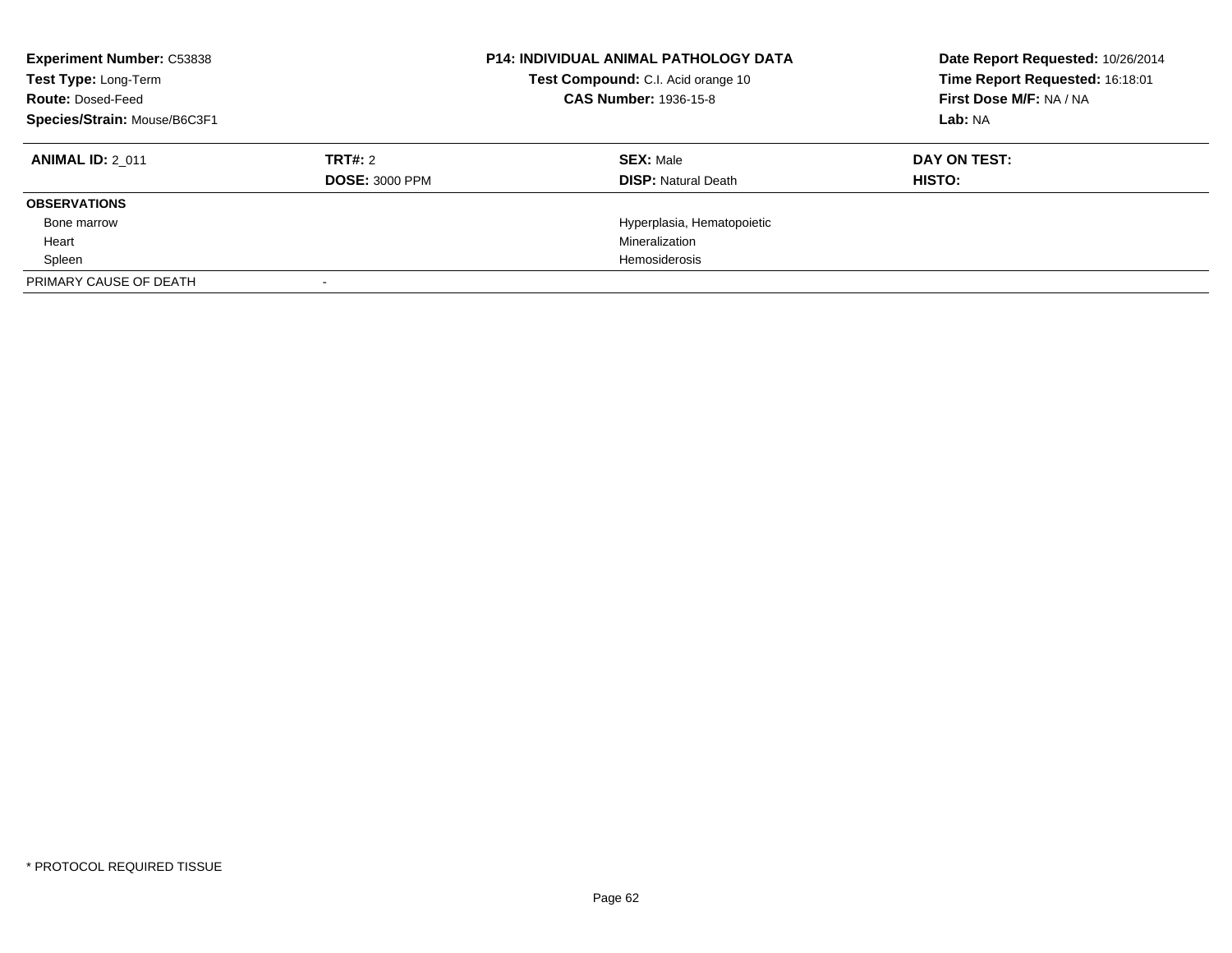| <b>Experiment Number: C53838</b><br><b>Test Type: Long-Term</b><br><b>Route: Dosed-Feed</b><br>Species/Strain: Mouse/B6C3F1 |                                  | <b>P14: INDIVIDUAL ANIMAL PATHOLOGY DATA</b><br>Test Compound: C.I. Acid orange 10<br><b>CAS Number: 1936-15-8</b> | Date Report Requested: 10/26/2014<br>Time Report Requested: 16:18:01<br>First Dose M/F: NA / NA<br>Lab: NA |
|-----------------------------------------------------------------------------------------------------------------------------|----------------------------------|--------------------------------------------------------------------------------------------------------------------|------------------------------------------------------------------------------------------------------------|
| <b>ANIMAL ID: 2 012</b>                                                                                                     | TRT#: 2<br><b>DOSE: 3000 PPM</b> | <b>SEX: Male</b><br><b>DISP: Natural Death</b>                                                                     | DAY ON TEST:<br>HISTO:                                                                                     |
| <b>OBSERVATIONS</b>                                                                                                         |                                  |                                                                                                                    |                                                                                                            |
| Bone marrow                                                                                                                 |                                  | Hyperplasia, Hematopoietic                                                                                         |                                                                                                            |
| Spleen                                                                                                                      |                                  | Hemosiderosis                                                                                                      |                                                                                                            |
| PRIMARY CAUSE OF DEATH                                                                                                      |                                  |                                                                                                                    |                                                                                                            |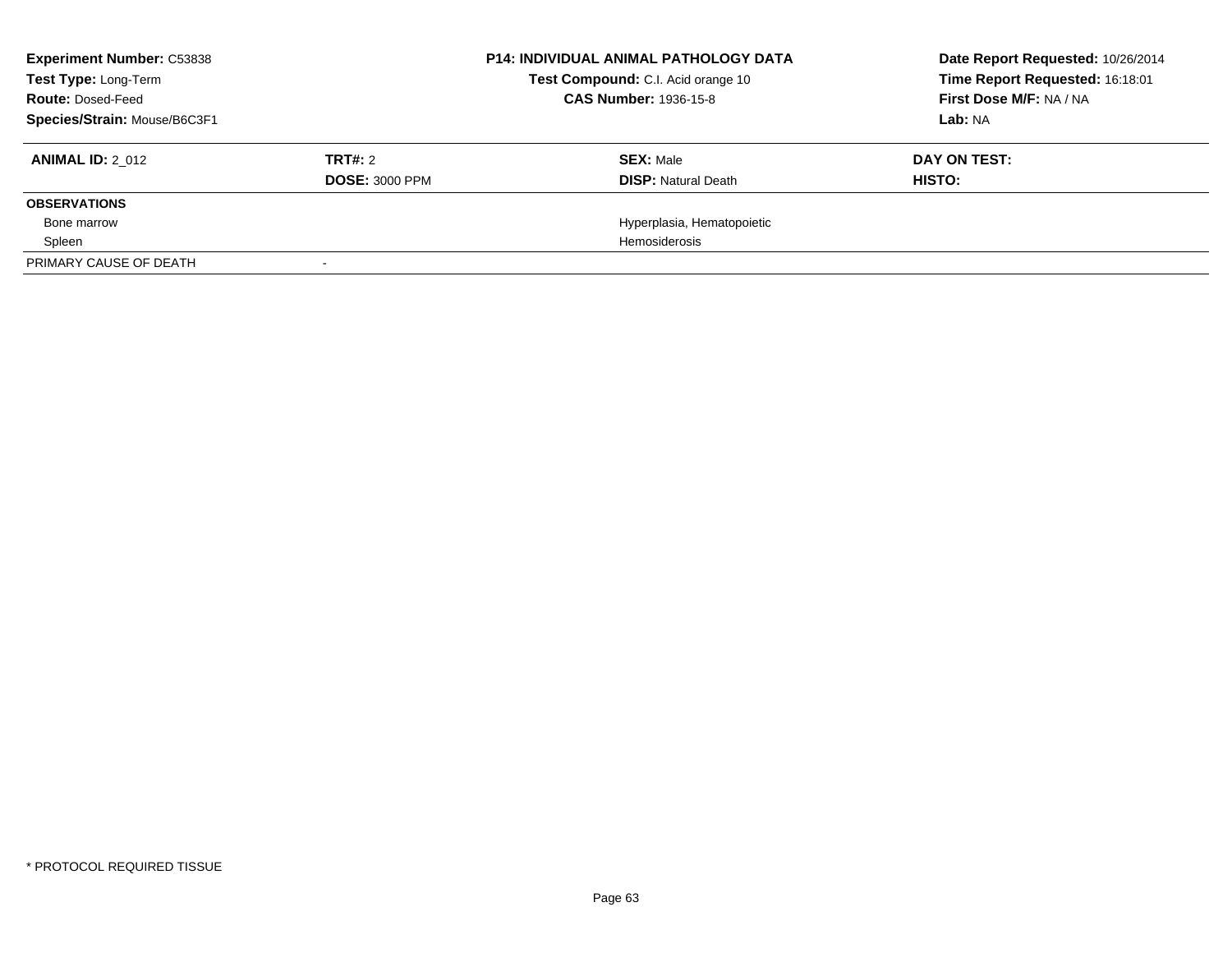| <b>Experiment Number: C53838</b><br>Test Type: Long-Term<br><b>Route: Dosed-Feed</b><br>Species/Strain: Mouse/B6C3F1 |                                  | <b>P14: INDIVIDUAL ANIMAL PATHOLOGY DATA</b><br>Test Compound: C.I. Acid orange 10<br><b>CAS Number: 1936-15-8</b> | Date Report Requested: 10/26/2014<br>Time Report Requested: 16:18:01<br>First Dose M/F: NA / NA<br>Lab: NA |
|----------------------------------------------------------------------------------------------------------------------|----------------------------------|--------------------------------------------------------------------------------------------------------------------|------------------------------------------------------------------------------------------------------------|
| <b>ANIMAL ID: 2 013</b>                                                                                              | TRT#: 2<br><b>DOSE: 3000 PPM</b> | <b>SEX: Male</b><br><b>DISP: Natural Death</b>                                                                     | DAY ON TEST:<br>HISTO:                                                                                     |
| <b>OBSERVATIONS</b>                                                                                                  |                                  |                                                                                                                    |                                                                                                            |
| Bone marrow                                                                                                          |                                  | Depletion                                                                                                          |                                                                                                            |
| Kidney                                                                                                               |                                  | Mineralization                                                                                                     |                                                                                                            |
| PRIMARY CAUSE OF DEATH                                                                                               |                                  |                                                                                                                    |                                                                                                            |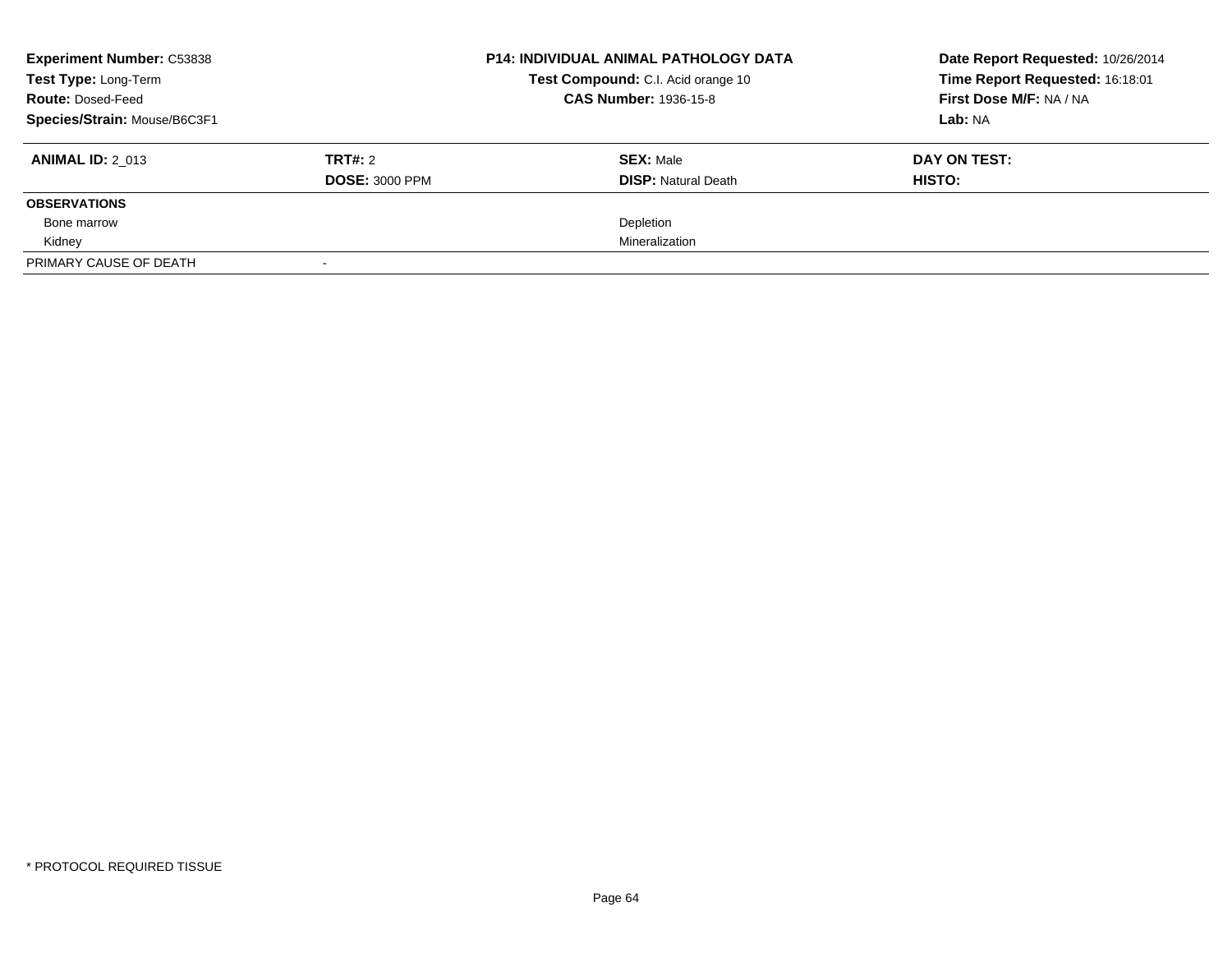| <b>Experiment Number: C53838</b><br>Test Type: Long-Term<br><b>Route: Dosed-Feed</b><br>Species/Strain: Mouse/B6C3F1 |                                         | <b>P14: INDIVIDUAL ANIMAL PATHOLOGY DATA</b><br>Test Compound: C.I. Acid orange 10<br><b>CAS Number: 1936-15-8</b> | Date Report Requested: 10/26/2014<br>Time Report Requested: 16:18:01<br>First Dose M/F: NA / NA<br>Lab: NA |
|----------------------------------------------------------------------------------------------------------------------|-----------------------------------------|--------------------------------------------------------------------------------------------------------------------|------------------------------------------------------------------------------------------------------------|
| <b>ANIMAL ID: 2 014</b>                                                                                              | <b>TRT#: 2</b><br><b>DOSE: 3000 PPM</b> | <b>SEX: Male</b><br><b>DISP:</b> Scheduled Sacrifice                                                               | DAY ON TEST:<br>HISTO:                                                                                     |
| <b>OBSERVATIONS</b>                                                                                                  |                                         |                                                                                                                    |                                                                                                            |
| Adrenal gland                                                                                                        | Cortex Nos                              | Hyperplasia, Focal                                                                                                 |                                                                                                            |
| <b>Brain</b>                                                                                                         |                                         | Calcification, Dystrophic                                                                                          |                                                                                                            |
| Heart                                                                                                                | Cardiac Valve                           | Mineralization                                                                                                     |                                                                                                            |
| Liver                                                                                                                |                                         | Hepatocellular Carcinoma                                                                                           |                                                                                                            |
| PRIMARY CAUSE OF DEATH                                                                                               |                                         |                                                                                                                    |                                                                                                            |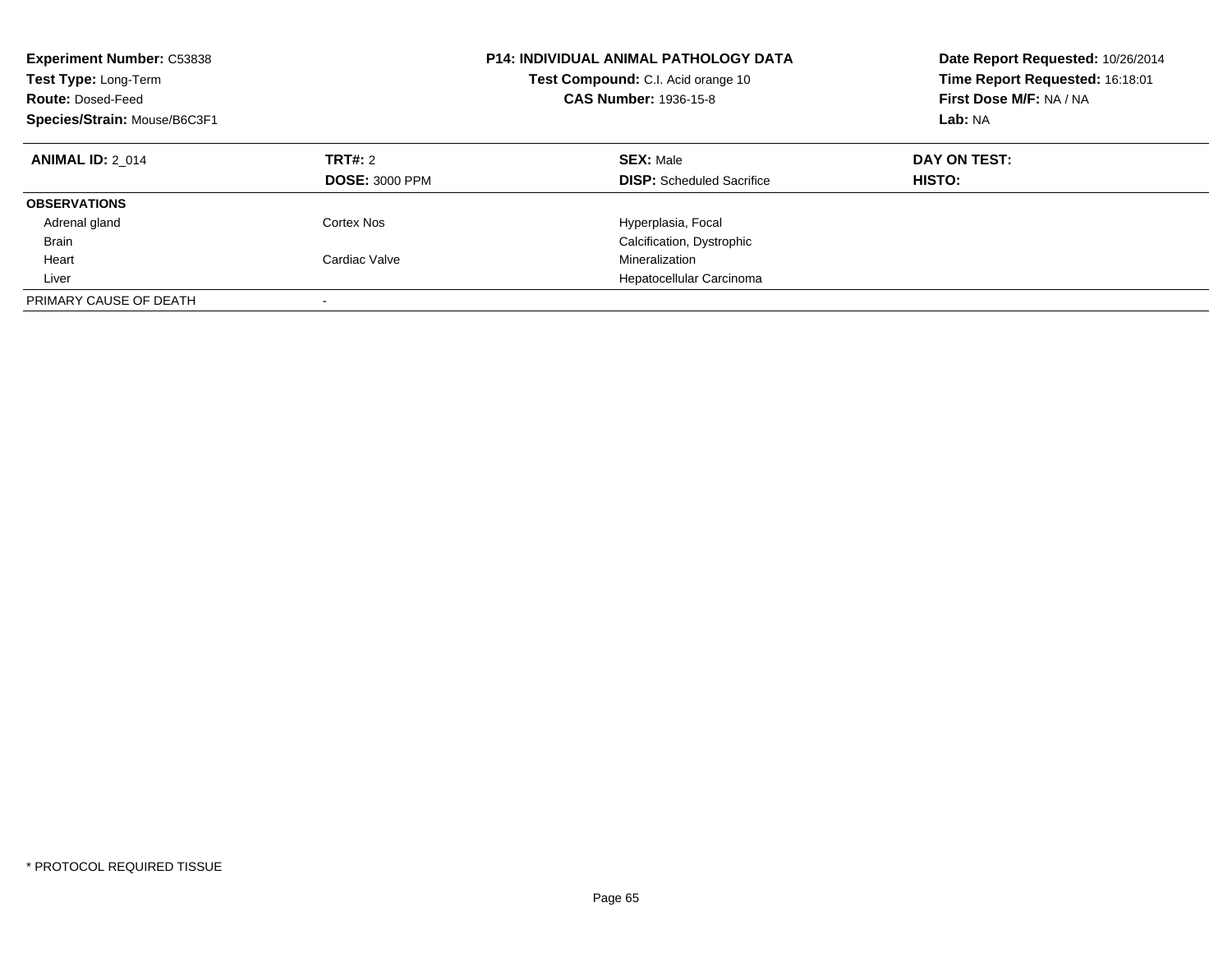| <b>Experiment Number: C53838</b><br>Test Type: Long-Term<br><b>Route: Dosed-Feed</b><br>Species/Strain: Mouse/B6C3F1 |                       | <b>P14: INDIVIDUAL ANIMAL PATHOLOGY DATA</b><br>Test Compound: C.I. Acid orange 10<br><b>CAS Number: 1936-15-8</b> | Date Report Requested: 10/26/2014<br>Time Report Requested: 16:18:01<br>First Dose M/F: NA / NA<br>Lab: NA |
|----------------------------------------------------------------------------------------------------------------------|-----------------------|--------------------------------------------------------------------------------------------------------------------|------------------------------------------------------------------------------------------------------------|
| <b>ANIMAL ID: 2 015</b>                                                                                              | <b>TRT#: 2</b>        | <b>SEX: Male</b>                                                                                                   | DAY ON TEST:                                                                                               |
|                                                                                                                      | <b>DOSE: 3000 PPM</b> | <b>DISP:</b> Natural Death                                                                                         | HISTO:                                                                                                     |
| <b>OBSERVATIONS</b>                                                                                                  |                       |                                                                                                                    |                                                                                                            |
| <b>Brain</b>                                                                                                         |                       | Calcification, Dystrophic                                                                                          |                                                                                                            |
| Kidney                                                                                                               |                       | Hyperplasia, Lymphoid                                                                                              |                                                                                                            |
| Lung                                                                                                                 |                       | Hyperplasia, Alveolar Epithelium                                                                                   |                                                                                                            |
|                                                                                                                      |                       | Inflammation, Interstitial                                                                                         |                                                                                                            |
|                                                                                                                      |                       | Sarcoma, Nos, Metastatic                                                                                           |                                                                                                            |
| <b>Skin</b>                                                                                                          |                       | Sarcoma, Nos                                                                                                       |                                                                                                            |
| Spleen                                                                                                               |                       | Hematopoiesis                                                                                                      |                                                                                                            |
| PRIMARY CAUSE OF DEATH                                                                                               |                       |                                                                                                                    |                                                                                                            |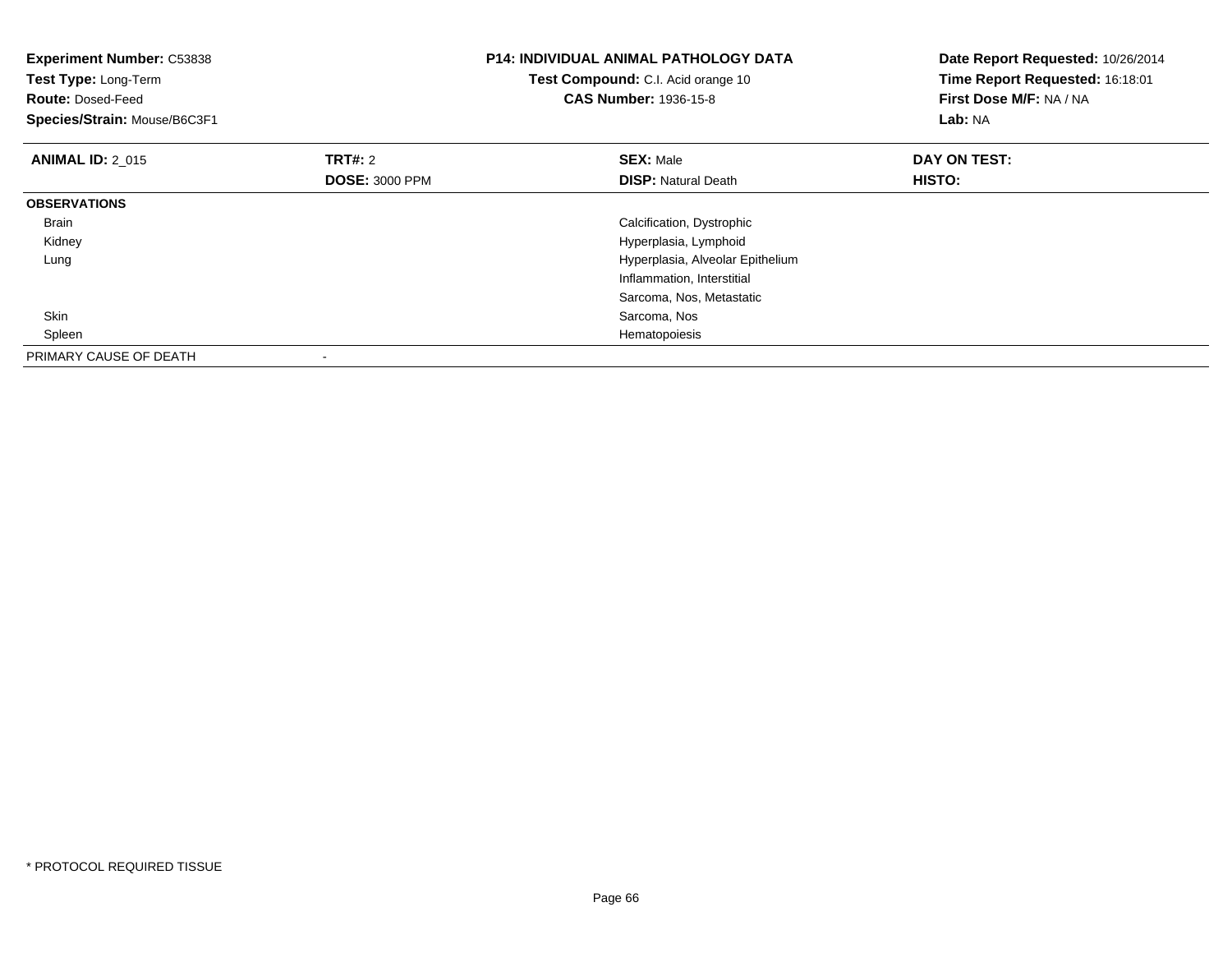| <b>Experiment Number: C53838</b><br>Test Type: Long-Term<br><b>Route: Dosed-Feed</b><br>Species/Strain: Mouse/B6C3F1 |                                  | <b>P14: INDIVIDUAL ANIMAL PATHOLOGY DATA</b><br>Test Compound: C.I. Acid orange 10<br><b>CAS Number: 1936-15-8</b> | Date Report Requested: 10/26/2014<br>Time Report Requested: 16:18:01<br>First Dose M/F: NA / NA<br>Lab: NA |
|----------------------------------------------------------------------------------------------------------------------|----------------------------------|--------------------------------------------------------------------------------------------------------------------|------------------------------------------------------------------------------------------------------------|
| <b>ANIMAL ID: 2 017</b>                                                                                              | TRT#: 2<br><b>DOSE: 3000 PPM</b> | <b>SEX: Male</b><br><b>DISP:</b> Natural Death                                                                     | DAY ON TEST:<br><b>HISTO:</b>                                                                              |
| <b>OBSERVATIONS</b>                                                                                                  |                                  |                                                                                                                    |                                                                                                            |
| Prostate                                                                                                             | Prostatic Urethra                | Obstruction, Nos                                                                                                   |                                                                                                            |
| PRIMARY CAUSE OF DEATH                                                                                               |                                  |                                                                                                                    |                                                                                                            |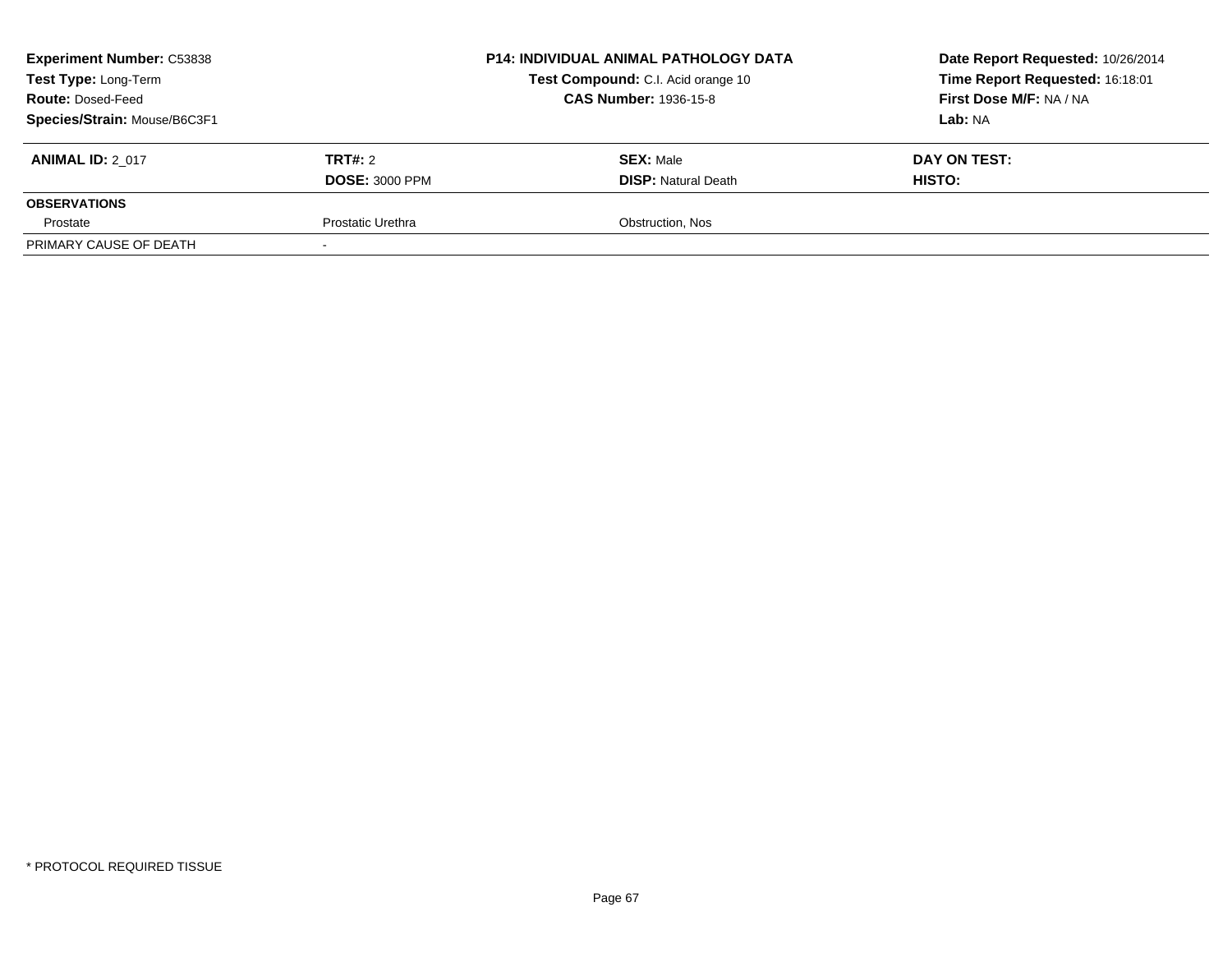**Experiment Number:** C53838**Test Type:** Long-Term**Route:** Dosed-Feed **Species/Strain:** Mouse/B6C3F1**P14: INDIVIDUAL ANIMAL PATHOLOGY DATATest Compound:** C.I. Acid orange 10**CAS Number:** 1936-15-8**Date Report Requested:** 10/26/2014**Time Report Requested:** 16:18:01**First Dose M/F:** NA / NA**Lab:** NA**ANIMAL ID: 2 018 REX:** Male **DAY ON TEST: CONSIST: SEX:** Male **DOSE:** 3000 PPM**DISP:** Scheduled Sacrifice **HISTO: OBSERVATIONS** Bone marrow Atrophy, Nos Liver Hepatocellular Carcinoma Lung Bronchiole Bronchiolectasis Inflammation, Interstitial Lymph nodeMandibular Lymph Node **Hyperplasia, Lymphoid** 

Hyperplasia, Lymphoid

Hyperplasia, Lymphoid

Degeneration, Nos

Inflammation, Acute/Chronic

Mesenteric Lymph Node

Stomach

Urinary bladder

PRIMARY CAUSE OF DEATH

-

Testis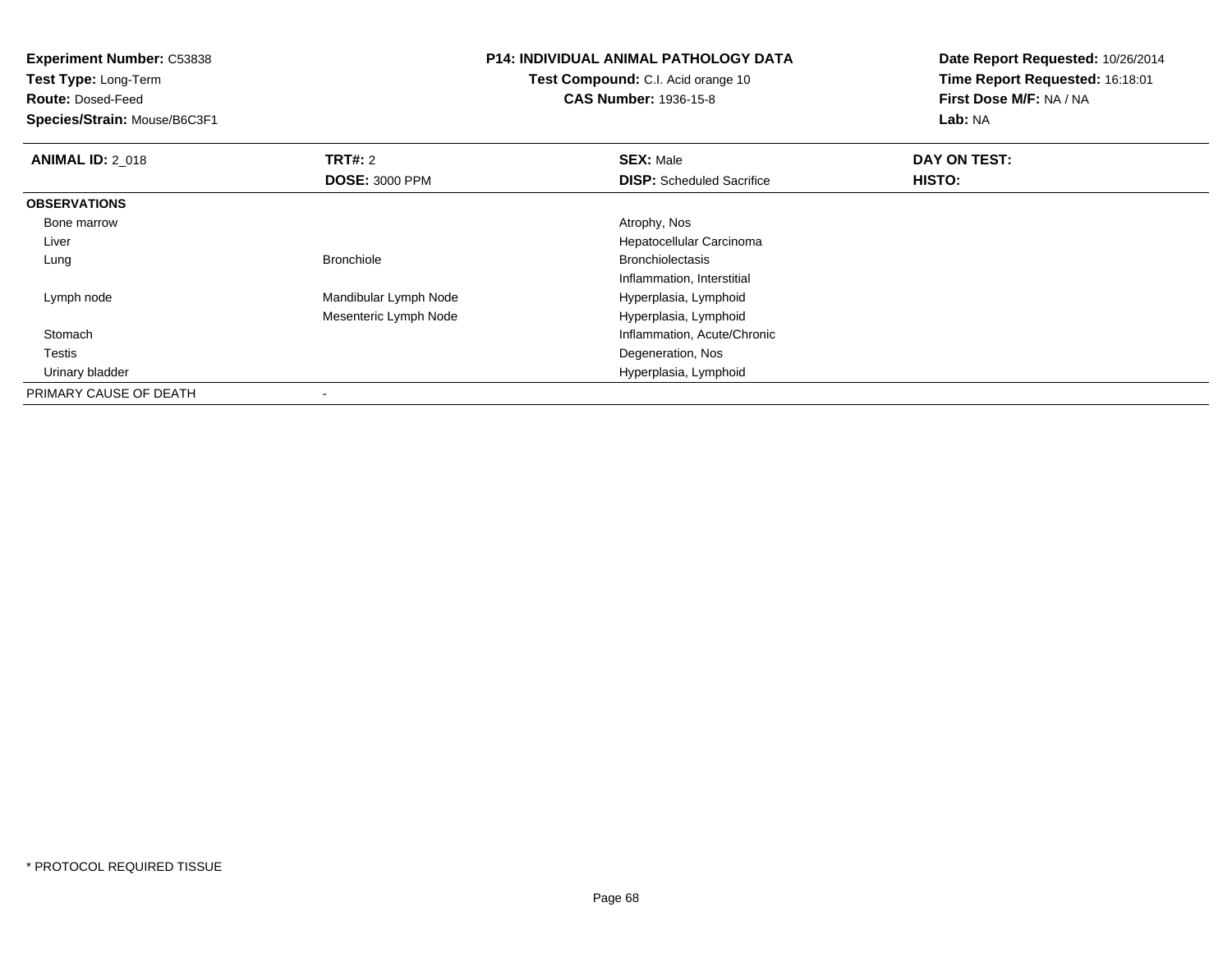| <b>Experiment Number: C53838</b><br>Test Type: Long-Term<br><b>Route: Dosed-Feed</b><br>Species/Strain: Mouse/B6C3F1 |                       | <b>P14: INDIVIDUAL ANIMAL PATHOLOGY DATA</b><br>Test Compound: C.I. Acid orange 10<br><b>CAS Number: 1936-15-8</b> | Date Report Requested: 10/26/2014<br>Time Report Requested: 16:18:01<br>First Dose M/F: NA / NA<br>Lab: NA |
|----------------------------------------------------------------------------------------------------------------------|-----------------------|--------------------------------------------------------------------------------------------------------------------|------------------------------------------------------------------------------------------------------------|
| <b>ANIMAL ID: 2 019</b>                                                                                              | <b>TRT#: 2</b>        | <b>SEX: Male</b>                                                                                                   | DAY ON TEST:                                                                                               |
|                                                                                                                      | <b>DOSE: 3000 PPM</b> | <b>DISP:</b> Moribund Sacrifice                                                                                    | HISTO:                                                                                                     |
| <b>OBSERVATIONS</b>                                                                                                  |                       |                                                                                                                    |                                                                                                            |
| Kidney                                                                                                               |                       | Cyst, Nos                                                                                                          |                                                                                                            |
| Lung                                                                                                                 | <b>Bronchus</b>       | <b>Bronchiectasis</b>                                                                                              |                                                                                                            |
|                                                                                                                      |                       | Hyperplasia, Alveolar Epithelium                                                                                   |                                                                                                            |
|                                                                                                                      |                       | Inflammation, Chronic                                                                                              |                                                                                                            |
|                                                                                                                      |                       | Inflammation, Interstitial                                                                                         |                                                                                                            |
| Pancreas                                                                                                             | Acinus                | Atrophy, Diffuse                                                                                                   |                                                                                                            |
| Skin                                                                                                                 |                       | Sarcoma, Nos                                                                                                       |                                                                                                            |
| Spleen                                                                                                               |                       | Hematopoiesis                                                                                                      |                                                                                                            |
| PRIMARY CAUSE OF DEATH                                                                                               |                       |                                                                                                                    |                                                                                                            |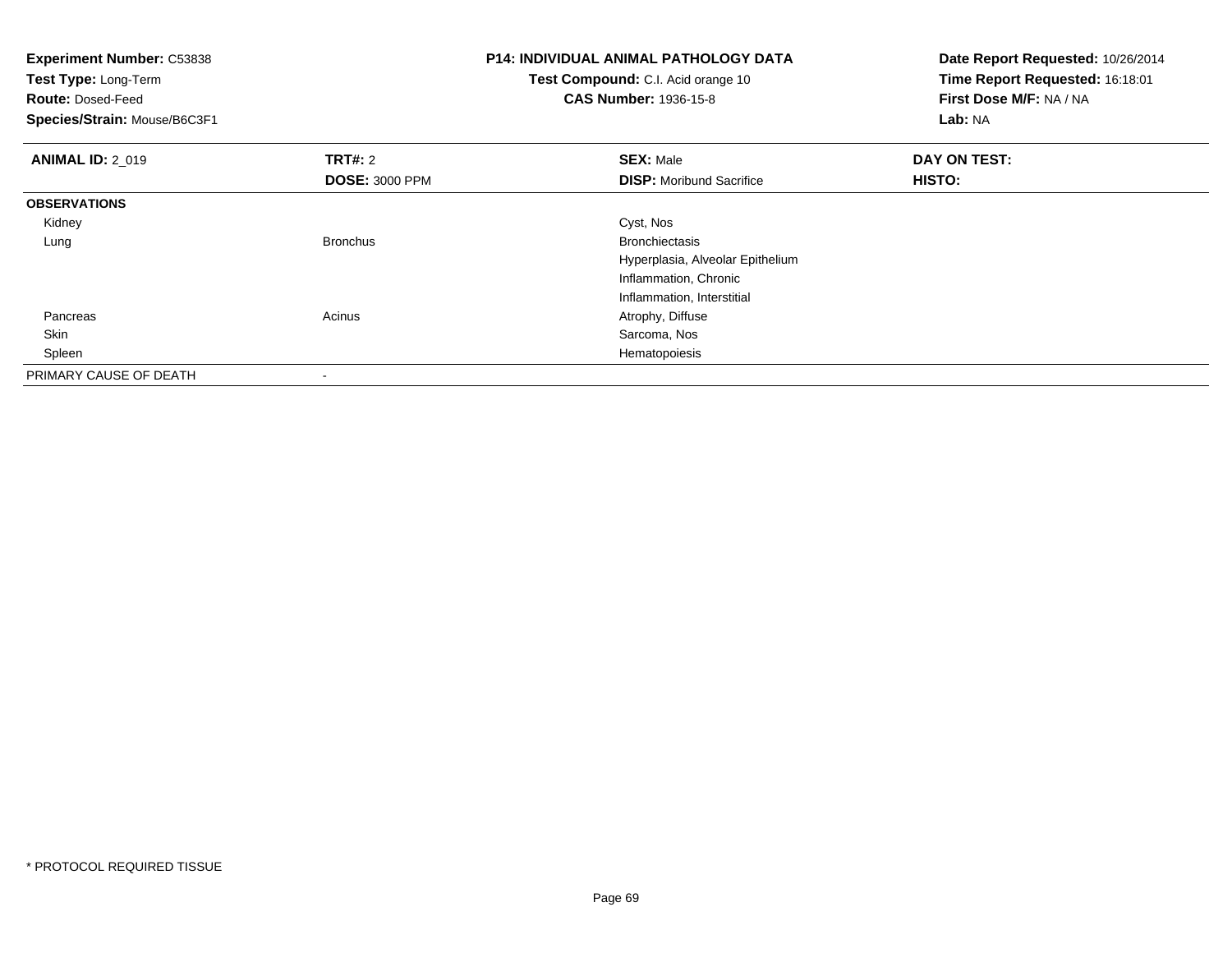| <b>Experiment Number: C53838</b><br><b>Test Type: Long-Term</b><br><b>Route: Dosed-Feed</b><br>Species/Strain: Mouse/B6C3F1 |                                         | <b>P14: INDIVIDUAL ANIMAL PATHOLOGY DATA</b><br>Test Compound: C.I. Acid orange 10<br><b>CAS Number: 1936-15-8</b> | Date Report Requested: 10/26/2014<br>Time Report Requested: 16:18:01<br>First Dose M/F: NA / NA<br>Lab: NA |
|-----------------------------------------------------------------------------------------------------------------------------|-----------------------------------------|--------------------------------------------------------------------------------------------------------------------|------------------------------------------------------------------------------------------------------------|
| <b>ANIMAL ID: 2 020</b>                                                                                                     | <b>TRT#: 2</b><br><b>DOSE: 3000 PPM</b> | <b>SEX: Male</b><br><b>DISP:</b> Natural Death                                                                     | DAY ON TEST:<br><b>HISTO:</b>                                                                              |
|                                                                                                                             |                                         |                                                                                                                    |                                                                                                            |
| <b>OBSERVATIONS</b>                                                                                                         |                                         |                                                                                                                    |                                                                                                            |
| Liver                                                                                                                       |                                         | Necrosis, Focal                                                                                                    |                                                                                                            |
| Penis                                                                                                                       | Prepuce Nos                             | Necrosis, Focal                                                                                                    |                                                                                                            |
|                                                                                                                             |                                         | Necrosis, Focal                                                                                                    |                                                                                                            |
| Urethra                                                                                                                     |                                         | Necrosis, Diffuse                                                                                                  |                                                                                                            |
| Urinary bladder                                                                                                             |                                         | Necrosis, Diffuse                                                                                                  |                                                                                                            |
| PRIMARY CAUSE OF DEATH                                                                                                      |                                         |                                                                                                                    |                                                                                                            |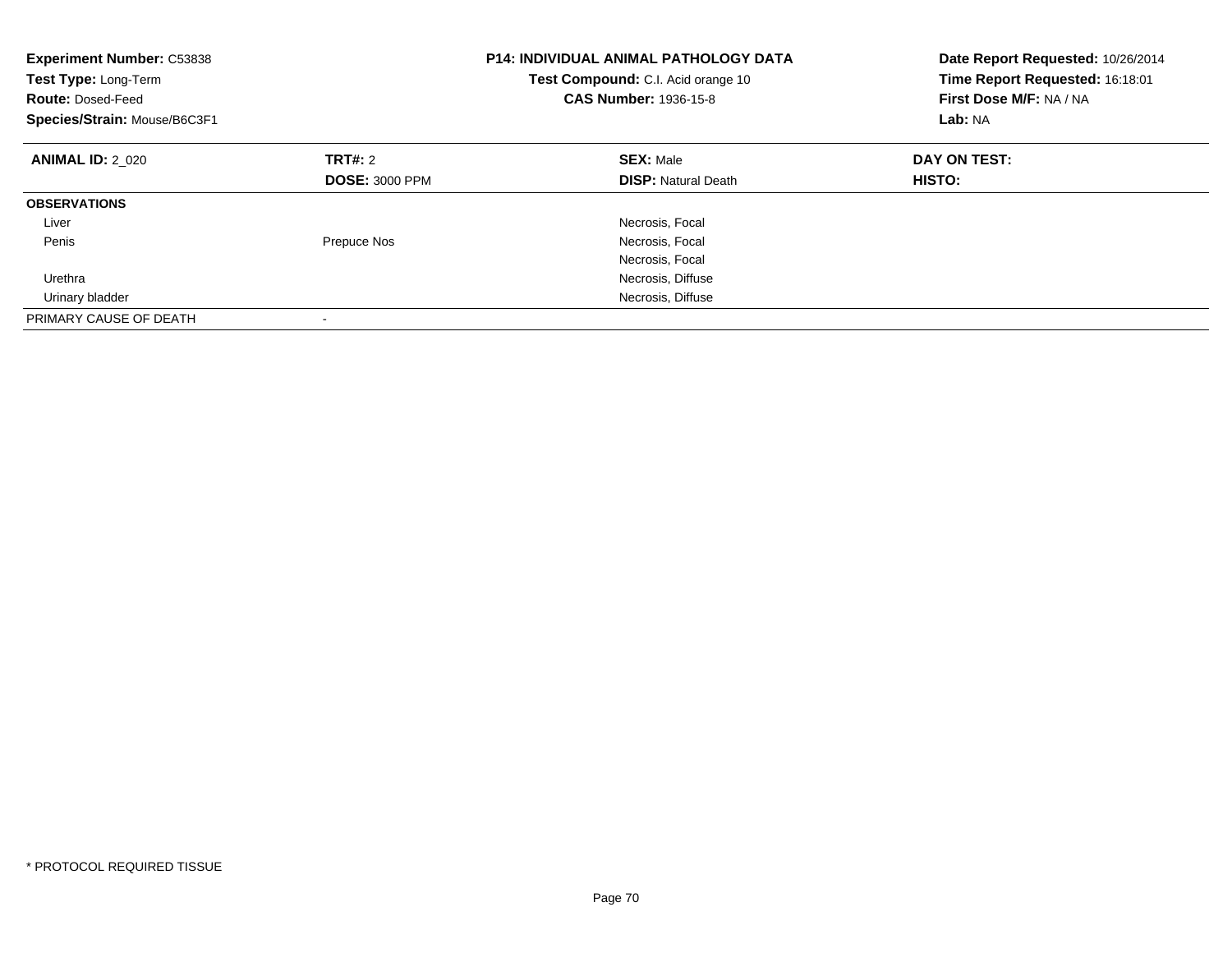| <b>Experiment Number: C53838</b><br>Test Type: Long-Term<br><b>Route: Dosed-Feed</b><br>Species/Strain: Mouse/B6C3F1 |                                  | <b>P14: INDIVIDUAL ANIMAL PATHOLOGY DATA</b><br>Test Compound: C.I. Acid orange 10<br><b>CAS Number: 1936-15-8</b> | Date Report Requested: 10/26/2014<br>Time Report Requested: 16:18:01<br>First Dose M/F: NA / NA<br>Lab: NA |
|----------------------------------------------------------------------------------------------------------------------|----------------------------------|--------------------------------------------------------------------------------------------------------------------|------------------------------------------------------------------------------------------------------------|
| <b>ANIMAL ID: 2 021</b>                                                                                              | TRT#: 2<br><b>DOSE: 3000 PPM</b> | <b>SEX: Male</b><br><b>DISP:</b> Scheduled Sacrifice                                                               | DAY ON TEST:<br><b>HISTO:</b>                                                                              |
| <b>OBSERVATIONS</b>                                                                                                  |                                  |                                                                                                                    |                                                                                                            |
| <b>Brain</b>                                                                                                         |                                  | Calcification, Dystrophic                                                                                          |                                                                                                            |
| Lung                                                                                                                 |                                  | Hyperplasia, Alveolar Epithelium                                                                                   |                                                                                                            |
|                                                                                                                      |                                  | Inflammation, Interstitial                                                                                         |                                                                                                            |
| PRIMARY CAUSE OF DEATH                                                                                               |                                  |                                                                                                                    |                                                                                                            |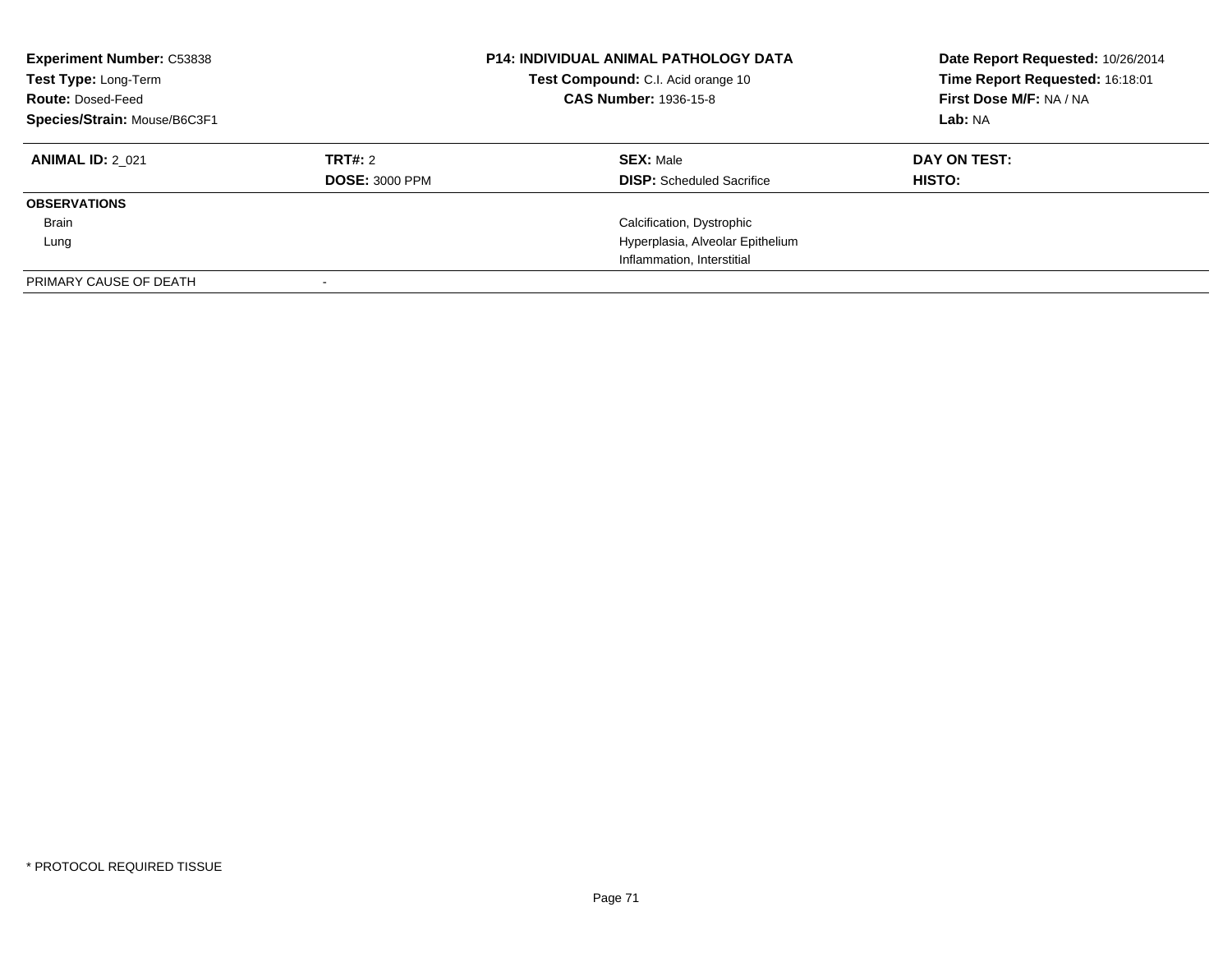| <b>Experiment Number: C53838</b><br>Test Type: Long-Term<br><b>Route: Dosed-Feed</b><br>Species/Strain: Mouse/B6C3F1 |                                  | <b>P14: INDIVIDUAL ANIMAL PATHOLOGY DATA</b><br>Test Compound: C.I. Acid orange 10<br><b>CAS Number: 1936-15-8</b> | Date Report Requested: 10/26/2014<br>Time Report Requested: 16:18:01<br>First Dose M/F: NA / NA<br>Lab: NA |
|----------------------------------------------------------------------------------------------------------------------|----------------------------------|--------------------------------------------------------------------------------------------------------------------|------------------------------------------------------------------------------------------------------------|
| <b>ANIMAL ID: 2 022</b>                                                                                              | TRT#: 2<br><b>DOSE: 3000 PPM</b> | <b>SEX: Male</b><br><b>DISP:</b> Natural Death                                                                     | DAY ON TEST:<br>HISTO:                                                                                     |
| <b>OBSERVATIONS</b>                                                                                                  |                                  |                                                                                                                    |                                                                                                            |
| Heart                                                                                                                | Myocardium Nos                   | Degeneration, Nos                                                                                                  |                                                                                                            |
|                                                                                                                      | Myocardium Nos                   | Necrosis, Focal                                                                                                    |                                                                                                            |
| PRIMARY CAUSE OF DEATH                                                                                               |                                  |                                                                                                                    |                                                                                                            |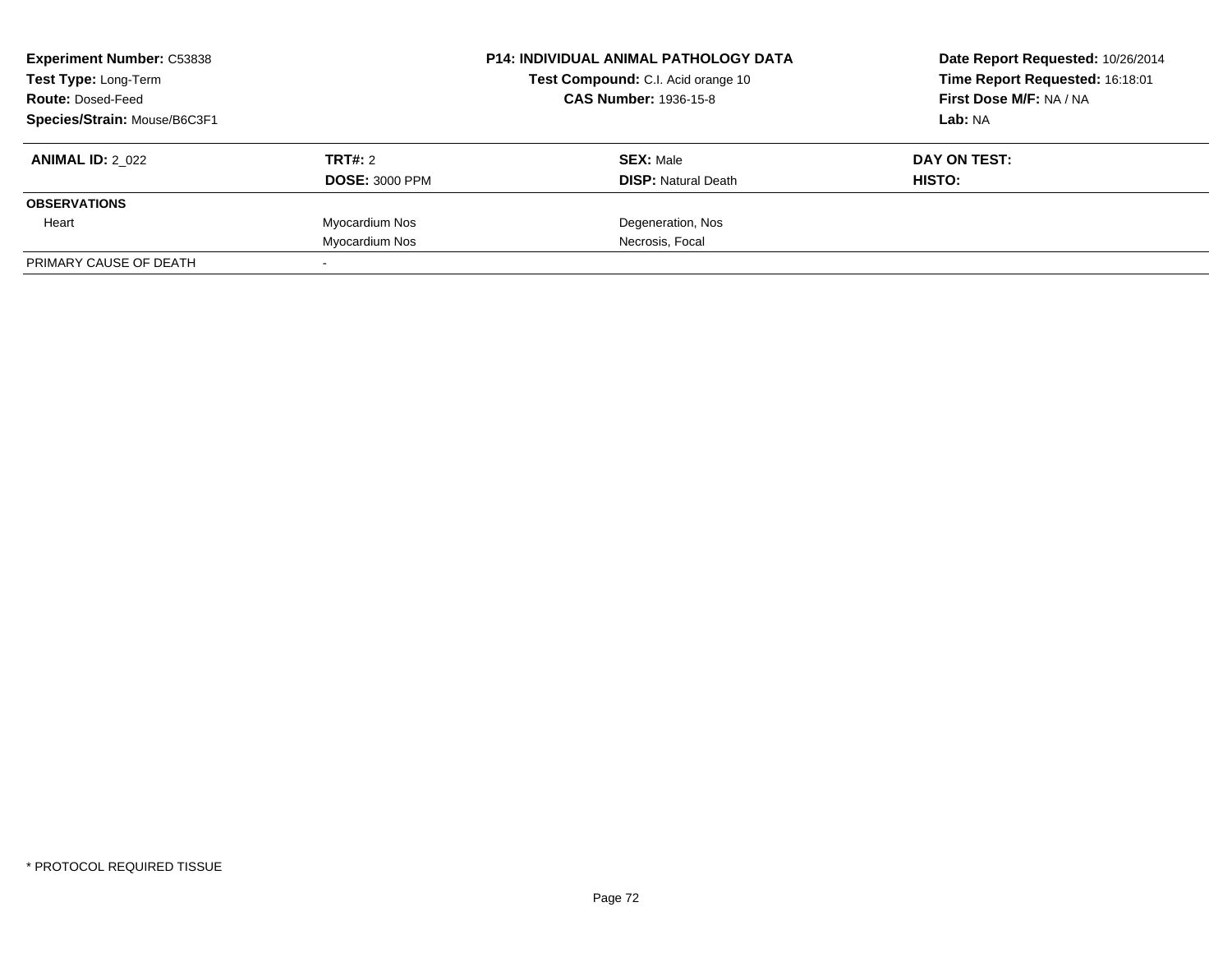| <b>Experiment Number: C53838</b><br>Test Type: Long-Term<br><b>Route: Dosed-Feed</b><br>Species/Strain: Mouse/B6C3F1 |                       | <b>P14: INDIVIDUAL ANIMAL PATHOLOGY DATA</b><br>Test Compound: C.I. Acid orange 10<br><b>CAS Number: 1936-15-8</b> | Date Report Requested: 10/26/2014<br>Time Report Requested: 16:18:01<br>First Dose M/F: NA / NA<br>Lab: NA |
|----------------------------------------------------------------------------------------------------------------------|-----------------------|--------------------------------------------------------------------------------------------------------------------|------------------------------------------------------------------------------------------------------------|
| <b>ANIMAL ID: 2 023</b>                                                                                              | TRT#: 2               | <b>SEX: Male</b>                                                                                                   | DAY ON TEST:                                                                                               |
|                                                                                                                      | <b>DOSE: 3000 PPM</b> | <b>DISP:</b> Scheduled Sacrifice                                                                                   | HISTO:                                                                                                     |
| <b>OBSERVATIONS</b>                                                                                                  |                       |                                                                                                                    |                                                                                                            |
| Lung                                                                                                                 |                       | Hyperplasia, Alveolar Epithelium                                                                                   |                                                                                                            |
|                                                                                                                      |                       | Inflammation, Interstitial                                                                                         |                                                                                                            |
| Lymph node                                                                                                           |                       | Inflammation, Suppurative                                                                                          |                                                                                                            |
| PRIMARY CAUSE OF DEATH                                                                                               |                       |                                                                                                                    |                                                                                                            |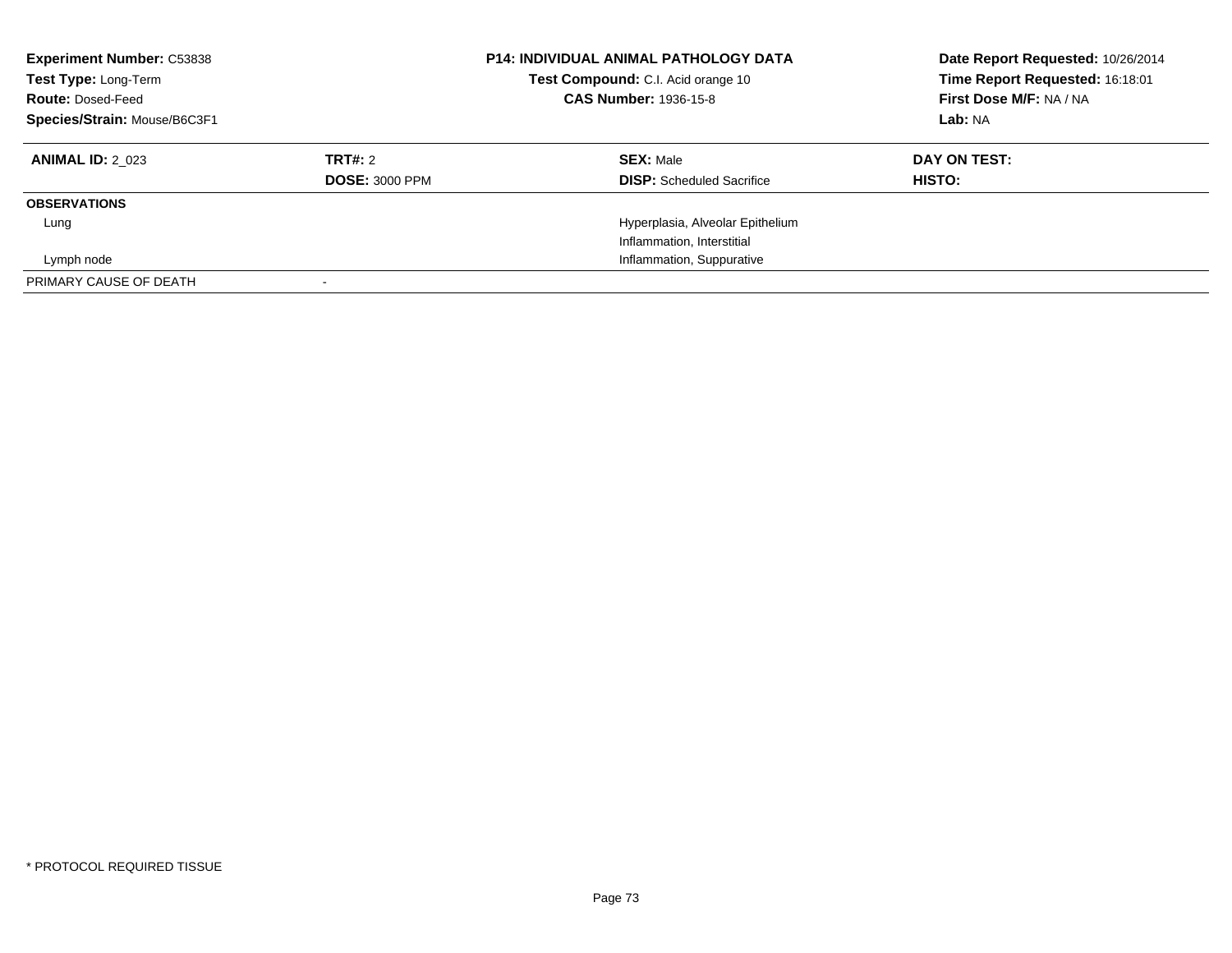| <b>Experiment Number: C53838</b><br>Test Type: Long-Term<br><b>Route: Dosed-Feed</b><br>Species/Strain: Mouse/B6C3F1 |                                  | <b>P14: INDIVIDUAL ANIMAL PATHOLOGY DATA</b><br>Test Compound: C.I. Acid orange 10<br><b>CAS Number: 1936-15-8</b> | Date Report Requested: 10/26/2014<br>Time Report Requested: 16:18:01<br>First Dose M/F: NA / NA<br>Lab: NA |
|----------------------------------------------------------------------------------------------------------------------|----------------------------------|--------------------------------------------------------------------------------------------------------------------|------------------------------------------------------------------------------------------------------------|
| <b>ANIMAL ID: 2 024</b>                                                                                              | TRT#: 2<br><b>DOSE: 3000 PPM</b> | <b>SEX: Male</b><br><b>DISP:</b> Scheduled Sacrifice                                                               | DAY ON TEST:<br>HISTO:                                                                                     |
| <b>OBSERVATIONS</b>                                                                                                  |                                  |                                                                                                                    |                                                                                                            |
| Heart                                                                                                                | Cardiac Valve                    | Mineralization                                                                                                     |                                                                                                            |
| Lung                                                                                                                 | <b>Bronchus</b>                  | <b>Bronchiectasis</b>                                                                                              |                                                                                                            |
|                                                                                                                      |                                  | Inflammation, Interstitial                                                                                         |                                                                                                            |
| Thymus                                                                                                               |                                  | Cyst, Nos                                                                                                          |                                                                                                            |
| PRIMARY CAUSE OF DEATH                                                                                               | -                                |                                                                                                                    |                                                                                                            |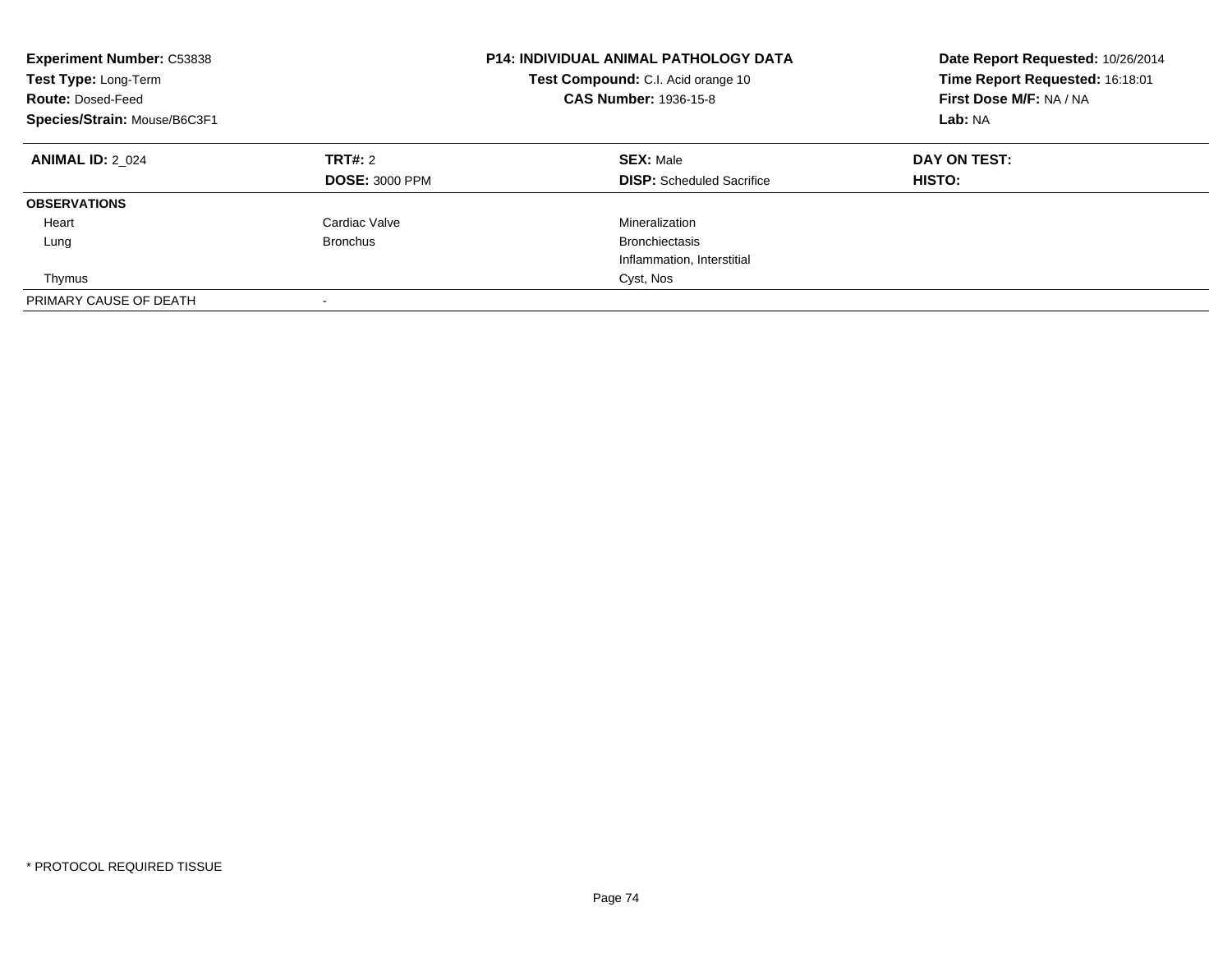| <b>Experiment Number: C53838</b><br>Test Type: Long-Term<br><b>Route: Dosed-Feed</b><br>Species/Strain: Mouse/B6C3F1 |                                         | <b>P14: INDIVIDUAL ANIMAL PATHOLOGY DATA</b><br>Test Compound: C.I. Acid orange 10<br><b>CAS Number: 1936-15-8</b> | Date Report Requested: 10/26/2014<br>Time Report Requested: 16:18:01<br>First Dose M/F: NA / NA<br>Lab: NA |
|----------------------------------------------------------------------------------------------------------------------|-----------------------------------------|--------------------------------------------------------------------------------------------------------------------|------------------------------------------------------------------------------------------------------------|
| <b>ANIMAL ID: 2 025</b>                                                                                              | <b>TRT#: 2</b><br><b>DOSE: 3000 PPM</b> | <b>SEX: Male</b><br><b>DISP:</b> Scheduled Sacrifice                                                               | DAY ON TEST:<br>HISTO:                                                                                     |
| <b>OBSERVATIONS</b>                                                                                                  |                                         |                                                                                                                    |                                                                                                            |
| <b>Brain</b>                                                                                                         |                                         | Calcification, Dystrophic                                                                                          |                                                                                                            |
| Liver                                                                                                                |                                         | Inflammation, Acute/Chronic                                                                                        |                                                                                                            |
| Unspecified                                                                                                          | Multiple Organs Nos                     | Lymphoma, Nos-Malignant                                                                                            |                                                                                                            |
|                                                                                                                      |                                         | Sarcoma, Nos                                                                                                       |                                                                                                            |
| PRIMARY CAUSE OF DEATH                                                                                               |                                         |                                                                                                                    |                                                                                                            |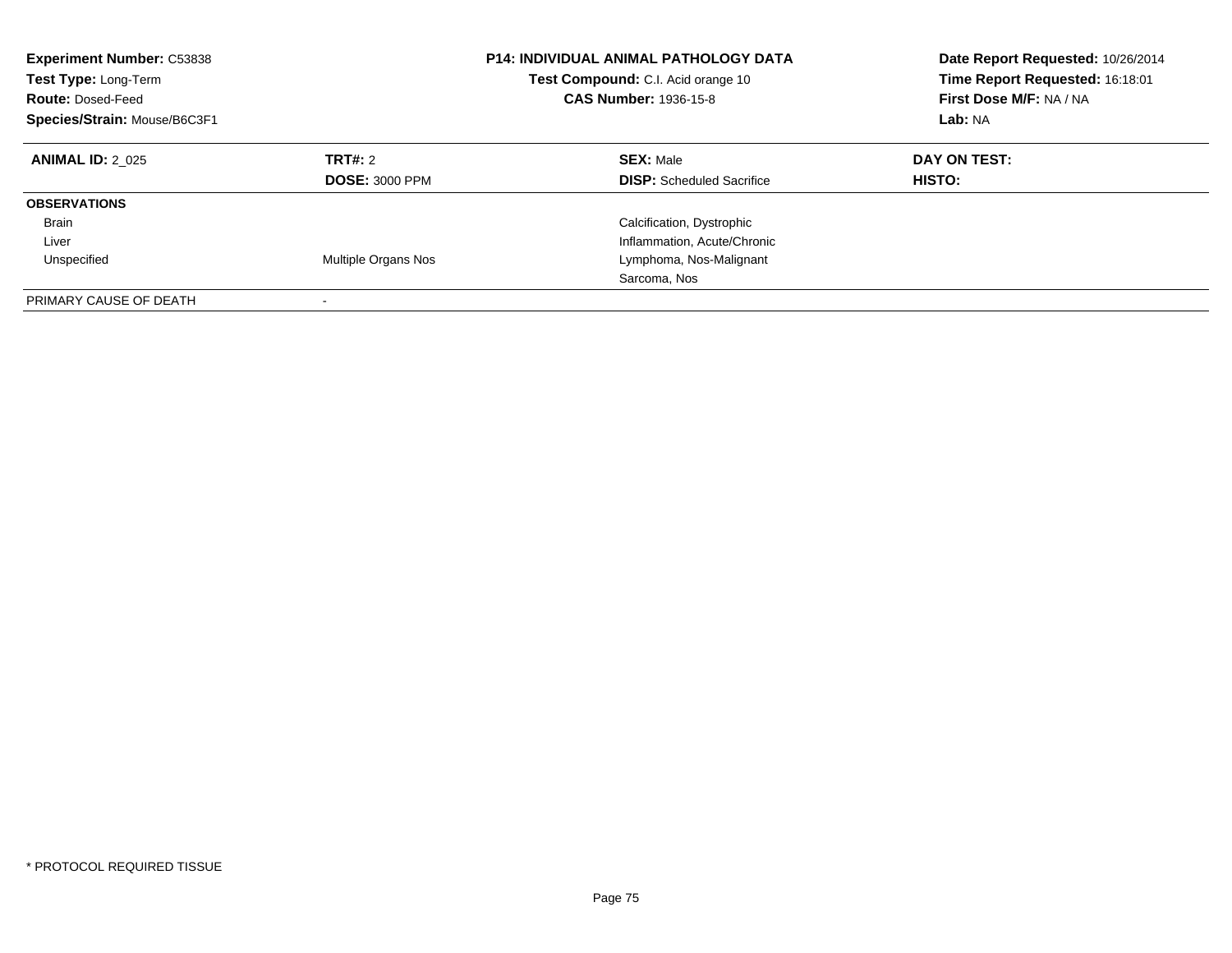| <b>Experiment Number: C53838</b><br>Test Type: Long-Term<br><b>Route: Dosed-Feed</b><br>Species/Strain: Mouse/B6C3F1 |                       | <b>P14: INDIVIDUAL ANIMAL PATHOLOGY DATA</b><br>Test Compound: C.I. Acid orange 10<br><b>CAS Number: 1936-15-8</b> | Date Report Requested: 10/26/2014<br>Time Report Requested: 16:18:01<br>First Dose M/F: NA / NA<br>Lab: NA |
|----------------------------------------------------------------------------------------------------------------------|-----------------------|--------------------------------------------------------------------------------------------------------------------|------------------------------------------------------------------------------------------------------------|
| <b>ANIMAL ID: 2 026</b>                                                                                              | TRT#: 2               | <b>SEX: Male</b>                                                                                                   | DAY ON TEST:                                                                                               |
|                                                                                                                      | <b>DOSE: 3000 PPM</b> | <b>DISP:</b> Scheduled Sacrifice                                                                                   | HISTO:                                                                                                     |
| <b>OBSERVATIONS</b>                                                                                                  |                       |                                                                                                                    |                                                                                                            |
| Brain                                                                                                                |                       | Calcification, Dystrophic                                                                                          |                                                                                                            |
| Liver                                                                                                                |                       | Hepatocellular Adenoma                                                                                             |                                                                                                            |
| Pancreas                                                                                                             |                       | Hyperplasia, Lymphoid                                                                                              |                                                                                                            |
| Seminal vesicle                                                                                                      |                       | Hyperplasia, Lymphoid                                                                                              |                                                                                                            |
| Stomach                                                                                                              |                       | Inflammation, Acute Focal                                                                                          |                                                                                                            |
| Testis                                                                                                               |                       | Degeneration, Nos                                                                                                  |                                                                                                            |
| PRIMARY CAUSE OF DEATH                                                                                               |                       |                                                                                                                    |                                                                                                            |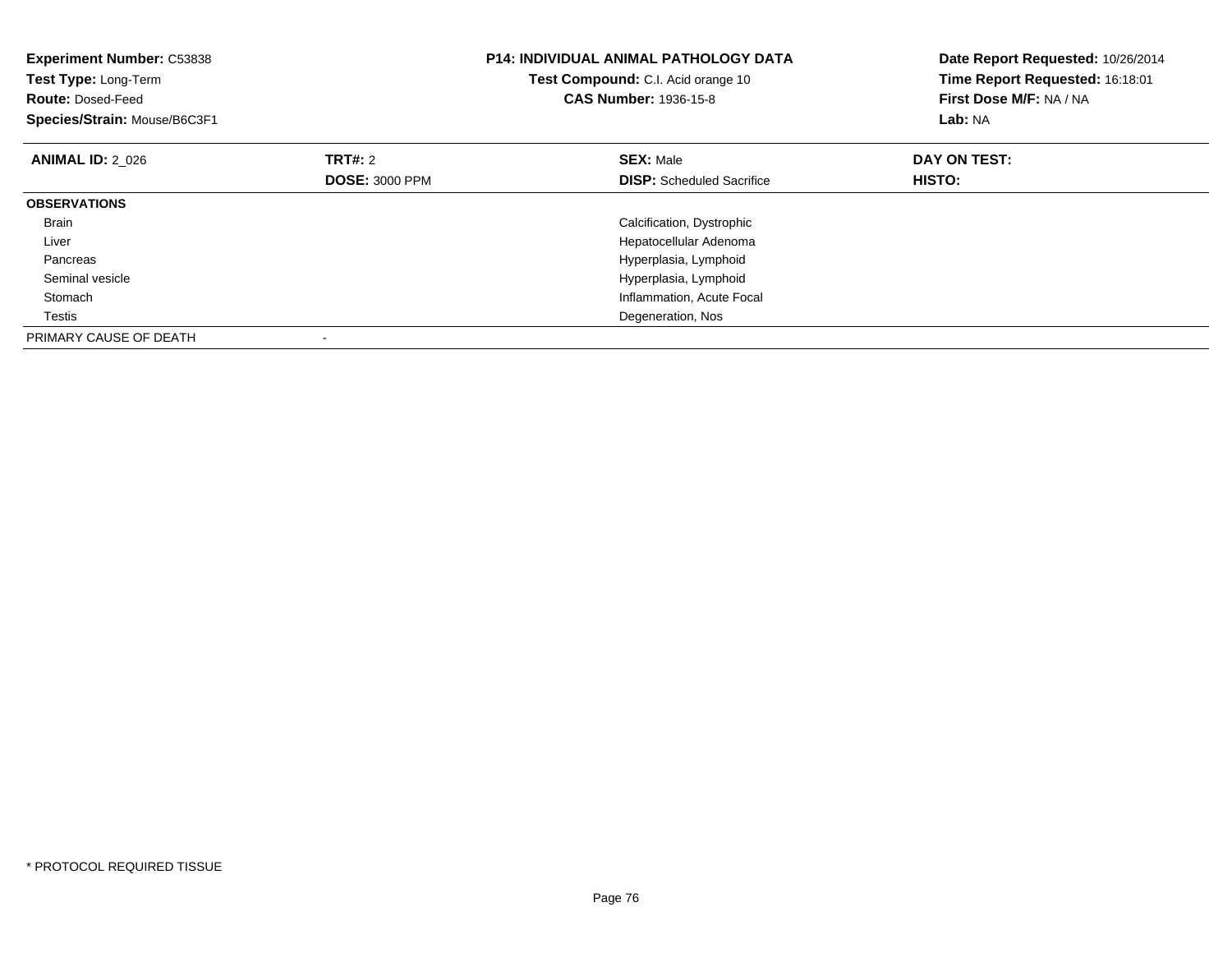| <b>Experiment Number: C53838</b><br>Test Type: Long-Term<br><b>Route: Dosed-Feed</b><br>Species/Strain: Mouse/B6C3F1 |                                         | <b>P14: INDIVIDUAL ANIMAL PATHOLOGY DATA</b><br>Test Compound: C.I. Acid orange 10<br><b>CAS Number: 1936-15-8</b> | Date Report Requested: 10/26/2014<br>Time Report Requested: 16:18:01<br>First Dose M/F: NA / NA<br>Lab: NA |
|----------------------------------------------------------------------------------------------------------------------|-----------------------------------------|--------------------------------------------------------------------------------------------------------------------|------------------------------------------------------------------------------------------------------------|
| <b>ANIMAL ID: 2 027</b>                                                                                              | <b>TRT#: 2</b><br><b>DOSE: 3000 PPM</b> | <b>SEX: Male</b><br><b>DISP:</b> Scheduled Sacrifice                                                               | DAY ON TEST:<br>HISTO:                                                                                     |
| <b>OBSERVATIONS</b>                                                                                                  |                                         |                                                                                                                    |                                                                                                            |
| Epididymis                                                                                                           |                                         | Inflammation, Acute/Chronic                                                                                        |                                                                                                            |
| Kidney                                                                                                               |                                         | Hyperplasia, Lymphoid                                                                                              |                                                                                                            |
| Lung                                                                                                                 |                                         | Hyperplasia, Alveolar Epithelium                                                                                   |                                                                                                            |
| Skin                                                                                                                 |                                         | Fibroma                                                                                                            |                                                                                                            |
| PRIMARY CAUSE OF DEATH                                                                                               |                                         |                                                                                                                    |                                                                                                            |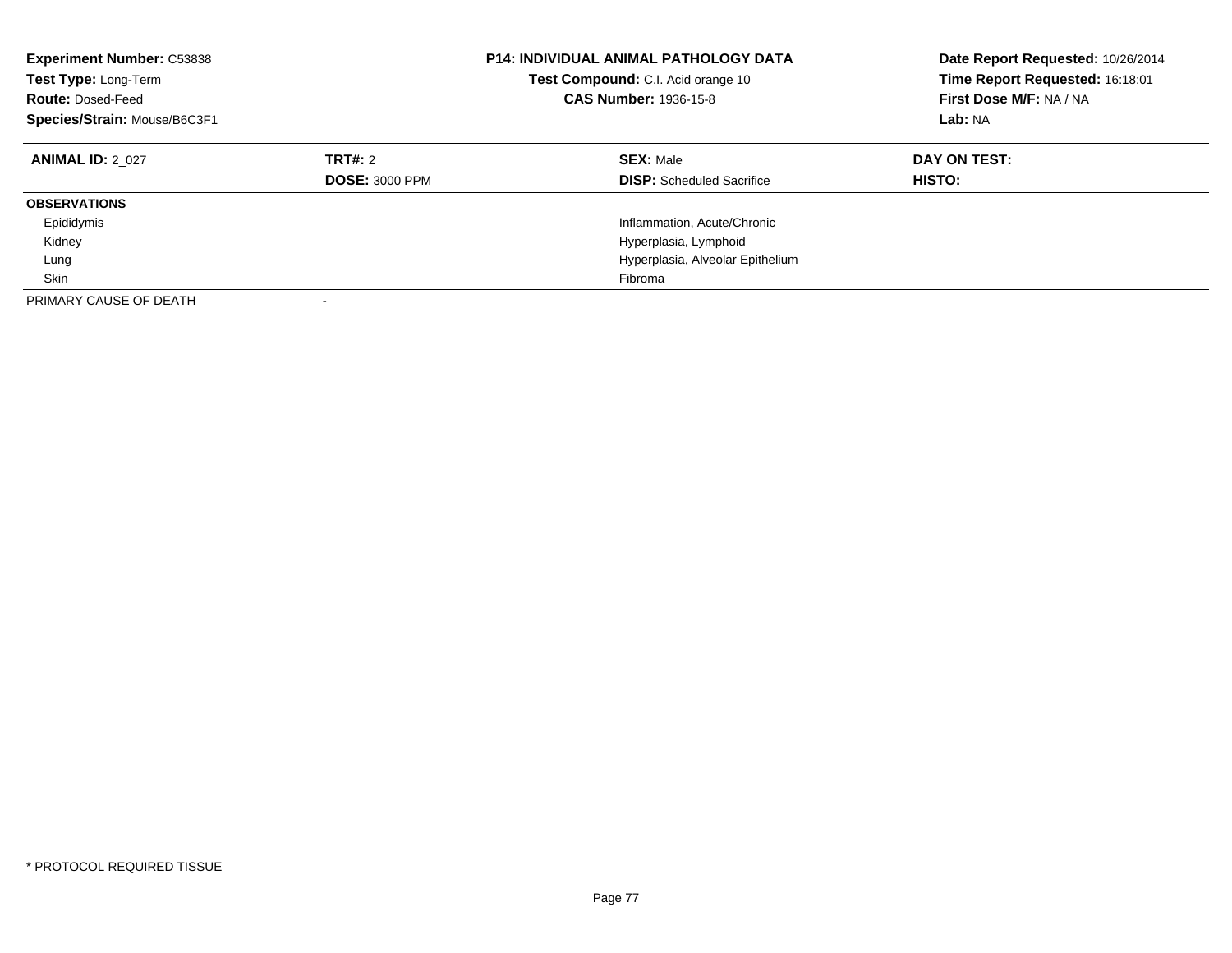| <b>Experiment Number: C53838</b> |                       | <b>P14: INDIVIDUAL ANIMAL PATHOLOGY DATA</b> | Date Report Requested: 10/26/2014 |
|----------------------------------|-----------------------|----------------------------------------------|-----------------------------------|
| <b>Test Type: Long-Term</b>      |                       | Test Compound: C.I. Acid orange 10           | Time Report Requested: 16:18:01   |
| <b>Route: Dosed-Feed</b>         |                       | <b>CAS Number: 1936-15-8</b>                 | First Dose M/F: NA / NA           |
| Species/Strain: Mouse/B6C3F1     |                       |                                              | Lab: NA                           |
| <b>ANIMAL ID: 2_028</b>          | TRT#: 2               | <b>SEX: Male</b>                             | DAY ON TEST:                      |
|                                  | <b>DOSE: 3000 PPM</b> | <b>DISP:</b> Scheduled Sacrifice             | HISTO:                            |
| <b>OBSERVATIONS</b>              |                       |                                              |                                   |
| Epididymis                       |                       | Degeneration, Cytologic                      |                                   |
| Kidney                           |                       | Hyperplasia, Lymphoid                        |                                   |
| Lung                             |                       | Hyperplasia, Alveolar Epithelium             |                                   |
|                                  |                       | Inflammation, Interstitial                   |                                   |
| Lymph node                       | Thoracic Lymph Node   | Inflammation, Granulomatous Focal            |                                   |
| Prostate                         |                       | Inflammation, Acute/Chronic                  |                                   |
| Salivary gland                   |                       | Hyperplasia, Lymphoid                        |                                   |
| PRIMARY CAUSE OF DEATH           |                       |                                              |                                   |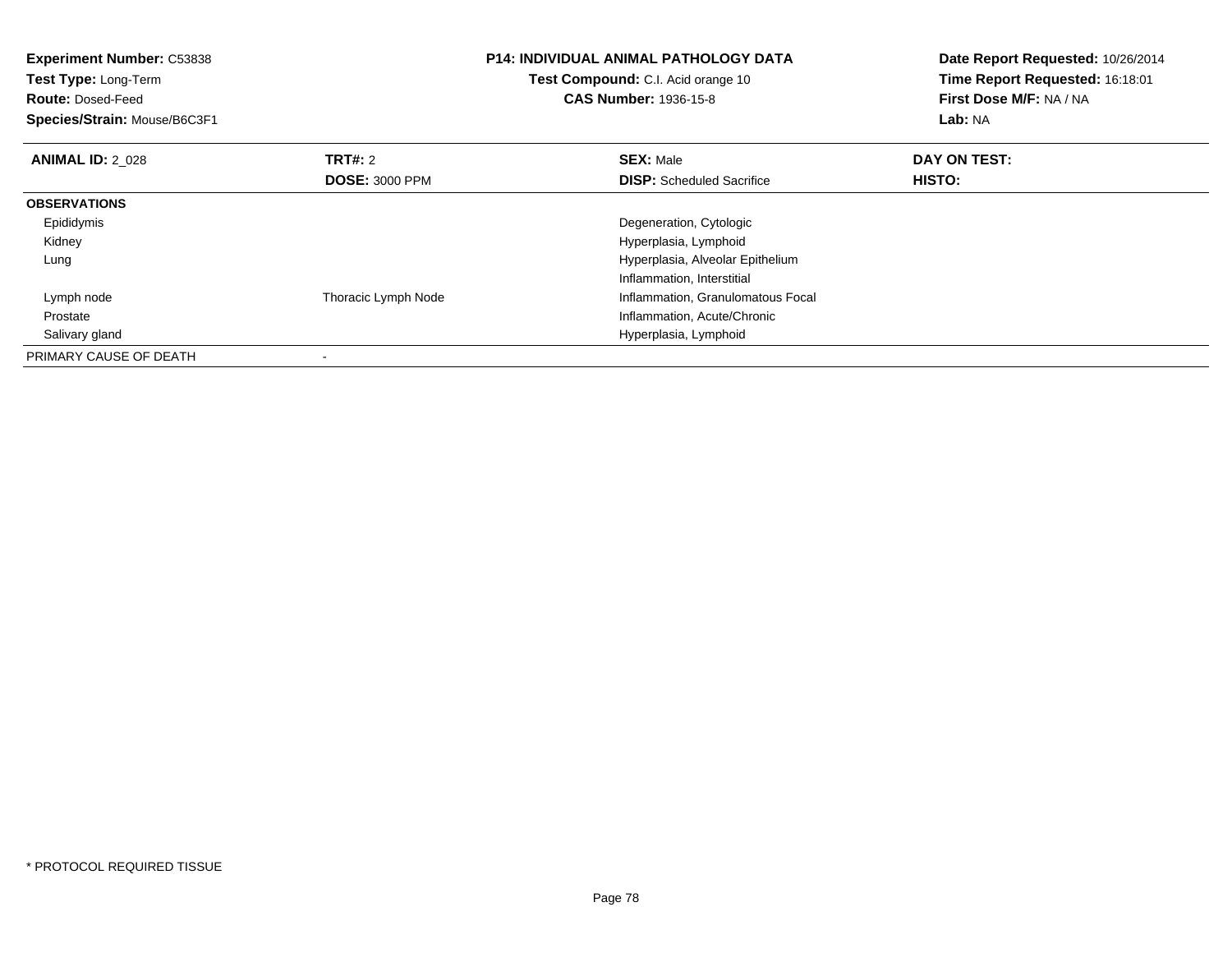| <b>Experiment Number: C53838</b> |                       | <b>P14: INDIVIDUAL ANIMAL PATHOLOGY DATA</b> | Date Report Requested: 10/26/2014 |
|----------------------------------|-----------------------|----------------------------------------------|-----------------------------------|
| Test Type: Long-Term             |                       | Test Compound: C.I. Acid orange 10           | Time Report Requested: 16:18:01   |
| <b>Route: Dosed-Feed</b>         |                       | <b>CAS Number: 1936-15-8</b>                 | First Dose M/F: NA / NA           |
| Species/Strain: Mouse/B6C3F1     |                       |                                              | Lab: NA                           |
| <b>ANIMAL ID: 2_029</b>          | <b>TRT#: 2</b>        | <b>SEX: Male</b>                             | DAY ON TEST:                      |
|                                  | <b>DOSE: 3000 PPM</b> | <b>DISP:</b> Scheduled Sacrifice             | HISTO:                            |
| <b>OBSERVATIONS</b>              |                       |                                              |                                   |
| Adrenal gland                    | Cortex Nos            | Hypertrophy, Focal                           |                                   |
| Brain                            |                       | Calcification, Dystrophic                    |                                   |
| Epididymis                       |                       | Degeneration, Cytologic                      |                                   |
| Kidney                           |                       | Nephropathy                                  |                                   |
| Lung                             | <b>Bronchus</b>       | <b>Bronchiectasis</b>                        |                                   |
|                                  |                       | Hyperplasia, Alveolar Epithelium             |                                   |
|                                  |                       | Inflammation, Interstitial                   |                                   |
| Salivary gland                   |                       | Hyperplasia, Lymphoid                        |                                   |
| PRIMARY CAUSE OF DEATH           |                       |                                              |                                   |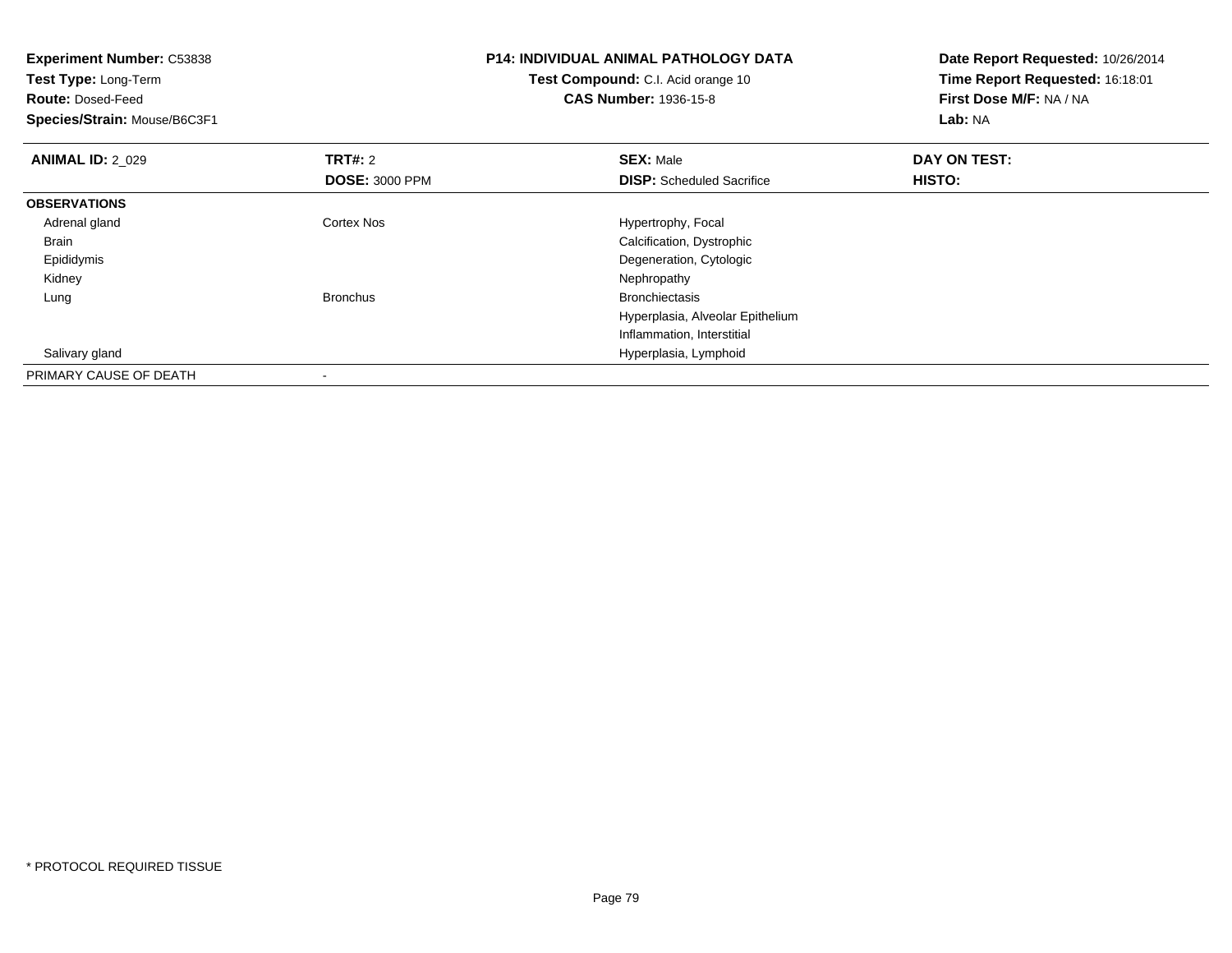| <b>Experiment Number: C53838</b><br><b>Test Type: Long-Term</b><br><b>Route: Dosed-Feed</b><br>Species/Strain: Mouse/B6C3F1 |                                         | <b>P14: INDIVIDUAL ANIMAL PATHOLOGY DATA</b><br>Test Compound: C.I. Acid orange 10<br><b>CAS Number: 1936-15-8</b> | Date Report Requested: 10/26/2014<br>Time Report Requested: 16:18:01<br>First Dose M/F: NA / NA<br>Lab: NA |
|-----------------------------------------------------------------------------------------------------------------------------|-----------------------------------------|--------------------------------------------------------------------------------------------------------------------|------------------------------------------------------------------------------------------------------------|
| <b>ANIMAL ID: 2 030</b>                                                                                                     | <b>TRT#:</b> 2<br><b>DOSE: 3000 PPM</b> | <b>SEX: Male</b><br><b>DISP:</b> Scheduled Sacrifice                                                               | DAY ON TEST:<br>HISTO:                                                                                     |
| <b>OBSERVATIONS</b>                                                                                                         |                                         |                                                                                                                    |                                                                                                            |
| Ductus deferens                                                                                                             | Vas Deferens Nos                        | Hyperplasia, Lymphoid                                                                                              |                                                                                                            |
| Epididymis                                                                                                                  |                                         | Degeneration, Cytologic                                                                                            |                                                                                                            |
| Kidney                                                                                                                      |                                         | Hyperplasia, Lymphoid                                                                                              |                                                                                                            |
|                                                                                                                             |                                         | Nephropathy                                                                                                        |                                                                                                            |
| Lung                                                                                                                        | <b>Bronchus</b>                         | <b>Bronchiectasis</b>                                                                                              |                                                                                                            |
| PRIMARY CAUSE OF DEATH                                                                                                      |                                         |                                                                                                                    |                                                                                                            |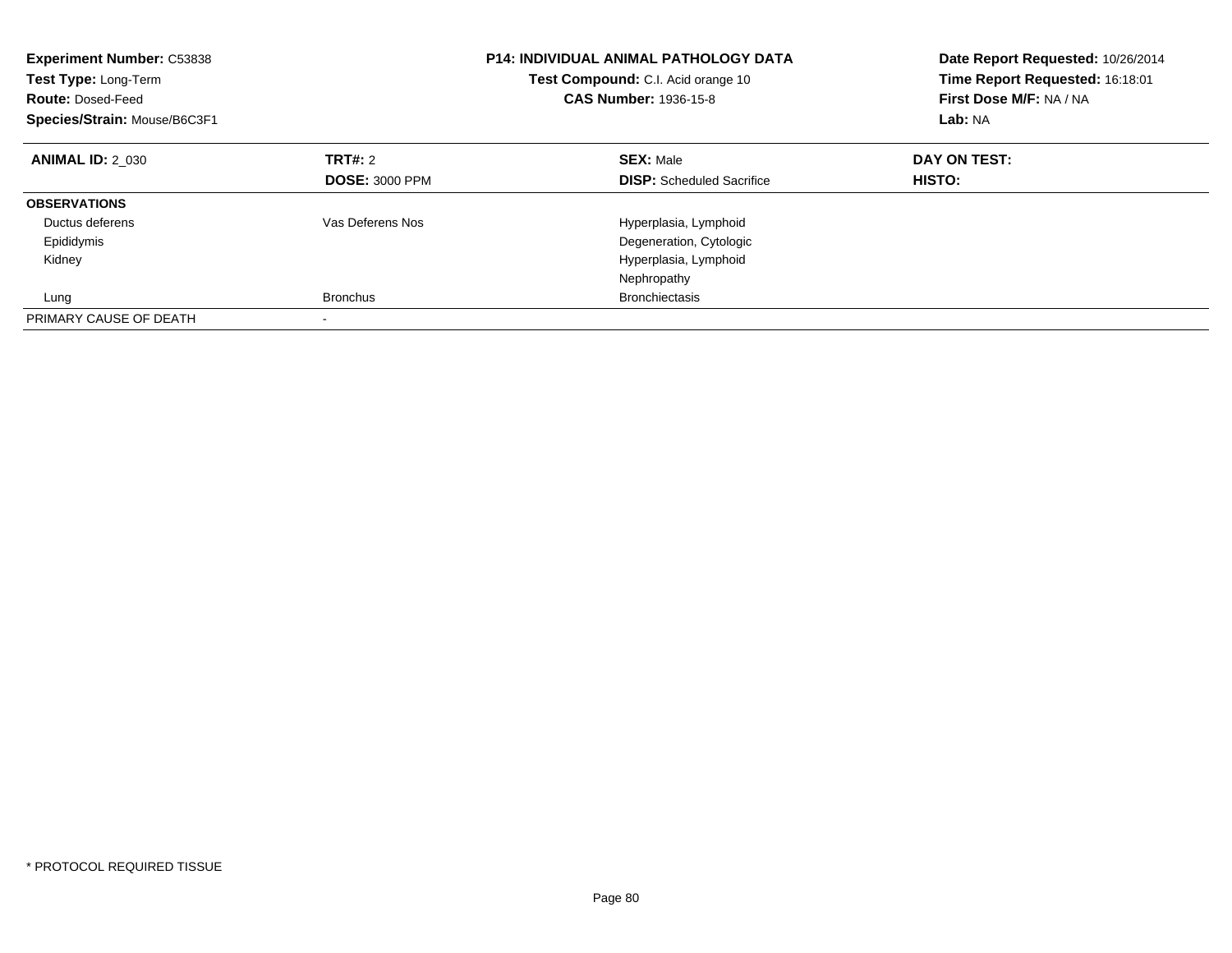**Experiment Number:** C53838**Test Type:** Long-Term**Route:** Dosed-Feed **Species/Strain:** Mouse/B6C3F1**P14: INDIVIDUAL ANIMAL PATHOLOGY DATATest Compound:** C.I. Acid orange 10**CAS Number:** 1936-15-8**Date Report Requested:** 10/26/2014**Time Report Requested:** 16:18:01**First Dose M/F:** NA / NA**Lab:** NA**ANIMAL ID: 2 031 TRT#:** 2 **SEX:** Male **DAY ON TEST: DOSE:** 3000 PPM**DISP:** Moribund Sacrifice **HISTO: OBSERVATIONS** Brain Calcification, Dystrophic Liver Necrosis, Focal LungInflammation, Interstitial<br>Inflammation, Interstitial<br>Hyperplasia, Reticulum Lymph nodeMandibular Lymph Node<br>
Prepuce Nos<br>
Prepuce Nos<br>
Hyperplasia, Reticulum Cell PenisInflammation, Diffuse SpleenFollicles **Fibrosis**, Multifocal Testiss and the contract of the contract of the contract of the contract of the contract of the contract of the contract of the contract of the contract of the contract of the contract of the contract of the contract of the cont UnspecifiedMultiple Organs Nos **Lymphoma**, Nos-Malignant PRIMARY CAUSE OF DEATH-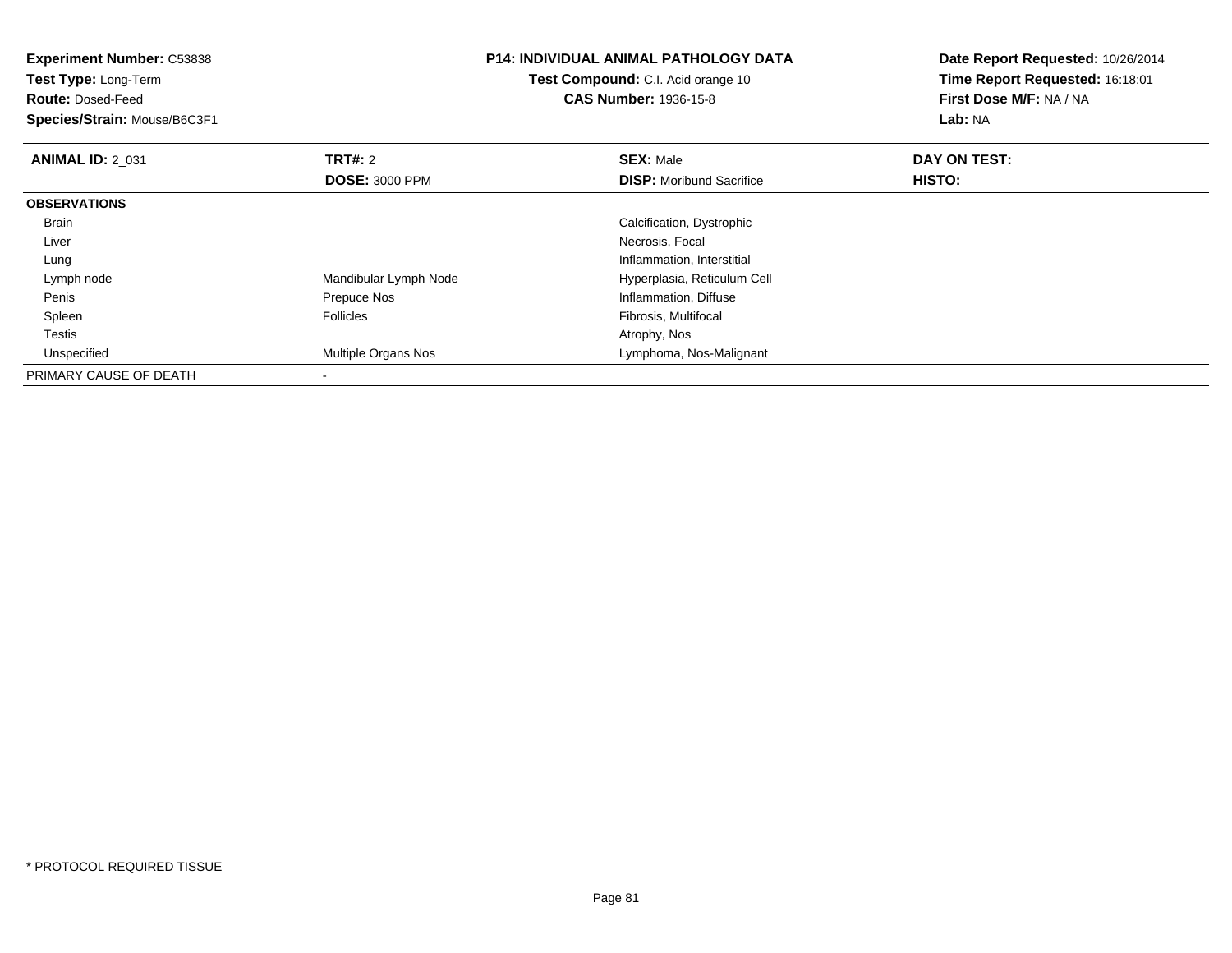| <b>Experiment Number: C53838</b><br>Test Type: Long-Term<br><b>Route: Dosed-Feed</b><br>Species/Strain: Mouse/B6C3F1 |                       | <b>P14: INDIVIDUAL ANIMAL PATHOLOGY DATA</b><br>Test Compound: C.I. Acid orange 10<br><b>CAS Number: 1936-15-8</b> | Date Report Requested: 10/26/2014<br>Time Report Requested: 16:18:01<br>First Dose M/F: NA / NA<br>Lab: NA |
|----------------------------------------------------------------------------------------------------------------------|-----------------------|--------------------------------------------------------------------------------------------------------------------|------------------------------------------------------------------------------------------------------------|
| <b>ANIMAL ID: 2 032</b>                                                                                              | TRT#: 2               | <b>SEX: Male</b>                                                                                                   | DAY ON TEST:                                                                                               |
|                                                                                                                      | <b>DOSE: 3000 PPM</b> | <b>DISP:</b> Scheduled Sacrifice                                                                                   | HISTO:                                                                                                     |
| <b>OBSERVATIONS</b>                                                                                                  |                       |                                                                                                                    |                                                                                                            |
| Kidney                                                                                                               |                       | Hyperplasia, Lymphoid                                                                                              |                                                                                                            |
| Salivary gland                                                                                                       |                       | Hyperplasia, Lymphoid                                                                                              |                                                                                                            |
| Stomach                                                                                                              | Mucosa                | Dilatation, Nos                                                                                                    |                                                                                                            |
| PRIMARY CAUSE OF DEATH                                                                                               |                       |                                                                                                                    |                                                                                                            |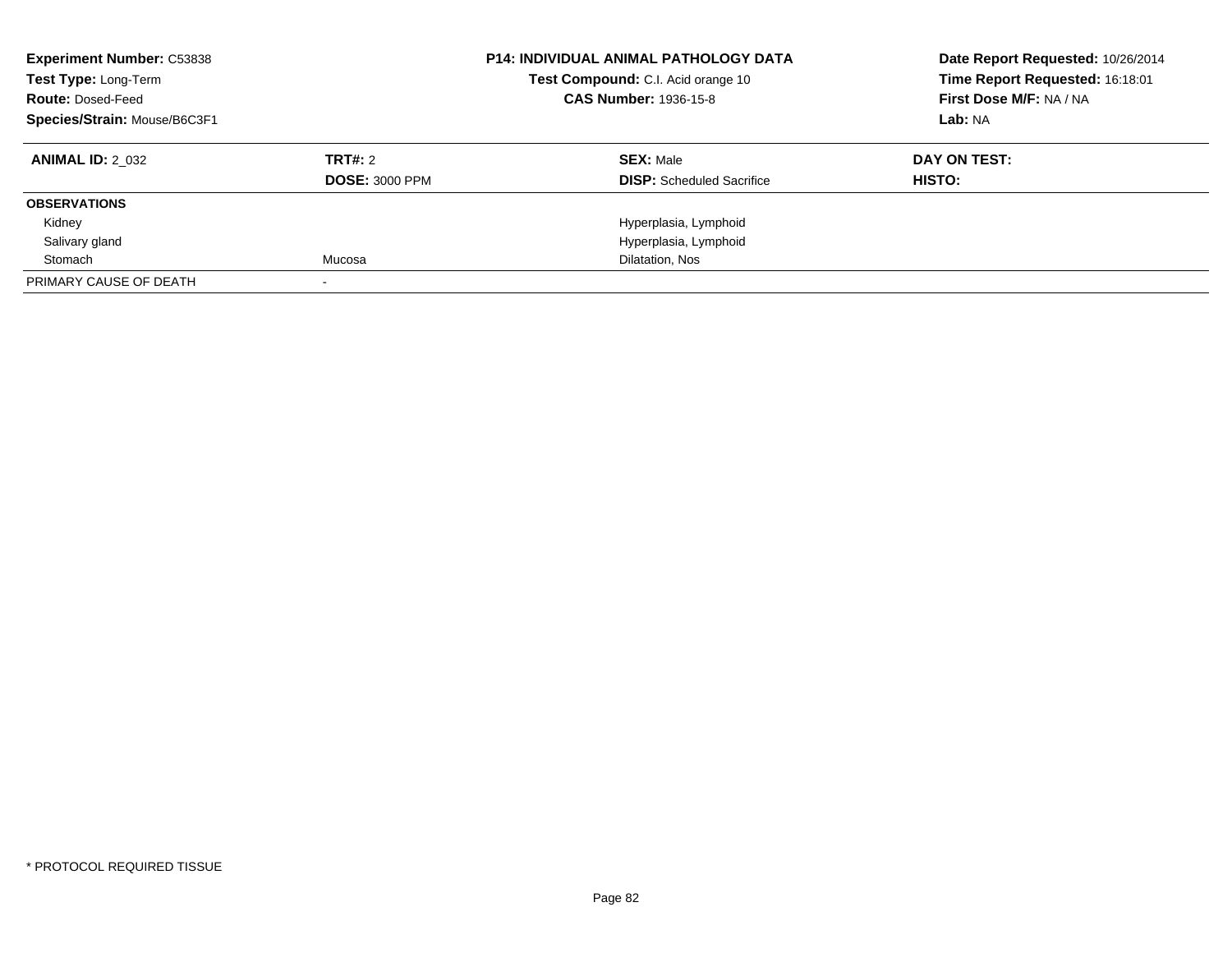| <b>Experiment Number: C53838</b><br>Test Type: Long-Term<br><b>Route: Dosed-Feed</b><br>Species/Strain: Mouse/B6C3F1 |                       | <b>P14: INDIVIDUAL ANIMAL PATHOLOGY DATA</b><br>Test Compound: C.I. Acid orange 10<br><b>CAS Number: 1936-15-8</b> | Date Report Requested: 10/26/2014<br>Time Report Requested: 16:18:01<br>First Dose M/F: NA / NA<br>Lab: NA |
|----------------------------------------------------------------------------------------------------------------------|-----------------------|--------------------------------------------------------------------------------------------------------------------|------------------------------------------------------------------------------------------------------------|
| <b>ANIMAL ID: 2 033</b>                                                                                              | TRT#: 2               | <b>SEX: Male</b>                                                                                                   | DAY ON TEST:                                                                                               |
|                                                                                                                      | <b>DOSE: 3000 PPM</b> | <b>DISP:</b> Scheduled Sacrifice                                                                                   | HISTO:                                                                                                     |
| <b>OBSERVATIONS</b>                                                                                                  |                       |                                                                                                                    |                                                                                                            |
| Adrenal gland                                                                                                        |                       | Cortical Adenoma                                                                                                   |                                                                                                            |
| Brain                                                                                                                |                       | Calcification, Dystrophic                                                                                          |                                                                                                            |
| Kidney                                                                                                               |                       | Nephropathy                                                                                                        |                                                                                                            |
| Liver                                                                                                                |                       | Inflammation, Acute/Chronic                                                                                        |                                                                                                            |
| Lung                                                                                                                 |                       | Hyperplasia, Alveolar Epithelium                                                                                   |                                                                                                            |
|                                                                                                                      |                       | Inflammation, Interstitial                                                                                         |                                                                                                            |
| Testis                                                                                                               |                       | Hyperplasia, Lymphoid                                                                                              |                                                                                                            |
| PRIMARY CAUSE OF DEATH                                                                                               |                       |                                                                                                                    |                                                                                                            |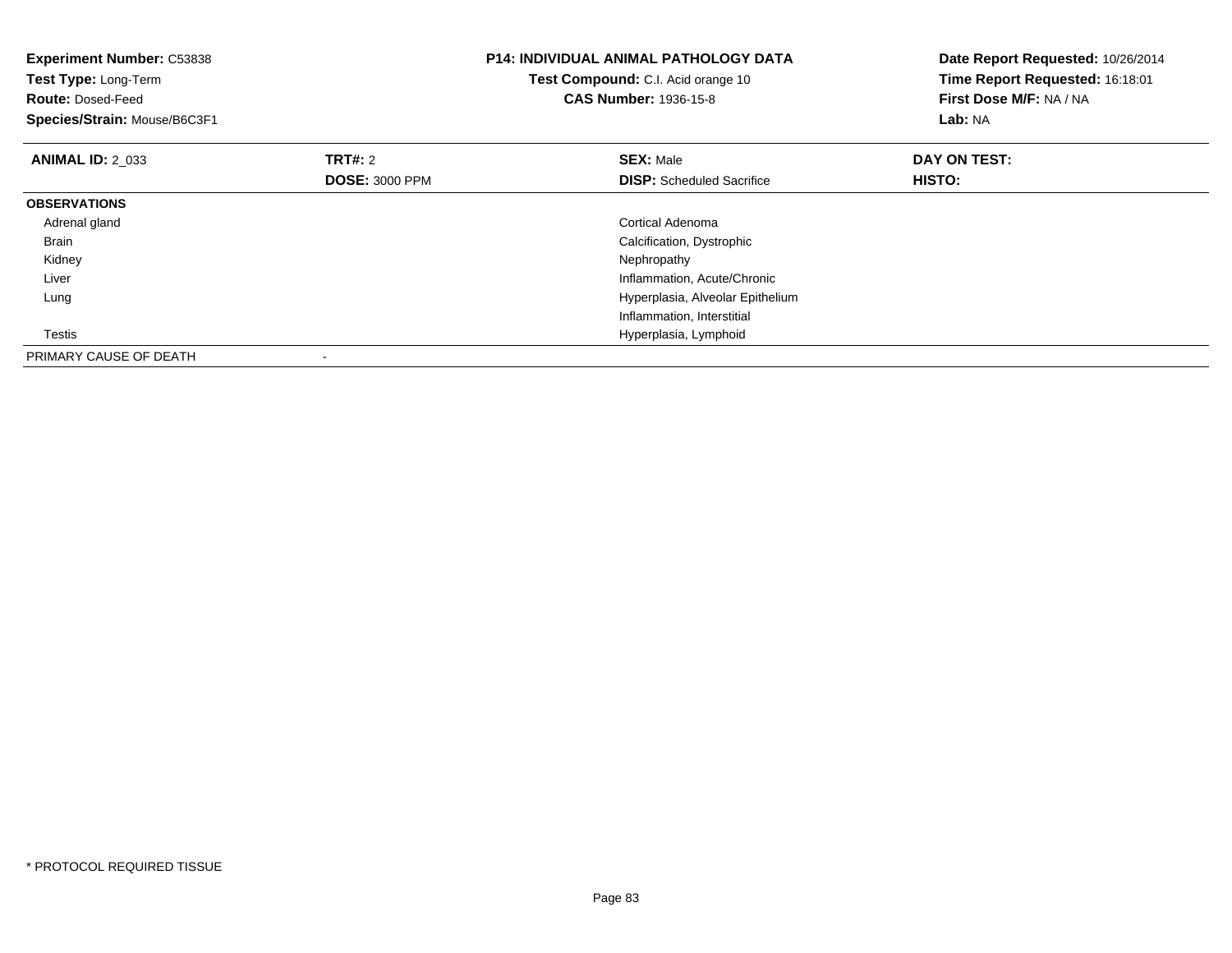| <b>Experiment Number: C53838</b><br>Test Type: Long-Term<br><b>Route: Dosed-Feed</b><br>Species/Strain: Mouse/B6C3F1 |                       | <b>P14: INDIVIDUAL ANIMAL PATHOLOGY DATA</b><br>Test Compound: C.I. Acid orange 10<br><b>CAS Number: 1936-15-8</b> | Date Report Requested: 10/26/2014<br>Time Report Requested: 16:18:01<br>First Dose M/F: NA / NA<br>Lab: NA |
|----------------------------------------------------------------------------------------------------------------------|-----------------------|--------------------------------------------------------------------------------------------------------------------|------------------------------------------------------------------------------------------------------------|
| <b>ANIMAL ID: 2 034</b>                                                                                              | TRT#: 2               | <b>SEX: Male</b>                                                                                                   | DAY ON TEST:                                                                                               |
|                                                                                                                      | <b>DOSE: 3000 PPM</b> | <b>DISP:</b> Scheduled Sacrifice                                                                                   | HISTO:                                                                                                     |
| <b>OBSERVATIONS</b>                                                                                                  |                       |                                                                                                                    |                                                                                                            |
| <b>Brain</b>                                                                                                         |                       | Calcification, Dystrophic                                                                                          |                                                                                                            |
| Kidney                                                                                                               |                       | Hyperplasia, Lymphoid                                                                                              |                                                                                                            |
| Lung                                                                                                                 |                       | <b>Perivasculitis</b>                                                                                              |                                                                                                            |
| Seminal vesicle                                                                                                      |                       | Hyperplasia, Lymphoid                                                                                              |                                                                                                            |
| Stomach                                                                                                              |                       | Inflammation, Acute Focal                                                                                          |                                                                                                            |
| PRIMARY CAUSE OF DEATH                                                                                               |                       |                                                                                                                    |                                                                                                            |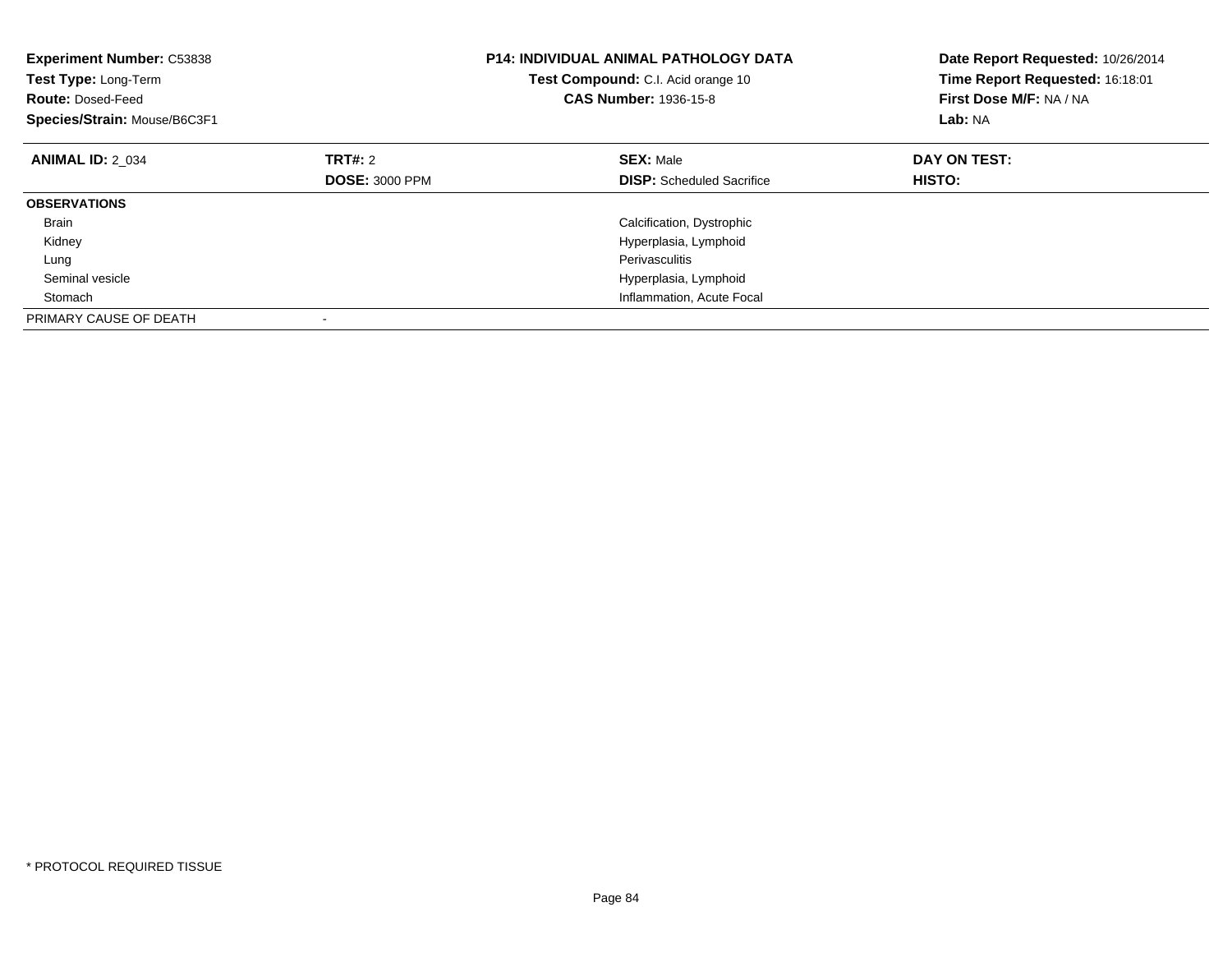| <b>Experiment Number: C53838</b> |                                           | <b>P14: INDIVIDUAL ANIMAL PATHOLOGY DATA</b> | Date Report Requested: 10/26/2014 |
|----------------------------------|-------------------------------------------|----------------------------------------------|-----------------------------------|
| Test Type: Long-Term             | <b>Test Compound:</b> C.I. Acid orange 10 |                                              | Time Report Requested: 16:18:01   |
| <b>Route: Dosed-Feed</b>         |                                           | <b>CAS Number: 1936-15-8</b>                 | First Dose M/F: NA / NA           |
| Species/Strain: Mouse/B6C3F1     |                                           |                                              | Lab: NA                           |
| <b>ANIMAL ID: 2_035</b>          | <b>TRT#: 2</b>                            | <b>SEX: Male</b>                             | DAY ON TEST:                      |
|                                  | <b>DOSE: 3000 PPM</b>                     | <b>DISP:</b> Scheduled Sacrifice             | HISTO:                            |
| <b>OBSERVATIONS</b>              |                                           |                                              |                                   |
| Adrenal gland                    | Cortex Nos                                | Hypertrophy, Focal                           |                                   |
| Brain                            |                                           | Calcification, Dystrophic                    |                                   |
| Lung                             | <b>Bronchus</b>                           | <b>Bronchiectasis</b>                        |                                   |
|                                  |                                           | Hyperplasia, Alveolar Epithelium             |                                   |
|                                  |                                           | Inflammation, Interstitial                   |                                   |
| Pancreas                         |                                           | Hyperplasia, Lymphoid                        |                                   |
| Spleen                           |                                           | Hemangiosarcoma                              |                                   |
| Thymus                           |                                           | Cyst, Nos                                    |                                   |
| Unspecified                      | Multiple Organs Nos                       | Lymphoma, Nos-Malignant                      |                                   |
| PRIMARY CAUSE OF DEATH           |                                           |                                              |                                   |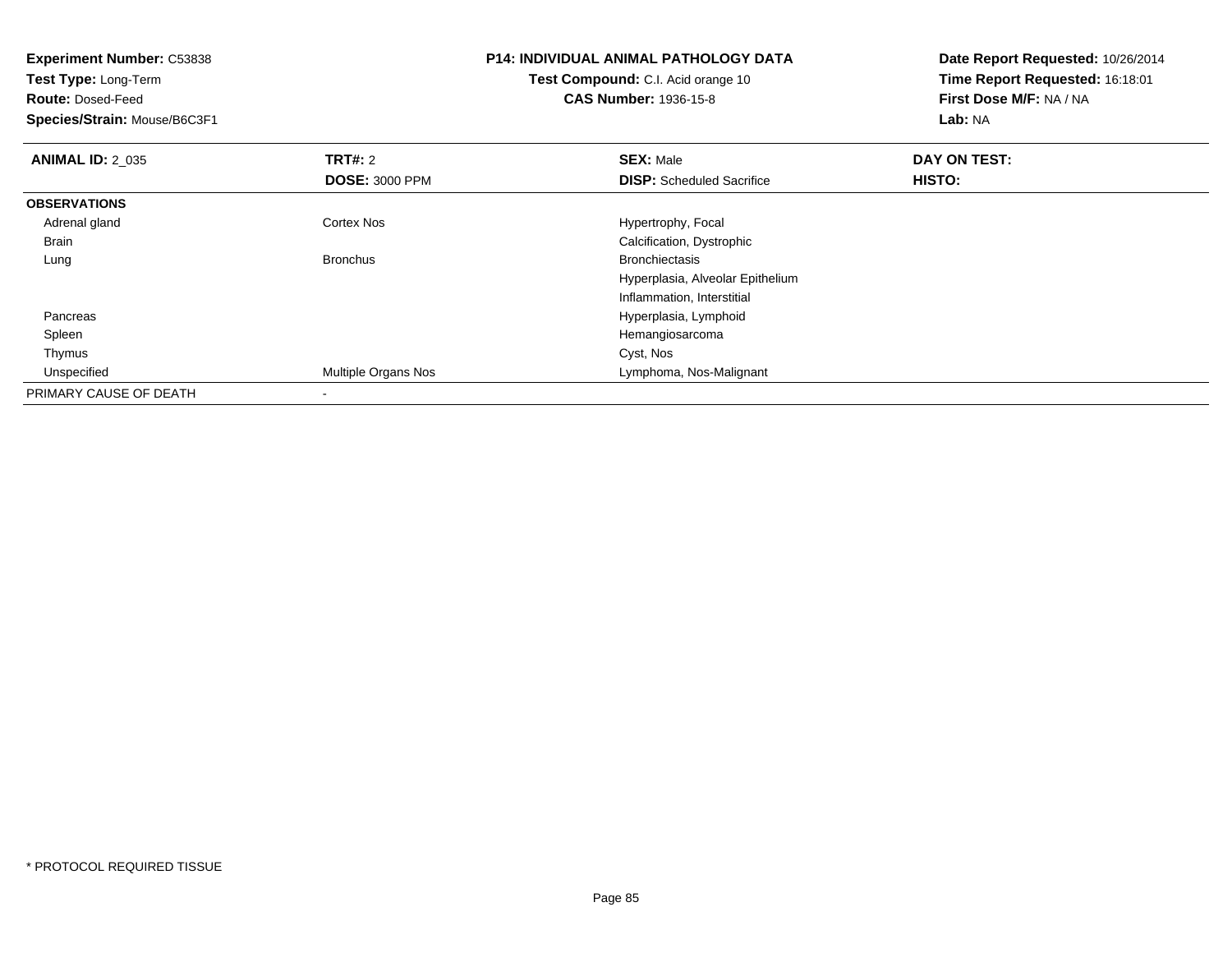**Test Type:** Long-Term

**Route:** Dosed-Feed

**Species/Strain:** Mouse/B6C3F1

## **P14: INDIVIDUAL ANIMAL PATHOLOGY DATA**

**Test Compound:** C.I. Acid orange 10**CAS Number:** 1936-15-8

| <b>ANIMAL ID: 2_036</b> | <b>TRT#: 2</b>        | <b>SEX: Male</b>                 | DAY ON TEST: |  |
|-------------------------|-----------------------|----------------------------------|--------------|--|
|                         | <b>DOSE: 3000 PPM</b> | <b>DISP:</b> Scheduled Sacrifice | HISTO:       |  |
| <b>OBSERVATIONS</b>     |                       |                                  |              |  |
| Epididymis              |                       | Granuloma, Spermatic             |              |  |
| Kidney                  |                       | Hyperplasia, Lymphoid            |              |  |
|                         |                       | Nephropathy                      |              |  |
| Liver                   |                       | Focal Cellular Change            |              |  |
|                         |                       | Inflammation, Acute/Chronic      |              |  |
| Lung                    |                       | Hyperplasia, Alveolar Epithelium |              |  |
| Pancreas                |                       | Hyperplasia, Lymphoid            |              |  |
| Prostate                |                       | Hyperplasia, Lymphoid            |              |  |
|                         |                       | Leukostasis                      |              |  |
| Salivary gland          |                       | Hyperplasia, Lymphoid            |              |  |
| Thyroid                 |                       | Hyperplasia, C Cell              |              |  |
| PRIMARY CAUSE OF DEATH  |                       |                                  |              |  |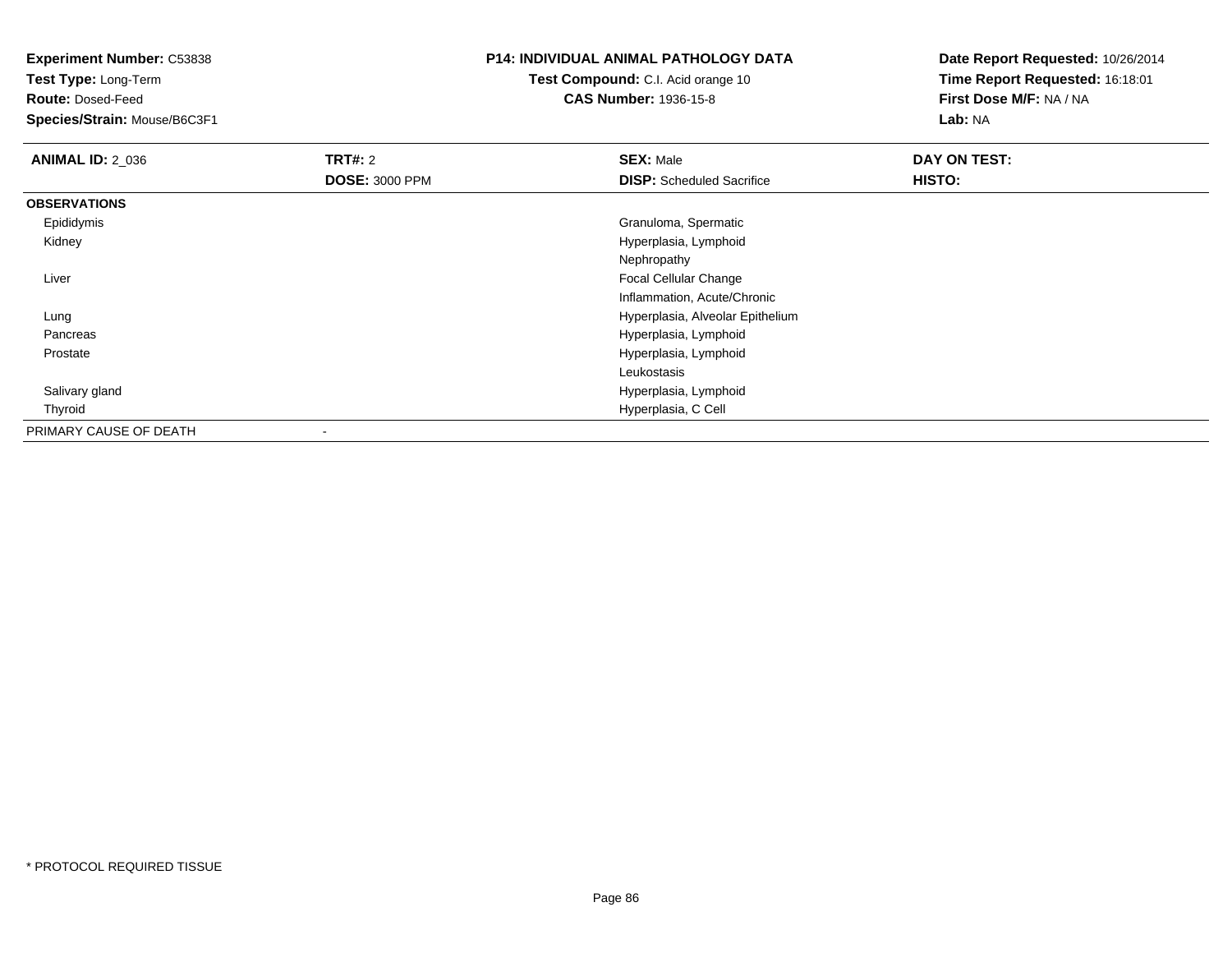| <b>Experiment Number: C53838</b><br>Test Type: Long-Term<br><b>Route: Dosed-Feed</b> |                       | <b>P14: INDIVIDUAL ANIMAL PATHOLOGY DATA</b><br>Test Compound: C.I. Acid orange 10<br><b>CAS Number: 1936-15-8</b> | Date Report Requested: 10/26/2014<br>Time Report Requested: 16:18:01<br>First Dose M/F: NA / NA |
|--------------------------------------------------------------------------------------|-----------------------|--------------------------------------------------------------------------------------------------------------------|-------------------------------------------------------------------------------------------------|
| Species/Strain: Mouse/B6C3F1                                                         |                       |                                                                                                                    | Lab: NA                                                                                         |
| <b>ANIMAL ID: 2 037</b>                                                              | <b>TRT#: 2</b>        | <b>SEX: Male</b>                                                                                                   | DAY ON TEST:                                                                                    |
|                                                                                      | <b>DOSE: 3000 PPM</b> | <b>DISP:</b> Scheduled Sacrifice                                                                                   | <b>HISTO:</b>                                                                                   |
| <b>OBSERVATIONS</b>                                                                  |                       |                                                                                                                    |                                                                                                 |
| Adrenal gland                                                                        |                       | Cortical Adenoma                                                                                                   |                                                                                                 |
| Brain                                                                                |                       | Calcification, Dystrophic                                                                                          |                                                                                                 |
| Epididymis                                                                           |                       | Degeneration, Cytologic                                                                                            |                                                                                                 |
| Intestine Small                                                                      | Jejunum               | Hyperplasia, Lymphoid                                                                                              |                                                                                                 |
| Kidney                                                                               |                       | Hyperplasia, Lymphoid                                                                                              |                                                                                                 |
| Lung                                                                                 | <b>Bronchus</b>       | <b>Bronchiectasis</b>                                                                                              |                                                                                                 |
|                                                                                      |                       | Hyperplasia, Alveolar Epithelium                                                                                   |                                                                                                 |
|                                                                                      |                       | Inflammation, Interstitial                                                                                         |                                                                                                 |
| PRIMARY CAUSE OF DEATH                                                               |                       |                                                                                                                    |                                                                                                 |

-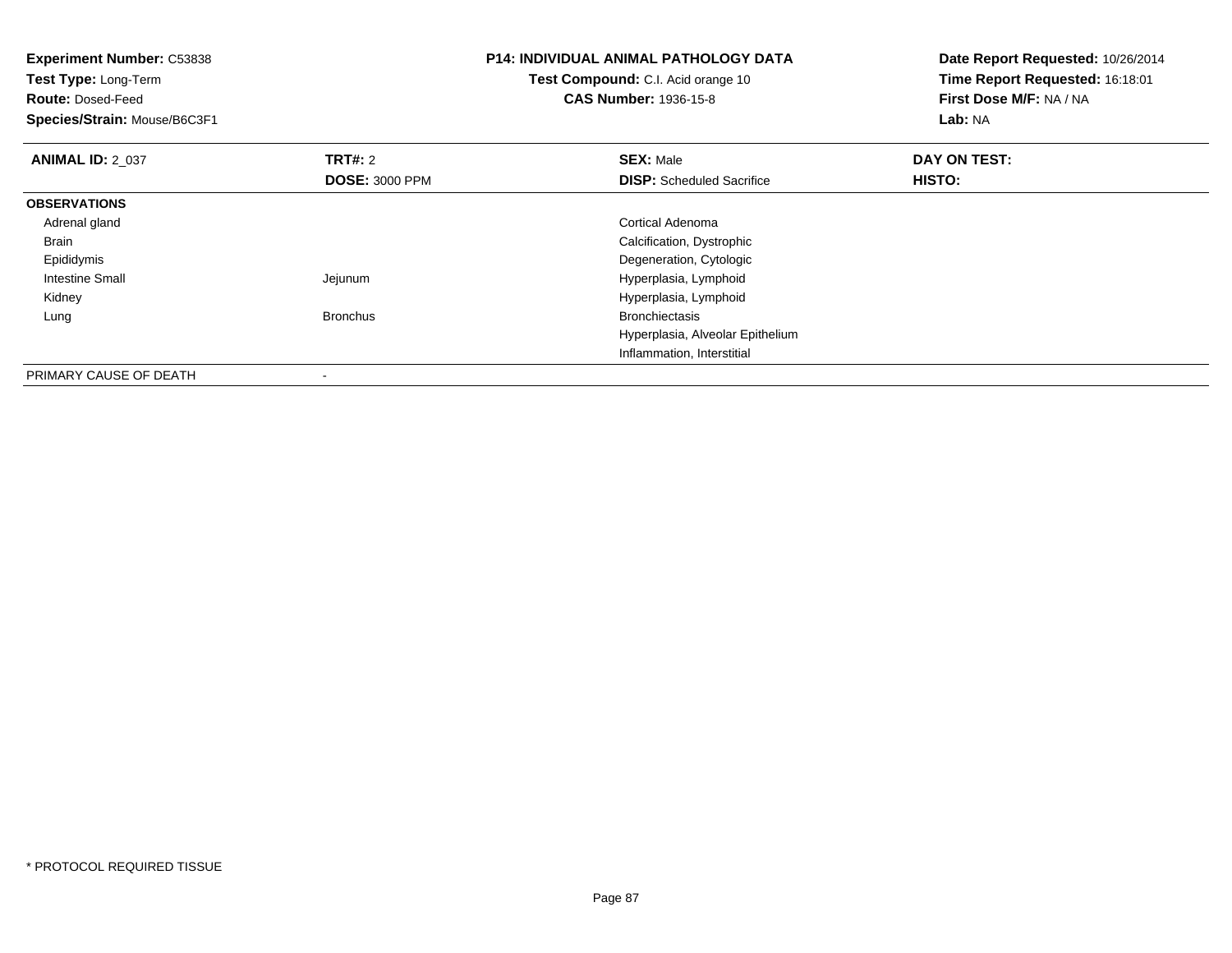| <b>Experiment Number: C53838</b><br>Test Type: Long-Term<br><b>Route: Dosed-Feed</b><br>Species/Strain: Mouse/B6C3F1 |                       | <b>P14: INDIVIDUAL ANIMAL PATHOLOGY DATA</b><br>Test Compound: C.I. Acid orange 10<br><b>CAS Number: 1936-15-8</b> | Date Report Requested: 10/26/2014<br>Time Report Requested: 16:18:01<br>First Dose M/F: NA / NA<br>Lab: NA |
|----------------------------------------------------------------------------------------------------------------------|-----------------------|--------------------------------------------------------------------------------------------------------------------|------------------------------------------------------------------------------------------------------------|
| <b>ANIMAL ID: 2 038</b>                                                                                              | TRT#: 2               | <b>SEX: Male</b>                                                                                                   | DAY ON TEST:                                                                                               |
|                                                                                                                      | <b>DOSE: 3000 PPM</b> | <b>DISP:</b> Scheduled Sacrifice                                                                                   | HISTO:                                                                                                     |
| <b>OBSERVATIONS</b>                                                                                                  |                       |                                                                                                                    |                                                                                                            |
| Lung                                                                                                                 |                       | Hyperplasia, Alveolar Epithelium                                                                                   |                                                                                                            |
|                                                                                                                      |                       | Inflammation, Interstitial                                                                                         |                                                                                                            |
| Salivary gland                                                                                                       |                       | Hyperplasia, Lymphoid                                                                                              |                                                                                                            |
| PRIMARY CAUSE OF DEATH                                                                                               |                       |                                                                                                                    |                                                                                                            |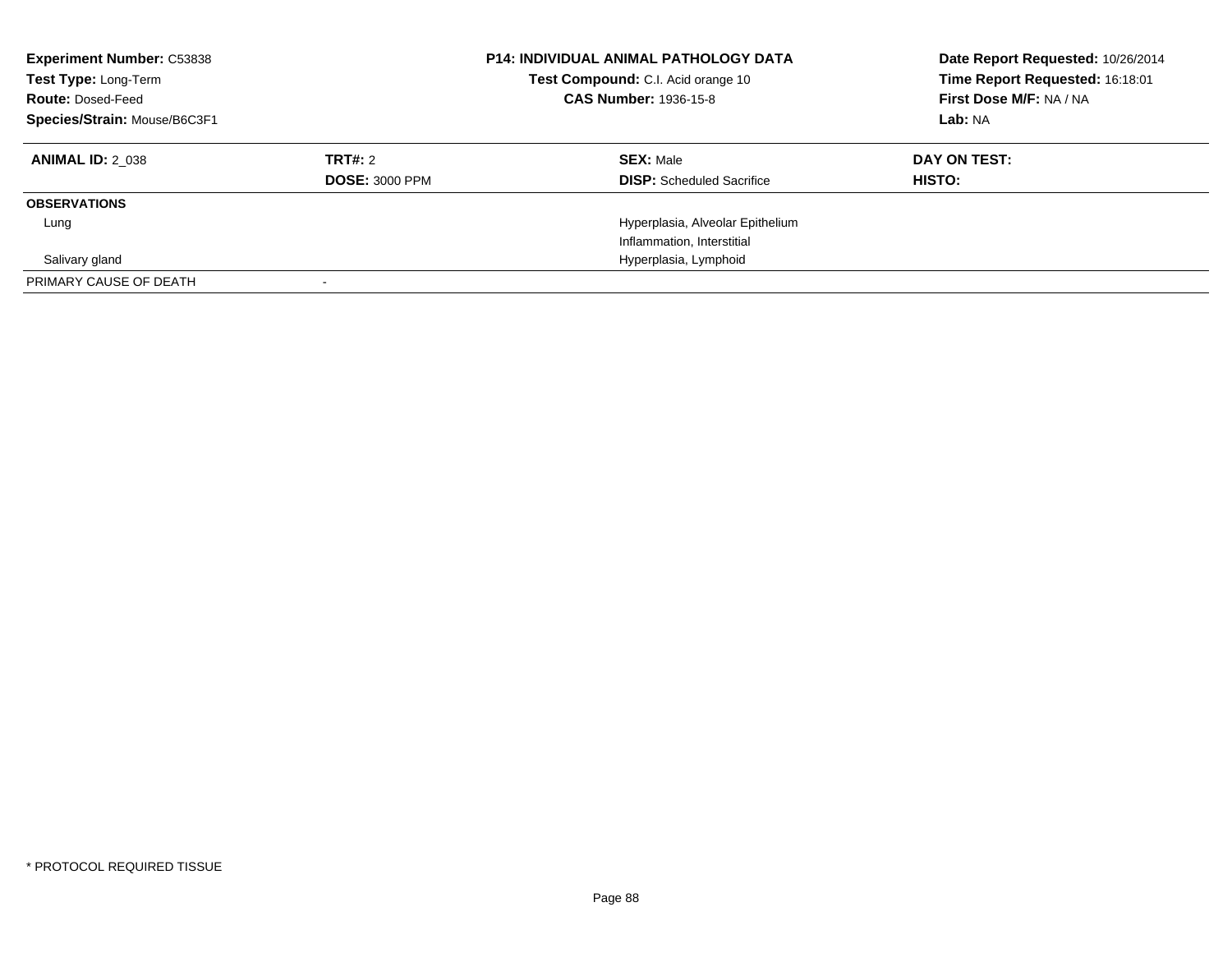| <b>Experiment Number: C53838</b><br>Test Type: Long-Term<br><b>Route: Dosed-Feed</b><br>Species/Strain: Mouse/B6C3F1 |                                  | <b>P14: INDIVIDUAL ANIMAL PATHOLOGY DATA</b><br>Test Compound: C.I. Acid orange 10<br><b>CAS Number: 1936-15-8</b> | Date Report Requested: 10/26/2014<br>Time Report Requested: 16:18:01<br>First Dose M/F: NA / NA<br>Lab: NA |
|----------------------------------------------------------------------------------------------------------------------|----------------------------------|--------------------------------------------------------------------------------------------------------------------|------------------------------------------------------------------------------------------------------------|
| <b>ANIMAL ID: 2 039</b>                                                                                              | TRT#: 2<br><b>DOSE: 3000 PPM</b> | <b>SEX: Male</b><br><b>DISP:</b> Scheduled Sacrifice                                                               | DAY ON TEST:<br><b>HISTO:</b>                                                                              |
| <b>OBSERVATIONS</b>                                                                                                  |                                  |                                                                                                                    |                                                                                                            |
| <b>Brain</b>                                                                                                         |                                  | Calcification, Dystrophic                                                                                          |                                                                                                            |
| Lung                                                                                                                 |                                  | Hyperplasia, Alveolar Epithelium                                                                                   |                                                                                                            |
|                                                                                                                      |                                  | Inflammation, Interstitial                                                                                         |                                                                                                            |
| Salivary gland                                                                                                       |                                  | Hyperplasia, Lymphoid                                                                                              |                                                                                                            |
| PRIMARY CAUSE OF DEATH                                                                                               |                                  |                                                                                                                    |                                                                                                            |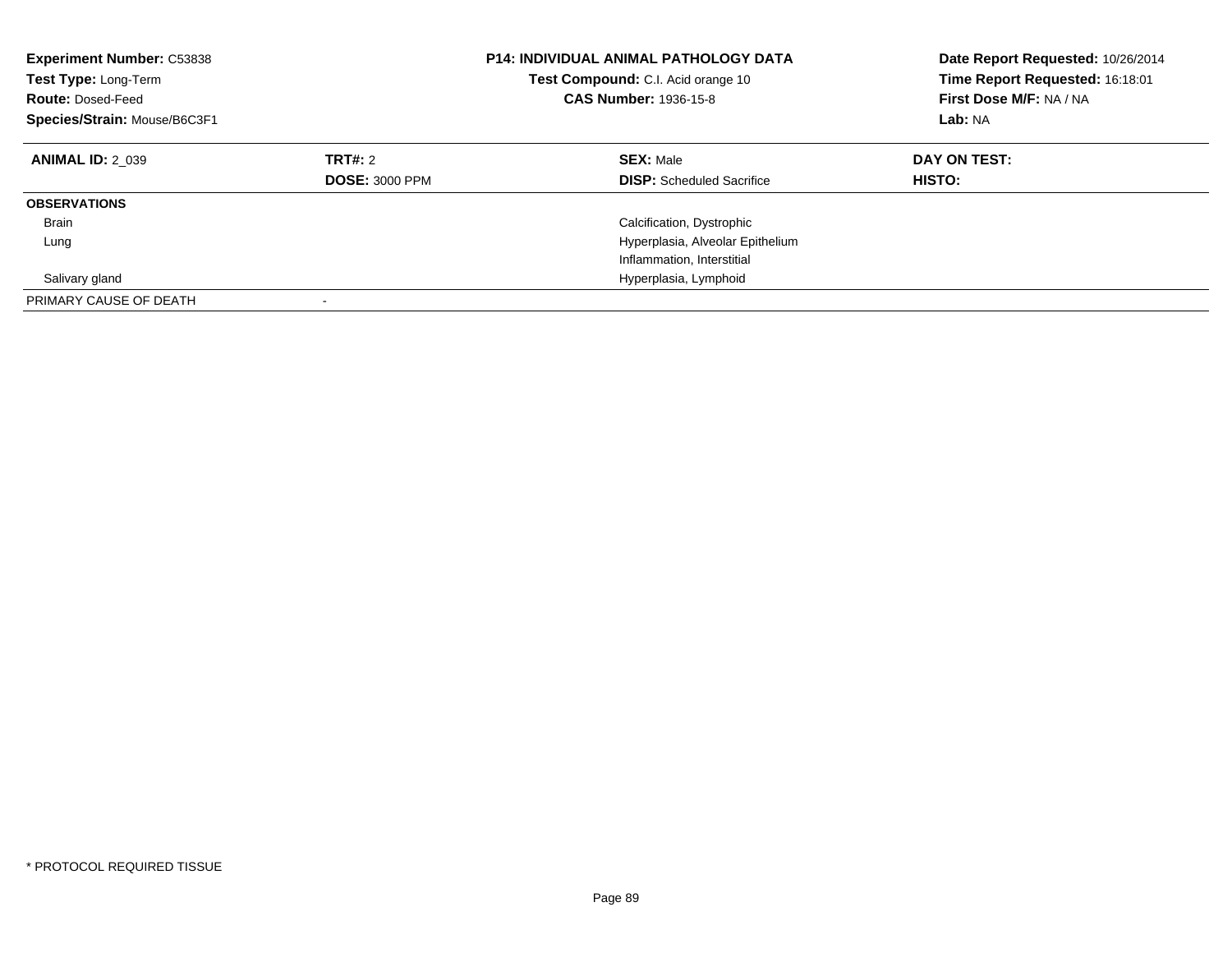| <b>Experiment Number: C53838</b><br>Test Type: Long-Term |                       | <b>P14: INDIVIDUAL ANIMAL PATHOLOGY DATA</b> | Date Report Requested: 10/26/2014 |
|----------------------------------------------------------|-----------------------|----------------------------------------------|-----------------------------------|
|                                                          |                       | Test Compound: C.I. Acid orange 10           | Time Report Requested: 16:18:01   |
| <b>Route: Dosed-Feed</b>                                 |                       | <b>CAS Number: 1936-15-8</b>                 | First Dose M/F: NA / NA           |
| Species/Strain: Mouse/B6C3F1                             |                       |                                              | Lab: NA                           |
| <b>ANIMAL ID: 2 040</b>                                  | <b>TRT#:</b> 2        | <b>SEX: Male</b>                             | DAY ON TEST:                      |
|                                                          | <b>DOSE: 3000 PPM</b> | <b>DISP:</b> Scheduled Sacrifice             | HISTO:                            |
| <b>OBSERVATIONS</b>                                      |                       |                                              |                                   |
| Bone marrow                                              |                       | Hyperplasia, Erythroid                       |                                   |
| Brain                                                    |                       | Calcification, Dystrophic                    |                                   |
| Kidney                                                   |                       | Hyperplasia, Lymphoid                        |                                   |
| Liver                                                    |                       | Hepatocellular Carcinoma                     |                                   |
|                                                          |                       | Inflammation, Acute/Chronic                  |                                   |
| Lung                                                     |                       | Hemorrhage                                   |                                   |
| Lymph node                                               | Mesenteric Lymph Node | Hemosiderosis                                |                                   |
| Salivary gland                                           |                       | Hyperplasia, Lymphoid                        |                                   |
| PRIMARY CAUSE OF DEATH                                   |                       |                                              |                                   |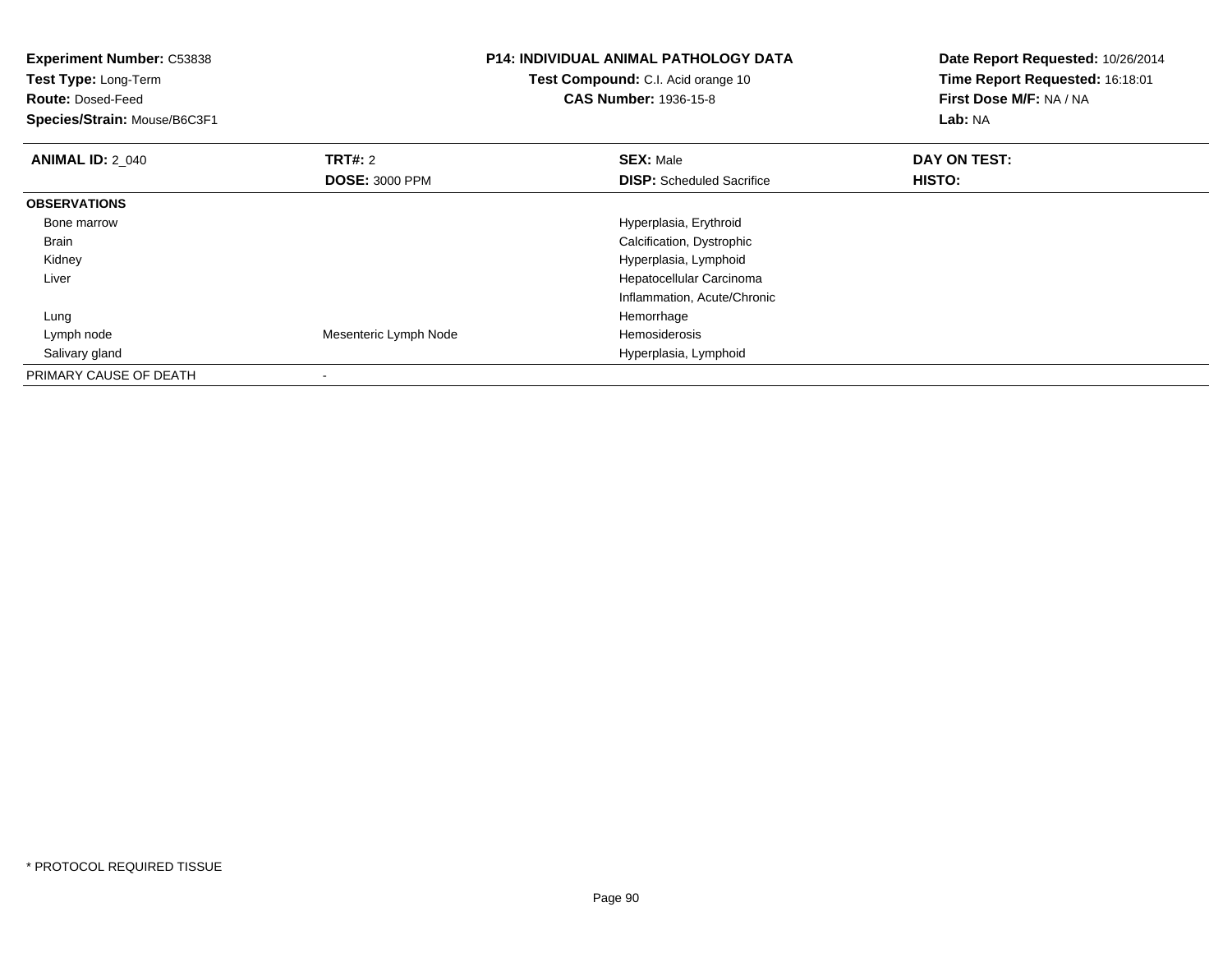| <b>Experiment Number: C53838</b><br>Test Type: Long-Term<br><b>Route: Dosed-Feed</b><br>Species/Strain: Mouse/B6C3F1 |                       | <b>P14: INDIVIDUAL ANIMAL PATHOLOGY DATA</b><br>Test Compound: C.I. Acid orange 10<br><b>CAS Number: 1936-15-8</b> | Date Report Requested: 10/26/2014<br>Time Report Requested: 16:18:01<br>First Dose M/F: NA / NA<br>Lab: NA |
|----------------------------------------------------------------------------------------------------------------------|-----------------------|--------------------------------------------------------------------------------------------------------------------|------------------------------------------------------------------------------------------------------------|
| <b>ANIMAL ID: 2 041</b>                                                                                              | <b>TRT#: 2</b>        | <b>SEX: Male</b>                                                                                                   | DAY ON TEST:                                                                                               |
|                                                                                                                      | <b>DOSE: 3000 PPM</b> | <b>DISP:</b> Natural Death                                                                                         | <b>HISTO:</b>                                                                                              |
| <b>OBSERVATIONS</b>                                                                                                  |                       |                                                                                                                    |                                                                                                            |
| Heart                                                                                                                | Cardiac Valve         | Mineralization                                                                                                     |                                                                                                            |
| Lung                                                                                                                 |                       | Hyperplasia, Alveolar Epithelium                                                                                   |                                                                                                            |
|                                                                                                                      |                       | Inflammation, Interstitial                                                                                         |                                                                                                            |
| Lymph node                                                                                                           | Mesenteric Lymph Node | Necrosis, Focal                                                                                                    |                                                                                                            |
| Skin                                                                                                                 |                       | Sarcoma, Nos                                                                                                       |                                                                                                            |
| Spleen                                                                                                               |                       | Hematopoiesis                                                                                                      |                                                                                                            |
| PRIMARY CAUSE OF DEATH                                                                                               |                       |                                                                                                                    |                                                                                                            |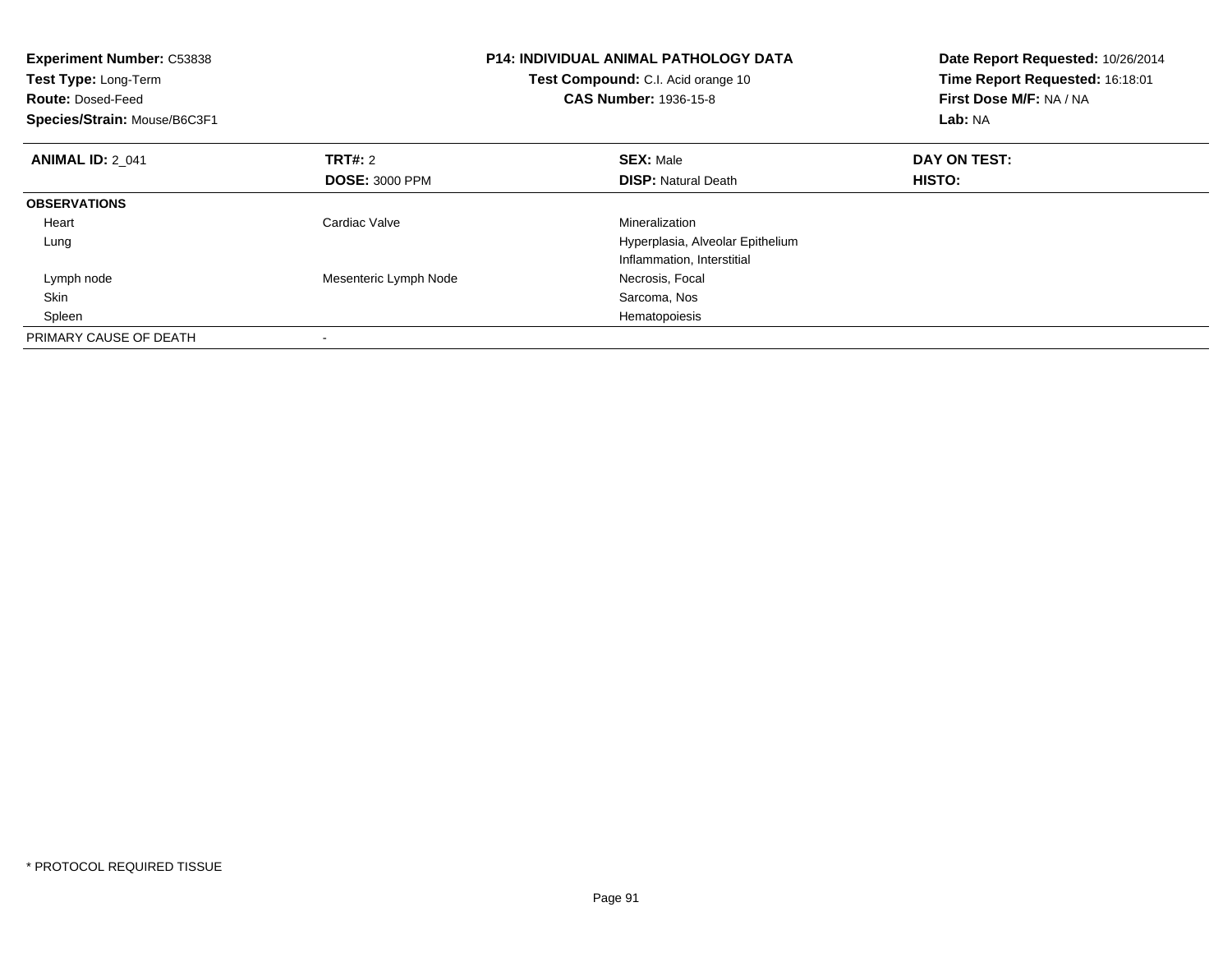| <b>Experiment Number: C53838</b><br>Test Type: Long-Term<br><b>Route: Dosed-Feed</b><br>Species/Strain: Mouse/B6C3F1 |                       | <b>P14: INDIVIDUAL ANIMAL PATHOLOGY DATA</b><br>Test Compound: C.I. Acid orange 10<br><b>CAS Number: 1936-15-8</b> | Date Report Requested: 10/26/2014<br>Time Report Requested: 16:18:01<br>First Dose M/F: NA / NA<br>Lab: NA |
|----------------------------------------------------------------------------------------------------------------------|-----------------------|--------------------------------------------------------------------------------------------------------------------|------------------------------------------------------------------------------------------------------------|
| <b>ANIMAL ID: 2 042</b>                                                                                              | TRT#: 2               | <b>SEX: Male</b>                                                                                                   | DAY ON TEST:                                                                                               |
|                                                                                                                      | <b>DOSE: 3000 PPM</b> | <b>DISP:</b> Scheduled Sacrifice                                                                                   | <b>HISTO:</b>                                                                                              |
| <b>OBSERVATIONS</b>                                                                                                  |                       |                                                                                                                    |                                                                                                            |
| Brain                                                                                                                |                       | Calcification, Dystrophic                                                                                          |                                                                                                            |
| Kidney                                                                                                               | Tubule                | Regeneration, Nos                                                                                                  |                                                                                                            |
| Liver                                                                                                                |                       | Hepatocellular Adenoma                                                                                             |                                                                                                            |
|                                                                                                                      |                       | Kupffer-Cell Sarcoma                                                                                               |                                                                                                            |
| Lung                                                                                                                 |                       | Perivasculitis                                                                                                     |                                                                                                            |
| Skin                                                                                                                 |                       | Metaplasia, Osseous                                                                                                |                                                                                                            |
| PRIMARY CAUSE OF DEATH                                                                                               |                       |                                                                                                                    |                                                                                                            |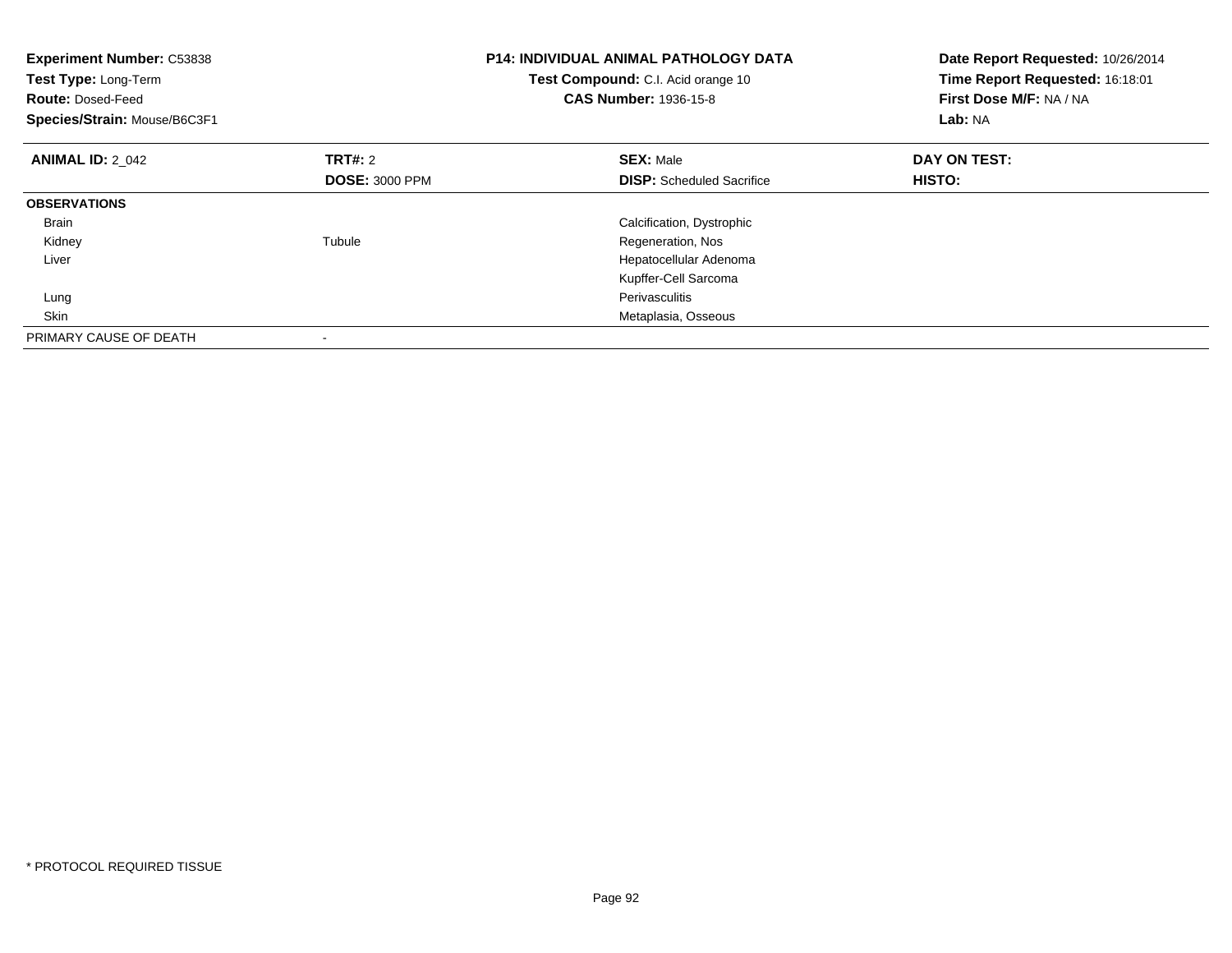| <b>Experiment Number: C53838</b><br>Test Type: Long-Term<br><b>Route: Dosed-Feed</b><br>Species/Strain: Mouse/B6C3F1 |                        | <b>P14: INDIVIDUAL ANIMAL PATHOLOGY DATA</b><br>Test Compound: C.I. Acid orange 10<br><b>CAS Number: 1936-15-8</b> | Date Report Requested: 10/26/2014<br>Time Report Requested: 16:18:01<br>First Dose M/F: NA / NA<br>Lab: NA |
|----------------------------------------------------------------------------------------------------------------------|------------------------|--------------------------------------------------------------------------------------------------------------------|------------------------------------------------------------------------------------------------------------|
| <b>ANIMAL ID: 2 043</b>                                                                                              | TRT#: 2                | <b>SEX: Male</b>                                                                                                   | DAY ON TEST:                                                                                               |
|                                                                                                                      | <b>DOSE: 3000 PPM</b>  | <b>DISP: Natural Death</b>                                                                                         | HISTO:                                                                                                     |
| <b>OBSERVATIONS</b>                                                                                                  |                        |                                                                                                                    |                                                                                                            |
| Adrenal gland                                                                                                        | Cortex Nos             | Hypertrophy, Focal                                                                                                 |                                                                                                            |
| Lung                                                                                                                 |                        | Alveolar/Bronchiolar Adenoma                                                                                       |                                                                                                            |
|                                                                                                                      |                        | Inflammation, Interstitial                                                                                         |                                                                                                            |
| Lymph node                                                                                                           | Mesenteric Lymph Node  | Depletion, Lymphoid                                                                                                |                                                                                                            |
|                                                                                                                      | Mediastinal Lymph Node | Lymphoma, Nos-Malignant                                                                                            |                                                                                                            |
| PRIMARY CAUSE OF DEATH                                                                                               |                        |                                                                                                                    |                                                                                                            |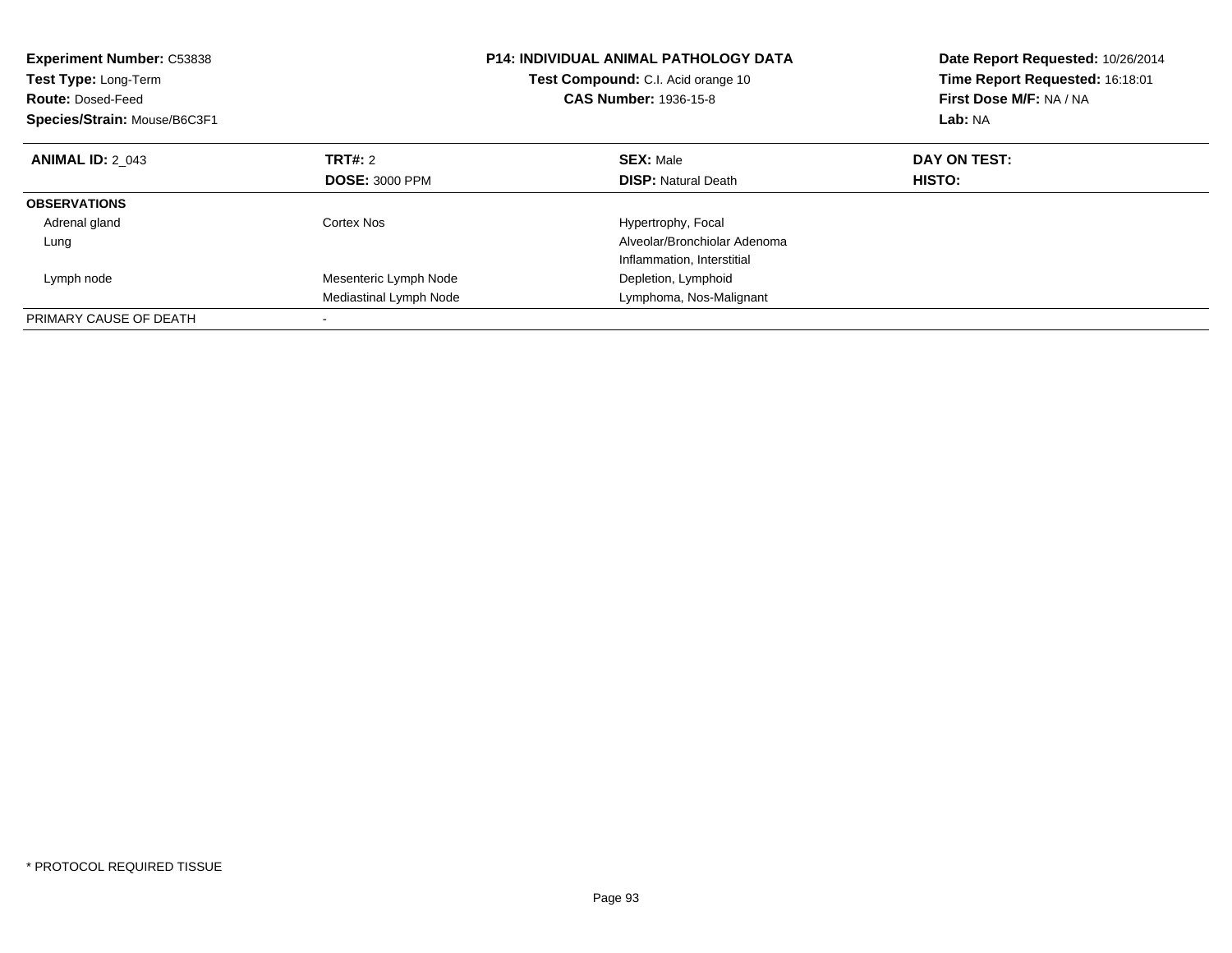| <b>Experiment Number: C53838</b><br>Test Type: Long-Term<br><b>Route: Dosed-Feed</b><br>Species/Strain: Mouse/B6C3F1 |                                  | <b>P14: INDIVIDUAL ANIMAL PATHOLOGY DATA</b><br>Test Compound: C.I. Acid orange 10<br><b>CAS Number: 1936-15-8</b> | Date Report Requested: 10/26/2014<br>Time Report Requested: 16:18:01<br>First Dose M/F: NA / NA<br>Lab: NA |
|----------------------------------------------------------------------------------------------------------------------|----------------------------------|--------------------------------------------------------------------------------------------------------------------|------------------------------------------------------------------------------------------------------------|
| <b>ANIMAL ID: 2 044</b>                                                                                              | TRT#: 2<br><b>DOSE: 3000 PPM</b> | <b>SEX: Male</b><br><b>DISP:</b> Scheduled Sacrifice                                                               | DAY ON TEST:<br>HISTO:                                                                                     |
| <b>OBSERVATIONS</b>                                                                                                  |                                  |                                                                                                                    |                                                                                                            |
| Kidney                                                                                                               | Tubule                           | Regeneration, Nos                                                                                                  |                                                                                                            |
| Lung                                                                                                                 |                                  | Hyperplasia, Alveolar Epithelium                                                                                   |                                                                                                            |
|                                                                                                                      |                                  | Inflammation, Interstitial                                                                                         |                                                                                                            |
| Spleen                                                                                                               |                                  | Mastocytosis                                                                                                       |                                                                                                            |
| PRIMARY CAUSE OF DEATH                                                                                               |                                  |                                                                                                                    |                                                                                                            |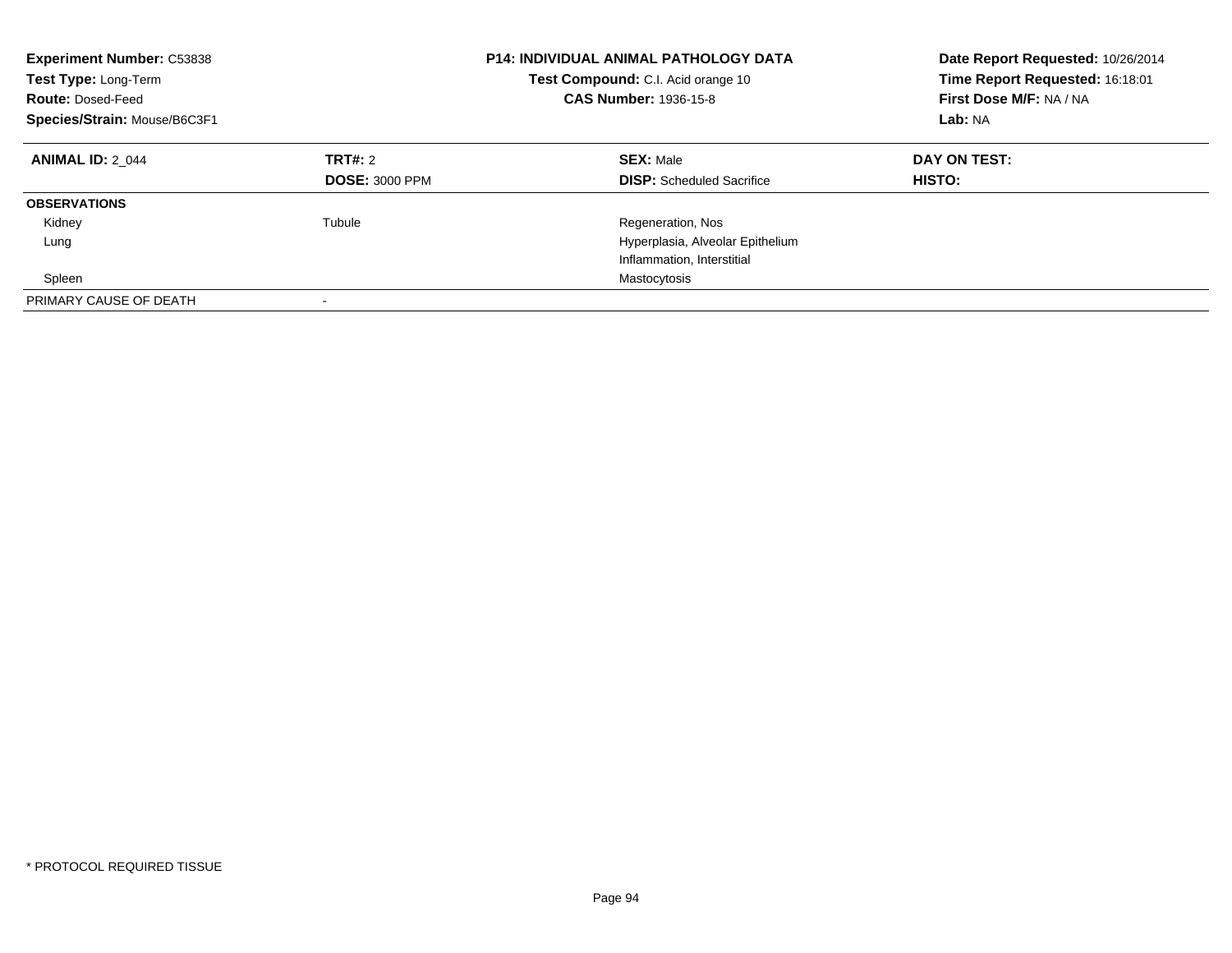| Experiment Number: C53838<br>Test Type: Long-Term<br><b>Route: Dosed-Feed</b><br>Species/Strain: Mouse/B6C3F1 |                       | <b>P14: INDIVIDUAL ANIMAL PATHOLOGY DATA</b><br>Test Compound: C.I. Acid orange 10<br><b>CAS Number: 1936-15-8</b> | Date Report Requested: 10/26/2014<br>Time Report Requested: 16:18:01<br>First Dose M/F: NA / NA<br>Lab: NA |
|---------------------------------------------------------------------------------------------------------------|-----------------------|--------------------------------------------------------------------------------------------------------------------|------------------------------------------------------------------------------------------------------------|
| <b>ANIMAL ID: 2 045</b>                                                                                       | TRT#: 2               | <b>SEX: Male</b>                                                                                                   | DAY ON TEST:                                                                                               |
|                                                                                                               | <b>DOSE: 3000 PPM</b> | <b>DISP:</b> Scheduled Sacrifice                                                                                   | HISTO:                                                                                                     |
| <b>OBSERVATIONS</b>                                                                                           |                       |                                                                                                                    |                                                                                                            |
| <b>Brain</b>                                                                                                  |                       | Calcification, Dystrophic                                                                                          |                                                                                                            |
| Intestine Small                                                                                               | Duodenum              | Hyperplasia, Lymphoid                                                                                              |                                                                                                            |
| Lung                                                                                                          |                       | Histiocytosis                                                                                                      |                                                                                                            |
|                                                                                                               |                       | Hyperplasia, Alveolar Epithelium                                                                                   |                                                                                                            |
|                                                                                                               |                       | Inflammation, Interstitial                                                                                         |                                                                                                            |
| Testis                                                                                                        |                       | Degeneration, Nos                                                                                                  |                                                                                                            |
| PRIMARY CAUSE OF DEATH                                                                                        |                       |                                                                                                                    |                                                                                                            |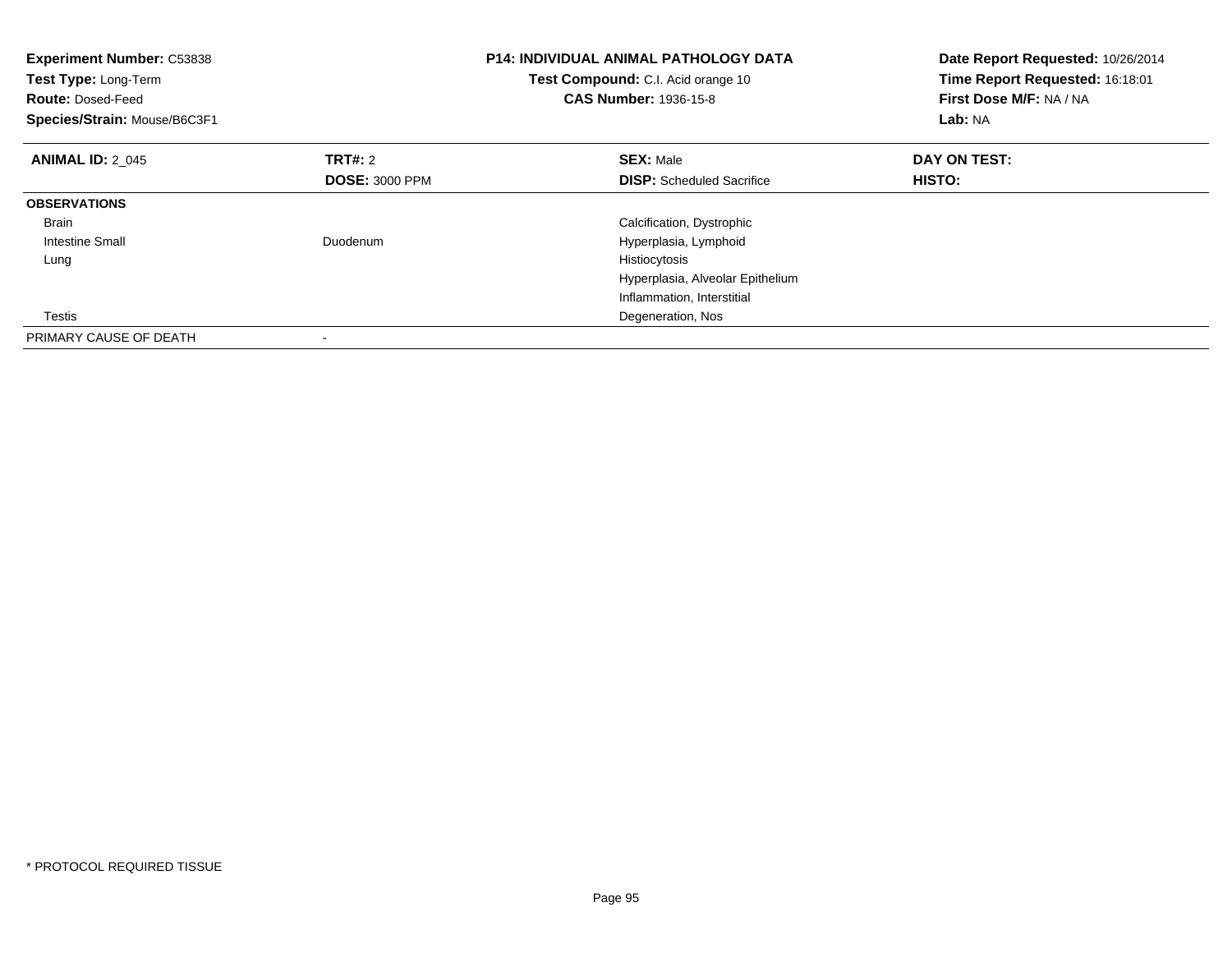| <b>Experiment Number: C53838</b><br>Test Type: Long-Term<br><b>Route: Dosed-Feed</b><br>Species/Strain: Mouse/B6C3F1 |                       | <b>P14: INDIVIDUAL ANIMAL PATHOLOGY DATA</b><br>Test Compound: C.I. Acid orange 10<br><b>CAS Number: 1936-15-8</b> | Date Report Requested: 10/26/2014<br>Time Report Requested: 16:18:01<br>First Dose M/F: NA / NA<br>Lab: NA |
|----------------------------------------------------------------------------------------------------------------------|-----------------------|--------------------------------------------------------------------------------------------------------------------|------------------------------------------------------------------------------------------------------------|
| <b>ANIMAL ID: 2 046</b>                                                                                              | <b>TRT#: 2</b>        | <b>SEX: Male</b>                                                                                                   | DAY ON TEST:                                                                                               |
|                                                                                                                      | <b>DOSE: 3000 PPM</b> | <b>DISP:</b> Scheduled Sacrifice                                                                                   | HISTO:                                                                                                     |
| <b>OBSERVATIONS</b>                                                                                                  |                       |                                                                                                                    |                                                                                                            |
| Kidney                                                                                                               |                       | Nephropathy                                                                                                        |                                                                                                            |
| Lung                                                                                                                 | Bronchus              | <b>Bronchiectasis</b>                                                                                              |                                                                                                            |
| Prostate                                                                                                             |                       | Hyperplasia, Lymphoid                                                                                              |                                                                                                            |
| Spleen                                                                                                               |                       | Angiectasis                                                                                                        |                                                                                                            |
| Urinary bladder                                                                                                      |                       | Hyperplasia, Lymphoid                                                                                              |                                                                                                            |
| PRIMARY CAUSE OF DEATH                                                                                               |                       |                                                                                                                    |                                                                                                            |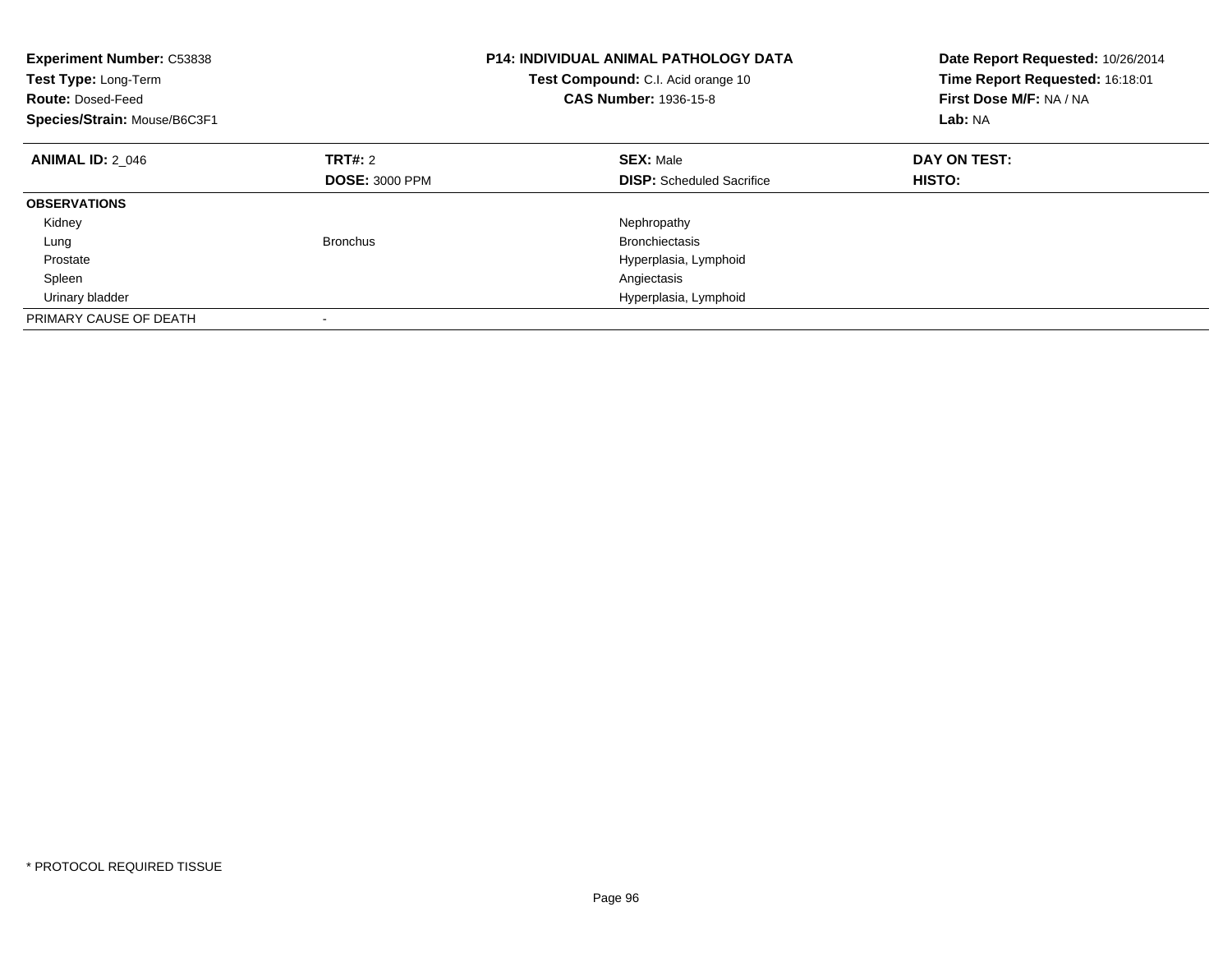**Experiment Number:** C53838**Test Type:** Long-Term**Route:** Dosed-Feed **Species/Strain:** Mouse/B6C3F1**P14: INDIVIDUAL ANIMAL PATHOLOGY DATATest Compound:** C.I. Acid orange 10**CAS Number:** 1936-15-8**Date Report Requested:** 10/26/2014**Time Report Requested:** 16:18:01**First Dose M/F:** NA / NA**Lab:** NA**ANIMAL ID: 2 047 TRT#:** <sup>2</sup> **SEX:** Male **DAY ON TEST: DOSE:** 3000 PPM**DISP:** Scheduled Sacrifice **HISTO: OBSERVATIONS** Brain Calcification, Dystrophic Gall bladder Inflammation, Acute/Chronic Liver Hepatocellular Carcinoma Alveolar/Bronchiolar Adenoma LungEdema, Nos Hyperplasia, Alveolar EpitheliumInflammation, InterstitialPeriarteritiss and the contract of the contract of the contract of the contract of the Hyperplasia, Lymphoid Pancreas**Inflammation**, Acute Diffuse **Stomach** PRIMARY CAUSE OF DEATH

-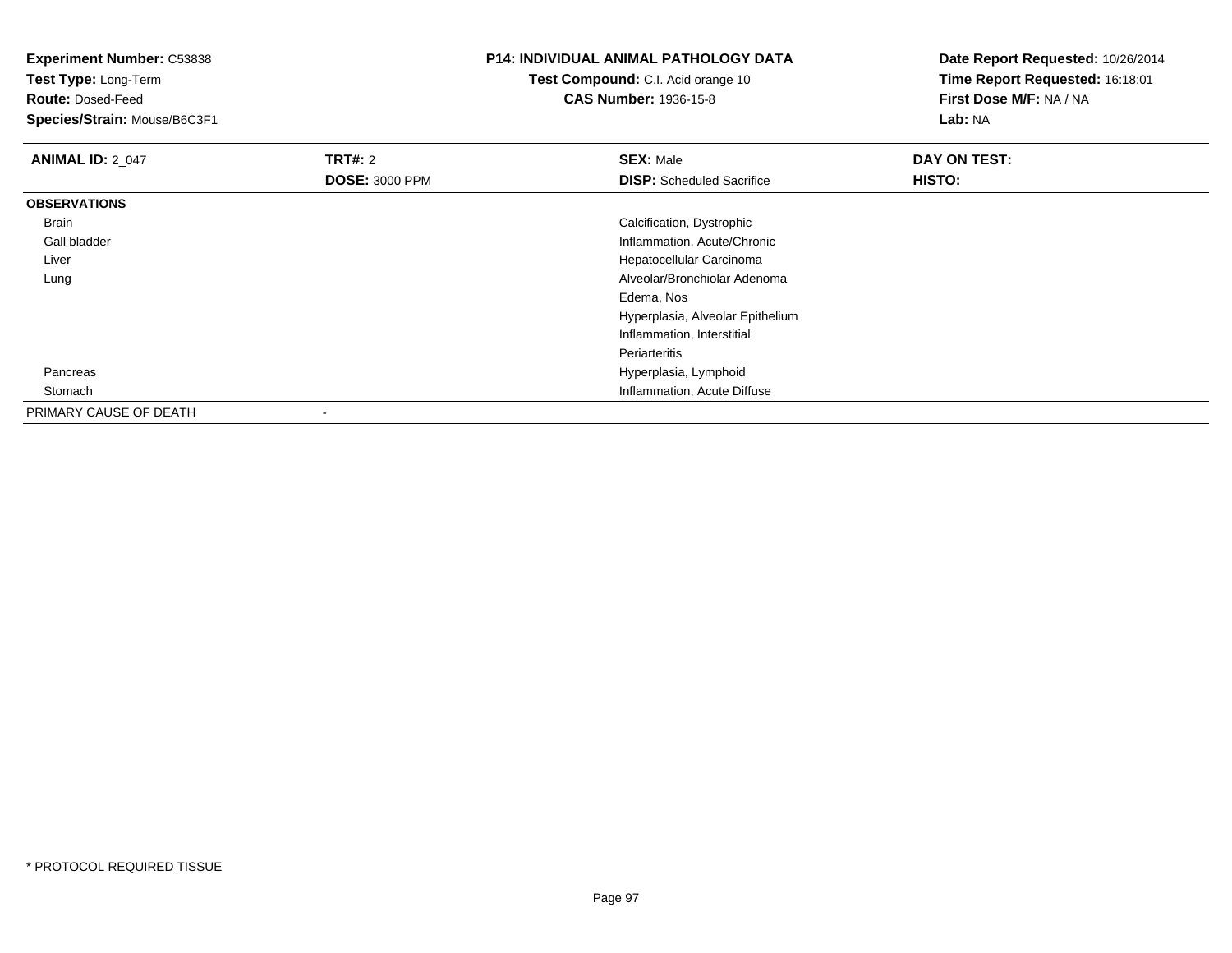| <b>Experiment Number: C53838</b><br>Test Type: Long-Term<br><b>Route: Dosed-Feed</b><br>Species/Strain: Mouse/B6C3F1 |                                         | <b>P14: INDIVIDUAL ANIMAL PATHOLOGY DATA</b><br>Test Compound: C.I. Acid orange 10<br><b>CAS Number: 1936-15-8</b> | Date Report Requested: 10/26/2014<br>Time Report Requested: 16:18:01<br>First Dose M/F: NA / NA<br>Lab: NA |
|----------------------------------------------------------------------------------------------------------------------|-----------------------------------------|--------------------------------------------------------------------------------------------------------------------|------------------------------------------------------------------------------------------------------------|
| <b>ANIMAL ID: 2 048</b>                                                                                              | <b>TRT#: 2</b><br><b>DOSE: 3000 PPM</b> | <b>SEX: Male</b><br><b>DISP:</b> Natural Death                                                                     | DAY ON TEST:<br>HISTO:                                                                                     |
| <b>OBSERVATIONS</b>                                                                                                  |                                         |                                                                                                                    |                                                                                                            |
| Kidney                                                                                                               |                                         | Glomerulonephritis, Nos                                                                                            |                                                                                                            |
| Liver                                                                                                                |                                         | Hepatocellular Carcinoma                                                                                           |                                                                                                            |
| PRIMARY CAUSE OF DEATH                                                                                               |                                         |                                                                                                                    |                                                                                                            |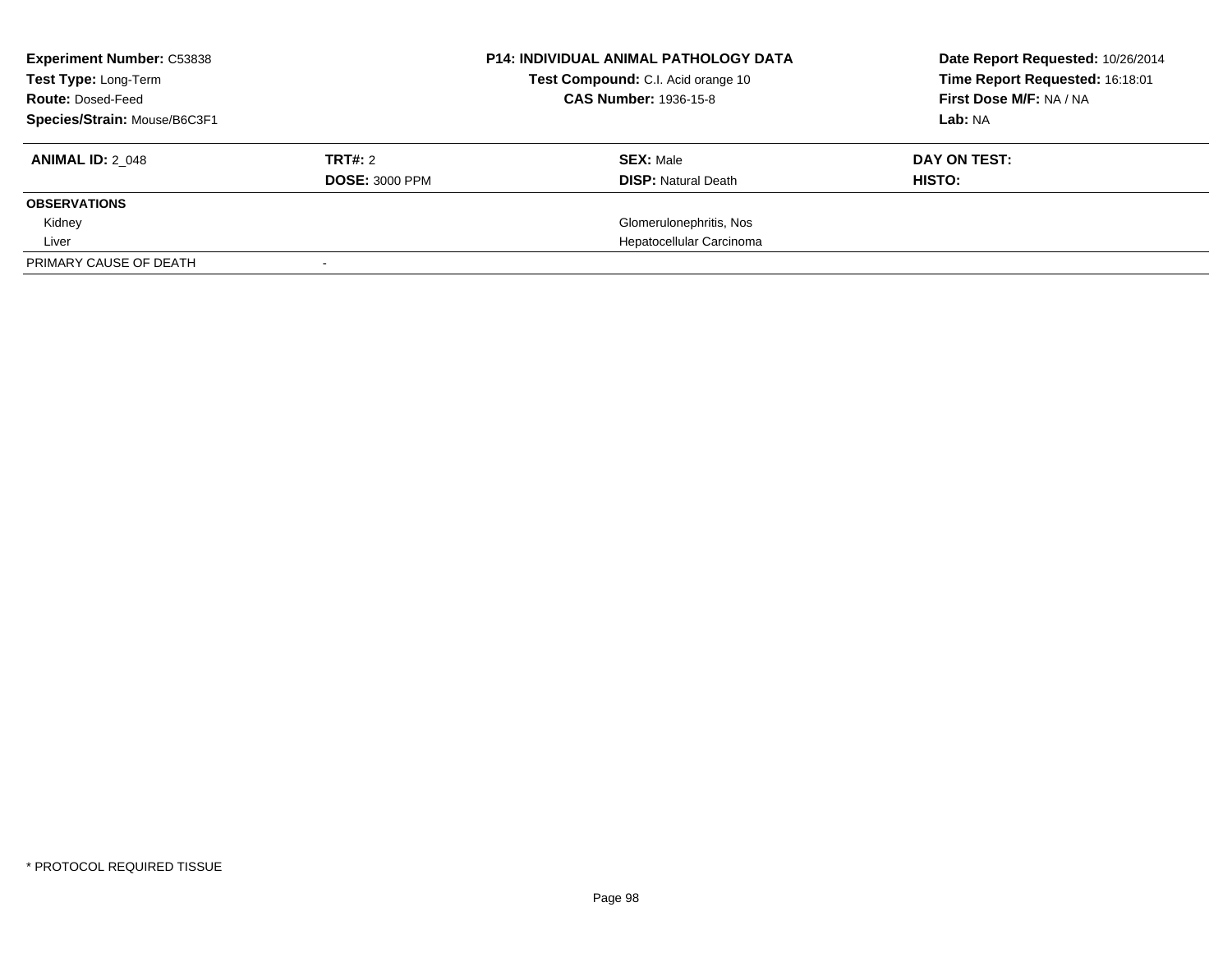| <b>Experiment Number: C53838</b><br>Test Type: Long-Term<br><b>Route: Dosed-Feed</b><br>Species/Strain: Mouse/B6C3F1 | <b>P14: INDIVIDUAL ANIMAL PATHOLOGY DATA</b><br>Test Compound: C.I. Acid orange 10<br><b>CAS Number: 1936-15-8</b> |                            | Date Report Requested: 10/26/2014<br>Time Report Requested: 16:18:01<br>First Dose M/F: NA / NA<br>Lab: NA |  |
|----------------------------------------------------------------------------------------------------------------------|--------------------------------------------------------------------------------------------------------------------|----------------------------|------------------------------------------------------------------------------------------------------------|--|
| <b>ANIMAL ID: 2 049</b>                                                                                              | <b>TRT#: 2</b>                                                                                                     | <b>SEX: Male</b>           | DAY ON TEST:                                                                                               |  |
|                                                                                                                      | <b>DOSE: 3000 PPM</b>                                                                                              | <b>DISP:</b> Natural Death | HISTO:                                                                                                     |  |
| <b>OBSERVATIONS</b>                                                                                                  |                                                                                                                    |                            |                                                                                                            |  |
| Kidney                                                                                                               |                                                                                                                    | Hyperplasia, Lymphoid      |                                                                                                            |  |
| Lung                                                                                                                 |                                                                                                                    | Hemorrhage                 |                                                                                                            |  |
|                                                                                                                      | <b>Bronchiole</b>                                                                                                  | Hyperplasia, Lymphoid      |                                                                                                            |  |
| Lymph node                                                                                                           | <b>Bronchial Lymph Node</b>                                                                                        | Depletion, Lymphoid        |                                                                                                            |  |
|                                                                                                                      | Mandibular Lymph Node                                                                                              | Depletion, Lymphoid        |                                                                                                            |  |
| Salivary gland                                                                                                       |                                                                                                                    | Hyperplasia, Lymphoid      |                                                                                                            |  |
| PRIMARY CAUSE OF DEATH                                                                                               |                                                                                                                    |                            |                                                                                                            |  |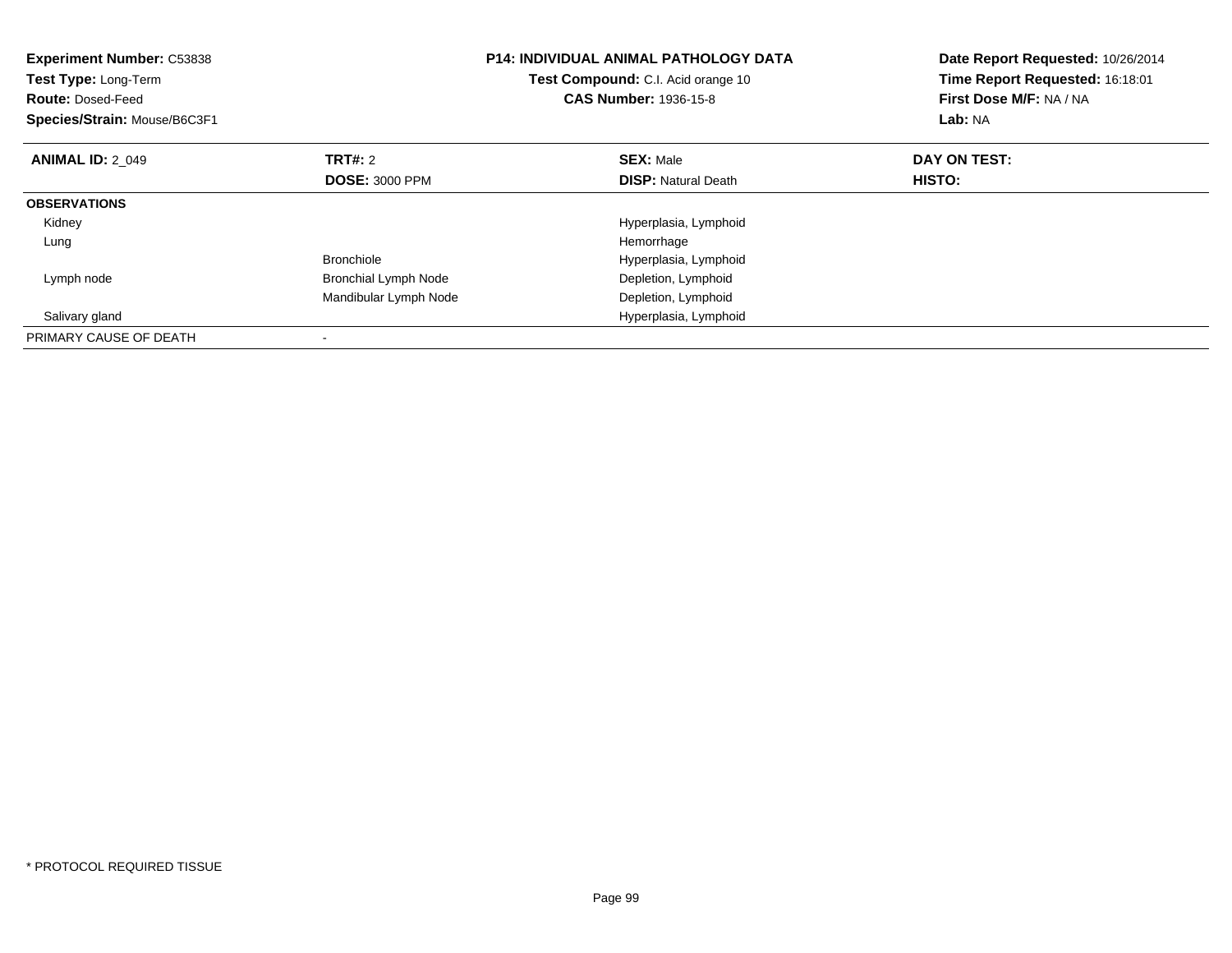| <b>Experiment Number: C53838</b><br>Test Type: Long-Term<br><b>Route: Dosed-Feed</b><br>Species/Strain: Mouse/B6C3F1 |                                         | <b>P14: INDIVIDUAL ANIMAL PATHOLOGY DATA</b><br>Test Compound: C.I. Acid orange 10<br><b>CAS Number: 1936-15-8</b> | Date Report Requested: 10/26/2014<br>Time Report Requested: 16:18:01<br>First Dose M/F: NA / NA<br>Lab: NA |
|----------------------------------------------------------------------------------------------------------------------|-----------------------------------------|--------------------------------------------------------------------------------------------------------------------|------------------------------------------------------------------------------------------------------------|
| <b>ANIMAL ID: 2 050</b>                                                                                              | <b>TRT#: 2</b><br><b>DOSE: 3000 PPM</b> | <b>SEX: Male</b><br><b>DISP:</b> Scheduled Sacrifice                                                               | DAY ON TEST:<br><b>HISTO:</b>                                                                              |
| <b>OBSERVATIONS</b>                                                                                                  |                                         |                                                                                                                    |                                                                                                            |
| Kidney                                                                                                               |                                         | Nephropathy                                                                                                        |                                                                                                            |
| PRIMARY CAUSE OF DEATH                                                                                               |                                         |                                                                                                                    |                                                                                                            |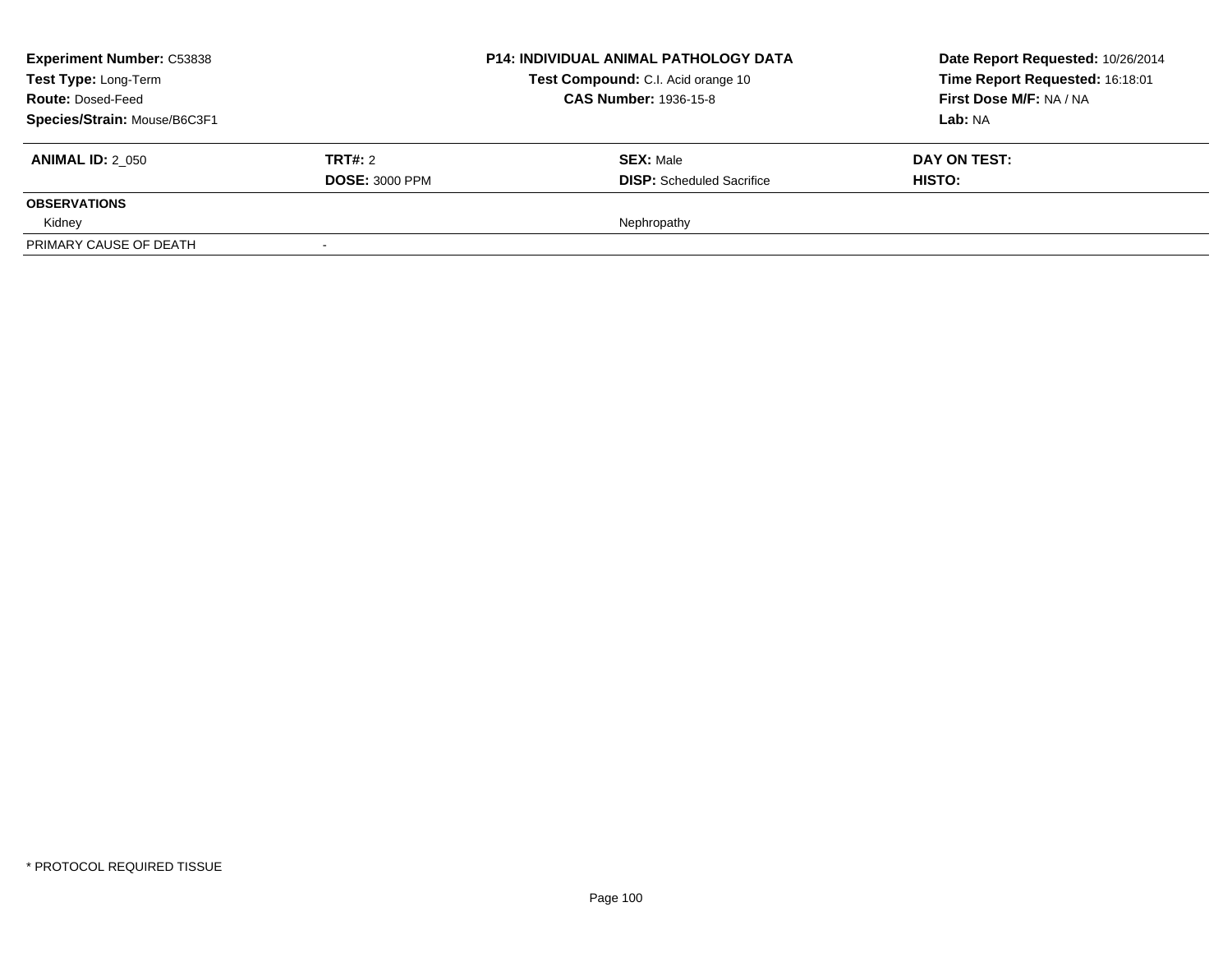| <b>Experiment Number: C53838</b><br>Test Type: Long-Term<br><b>Route: Dosed-Feed</b><br>Species/Strain: Mouse/B6C3F1 |                     | <b>P14: INDIVIDUAL ANIMAL PATHOLOGY DATA</b><br>Test Compound: C.I. Acid orange 10<br><b>CAS Number: 1936-15-8</b> | Date Report Requested: 10/26/2014<br>Time Report Requested: 16:18:01<br>First Dose M/F: NA / NA<br>Lab: NA |
|----------------------------------------------------------------------------------------------------------------------|---------------------|--------------------------------------------------------------------------------------------------------------------|------------------------------------------------------------------------------------------------------------|
| <b>ANIMAL ID: 3 001</b>                                                                                              | <b>TRT#: 3</b>      | <b>SEX: Male</b>                                                                                                   | DAY ON TEST:                                                                                               |
|                                                                                                                      | DOSE: 0             | <b>DISP:</b> Natural Death                                                                                         | HISTO:                                                                                                     |
| <b>OBSERVATIONS</b>                                                                                                  |                     |                                                                                                                    |                                                                                                            |
| <b>Brain</b>                                                                                                         |                     | <b>Hemosiderosis</b>                                                                                               |                                                                                                            |
| Heart                                                                                                                | Cardiac Valve       | Mineralization                                                                                                     |                                                                                                            |
| Kidney                                                                                                               |                     | Perivasculitis                                                                                                     |                                                                                                            |
| Liver                                                                                                                |                     | Hematopoiesis                                                                                                      |                                                                                                            |
|                                                                                                                      |                     | Necrosis, Coagulative                                                                                              |                                                                                                            |
| Spleen                                                                                                               |                     | Hematopoiesis                                                                                                      |                                                                                                            |
| Unspecified                                                                                                          | Multiple Organs Nos | Lymphoma, Histiocytic-Malignant Type                                                                               |                                                                                                            |
| PRIMARY CAUSE OF DEATH                                                                                               |                     |                                                                                                                    |                                                                                                            |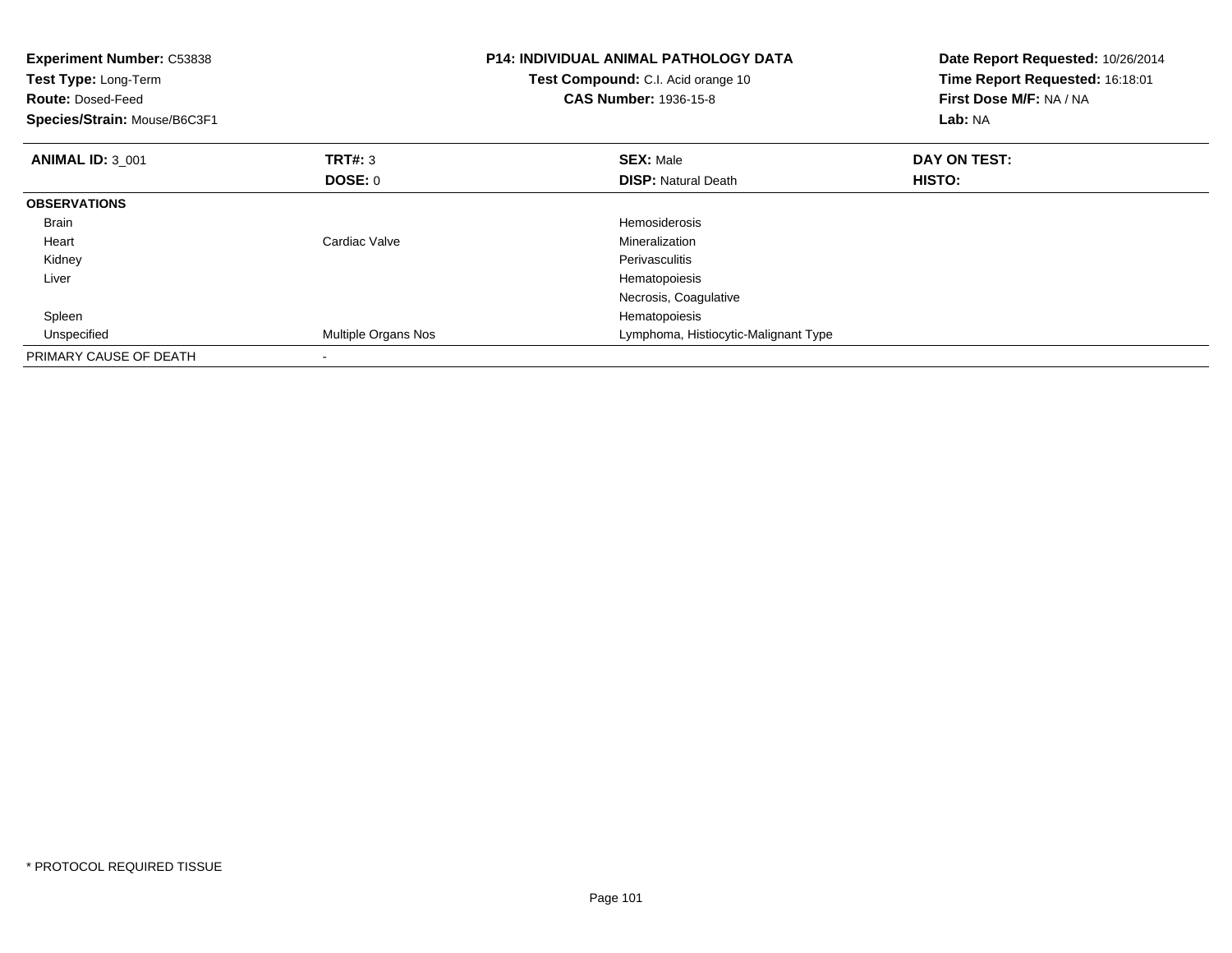**Test Type:** Long-Term

**Route:** Dosed-Feed

**Species/Strain:** Mouse/B6C3F1

## **P14: INDIVIDUAL ANIMAL PATHOLOGY DATA**

**Test Compound:** C.I. Acid orange 10**CAS Number:** 1936-15-8

| <b>ANIMAL ID: 3_002</b> | TRT#: 3 | <b>SEX: Male</b>                 | DAY ON TEST: |
|-------------------------|---------|----------------------------------|--------------|
|                         | DOSE: 0 | <b>DISP:</b> Scheduled Sacrifice | HISTO:       |
| <b>OBSERVATIONS</b>     |         |                                  |              |
| Adrenal gland           |         | Angiectasis                      |              |
| Bone marrow             |         | Hyperplasia, Hematopoietic       |              |
| Epididymis              |         | Inflammation, Interstitial       |              |
| Kidney                  |         | Perivasculitis                   |              |
|                         | Tubule  | Regeneration, Nos                |              |
| Liver                   |         | Hepatocellular Carcinoma         |              |
| Lung                    |         | Hyperplasia, Alveolar Epithelium |              |
|                         |         | Hyperplasia, Lymphoid            |              |
| Spleen                  |         | Hyperplasia, Lymphoid            |              |
| Stomach                 |         | Inflammation, Acute/Chronic      |              |
| Thymus                  |         | Cyst, Nos                        |              |
| Urinary bladder         |         | Hyperplasia, Lymphoid            |              |
| PRIMARY CAUSE OF DEATH  |         |                                  |              |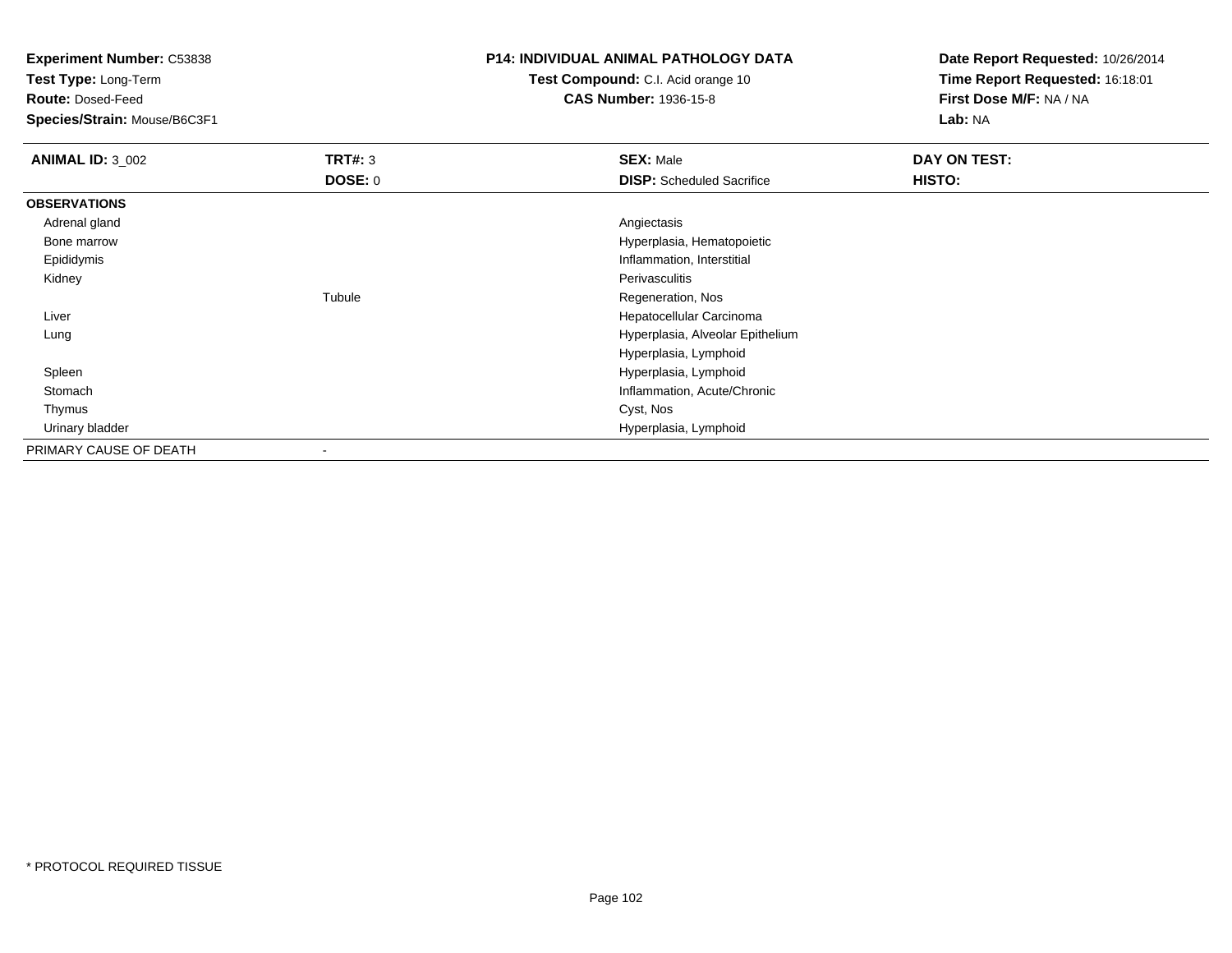| <b>Experiment Number: C53838</b> |                 | <b>P14: INDIVIDUAL ANIMAL PATHOLOGY DATA</b> | Date Report Requested: 10/26/2014 |
|----------------------------------|-----------------|----------------------------------------------|-----------------------------------|
| Test Type: Long-Term             |                 | Test Compound: C.I. Acid orange 10           | Time Report Requested: 16:18:01   |
| <b>Route: Dosed-Feed</b>         |                 | <b>CAS Number: 1936-15-8</b>                 | First Dose M/F: NA / NA           |
| Species/Strain: Mouse/B6C3F1     |                 |                                              | Lab: NA                           |
| <b>ANIMAL ID: 3 003</b>          | TRT#: 3         | <b>SEX: Male</b>                             | DAY ON TEST:                      |
|                                  | DOSE: 0         | <b>DISP:</b> Scheduled Sacrifice             | HISTO:                            |
| <b>OBSERVATIONS</b>              |                 |                                              |                                   |
| Kidney                           |                 | Hyperplasia, Lymphoid                        |                                   |
| Lung                             | <b>Bronchus</b> | <b>Bronchiectasis</b>                        |                                   |
| PRIMARY CAUSE OF DEATH           |                 |                                              |                                   |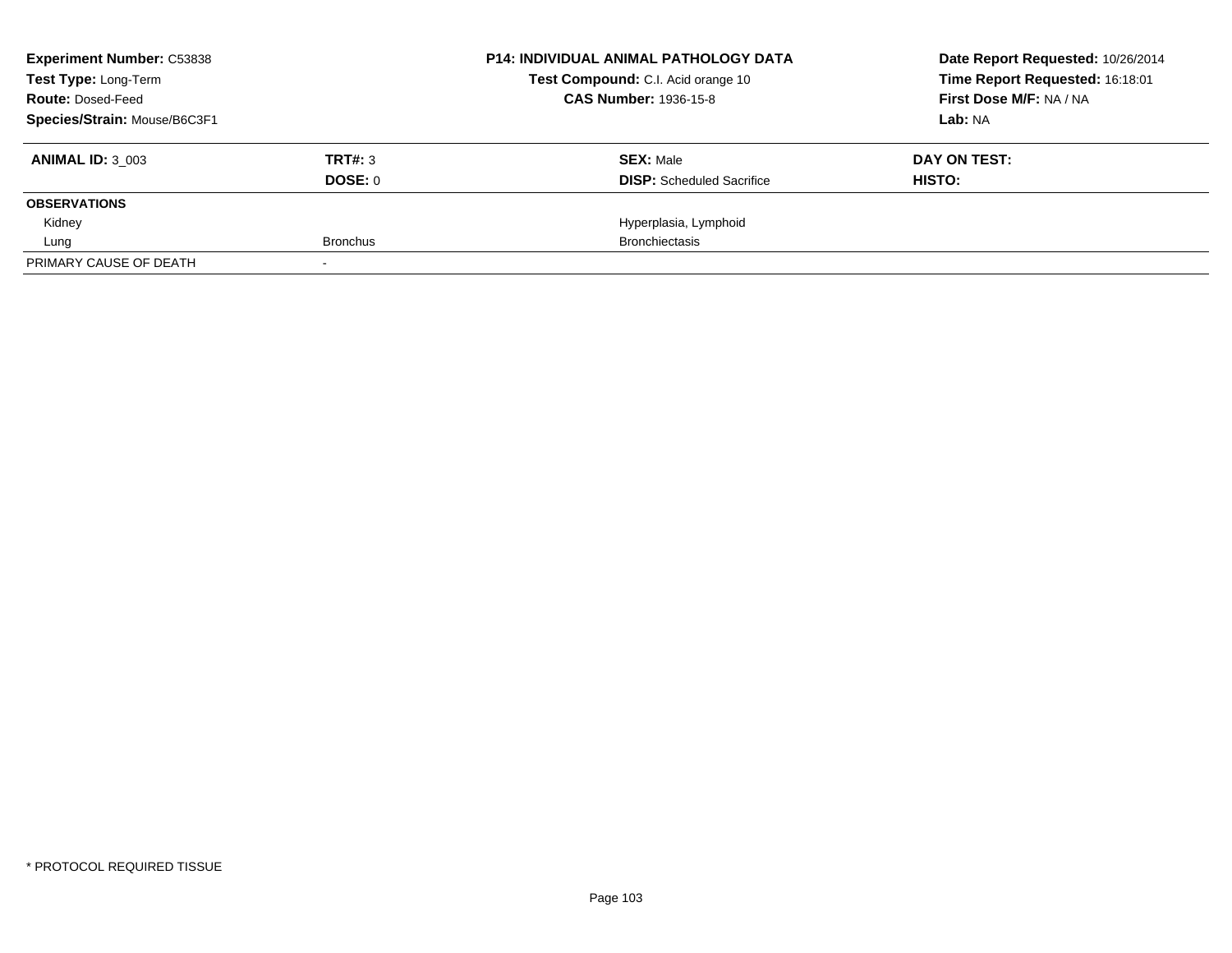**Test Type:** Long-Term

**Route:** Dosed-Feed

**Species/Strain:** Mouse/B6C3F1

## **P14: INDIVIDUAL ANIMAL PATHOLOGY DATA**

**Test Compound:** C.I. Acid orange 10**CAS Number:** 1936-15-8

| <b>ANIMAL ID: 3_004</b> | <b>TRT#: 3</b>           | <b>SEX: Male</b>                 | DAY ON TEST: |
|-------------------------|--------------------------|----------------------------------|--------------|
|                         | DOSE: 0                  | <b>DISP: Natural Death</b>       | HISTO:       |
| <b>OBSERVATIONS</b>     |                          |                                  |              |
| Adrenal gland           |                          | Angiectasis                      |              |
|                         | Medulla                  | Fibrosis                         |              |
| Brain                   |                          | Calcification, Dystrophic        |              |
| Epididymis              |                          | Inflammation, Acute/Chronic      |              |
| Heart                   | Cardiac Valve            | Mineralization                   |              |
| Kidney                  |                          | Nephropathy                      |              |
| Liver                   | Centrilobular            | Necrosis, Focal                  |              |
| Lung                    |                          | Hyperplasia, Alveolar Epithelium |              |
|                         |                          | Inflammation, Interstitial       |              |
| Salivary gland          |                          | Hyperplasia, Lymphoid            |              |
| Skin                    |                          | Fibrous Histiocytoma             |              |
|                         |                          | Hyperkeratosis                   |              |
| Urinary bladder         |                          | Hyperplasia, Lymphoid            |              |
| PRIMARY CAUSE OF DEATH  | $\overline{\phantom{a}}$ |                                  |              |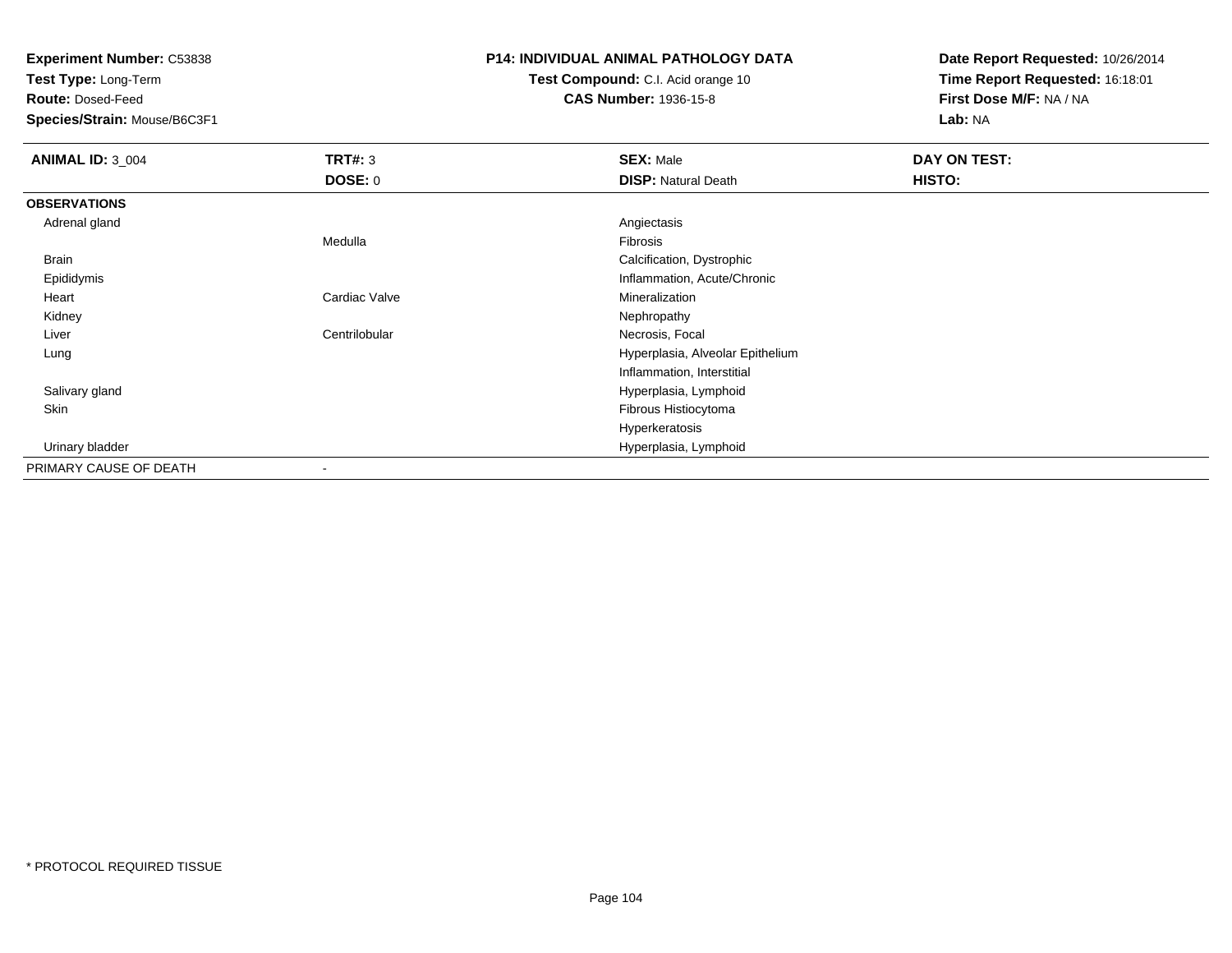**Experiment Number:** C53838**Test Type:** Long-Term**Route:** Dosed-Feed **Species/Strain:** Mouse/B6C3F1**P14: INDIVIDUAL ANIMAL PATHOLOGY DATATest Compound:** C.I. Acid orange 10**CAS Number:** 1936-15-8**Date Report Requested:** 10/26/2014**Time Report Requested:** 16:18:01**First Dose M/F:** NA / NA**Lab:** NA**ANIMAL ID:** 3\_005 **TRT#:** <sup>3</sup> **SEX:** Male **DAY ON TEST: DOSE:** 0**DISP:** Natural Death **HISTO: OBSERVATIONS** Bone marrowHyperplasia, Hematopoietic<br>Cortex Calcification, Dystrophic BrainCalcification, Dystrophic Heart Rhabdomyosarcoma, Metastatic Intestine Largee and the Colon Colon Colon and the Nematodiasis Kidney Hyperplasia, Lymphoid Rhabdomyosarcoma, Metastatic Liver Rhabdomyosarcoma, Metastatic Lung Unspecified Rhabdomyosarcoma PRIMARY CAUSE OF DEATH-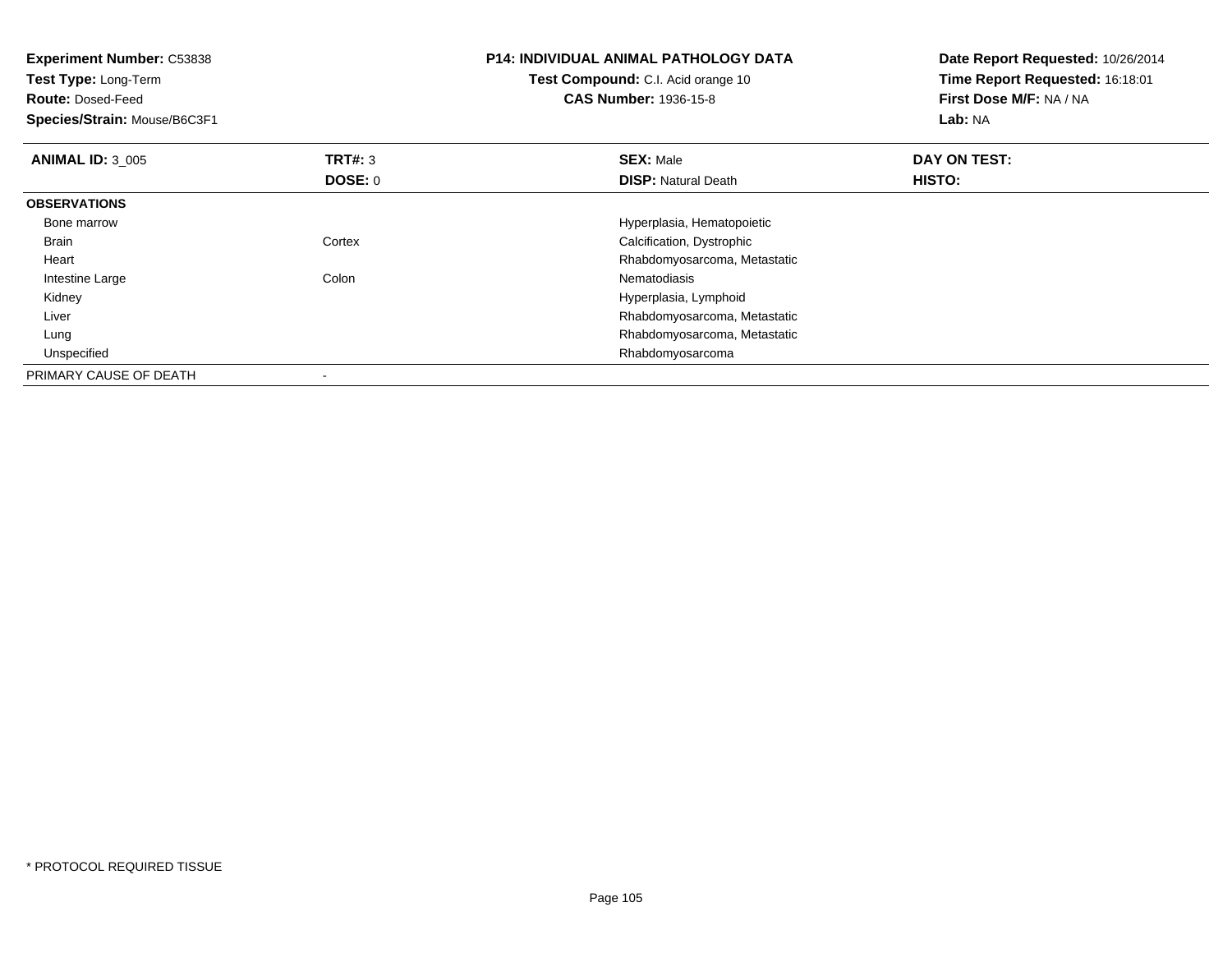**Test Type:** Long-Term

**Route:** Dosed-Feed

**Species/Strain:** Mouse/B6C3F1

## **P14: INDIVIDUAL ANIMAL PATHOLOGY DATA**

**Test Compound:** C.I. Acid orange 10**CAS Number:** 1936-15-8

| <b>ANIMAL ID: 3_006</b> | TRT#: 3               | <b>SEX: Male</b>           | DAY ON TEST: |  |
|-------------------------|-----------------------|----------------------------|--------------|--|
|                         | DOSE: 0               | <b>DISP: Natural Death</b> | HISTO:       |  |
| <b>OBSERVATIONS</b>     |                       |                            |              |  |
| Brain                   |                       | Calcification, Dystrophic  |              |  |
| Heart                   | Cardiac Valve         | Mineralization             |              |  |
| Kidney                  |                       | Hyperplasia, Lymphoid      |              |  |
| Lung                    |                       | Fibrosarcoma, Metastatic   |              |  |
|                         |                       | Inflammation, Interstitial |              |  |
| Lymph node              | Mandibular Lymph Node | Hemosiderosis              |              |  |
| Skin                    |                       | Hyperkeratosis             |              |  |
| Spleen                  |                       | Hematopoiesis              |              |  |
| <b>Testis</b>           |                       | Calcification, Dystrophic  |              |  |
| Unspecified             |                       | Fibrosarcoma               |              |  |
| PRIMARY CAUSE OF DEATH  |                       |                            |              |  |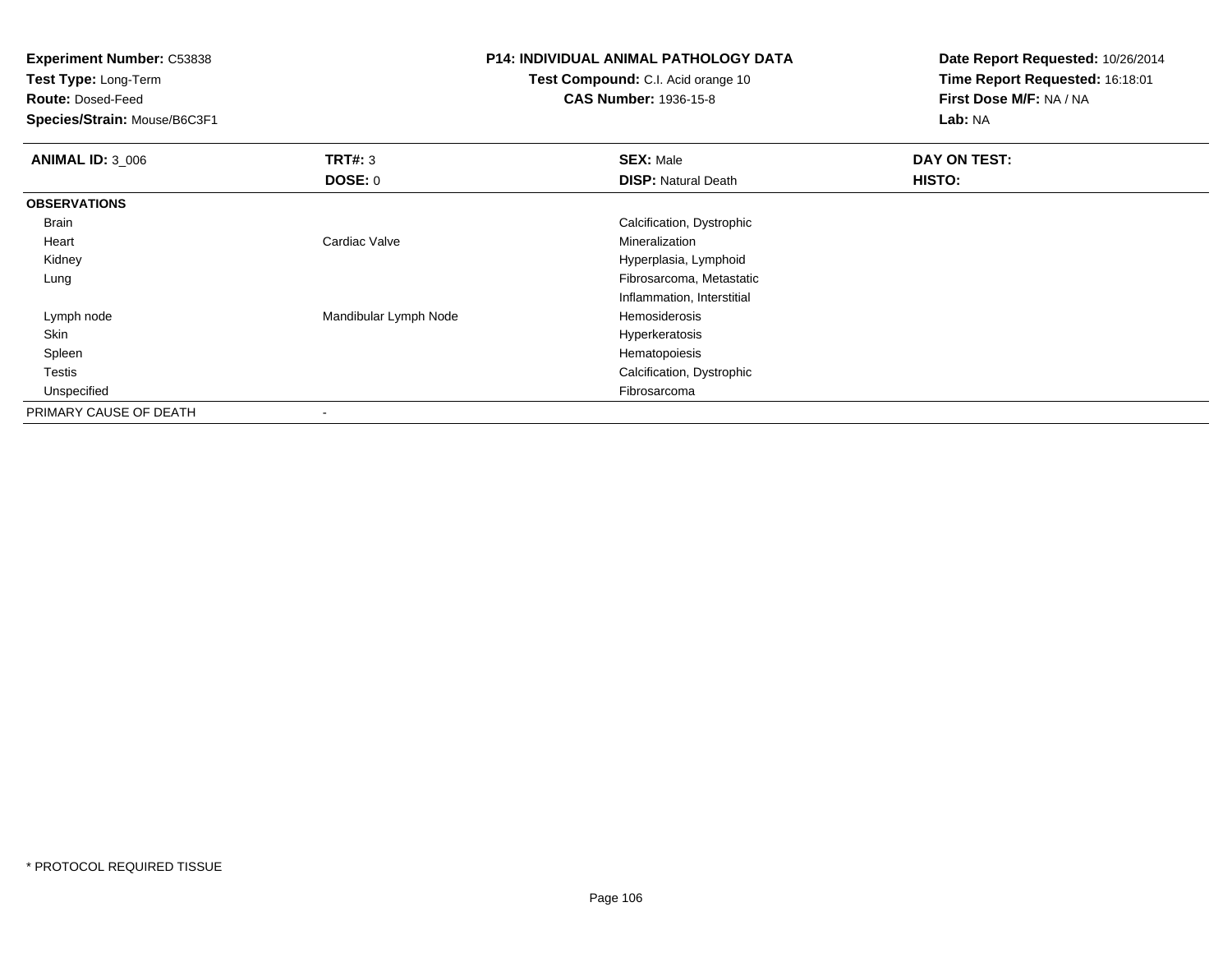| <b>Experiment Number: C53838</b><br>Test Type: Long-Term<br><b>Route: Dosed-Feed</b><br>Species/Strain: Mouse/B6C3F1 |                  | <b>P14: INDIVIDUAL ANIMAL PATHOLOGY DATA</b><br><b>Test Compound:</b> C.I. Acid orange 10<br><b>CAS Number: 1936-15-8</b> | Date Report Requested: 10/26/2014<br>Time Report Requested: 16:18:01<br>First Dose M/F: NA / NA<br>Lab: NA |
|----------------------------------------------------------------------------------------------------------------------|------------------|---------------------------------------------------------------------------------------------------------------------------|------------------------------------------------------------------------------------------------------------|
| <b>ANIMAL ID: 3 007</b>                                                                                              | <b>TRT#: 3</b>   | <b>SEX: Male</b>                                                                                                          | DAY ON TEST:                                                                                               |
|                                                                                                                      | DOSE: 0          | <b>DISP:</b> Scheduled Sacrifice                                                                                          | HISTO:                                                                                                     |
| <b>OBSERVATIONS</b>                                                                                                  |                  |                                                                                                                           |                                                                                                            |
| Ductus deferens                                                                                                      | Vas Deferens Nos | Lymphocytic Inflammatory Infiltrate                                                                                       |                                                                                                            |
| Liver                                                                                                                |                  | Inflammation, Acute/Chronic                                                                                               |                                                                                                            |
| Lung                                                                                                                 |                  | Inflammation, Interstitial                                                                                                |                                                                                                            |
| <b>Skin</b>                                                                                                          |                  | Inflammation, Acute Pustular                                                                                              |                                                                                                            |
| Thyroid                                                                                                              |                  | Follicular-Cell Adenoma                                                                                                   |                                                                                                            |
| Urinary bladder                                                                                                      |                  | Hyperplasia, Lymphoid                                                                                                     |                                                                                                            |
| PRIMARY CAUSE OF DEATH                                                                                               |                  |                                                                                                                           |                                                                                                            |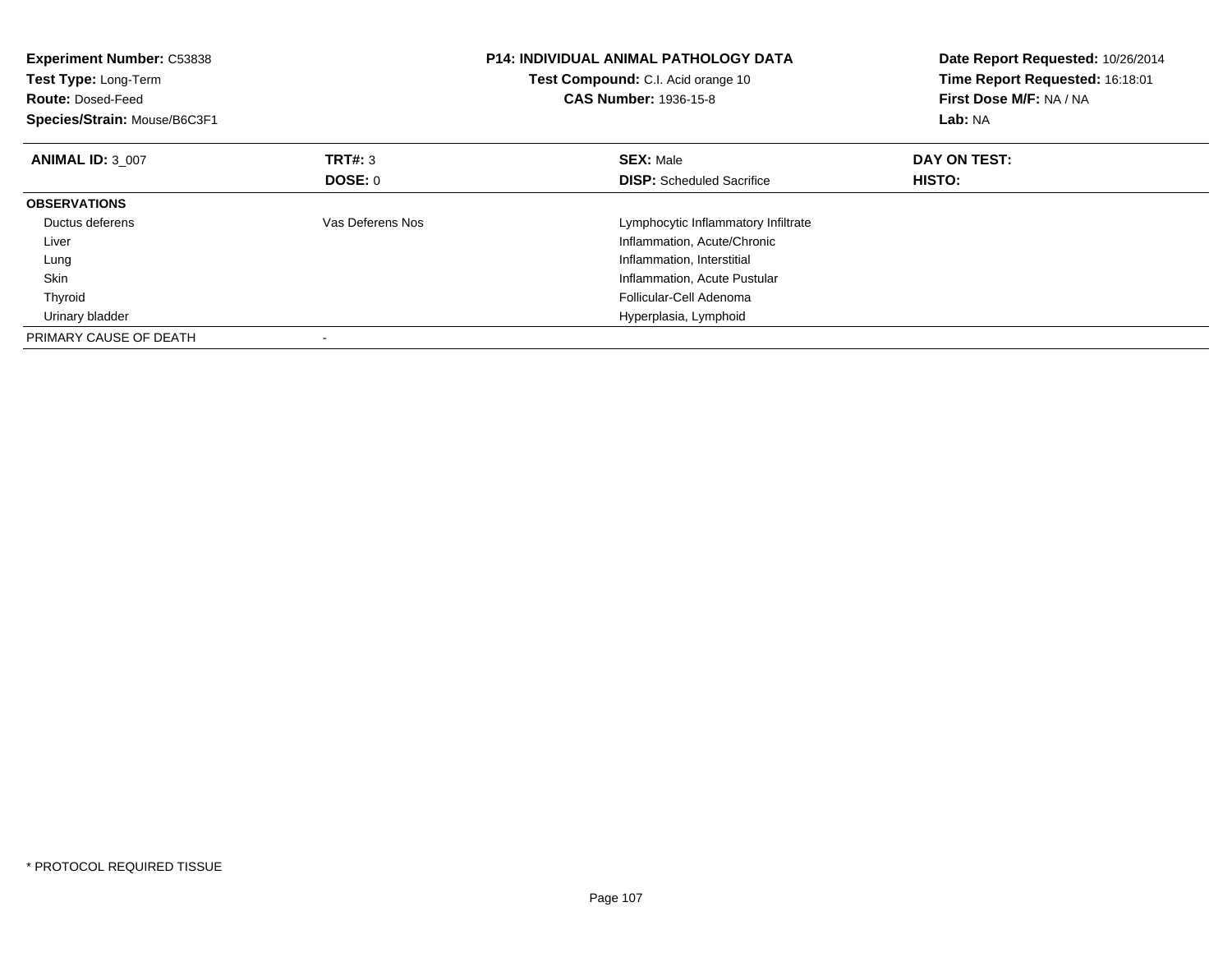| Experiment Number: C53838<br>Test Type: Long-Term<br><b>Route: Dosed-Feed</b><br>Species/Strain: Mouse/B6C3F1 |                | <b>P14: INDIVIDUAL ANIMAL PATHOLOGY DATA</b><br>Test Compound: C.I. Acid orange 10<br><b>CAS Number: 1936-15-8</b> | Date Report Requested: 10/26/2014<br>Time Report Requested: 16:18:01<br>First Dose M/F: NA / NA<br>Lab: NA |
|---------------------------------------------------------------------------------------------------------------|----------------|--------------------------------------------------------------------------------------------------------------------|------------------------------------------------------------------------------------------------------------|
| <b>ANIMAL ID: 3 008</b>                                                                                       | TRT#: 3        | <b>SEX: Male</b>                                                                                                   | DAY ON TEST:                                                                                               |
|                                                                                                               | <b>DOSE: 0</b> | <b>DISP:</b> Natural Death                                                                                         | HISTO:                                                                                                     |
| <b>OBSERVATIONS</b>                                                                                           |                |                                                                                                                    |                                                                                                            |
| <b>Brain</b>                                                                                                  | Cortex         | Calcification, Dystrophic                                                                                          |                                                                                                            |
| Heart                                                                                                         | Cardiac Valve  | Mineralization                                                                                                     |                                                                                                            |
| Kidney                                                                                                        |                | Inflammation, Interstitial                                                                                         |                                                                                                            |
| Liver                                                                                                         |                | Inflammation, Acute/Chronic                                                                                        |                                                                                                            |
| Lung                                                                                                          |                | Hemorrhage                                                                                                         |                                                                                                            |
|                                                                                                               |                | Inflammation, Interstitial                                                                                         |                                                                                                            |
| PRIMARY CAUSE OF DEATH                                                                                        |                |                                                                                                                    |                                                                                                            |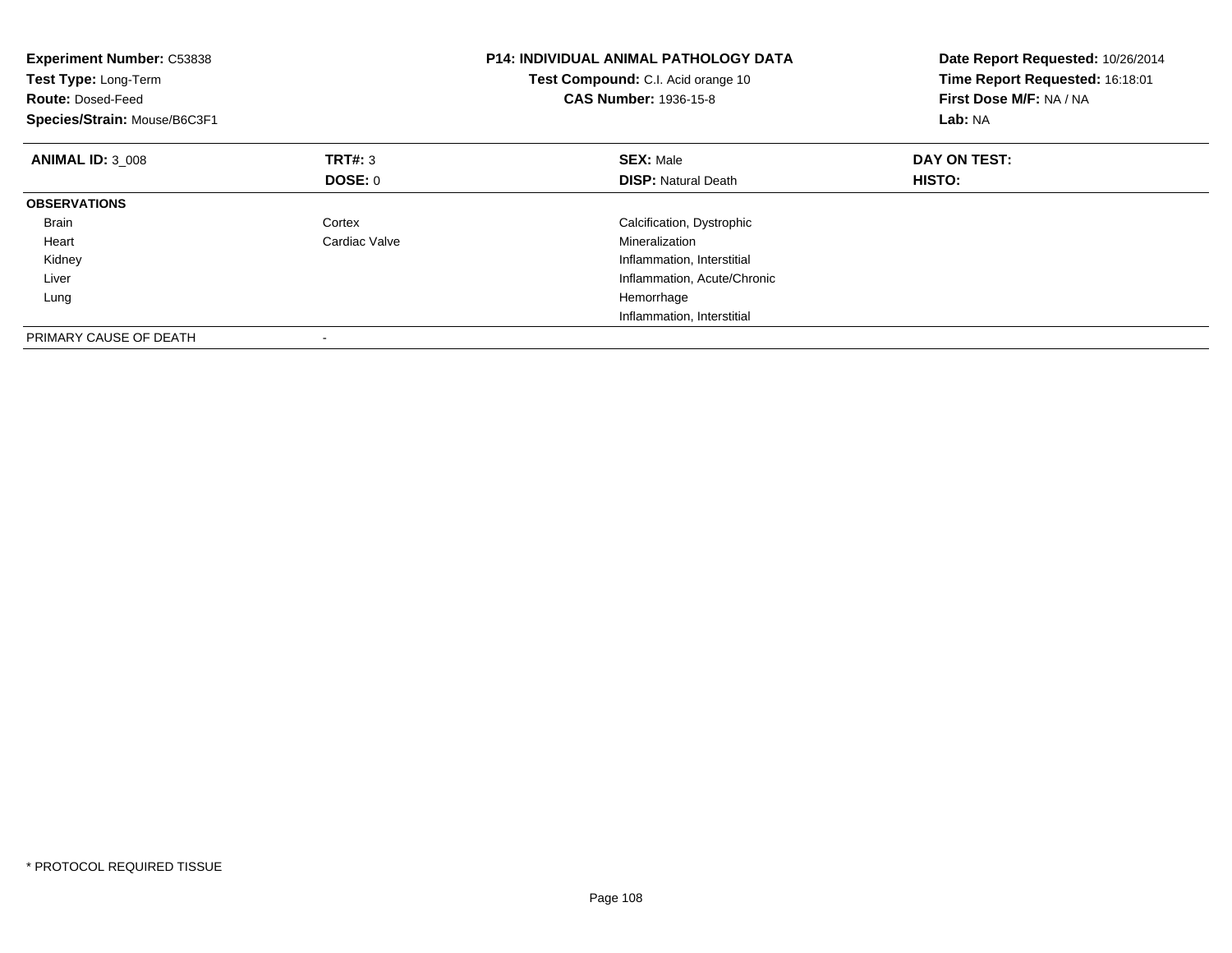**Test Type:** Long-Term

**Route:** Dosed-Feed

**Species/Strain:** Mouse/B6C3F1

## **P14: INDIVIDUAL ANIMAL PATHOLOGY DATA**

**Test Compound:** C.I. Acid orange 10**CAS Number:** 1936-15-8

| <b>ANIMAL ID: 3 009</b> | TRT#: 3           | <b>SEX: Male</b>                 | DAY ON TEST: |  |
|-------------------------|-------------------|----------------------------------|--------------|--|
|                         | <b>DOSE: 0</b>    | <b>DISP:</b> Scheduled Sacrifice | HISTO:       |  |
| <b>OBSERVATIONS</b>     |                   |                                  |              |  |
| Brain                   | Cortex            | Calcification, Dystrophic        |              |  |
| Epididymis              |                   | Inflammation, Acute/Chronic      |              |  |
| Heart                   | Cardiac Valve     | Mineralization                   |              |  |
| Kidney                  |                   | Hyperplasia, Lymphoid            |              |  |
| Lung                    | <b>Bronchiole</b> | <b>Bronchiolectasis</b>          |              |  |
|                         |                   | Hyperplasia, Alveolar Epithelium |              |  |
|                         |                   | Inflammation, Interstitial       |              |  |
| Pancreas                |                   | Hyperplasia, Lymphoid            |              |  |
| Salivary gland          |                   | Hyperplasia, Lymphoid            |              |  |
| Urinary bladder         |                   | Hyperplasia, Lymphoid            |              |  |
| PRIMARY CAUSE OF DEATH  |                   |                                  |              |  |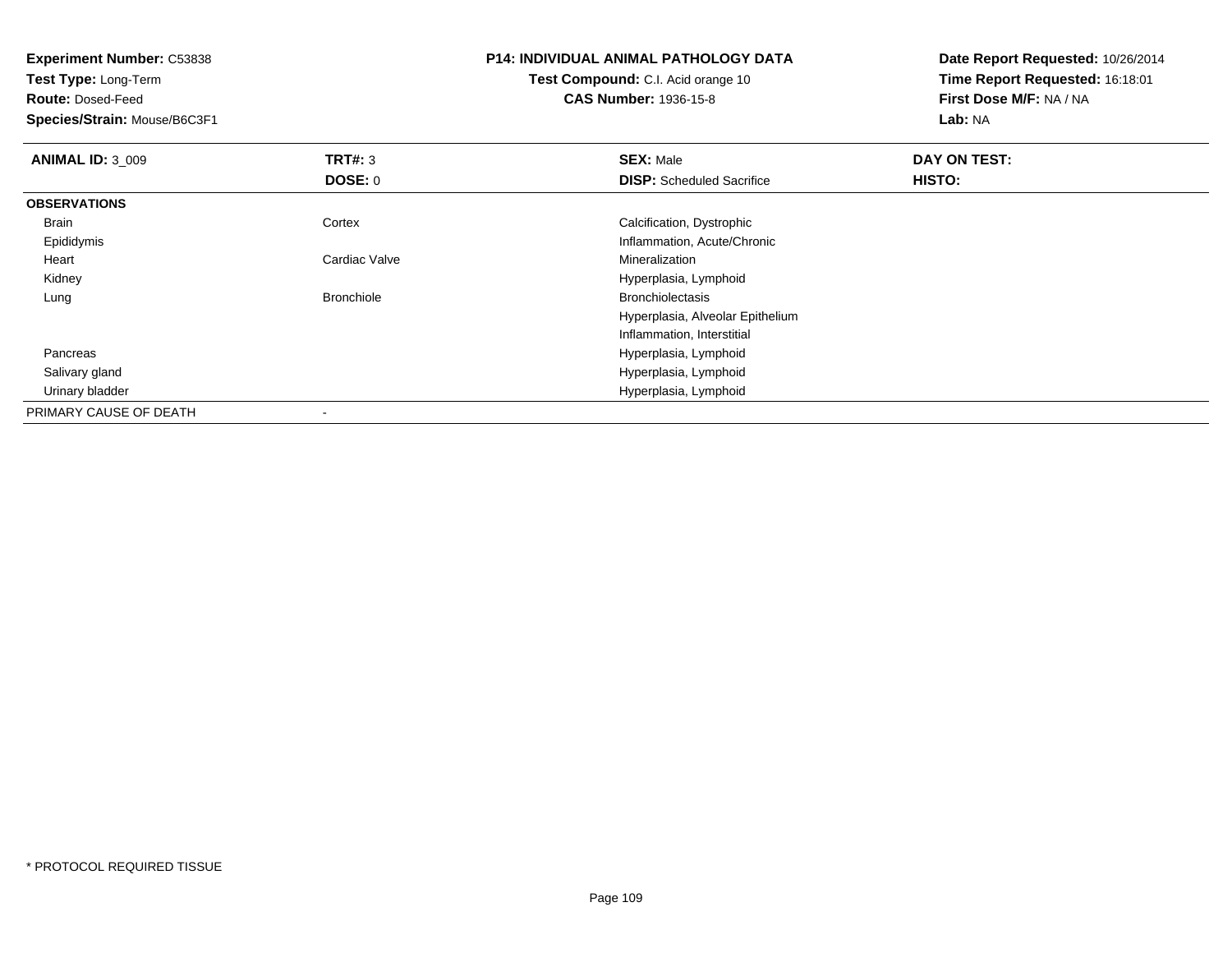**Test Type:** Long-Term

**Route:** Dosed-Feed

**Species/Strain:** Mouse/B6C3F1

# **P14: INDIVIDUAL ANIMAL PATHOLOGY DATA**

**Test Compound:** C.I. Acid orange 10**CAS Number:** 1936-15-8

| <b>ANIMAL ID: 3 010</b> | TRT#: 3                  | <b>SEX: Male</b>                 | DAY ON TEST: |
|-------------------------|--------------------------|----------------------------------|--------------|
|                         | <b>DOSE: 0</b>           | <b>DISP:</b> Moribund Sacrifice  | HISTO:       |
| <b>OBSERVATIONS</b>     |                          |                                  |              |
| Adrenal gland           |                          | Cyst, Nos                        |              |
| Bone marrow             |                          | Hyperplasia, Hematopoietic       |              |
| Epididymis              |                          | Inflammation, Acute/Chronic      |              |
| Heart                   | Cardiac Valve            | Mineralization                   |              |
|                         | Cardiac Valve            | Thrombosis, Nos                  |              |
| Intestine Large         | Colon                    | Nematodiasis                     |              |
| Kidney                  |                          | Inflammation, Chronic Focal      |              |
| Liver                   |                          | Inflammation, Acute/Chronic      |              |
| Lung                    |                          | Hyperplasia, Alveolar Epithelium |              |
|                         |                          | Pneumonia, Interstitial Chronic  |              |
| Salivary gland          |                          | Hyperplasia, Lymphoid            |              |
| Spleen                  |                          | Hematopoiesis                    |              |
| Unspecified             |                          | Sarcoma, Nos                     |              |
| Urinary bladder         |                          | Hyperplasia, Lymphoid            |              |
| PRIMARY CAUSE OF DEATH  | $\overline{\phantom{a}}$ |                                  |              |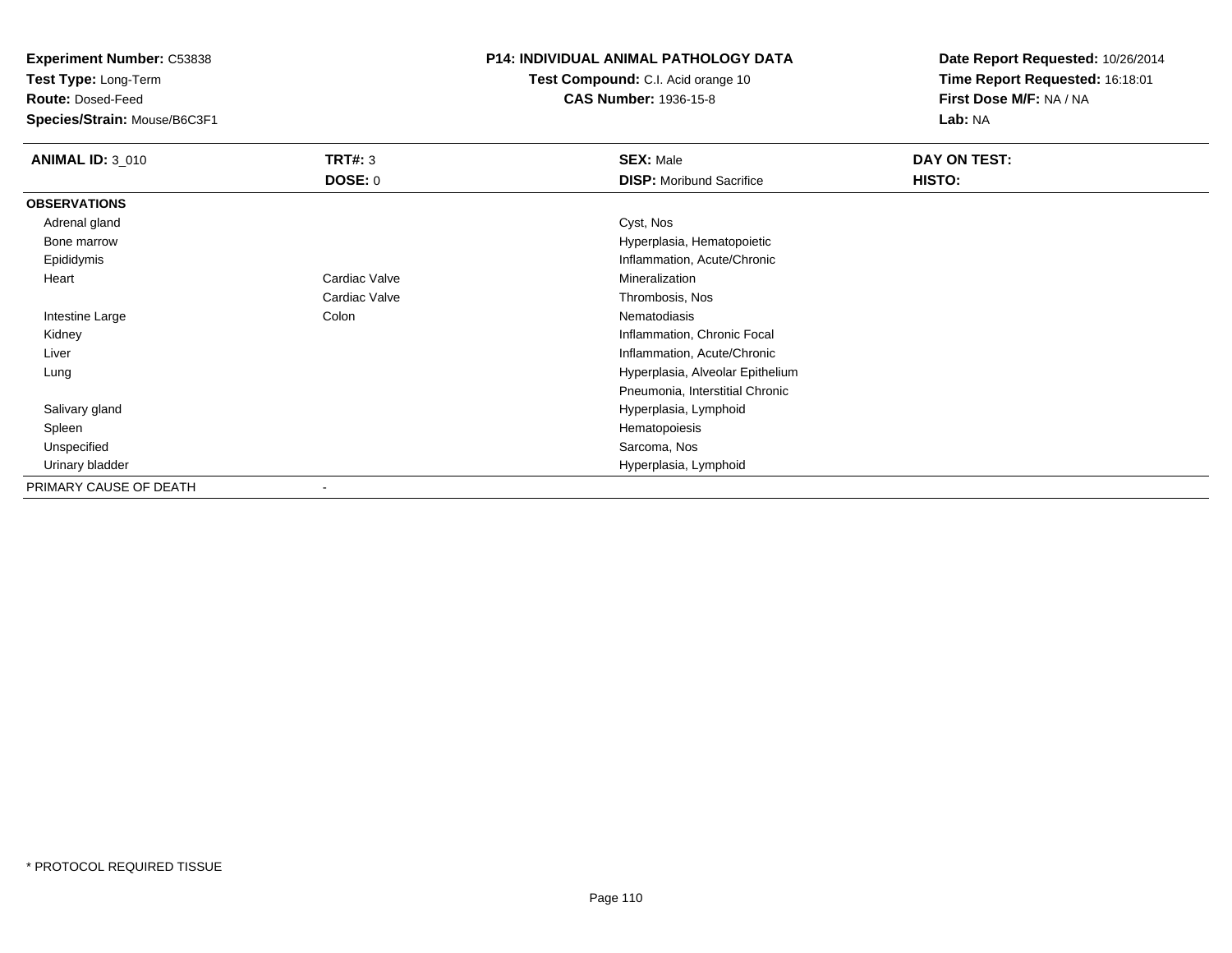**Test Type:** Long-Term

**Route:** Dosed-Feed

**Species/Strain:** Mouse/B6C3F1

# **P14: INDIVIDUAL ANIMAL PATHOLOGY DATA**

**Test Compound:** C.I. Acid orange 10**CAS Number:** 1936-15-8

| <b>ANIMAL ID: 3 011</b> | TRT#: 3           | <b>SEX: Male</b>                | DAY ON TEST: |  |
|-------------------------|-------------------|---------------------------------|--------------|--|
|                         | <b>DOSE: 0</b>    | <b>DISP: Natural Death</b>      | HISTO:       |  |
| <b>OBSERVATIONS</b>     |                   |                                 |              |  |
| Kidney                  |                   | Hyperplasia, Lymphoid           |              |  |
|                         | Tubule            | Regeneration, Nos               |              |  |
| Liver                   |                   | Inflammation, Acute/Chronic     |              |  |
| Lymph node              | Lumbar Lymph Node | Hyperplasia, Plasma Cell        |              |  |
| Pancreas                |                   | Inflammation, Interstitial      |              |  |
| Penis                   | Prepuce Nos       | Inflammation, Acute Necrotizing |              |  |
| Prostate                |                   | Inflammation, Acute Diffuse     |              |  |
| Urethra                 |                   | Inflammation, Acute Necrotizing |              |  |
| Urinary bladder         |                   | Inflammation, Multifocal        |              |  |
| PRIMARY CAUSE OF DEATH  |                   |                                 |              |  |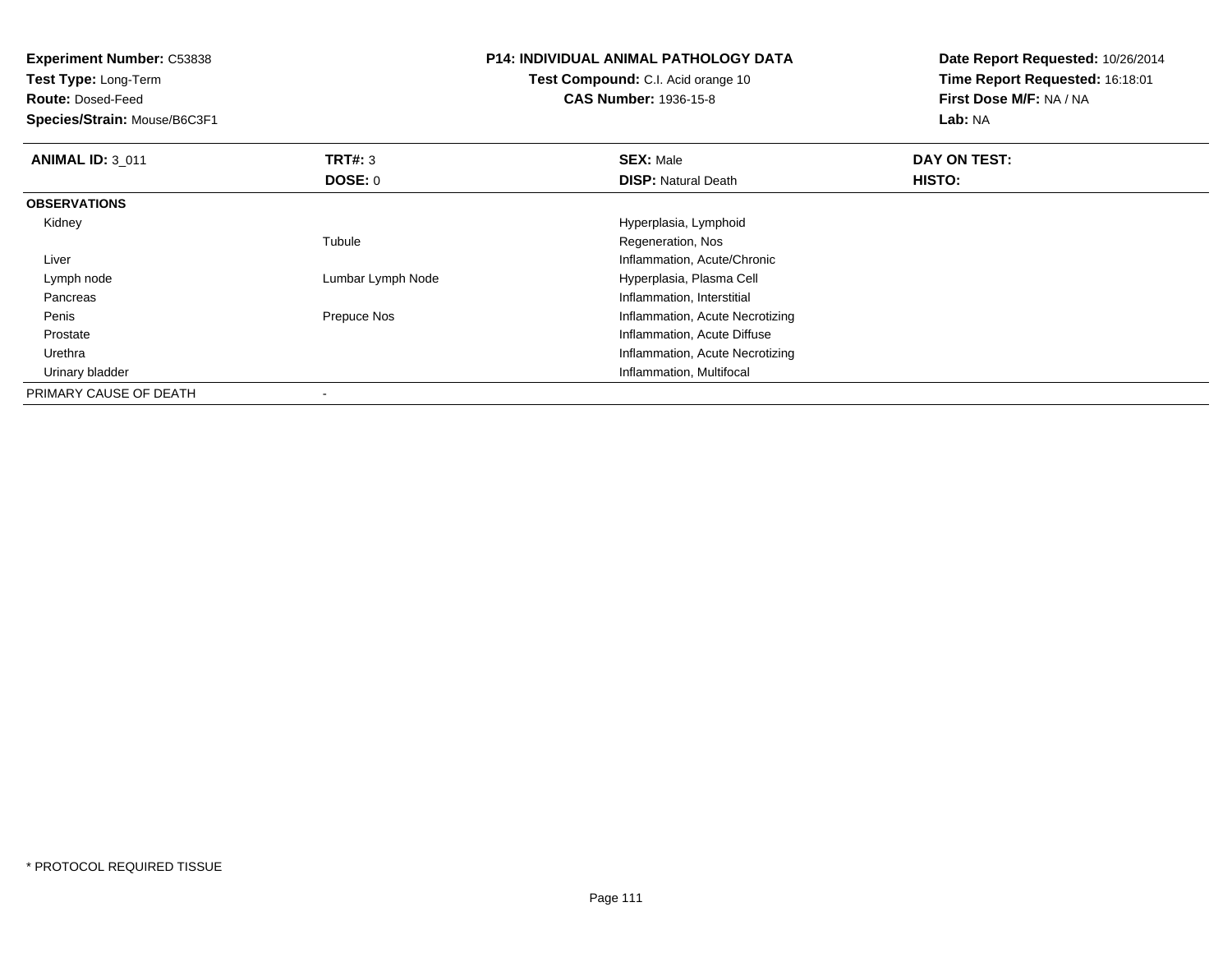| <b>Experiment Number: C53838</b><br>Test Type: Long-Term<br><b>Route: Dosed-Feed</b><br>Species/Strain: Mouse/B6C3F1 |             | <b>P14: INDIVIDUAL ANIMAL PATHOLOGY DATA</b><br>Test Compound: C.I. Acid orange 10<br><b>CAS Number: 1936-15-8</b> | Date Report Requested: 10/26/2014<br>Time Report Requested: 16:18:01<br>First Dose M/F: NA / NA<br>Lab: NA |
|----------------------------------------------------------------------------------------------------------------------|-------------|--------------------------------------------------------------------------------------------------------------------|------------------------------------------------------------------------------------------------------------|
| <b>ANIMAL ID: 3 012</b>                                                                                              | TRT#: 3     | <b>SEX: Male</b>                                                                                                   | DAY ON TEST:                                                                                               |
|                                                                                                                      | DOSE: 0     | <b>DISP:</b> Natural Death                                                                                         | HISTO:                                                                                                     |
| <b>OBSERVATIONS</b>                                                                                                  |             |                                                                                                                    |                                                                                                            |
| Kidney                                                                                                               |             | Inflammation, Interstitial                                                                                         |                                                                                                            |
| Penis                                                                                                                | Prepuce Nos | Inflammation, Acute Focal                                                                                          |                                                                                                            |
| Preputial gland                                                                                                      |             | Inflammation, Acute Focal                                                                                          |                                                                                                            |
| PRIMARY CAUSE OF DEATH                                                                                               |             |                                                                                                                    |                                                                                                            |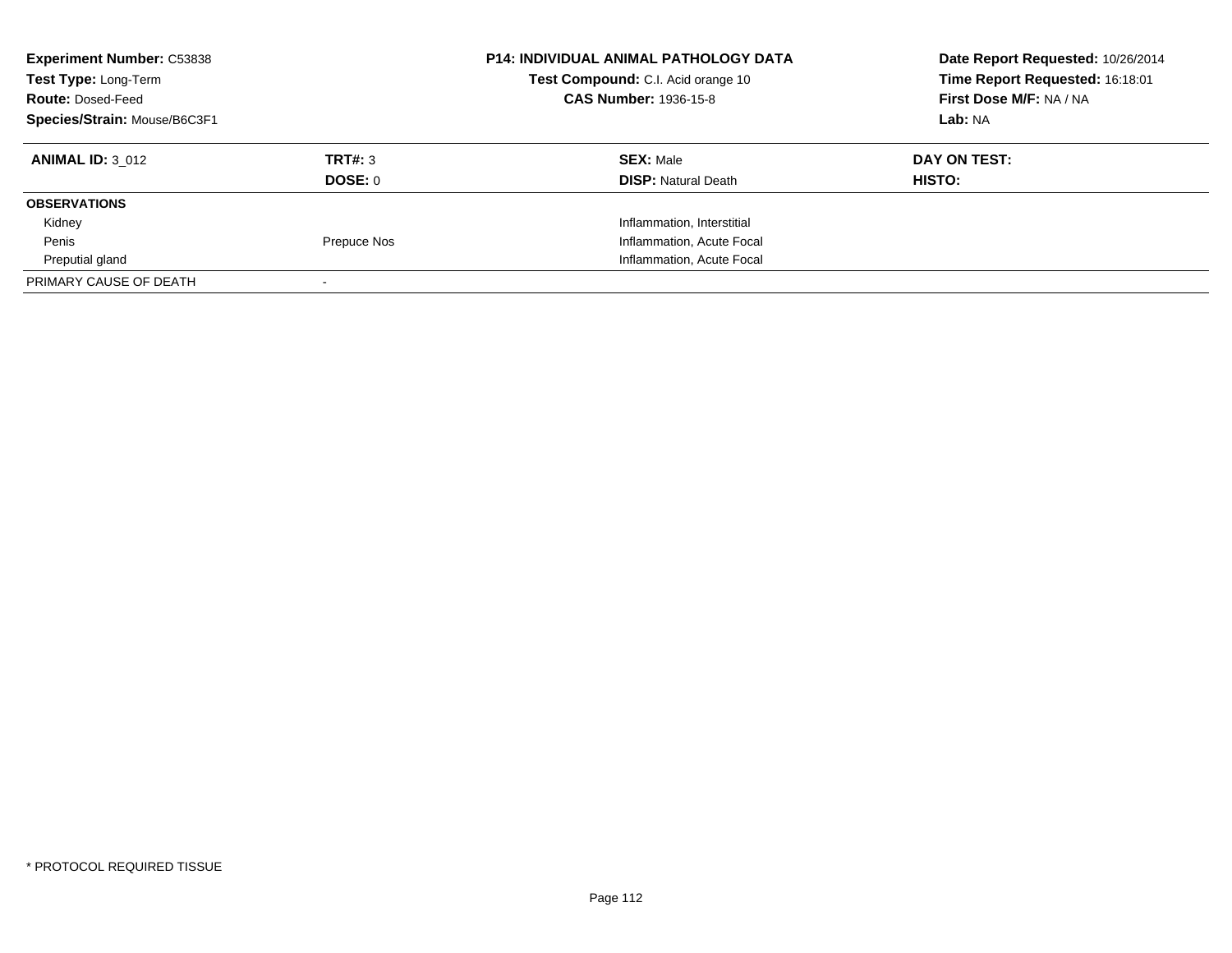| <b>Experiment Number: C53838</b><br>Test Type: Long-Term<br><b>Route: Dosed-Feed</b><br>Species/Strain: Mouse/B6C3F1 |                       | <b>P14: INDIVIDUAL ANIMAL PATHOLOGY DATA</b><br>Test Compound: C.I. Acid orange 10<br><b>CAS Number: 1936-15-8</b> | Date Report Requested: 10/26/2014<br>Time Report Requested: 16:18:01<br>First Dose M/F: NA / NA<br>Lab: NA |
|----------------------------------------------------------------------------------------------------------------------|-----------------------|--------------------------------------------------------------------------------------------------------------------|------------------------------------------------------------------------------------------------------------|
| <b>ANIMAL ID: 3 013</b>                                                                                              | TRT#: 3               | <b>SEX: Male</b>                                                                                                   | DAY ON TEST:                                                                                               |
|                                                                                                                      | DOSE: 0               | <b>DISP:</b> Moribund Sacrifice                                                                                    | HISTO:                                                                                                     |
| <b>OBSERVATIONS</b>                                                                                                  |                       |                                                                                                                    |                                                                                                            |
| Bone marrow                                                                                                          |                       | Hyperplasia, Hematopoietic                                                                                         |                                                                                                            |
| Intestine Large                                                                                                      | Colon                 | Nematodiasis                                                                                                       |                                                                                                            |
| Lung                                                                                                                 |                       | Hyperplasia, Cystic                                                                                                |                                                                                                            |
| Lymph node                                                                                                           | Mesenteric Lymph Node | Hematopoiesis                                                                                                      |                                                                                                            |
| Spleen                                                                                                               |                       | Hematopoiesis                                                                                                      |                                                                                                            |
| Unspecified                                                                                                          |                       | Fibrosarcoma                                                                                                       |                                                                                                            |
| PRIMARY CAUSE OF DEATH                                                                                               |                       |                                                                                                                    |                                                                                                            |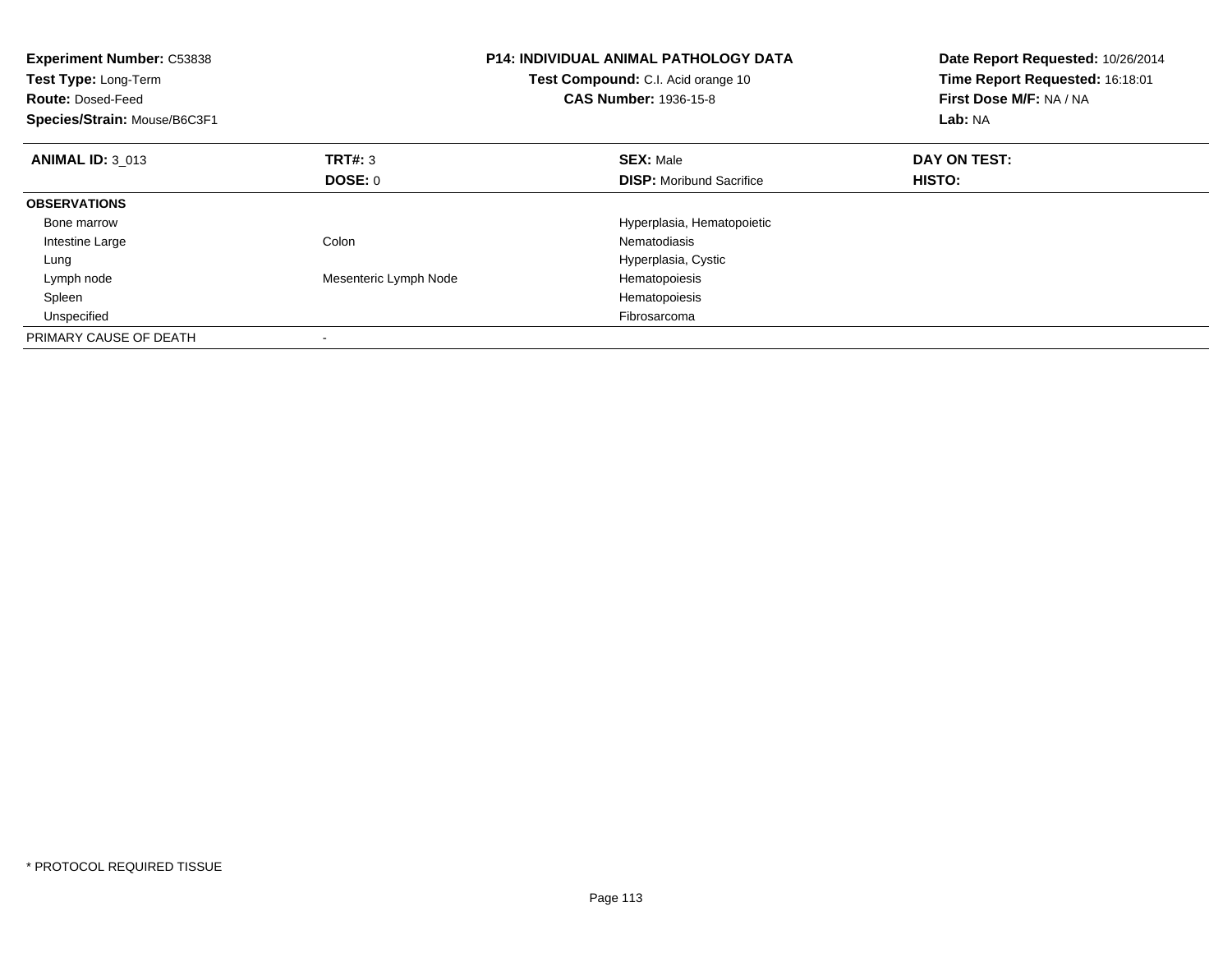| <b>Experiment Number: C53838</b><br>Test Type: Long-Term<br><b>Route: Dosed-Feed</b><br>Species/Strain: Mouse/B6C3F1 |                   | <b>P14: INDIVIDUAL ANIMAL PATHOLOGY DATA</b><br>Test Compound: C.I. Acid orange 10<br><b>CAS Number: 1936-15-8</b> | Date Report Requested: 10/26/2014<br>Time Report Requested: 16:18:01<br>First Dose M/F: NA / NA<br>Lab: NA |
|----------------------------------------------------------------------------------------------------------------------|-------------------|--------------------------------------------------------------------------------------------------------------------|------------------------------------------------------------------------------------------------------------|
| <b>ANIMAL ID: 3 014</b>                                                                                              | TRT#: 3           | <b>SEX: Male</b>                                                                                                   | DAY ON TEST:                                                                                               |
|                                                                                                                      | DOSE: 0           | <b>DISP:</b> Scheduled Sacrifice                                                                                   | HISTO:                                                                                                     |
| <b>OBSERVATIONS</b>                                                                                                  |                   |                                                                                                                    |                                                                                                            |
| Lung                                                                                                                 | <b>Bronchiole</b> | Hyperplasia, Epithelial                                                                                            |                                                                                                            |
|                                                                                                                      | <b>Bronchiole</b> | Hyperplasia, Lymphoid                                                                                              |                                                                                                            |
| Thymus                                                                                                               |                   | Ectopia                                                                                                            |                                                                                                            |
| Thyroid                                                                                                              |                   | Cyst, Follicular Nos                                                                                               |                                                                                                            |
| Urinary bladder                                                                                                      |                   | Hyperplasia, Lymphoid                                                                                              |                                                                                                            |
| PRIMARY CAUSE OF DEATH                                                                                               |                   |                                                                                                                    |                                                                                                            |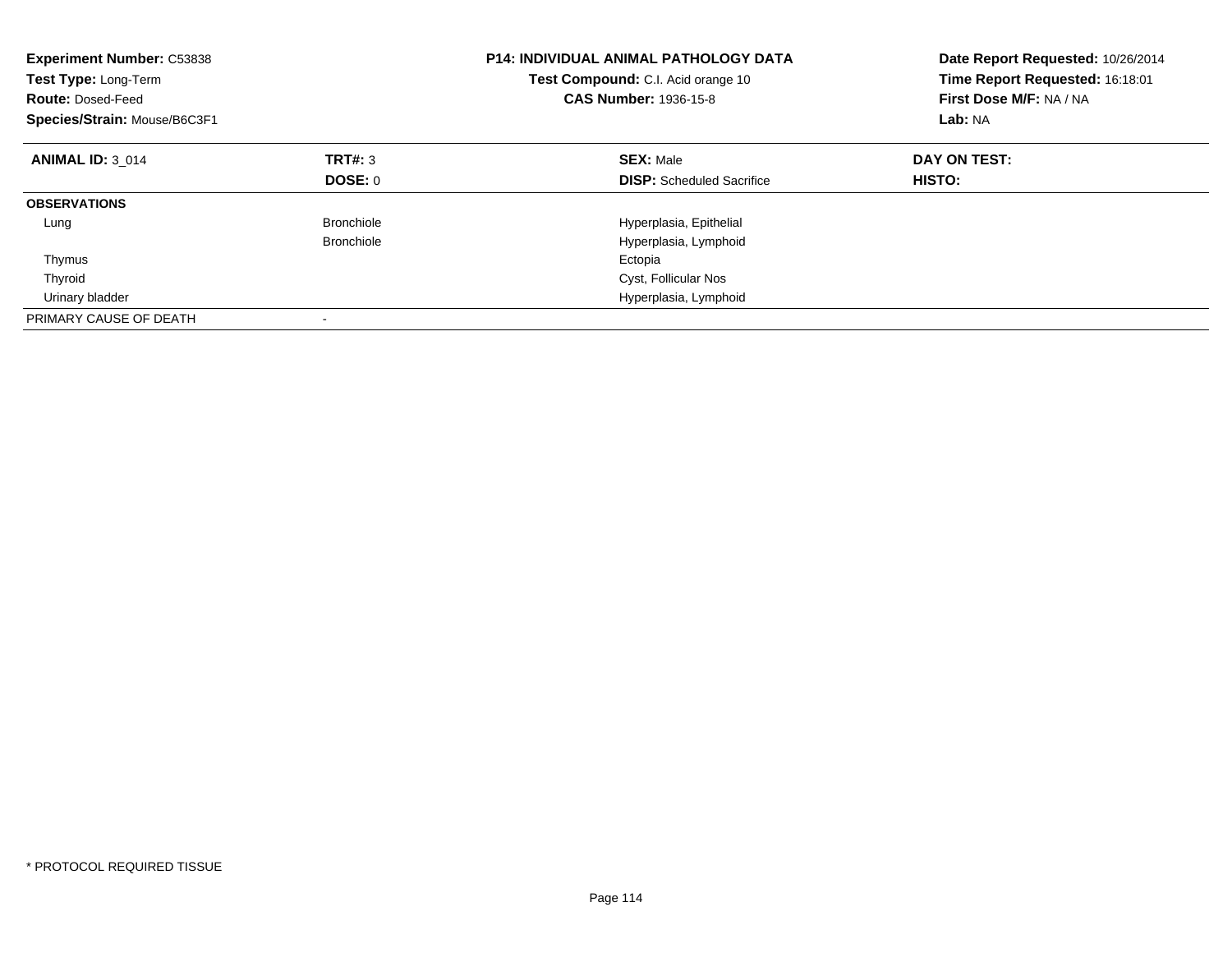| <b>Experiment Number: C53838</b><br>Test Type: Long-Term<br><b>Route: Dosed-Feed</b><br>Species/Strain: Mouse/B6C3F1 |                           | <b>P14: INDIVIDUAL ANIMAL PATHOLOGY DATA</b><br>Test Compound: C.I. Acid orange 10<br><b>CAS Number: 1936-15-8</b> | Date Report Requested: 10/26/2014<br>Time Report Requested: 16:18:01<br>First Dose M/F: NA / NA<br>Lab: NA |
|----------------------------------------------------------------------------------------------------------------------|---------------------------|--------------------------------------------------------------------------------------------------------------------|------------------------------------------------------------------------------------------------------------|
| <b>ANIMAL ID: 3 015</b>                                                                                              | TRT#: 3<br><b>DOSE: 0</b> | <b>SEX: Male</b><br><b>DISP:</b> Scheduled Sacrifice                                                               | DAY ON TEST:<br>HISTO:                                                                                     |
| <b>OBSERVATIONS</b>                                                                                                  |                           |                                                                                                                    |                                                                                                            |
| Adrenal gland                                                                                                        |                           | Pheochromocytoma, Malignant                                                                                        |                                                                                                            |
| Brain                                                                                                                |                           | Calcification, Dystrophic                                                                                          |                                                                                                            |
| Kidney                                                                                                               |                           | Nephropathy                                                                                                        |                                                                                                            |
| Liver                                                                                                                |                           | Hepatocellular Carcinoma                                                                                           |                                                                                                            |
| PRIMARY CAUSE OF DEATH                                                                                               |                           |                                                                                                                    |                                                                                                            |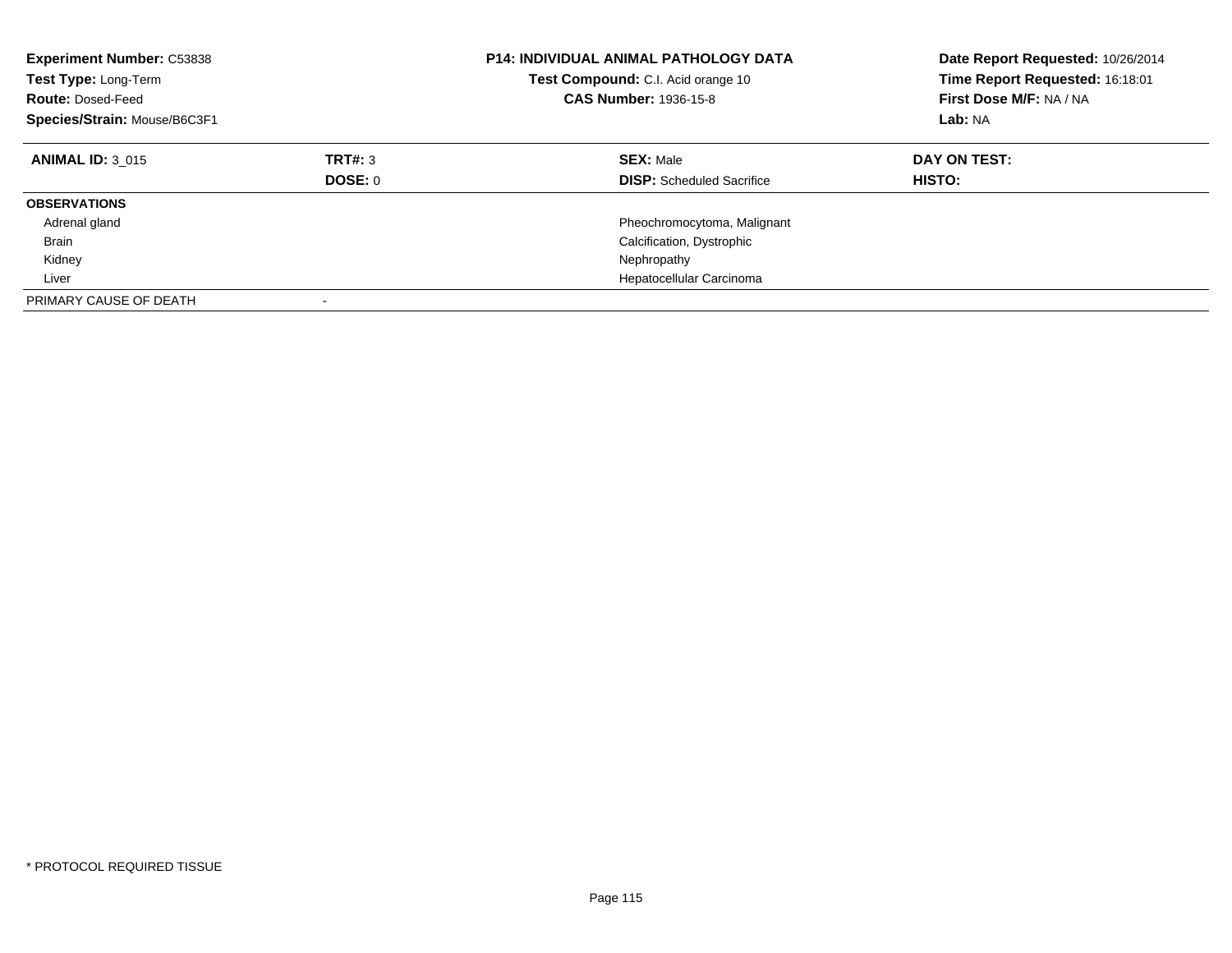| <b>Experiment Number: C53838</b><br><b>Test Type: Long-Term</b> |                       | <b>P14: INDIVIDUAL ANIMAL PATHOLOGY DATA</b><br>Test Compound: C.I. Acid orange 10 | Date Report Requested: 10/26/2014<br>Time Report Requested: 16:18:01 |
|-----------------------------------------------------------------|-----------------------|------------------------------------------------------------------------------------|----------------------------------------------------------------------|
| <b>Route: Dosed-Feed</b>                                        |                       | <b>CAS Number: 1936-15-8</b>                                                       | First Dose M/F: NA / NA                                              |
| Species/Strain: Mouse/B6C3F1                                    |                       |                                                                                    | Lab: NA                                                              |
| <b>ANIMAL ID: 3 016</b>                                         | TRT#: 3               | <b>SEX: Male</b>                                                                   | DAY ON TEST:                                                         |
|                                                                 | DOSE: 0               | <b>DISP:</b> Scheduled Sacrifice                                                   | HISTO:                                                               |
| <b>OBSERVATIONS</b>                                             |                       |                                                                                    |                                                                      |
| Brain                                                           |                       | Calcification, Dystrophic                                                          |                                                                      |
| Lymph node                                                      | Mesenteric Lymph Node | Depletion, Lymphoid                                                                |                                                                      |
| PRIMARY CAUSE OF DEATH                                          |                       |                                                                                    |                                                                      |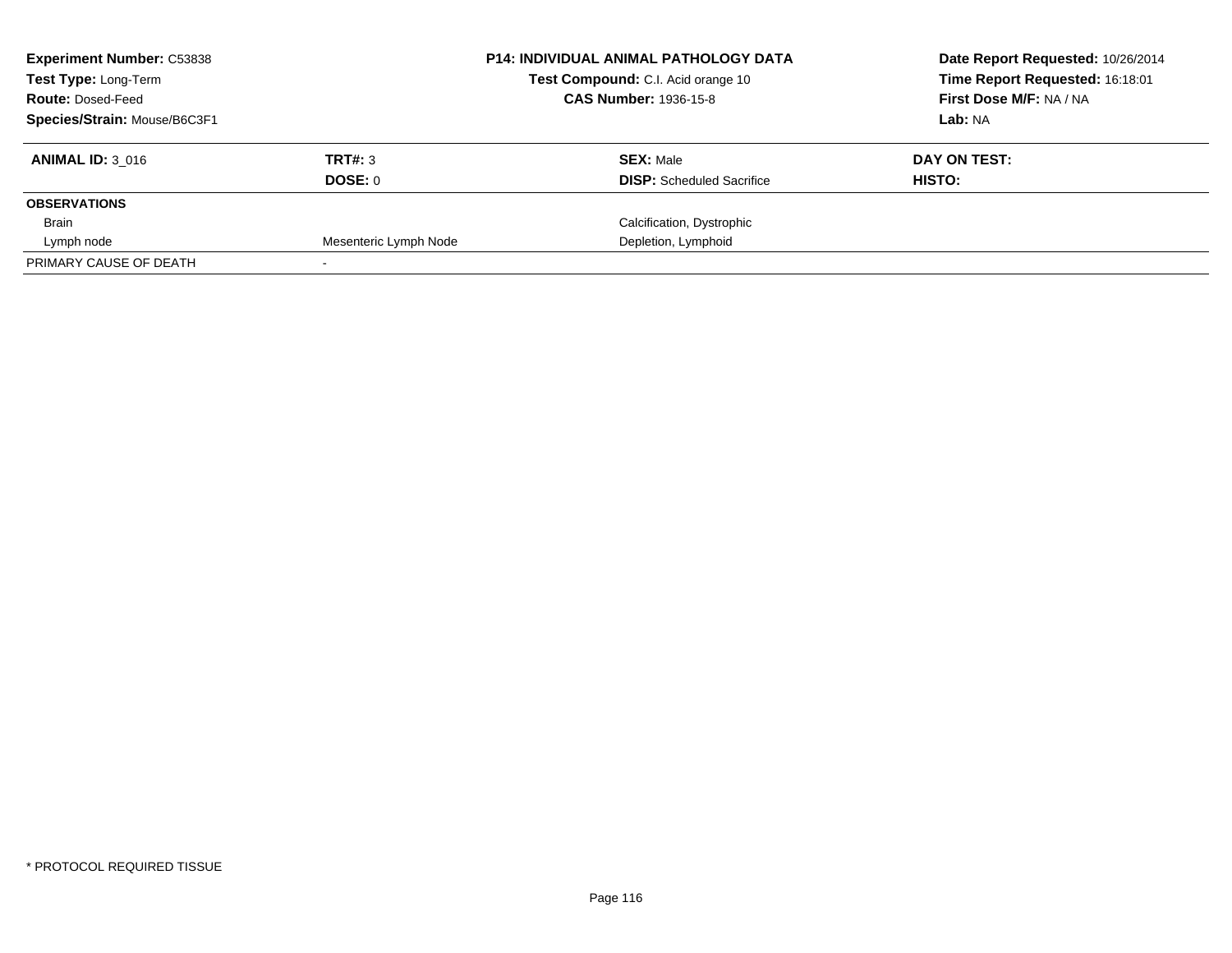| <b>Experiment Number: C53838</b><br>Test Type: Long-Term<br><b>Route: Dosed-Feed</b><br>Species/Strain: Mouse/B6C3F1 |                     | <b>P14: INDIVIDUAL ANIMAL PATHOLOGY DATA</b><br>Test Compound: C.I. Acid orange 10<br><b>CAS Number: 1936-15-8</b> | Date Report Requested: 10/26/2014<br>Time Report Requested: 16:18:01<br>First Dose M/F: NA / NA<br>Lab: NA |
|----------------------------------------------------------------------------------------------------------------------|---------------------|--------------------------------------------------------------------------------------------------------------------|------------------------------------------------------------------------------------------------------------|
| <b>ANIMAL ID: 3 017</b>                                                                                              | TRT#: 3             | <b>SEX: Male</b>                                                                                                   | DAY ON TEST:                                                                                               |
|                                                                                                                      | <b>DOSE: 0</b>      | <b>DISP:</b> Natural Death                                                                                         | <b>HISTO:</b>                                                                                              |
| <b>OBSERVATIONS</b>                                                                                                  |                     |                                                                                                                    |                                                                                                            |
| Kidney                                                                                                               |                     | Nephropathy                                                                                                        |                                                                                                            |
| Skin                                                                                                                 | Dermis              | Edema, Nos                                                                                                         |                                                                                                            |
| Unspecified                                                                                                          | Multiple Organs Nos | Leukemia, Lymphocytic                                                                                              |                                                                                                            |
| PRIMARY CAUSE OF DEATH                                                                                               |                     |                                                                                                                    |                                                                                                            |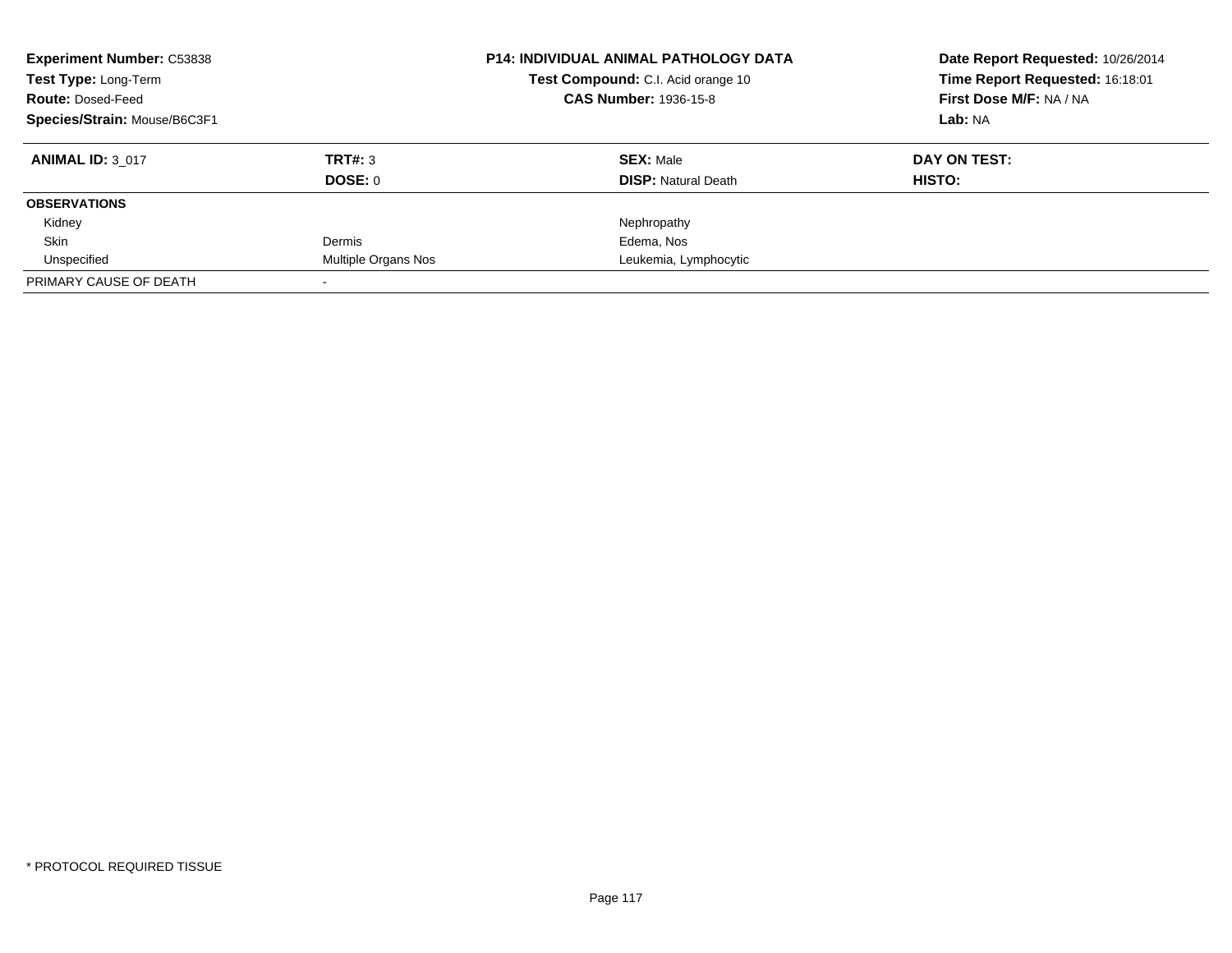| <b>Experiment Number: C53838</b><br><b>Test Type: Long-Term</b><br><b>Route: Dosed-Feed</b><br>Species/Strain: Mouse/B6C3F1 |                    | <b>P14: INDIVIDUAL ANIMAL PATHOLOGY DATA</b><br>Test Compound: C.I. Acid orange 10<br><b>CAS Number: 1936-15-8</b> | Date Report Requested: 10/26/2014<br>Time Report Requested: 16:18:01<br>First Dose M/F: NA / NA<br>Lab: NA |
|-----------------------------------------------------------------------------------------------------------------------------|--------------------|--------------------------------------------------------------------------------------------------------------------|------------------------------------------------------------------------------------------------------------|
| <b>ANIMAL ID: 3 018</b>                                                                                                     | TRT#: 3<br>DOSE: 0 | <b>SEX: Male</b><br><b>DISP:</b> Scheduled Sacrifice                                                               | DAY ON TEST:<br>HISTO:                                                                                     |
| <b>OBSERVATIONS</b>                                                                                                         |                    |                                                                                                                    |                                                                                                            |
| Adrenal gland                                                                                                               | Medulla            | Hyperplasia, Focal                                                                                                 |                                                                                                            |
| Kidney                                                                                                                      |                    | Hyperplasia, Lymphoid                                                                                              |                                                                                                            |
| Lung                                                                                                                        |                    | Edema, Interstitial                                                                                                |                                                                                                            |
| Skin                                                                                                                        |                    | Inflammation, Acute                                                                                                |                                                                                                            |
|                                                                                                                             |                    | Metaplasia, Osseous                                                                                                |                                                                                                            |
| Spleen                                                                                                                      |                    | Hematopoiesis                                                                                                      |                                                                                                            |
| Unspecified                                                                                                                 |                    | Fibrosarcoma                                                                                                       |                                                                                                            |
| PRIMARY CAUSE OF DEATH                                                                                                      |                    |                                                                                                                    |                                                                                                            |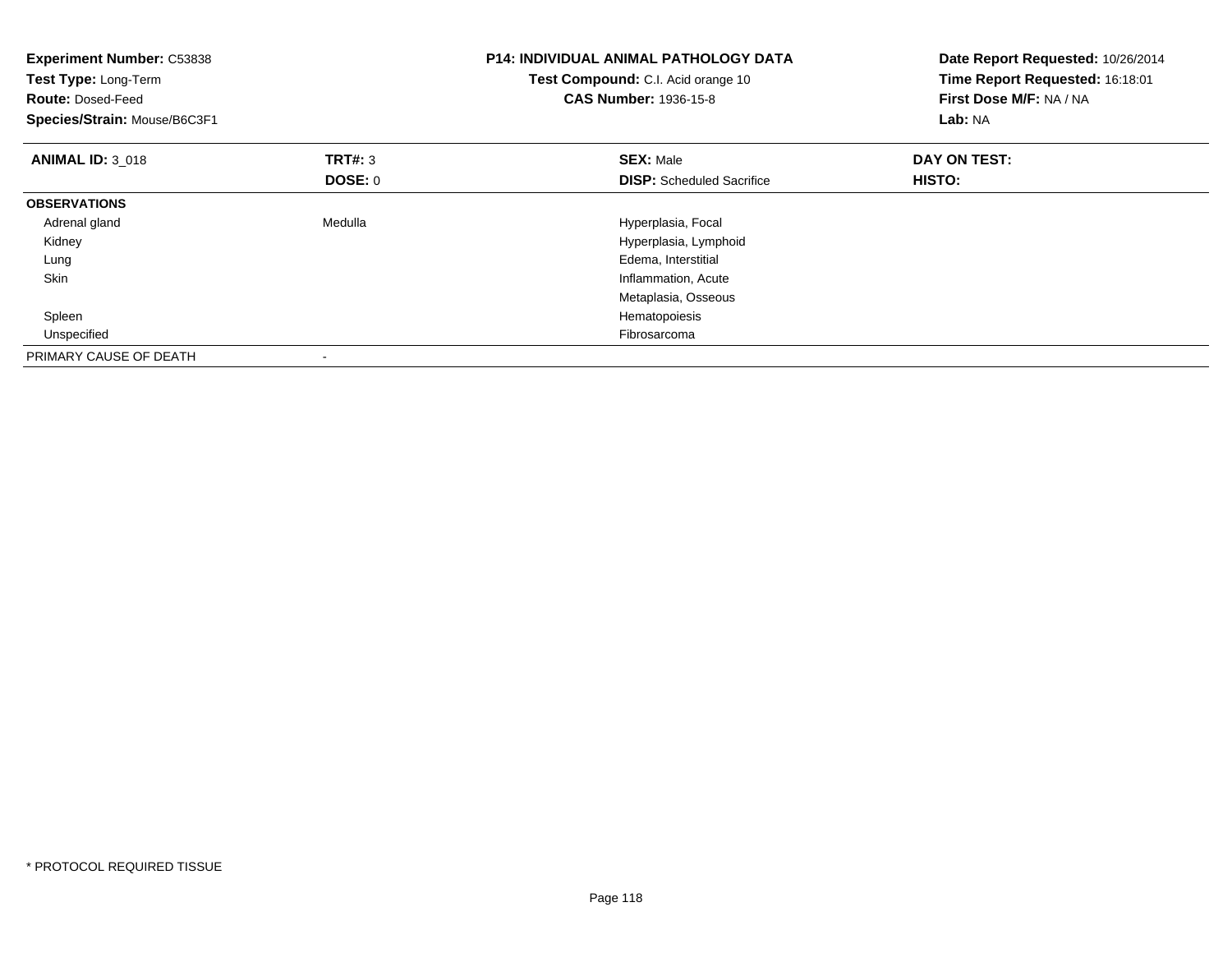| <b>Experiment Number: C53838</b><br>Test Type: Long-Term<br><b>Route: Dosed-Feed</b><br>Species/Strain: Mouse/B6C3F1 |                        | <b>P14: INDIVIDUAL ANIMAL PATHOLOGY DATA</b><br>Test Compound: C.I. Acid orange 10<br><b>CAS Number: 1936-15-8</b> | Date Report Requested: 10/26/2014<br>Time Report Requested: 16:18:01<br>First Dose M/F: NA / NA<br>Lab: NA |
|----------------------------------------------------------------------------------------------------------------------|------------------------|--------------------------------------------------------------------------------------------------------------------|------------------------------------------------------------------------------------------------------------|
| <b>ANIMAL ID: 3 019</b>                                                                                              | TRT#: 3<br>DOSE: 0     | <b>SEX: Male</b><br><b>DISP: Natural Death</b>                                                                     | DAY ON TEST:<br>HISTO:                                                                                     |
|                                                                                                                      |                        |                                                                                                                    |                                                                                                            |
| <b>OBSERVATIONS</b>                                                                                                  |                        |                                                                                                                    |                                                                                                            |
| Heart                                                                                                                | Myocardium Nos         | Inflammation, Acute Focal                                                                                          |                                                                                                            |
| Intestine Large                                                                                                      | Large Intestine, Colon | Nematodiasis                                                                                                       |                                                                                                            |
| Kidney                                                                                                               |                        | Inflammation, Interstitial                                                                                         |                                                                                                            |
| Liver                                                                                                                |                        | Hepatocellular Carcinoma                                                                                           |                                                                                                            |
| PRIMARY CAUSE OF DEATH                                                                                               |                        |                                                                                                                    |                                                                                                            |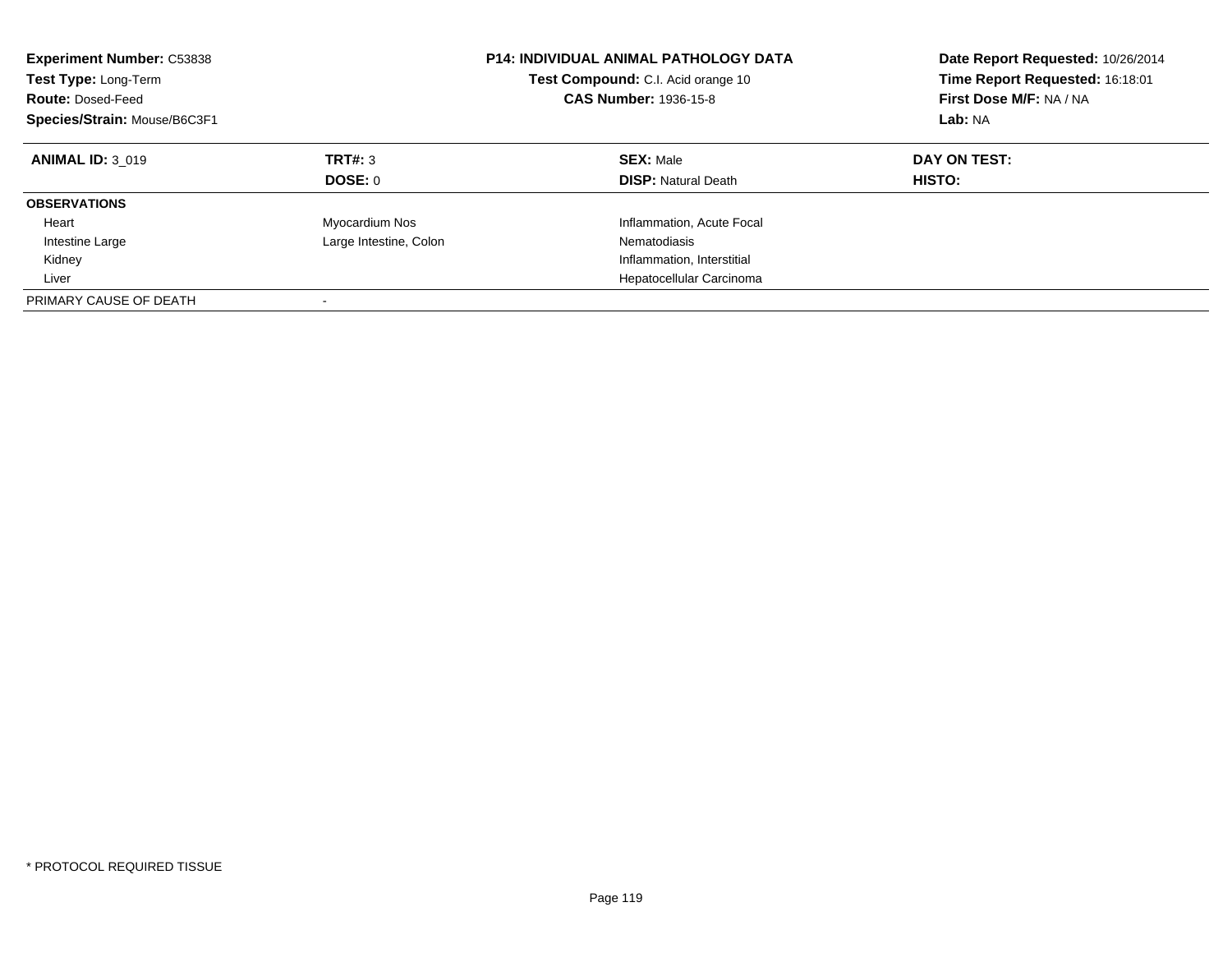| <b>Experiment Number: C53838</b><br>Test Type: Long-Term<br><b>Route: Dosed-Feed</b><br>Species/Strain: Mouse/B6C3F1 |               | <b>P14: INDIVIDUAL ANIMAL PATHOLOGY DATA</b><br>Test Compound: C.I. Acid orange 10<br>CAS Number: 1936-15-8 | Date Report Requested: 10/26/2014<br>Time Report Requested: 16:18:01<br>First Dose M/F: NA / NA<br>Lab: NA |
|----------------------------------------------------------------------------------------------------------------------|---------------|-------------------------------------------------------------------------------------------------------------|------------------------------------------------------------------------------------------------------------|
| <b>ANIMAL ID: 3 020</b>                                                                                              | TRT#: 3       | <b>SEX: Male</b>                                                                                            | DAY ON TEST:                                                                                               |
|                                                                                                                      | DOSE: 0       | <b>DISP:</b> Scheduled Sacrifice                                                                            | HISTO:                                                                                                     |
| <b>OBSERVATIONS</b>                                                                                                  |               |                                                                                                             |                                                                                                            |
| <b>Brain</b>                                                                                                         |               | Calcification, Dystrophic                                                                                   |                                                                                                            |
| Heart                                                                                                                | Cardiac Valve | Mineralization                                                                                              |                                                                                                            |
| Kidney                                                                                                               |               | Hyperplasia, Lymphoid                                                                                       |                                                                                                            |
|                                                                                                                      |               | Nephropathy                                                                                                 |                                                                                                            |
| Liver                                                                                                                |               | Hepatocellular Adenoma                                                                                      |                                                                                                            |
| PRIMARY CAUSE OF DEATH                                                                                               |               |                                                                                                             |                                                                                                            |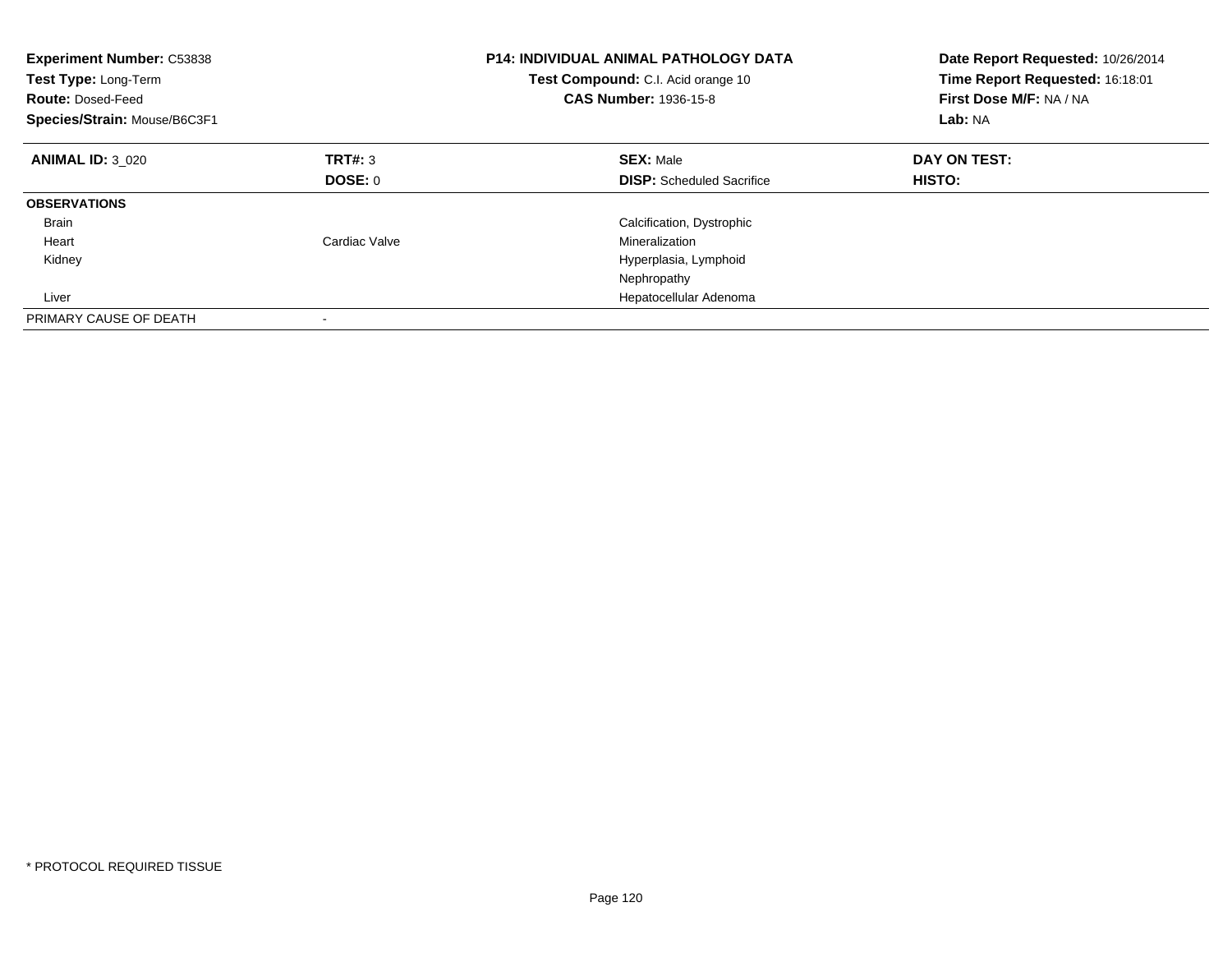**Test Type:** Long-Term

**Route:** Dosed-Feed

**Species/Strain:** Mouse/B6C3F1

# **P14: INDIVIDUAL ANIMAL PATHOLOGY DATA**

**Test Compound:** C.I. Acid orange 10**CAS Number:** 1936-15-8

| <b>ANIMAL ID: 3_021</b> | TRT#: 3               | <b>SEX: Male</b>                 | DAY ON TEST: |  |
|-------------------------|-----------------------|----------------------------------|--------------|--|
|                         | DOSE: 0               | <b>DISP:</b> Scheduled Sacrifice | HISTO:       |  |
| <b>OBSERVATIONS</b>     |                       |                                  |              |  |
| Heart                   | Cardiac Valve         | Degeneration, Mucoid             |              |  |
| Kidney                  |                       | Nephropathy                      |              |  |
| Liver                   |                       | Hematopoiesis                    |              |  |
|                         |                       | Hepatocellular Carcinoma         |              |  |
|                         |                       | Inflammation, Acute/Chronic      |              |  |
| Lung                    | <b>Bronchiole</b>     | <b>Bronchiolectasis</b>          |              |  |
|                         |                       | Congestion, Nos                  |              |  |
| Lymph node              | Mesenteric Lymph Node | Inflammation, Chronic Diffuse    |              |  |
| Salivary gland          |                       | Hyperplasia, Lymphoid            |              |  |
| Spleen                  |                       | Hematopoiesis                    |              |  |
| Stomach                 |                       | Cyst, Nos                        |              |  |
| Urinary bladder         |                       | Hyperplasia, Lymphoid            |              |  |
| PRIMARY CAUSE OF DEATH  |                       |                                  |              |  |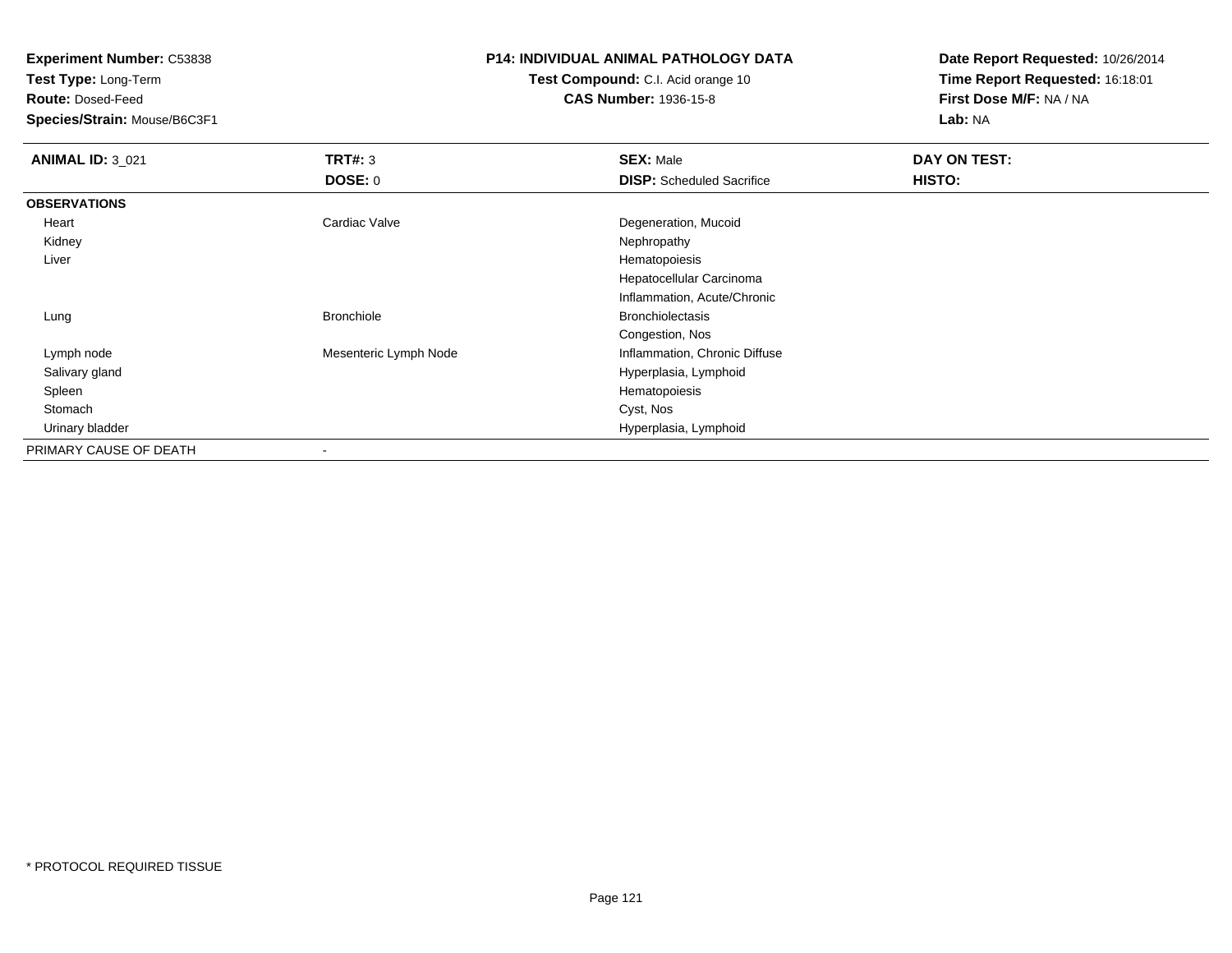| <b>Experiment Number: C53838</b> |                   | <b>P14: INDIVIDUAL ANIMAL PATHOLOGY DATA</b> | Date Report Requested: 10/26/2014 |
|----------------------------------|-------------------|----------------------------------------------|-----------------------------------|
| Test Type: Long-Term             |                   | Test Compound: C.I. Acid orange 10           | Time Report Requested: 16:18:01   |
| <b>Route: Dosed-Feed</b>         |                   | <b>CAS Number: 1936-15-8</b>                 | First Dose M/F: NA / NA           |
| Species/Strain: Mouse/B6C3F1     |                   |                                              | <b>Lab:</b> NA                    |
| <b>ANIMAL ID: 3 022</b>          | TRT#: 3           | <b>SEX: Male</b>                             | DAY ON TEST:                      |
|                                  | DOSE: 0           | <b>DISP: Natural Death</b>                   | HISTO:                            |
| <b>OBSERVATIONS</b>              |                   |                                              |                                   |
| Prostate                         | Prostatic Urethra | Inflammation, Acute Necrotizing              |                                   |
| PRIMARY CAUSE OF DEATH           |                   |                                              |                                   |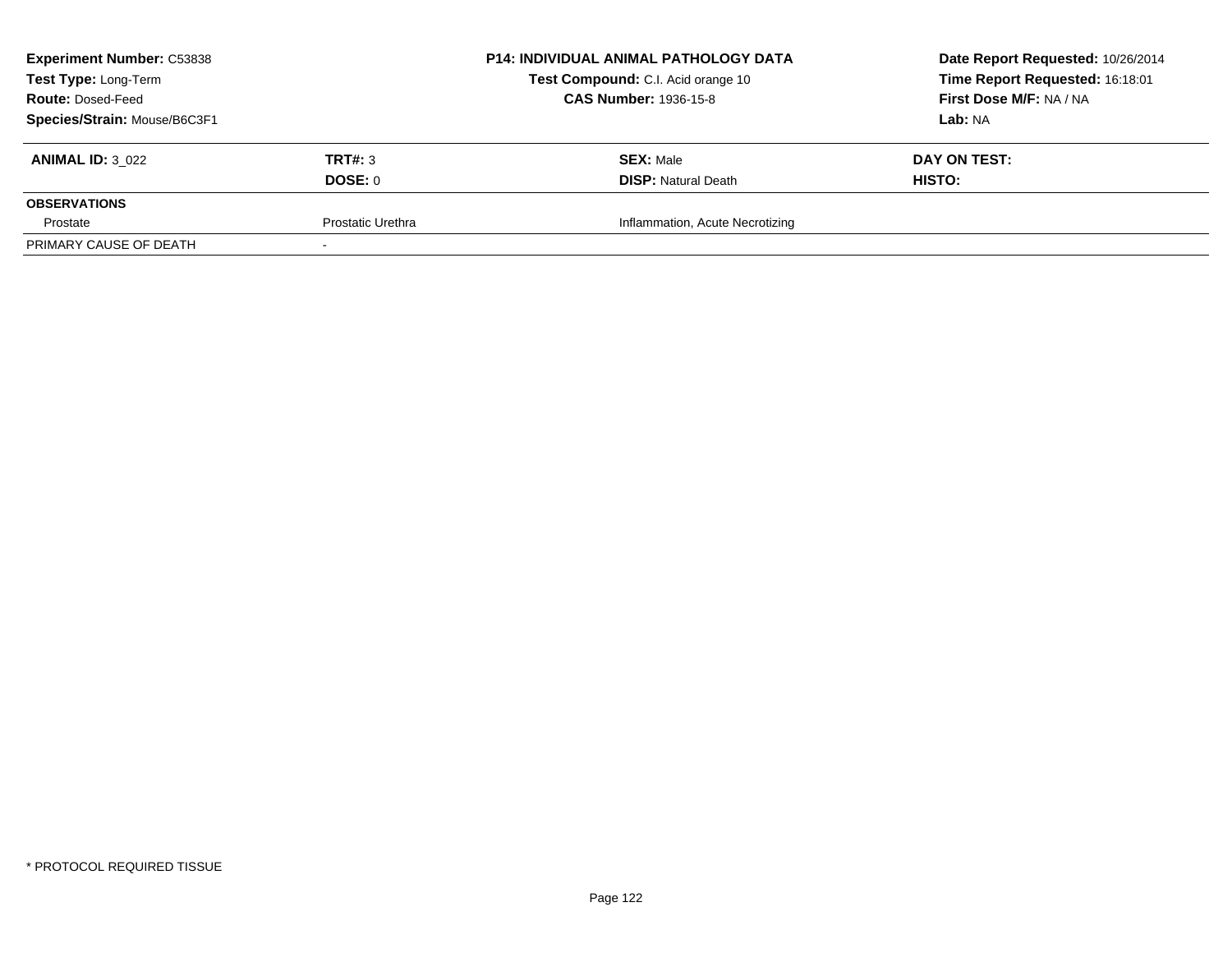| Experiment Number: C53838<br><b>Test Type: Long-Term</b><br><b>Route: Dosed-Feed</b><br>Species/Strain: Mouse/B6C3F1 |                           | <b>P14: INDIVIDUAL ANIMAL PATHOLOGY DATA</b><br>Test Compound: C.I. Acid orange 10<br><b>CAS Number: 1936-15-8</b> | Date Report Requested: 10/26/2014<br>Time Report Requested: 16:18:01<br>First Dose M/F: NA / NA<br><b>Lab: NA</b> |
|----------------------------------------------------------------------------------------------------------------------|---------------------------|--------------------------------------------------------------------------------------------------------------------|-------------------------------------------------------------------------------------------------------------------|
| <b>ANIMAL ID: 3 023</b>                                                                                              | <b>TRT#: 3</b><br>DOSE: 0 | <b>SEX: Male</b><br><b>DISP:</b> Scheduled Sacrifice                                                               | DAY ON TEST:<br>HISTO:                                                                                            |
| <b>OBSERVATIONS</b>                                                                                                  |                           |                                                                                                                    |                                                                                                                   |
| Kidney                                                                                                               |                           | Nephropathy                                                                                                        |                                                                                                                   |
| Liver                                                                                                                |                           | Hepatocellular Carcinoma                                                                                           |                                                                                                                   |
| Lung                                                                                                                 |                           | Inflammation, Interstitial                                                                                         |                                                                                                                   |
| Lymph node                                                                                                           | Mesenteric Lymph Node     | Hemorrhage                                                                                                         |                                                                                                                   |
| Testis                                                                                                               |                           | <b>Retention Of Content</b>                                                                                        |                                                                                                                   |
| Thyroid                                                                                                              |                           | Hyperplasia, Follicular Cell                                                                                       |                                                                                                                   |
| Unspecified                                                                                                          |                           | Fibrosarcoma                                                                                                       |                                                                                                                   |
| PRIMARY CAUSE OF DEATH                                                                                               |                           |                                                                                                                    |                                                                                                                   |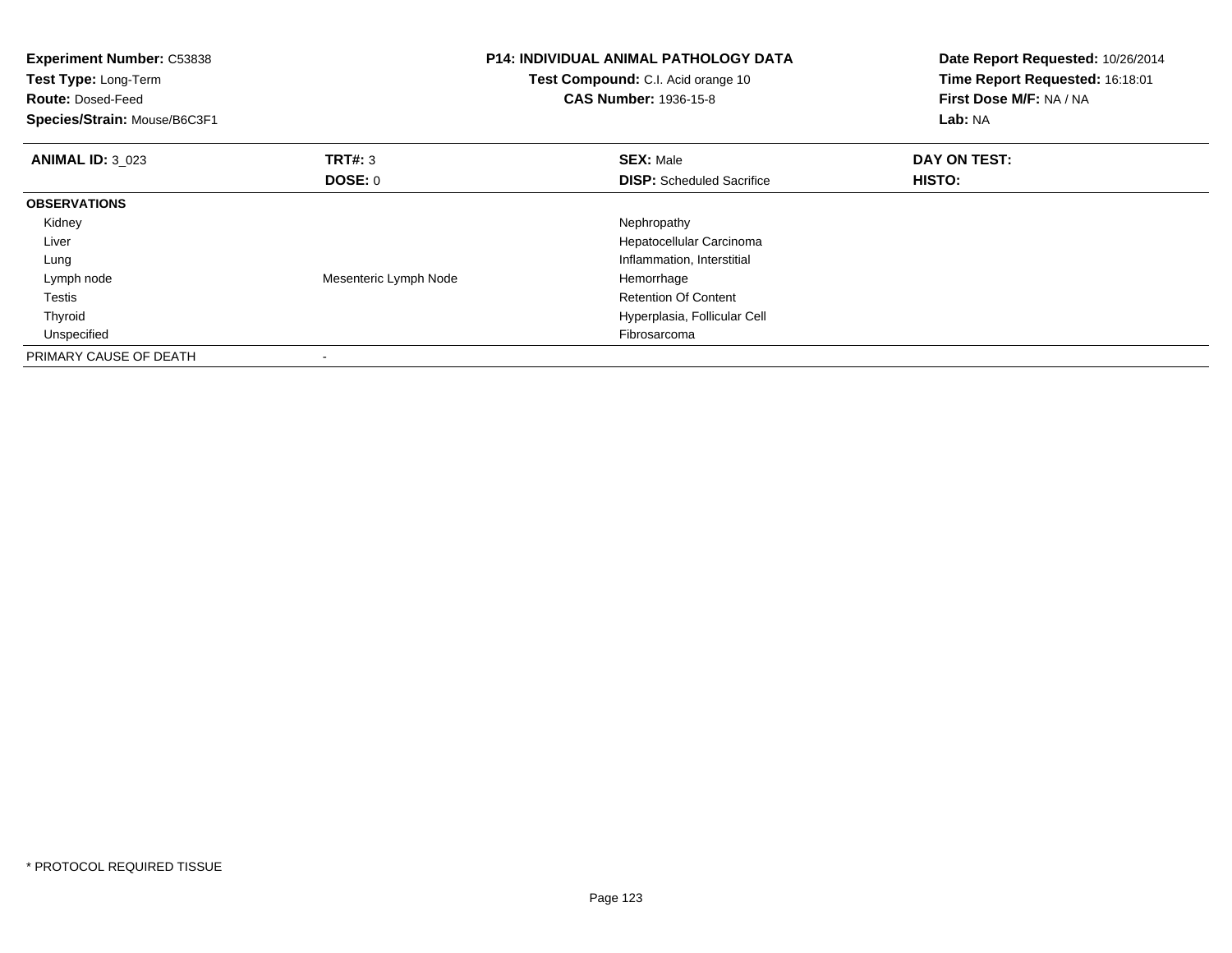| <b>Experiment Number: C53838</b><br><b>Test Type: Long-Term</b> |               | <b>P14: INDIVIDUAL ANIMAL PATHOLOGY DATA</b><br>Test Compound: C.I. Acid orange 10 | Date Report Requested: 10/26/2014<br>Time Report Requested: 16:18:01 |
|-----------------------------------------------------------------|---------------|------------------------------------------------------------------------------------|----------------------------------------------------------------------|
| <b>Route: Dosed-Feed</b>                                        |               | <b>CAS Number: 1936-15-8</b>                                                       | First Dose M/F: NA / NA                                              |
| Species/Strain: Mouse/B6C3F1                                    |               |                                                                                    | Lab: NA                                                              |
| <b>ANIMAL ID: 3 024</b>                                         | TRT#: 3       | <b>SEX: Male</b>                                                                   | DAY ON TEST:                                                         |
|                                                                 | DOSE: 0       | <b>DISP:</b> Scheduled Sacrifice                                                   | HISTO:                                                               |
| <b>OBSERVATIONS</b>                                             |               |                                                                                    |                                                                      |
| Heart                                                           | Cardiac Valve | Degeneration, Mucoid                                                               |                                                                      |
| Kidney                                                          |               | Hyperplasia, Lymphoid                                                              |                                                                      |
| PRIMARY CAUSE OF DEATH                                          |               |                                                                                    |                                                                      |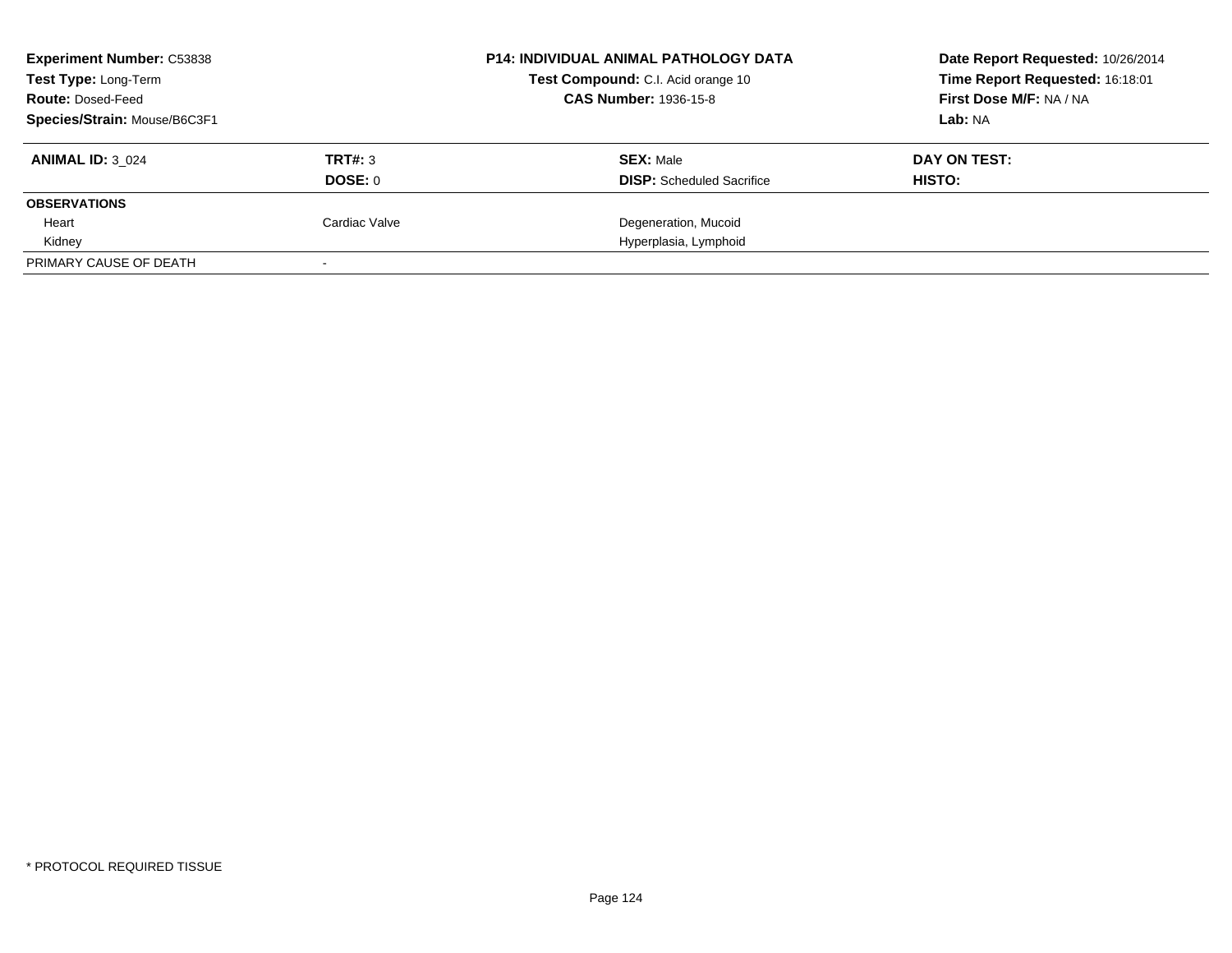**Test Type:** Long-Term

**Route:** Dosed-Feed

**Species/Strain:** Mouse/B6C3F1

### **P14: INDIVIDUAL ANIMAL PATHOLOGY DATA**

**Test Compound:** C.I. Acid orange 10**CAS Number:** 1936-15-8

| <b>ANIMAL ID: 3 025</b> | <b>TRT#: 3</b>              | <b>SEX: Male</b>                     | DAY ON TEST: |  |
|-------------------------|-----------------------------|--------------------------------------|--------------|--|
|                         | <b>DOSE: 0</b>              | <b>DISP:</b> Scheduled Sacrifice     | HISTO:       |  |
| <b>OBSERVATIONS</b>     |                             |                                      |              |  |
| Adrenal gland           |                             | Inflammation, Granulomatous          |              |  |
| Brain                   |                             | Calcification, Dystrophic            |              |  |
| Epididymis              |                             | Inflammation, Chronic                |              |  |
| Lung                    | <b>Bronchiole</b>           | <b>Bronchiolectasis</b>              |              |  |
|                         |                             | Inflammation, Interstitial           |              |  |
| Lymph node              | <b>Bronchial Lymph Node</b> | Inflammation, Chronic                |              |  |
| Pancreas                |                             | Inflammation, Chronic                |              |  |
| Salivary gland          | <b>Parotid Gland Nos</b>    | Inflammation, Granulomatous          |              |  |
| Stomach                 |                             | Inflammation, Chronic Focal          |              |  |
| Testis                  |                             | Inflammation, Chronic                |              |  |
| Unspecified             |                             | Inflammation, Chronic                |              |  |
|                         | Multiple Organs Nos         | Lymphoma, Histiocytic-Malignant Type |              |  |
| PRIMARY CAUSE OF DEATH  | ۰                           |                                      |              |  |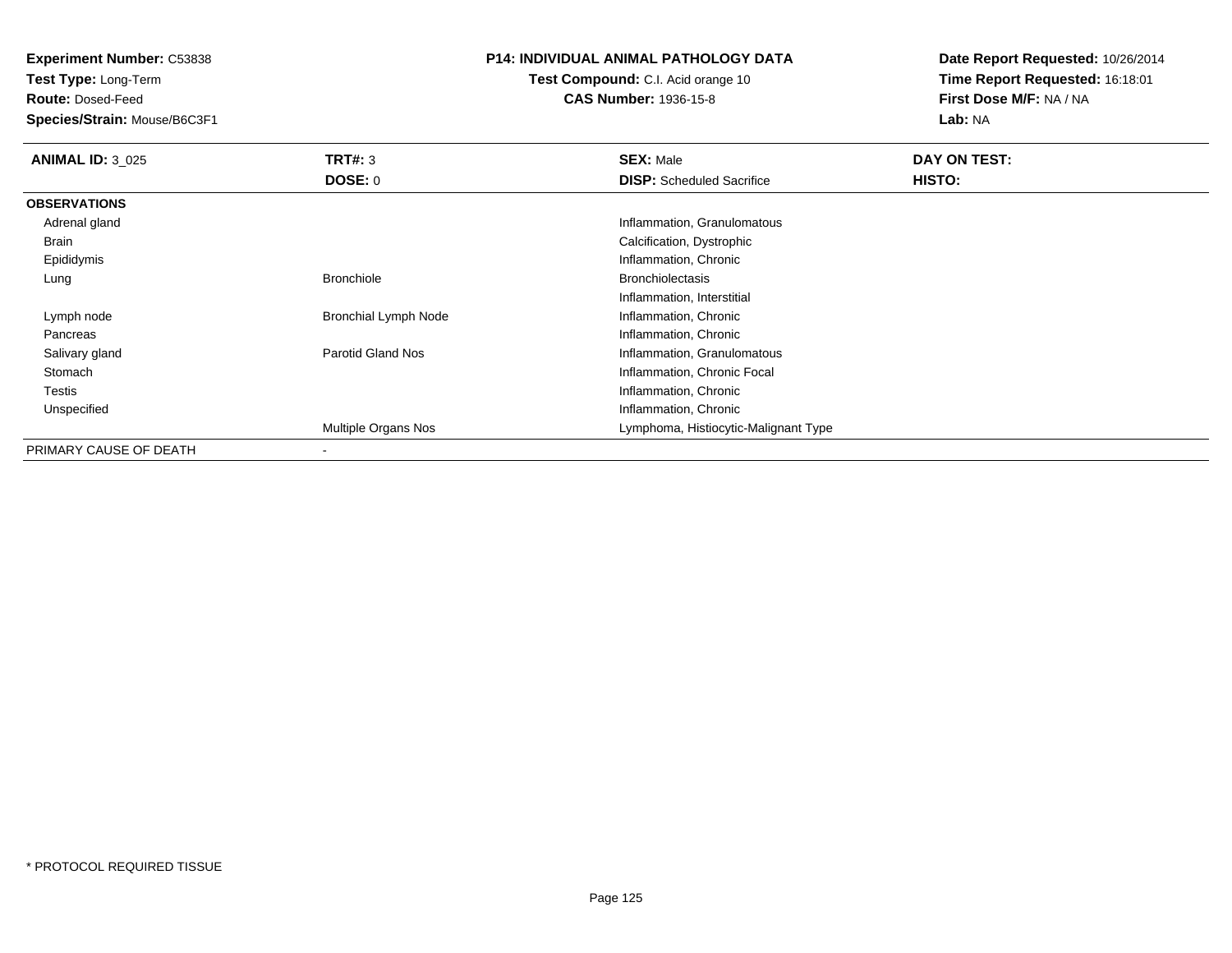| <b>Experiment Number: C53838</b><br>Test Type: Long-Term<br><b>Route: Dosed-Feed</b><br>Species/Strain: Mouse/B6C3F1 |                     | <b>P14: INDIVIDUAL ANIMAL PATHOLOGY DATA</b><br>Test Compound: C.I. Acid orange 10<br><b>CAS Number: 1936-15-8</b> | Date Report Requested: 10/26/2014<br>Time Report Requested: 16:18:01<br>First Dose M/F: NA / NA<br>Lab: NA |
|----------------------------------------------------------------------------------------------------------------------|---------------------|--------------------------------------------------------------------------------------------------------------------|------------------------------------------------------------------------------------------------------------|
| <b>ANIMAL ID: 3 026</b>                                                                                              | TRT#: 3             | <b>SEX: Male</b>                                                                                                   | DAY ON TEST:                                                                                               |
|                                                                                                                      | DOSE: 0             | <b>DISP:</b> Scheduled Sacrifice                                                                                   | <b>HISTO:</b>                                                                                              |
| <b>OBSERVATIONS</b>                                                                                                  |                     |                                                                                                                    |                                                                                                            |
| Brain                                                                                                                |                     | Calcification, Dystrophic                                                                                          |                                                                                                            |
| Kidney                                                                                                               |                     | Glomerulonephritis, Nos                                                                                            |                                                                                                            |
| Liver                                                                                                                |                     | Hepatocellular Carcinoma                                                                                           |                                                                                                            |
| Lung                                                                                                                 |                     | Inflammation, Interstitial                                                                                         |                                                                                                            |
| Lymph node                                                                                                           |                     | Hematopoiesis                                                                                                      |                                                                                                            |
|                                                                                                                      | Inguinal Lymph Node | Hyperplasia, Lymphoid                                                                                              |                                                                                                            |
|                                                                                                                      |                     | Hyperplasia, Lymphoid                                                                                              |                                                                                                            |
| PRIMARY CAUSE OF DEATH                                                                                               |                     |                                                                                                                    |                                                                                                            |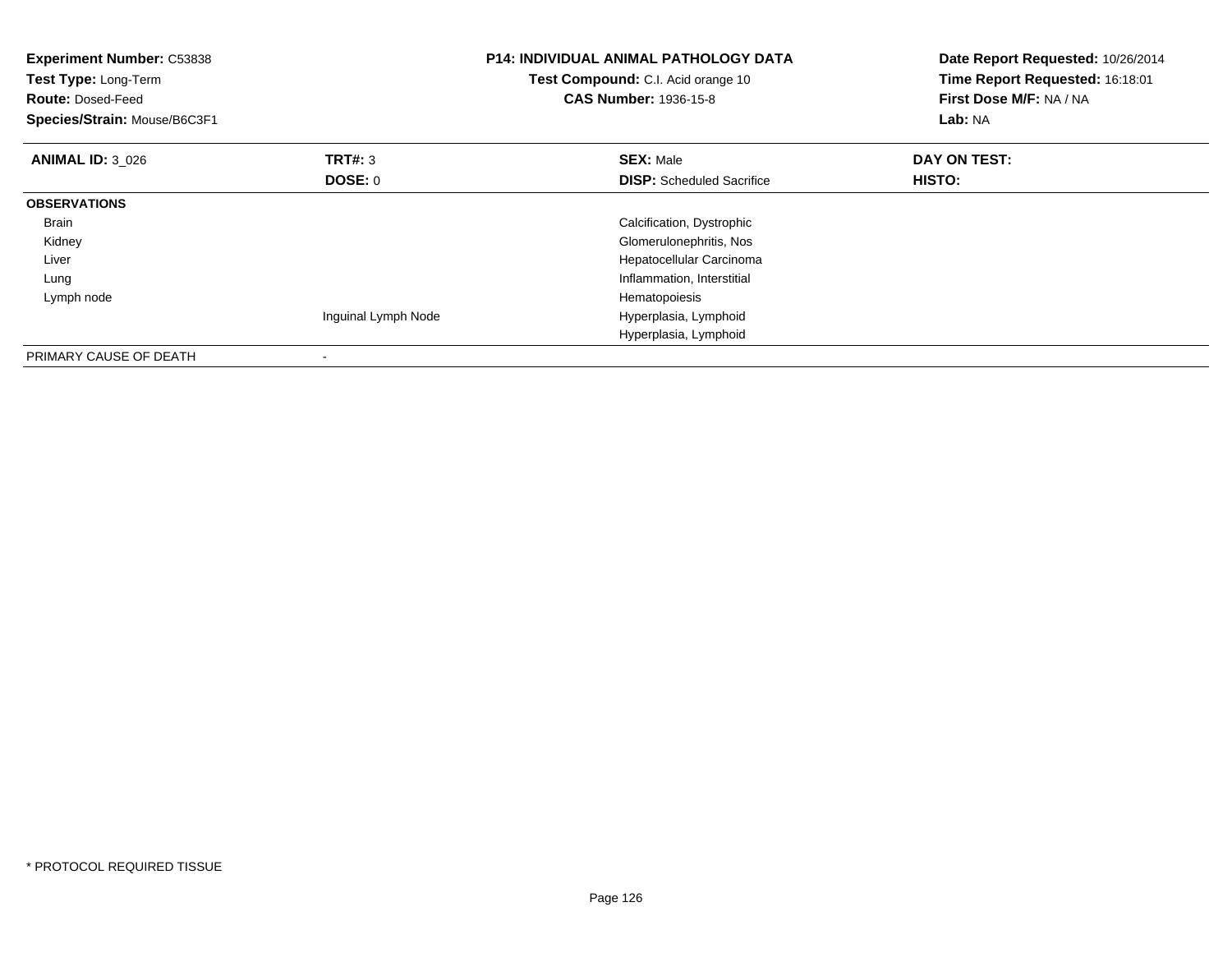| <b>Experiment Number: C53838</b><br>Test Type: Long-Term<br><b>Route: Dosed-Feed</b><br>Species/Strain: Mouse/B6C3F1 |                    | <b>P14: INDIVIDUAL ANIMAL PATHOLOGY DATA</b><br>Test Compound: C.I. Acid orange 10<br><b>CAS Number: 1936-15-8</b> | Date Report Requested: 10/26/2014<br>Time Report Requested: 16:18:01<br>First Dose M/F: NA / NA<br>Lab: NA |
|----------------------------------------------------------------------------------------------------------------------|--------------------|--------------------------------------------------------------------------------------------------------------------|------------------------------------------------------------------------------------------------------------|
| <b>ANIMAL ID: 3 027</b>                                                                                              | TRT#: 3<br>DOSE: 0 | <b>SEX: Male</b><br><b>DISP:</b> Scheduled Sacrifice                                                               | DAY ON TEST:<br><b>HISTO:</b>                                                                              |
| <b>OBSERVATIONS</b>                                                                                                  |                    |                                                                                                                    |                                                                                                            |
| Kidney                                                                                                               |                    | Nephropathy                                                                                                        |                                                                                                            |
| Lung                                                                                                                 |                    | Hyperplasia, Alveolar Epithelium                                                                                   |                                                                                                            |
|                                                                                                                      |                    | Inflammation, Interstitial                                                                                         |                                                                                                            |
| PRIMARY CAUSE OF DEATH                                                                                               |                    |                                                                                                                    |                                                                                                            |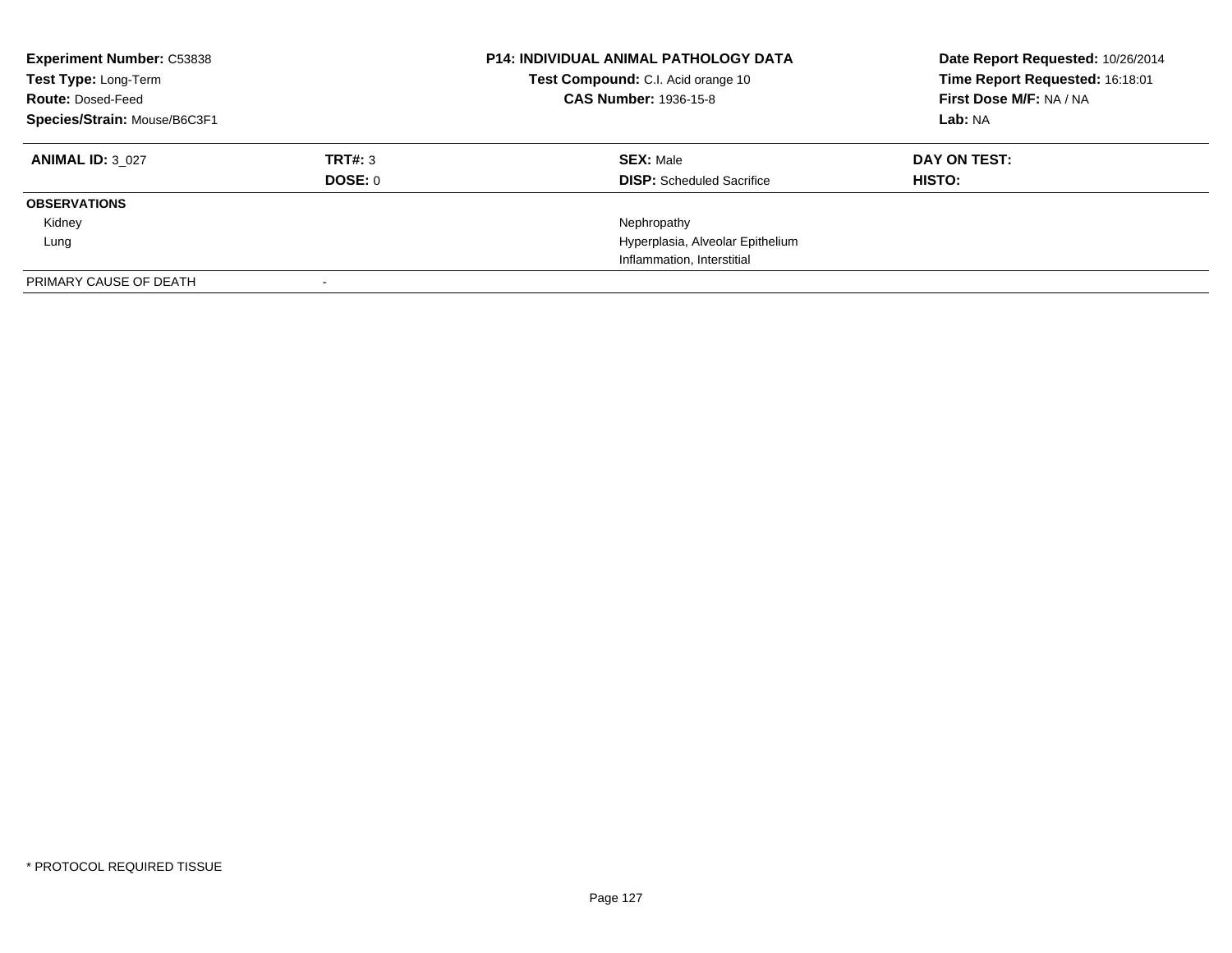| <b>Experiment Number: C53838</b><br>Test Type: Long-Term<br><b>Route: Dosed-Feed</b><br>Species/Strain: Mouse/B6C3F1 |         | <b>P14: INDIVIDUAL ANIMAL PATHOLOGY DATA</b><br>Test Compound: C.I. Acid orange 10<br><b>CAS Number: 1936-15-8</b> | Date Report Requested: 10/26/2014<br>Time Report Requested: 16:18:01<br>First Dose M/F: NA / NA<br>Lab: NA |
|----------------------------------------------------------------------------------------------------------------------|---------|--------------------------------------------------------------------------------------------------------------------|------------------------------------------------------------------------------------------------------------|
| <b>ANIMAL ID: 3 028</b>                                                                                              | TRT#: 3 | <b>SEX: Male</b>                                                                                                   | DAY ON TEST:                                                                                               |
|                                                                                                                      | DOSE: 0 | <b>DISP:</b> Scheduled Sacrifice                                                                                   | HISTO:                                                                                                     |
| <b>OBSERVATIONS</b>                                                                                                  |         |                                                                                                                    |                                                                                                            |
| Lung                                                                                                                 |         | Hyperplasia, Alveolar Epithelium                                                                                   |                                                                                                            |
|                                                                                                                      |         | Inflammation, Interstitial                                                                                         |                                                                                                            |
| Salivary gland                                                                                                       |         | Hyperplasia, Lymphoid                                                                                              |                                                                                                            |
| Spleen                                                                                                               |         | Hematopoiesis                                                                                                      |                                                                                                            |
|                                                                                                                      |         | Hyperplasia, Lymphoid                                                                                              |                                                                                                            |
| PRIMARY CAUSE OF DEATH                                                                                               |         |                                                                                                                    |                                                                                                            |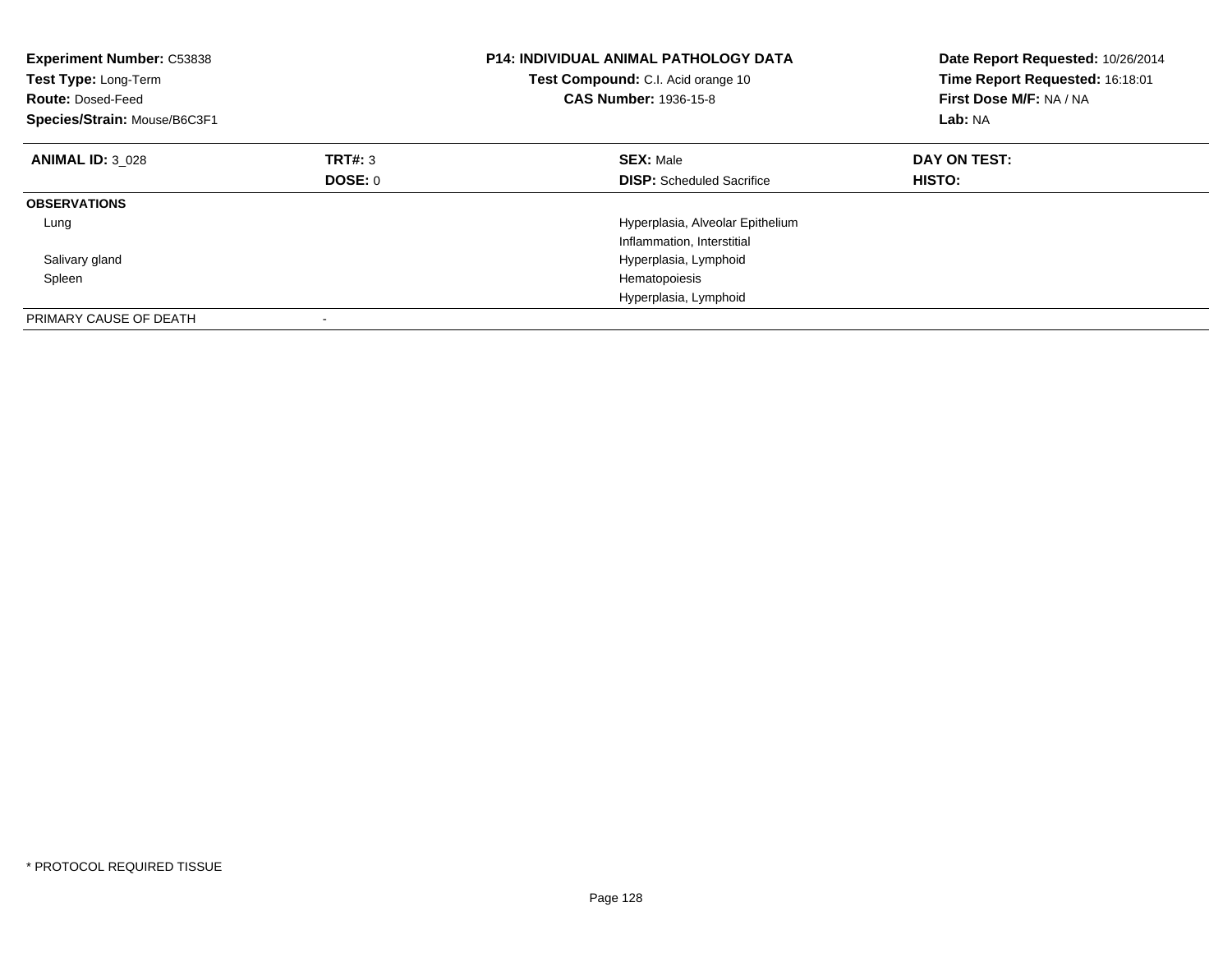| <b>Experiment Number: C53838</b><br>Test Type: Long-Term<br><b>Route: Dosed-Feed</b><br>Species/Strain: Mouse/B6C3F1 |                          | P14: INDIVIDUAL ANIMAL PATHOLOGY DATA<br>Test Compound: C.I. Acid orange 10<br><b>CAS Number: 1936-15-8</b> | Date Report Requested: 10/26/2014<br>Time Report Requested: 16:18:01<br>First Dose M/F: NA / NA<br>Lab: NA |
|----------------------------------------------------------------------------------------------------------------------|--------------------------|-------------------------------------------------------------------------------------------------------------|------------------------------------------------------------------------------------------------------------|
| <b>ANIMAL ID: 3 029</b>                                                                                              | TRT#: 3<br>DOSE: 0       | <b>SEX: Male</b><br><b>DISP:</b> Natural Death                                                              | DAY ON TEST:<br>HISTO:                                                                                     |
| <b>OBSERVATIONS</b>                                                                                                  |                          |                                                                                                             |                                                                                                            |
| Liver                                                                                                                |                          | <b>Focal Cellular Change</b><br>Hepatocellular Carcinoma                                                    |                                                                                                            |
| Prostate                                                                                                             | Prostatic Urethra        | Hemorrhage                                                                                                  |                                                                                                            |
| Spleen                                                                                                               |                          | Congestion, Nos                                                                                             |                                                                                                            |
| PRIMARY CAUSE OF DEATH                                                                                               | $\overline{\phantom{a}}$ |                                                                                                             |                                                                                                            |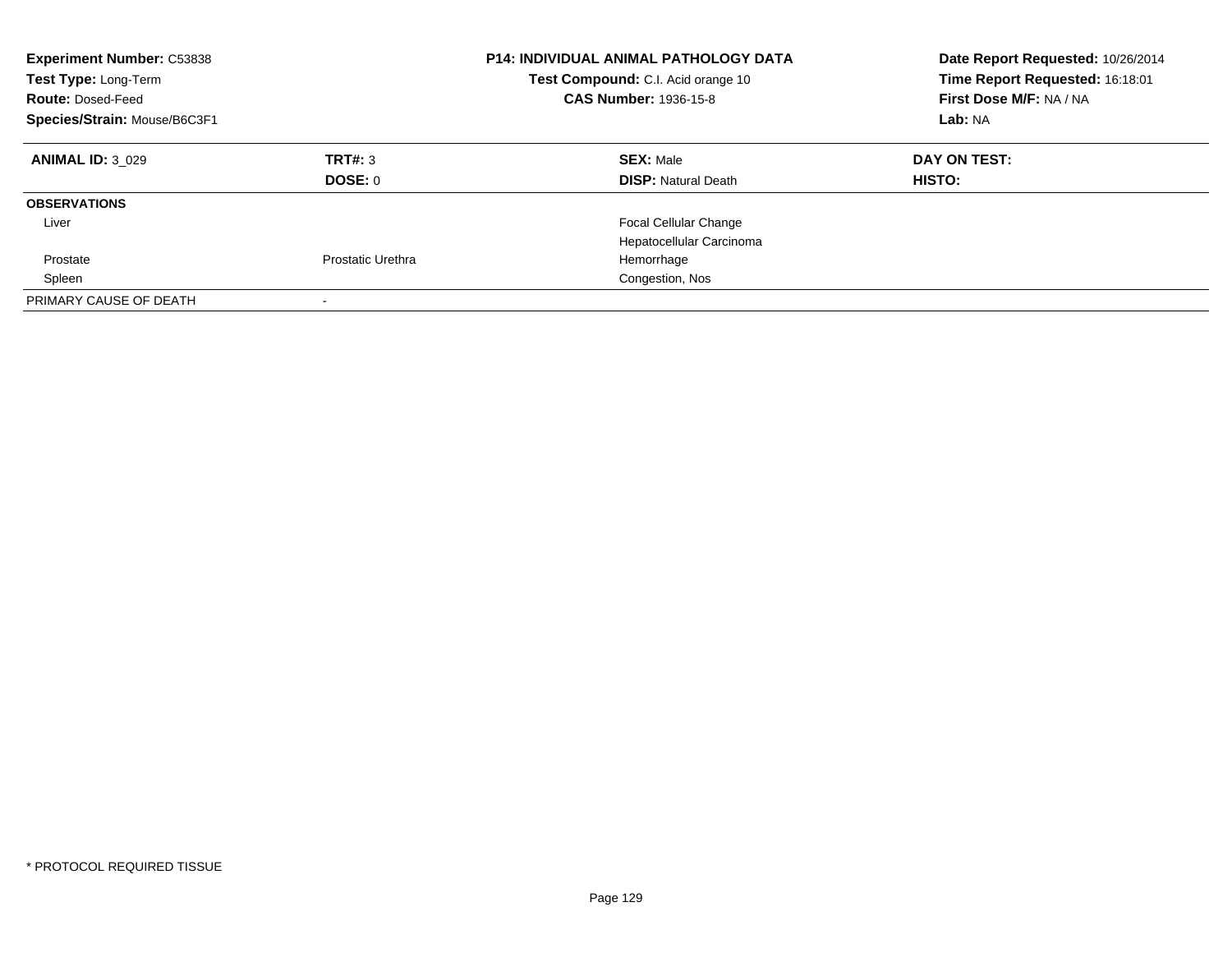| <b>Experiment Number: C53838</b><br>Test Type: Long-Term<br><b>Route: Dosed-Feed</b><br>Species/Strain: Mouse/B6C3F1 |                | <b>P14: INDIVIDUAL ANIMAL PATHOLOGY DATA</b><br>Test Compound: C.I. Acid orange 10<br><b>CAS Number: 1936-15-8</b> | Date Report Requested: 10/26/2014<br>Time Report Requested: 16:18:01<br>First Dose M/F: NA / NA<br>Lab: NA |
|----------------------------------------------------------------------------------------------------------------------|----------------|--------------------------------------------------------------------------------------------------------------------|------------------------------------------------------------------------------------------------------------|
| <b>ANIMAL ID: 3 030</b>                                                                                              | <b>TRT#: 3</b> | <b>SEX: Male</b>                                                                                                   | DAY ON TEST:                                                                                               |
|                                                                                                                      | DOSE: 0        | <b>DISP:</b> Scheduled Sacrifice                                                                                   | HISTO:                                                                                                     |
| <b>OBSERVATIONS</b>                                                                                                  |                |                                                                                                                    |                                                                                                            |
| <b>Brain</b>                                                                                                         |                | Calcification, Dystrophic                                                                                          |                                                                                                            |
| Heart                                                                                                                | Cardiac Valve  | Degeneration, Mucoid                                                                                               |                                                                                                            |
| Kidney                                                                                                               |                | Hyperplasia, Lymphoid                                                                                              |                                                                                                            |
|                                                                                                                      |                | Nephropathy                                                                                                        |                                                                                                            |
| Liver                                                                                                                |                | Hepatocellular Carcinoma                                                                                           |                                                                                                            |
| Lung                                                                                                                 |                | Inflammation, Interstitial                                                                                         |                                                                                                            |
| Salivary gland                                                                                                       |                | Hyperplasia, Lymphoid                                                                                              |                                                                                                            |
| Urinary bladder                                                                                                      |                | Hyperplasia, Lymphoid                                                                                              |                                                                                                            |
| PRIMARY CAUSE OF DEATH                                                                                               |                |                                                                                                                    |                                                                                                            |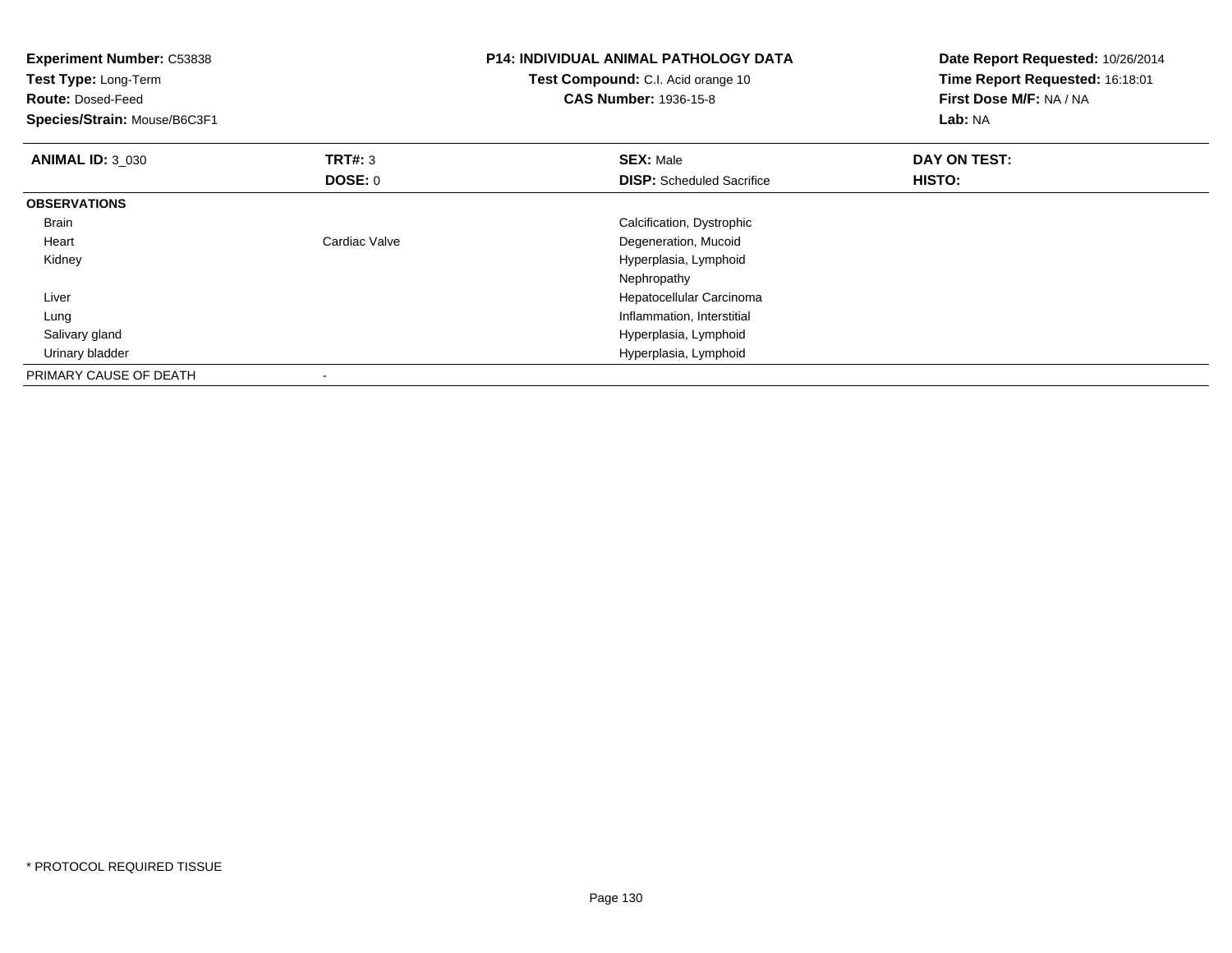| <b>Experiment Number: C53838</b><br>Test Type: Long-Term<br><b>Route: Dosed-Feed</b><br>Species/Strain: Mouse/B6C3F1 |                           | <b>P14: INDIVIDUAL ANIMAL PATHOLOGY DATA</b><br>Test Compound: C.I. Acid orange 10<br><b>CAS Number: 1936-15-8</b> | Date Report Requested: 10/26/2014<br>Time Report Requested: 16:18:01<br>First Dose M/F: NA / NA<br>Lab: NA |
|----------------------------------------------------------------------------------------------------------------------|---------------------------|--------------------------------------------------------------------------------------------------------------------|------------------------------------------------------------------------------------------------------------|
| <b>ANIMAL ID: 3_031</b>                                                                                              | <b>TRT#: 3</b><br>DOSE: 0 | <b>SEX: Male</b><br><b>DISP:</b> Scheduled Sacrifice                                                               | DAY ON TEST:<br>HISTO:                                                                                     |
| <b>OBSERVATIONS</b>                                                                                                  |                           |                                                                                                                    |                                                                                                            |
| Adrenal gland                                                                                                        | Cortex Nos                | Hyperplasia, Focal                                                                                                 |                                                                                                            |
| <b>Brain</b>                                                                                                         |                           | Calcification, Dystrophic                                                                                          |                                                                                                            |
|                                                                                                                      | Meninges                  | <b>Perivasculitis</b>                                                                                              |                                                                                                            |
| Kidney                                                                                                               |                           | Hyperplasia, Lymphoid                                                                                              |                                                                                                            |
|                                                                                                                      |                           | Nephropathy                                                                                                        |                                                                                                            |
| Liver                                                                                                                |                           | Inflammation, Acute/Chronic                                                                                        |                                                                                                            |
| Urinary bladder                                                                                                      |                           | Hyperplasia, Lymphoid                                                                                              |                                                                                                            |
| PRIMARY CAUSE OF DEATH                                                                                               |                           |                                                                                                                    |                                                                                                            |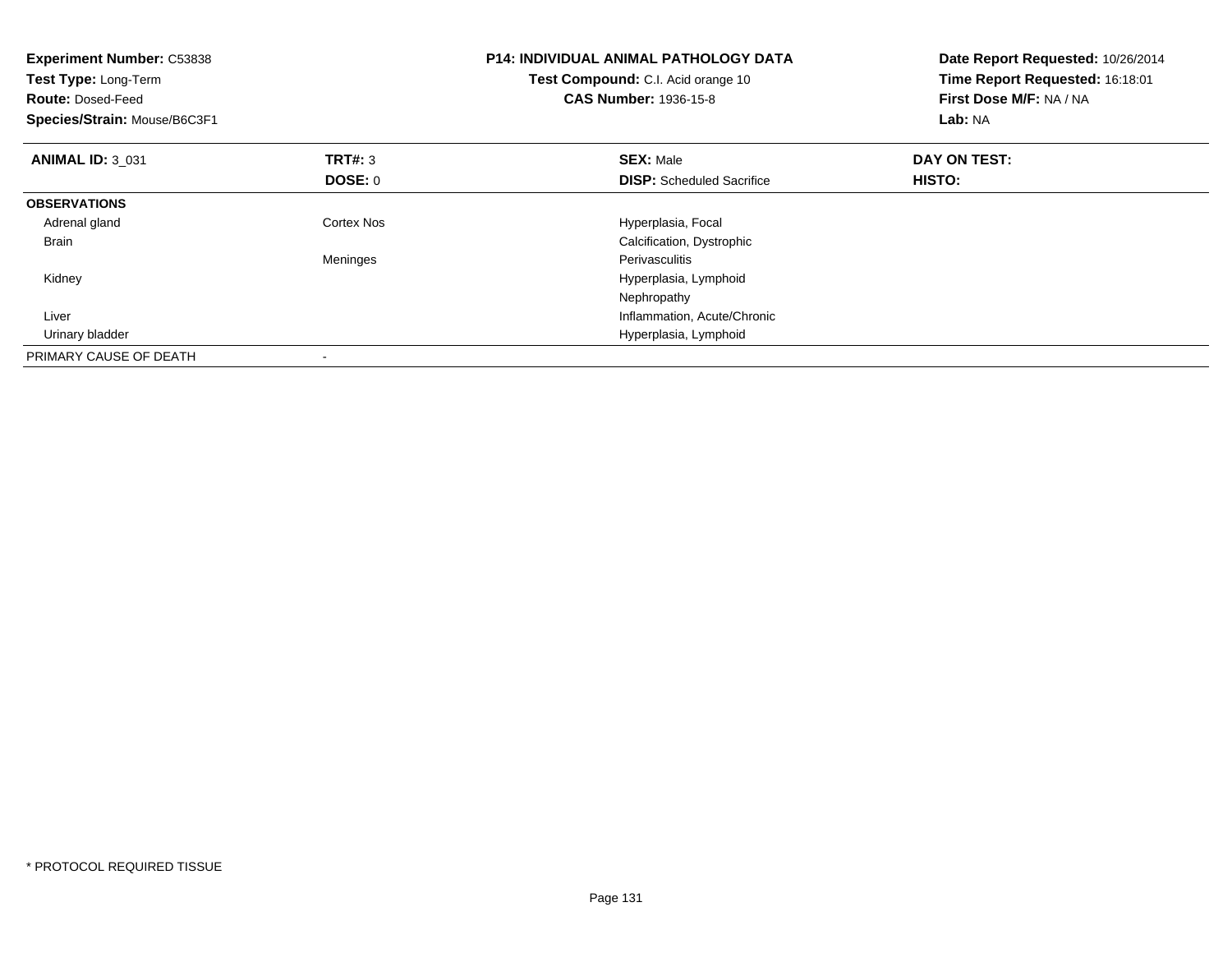| <b>Experiment Number: C53838</b><br>Test Type: Long-Term<br><b>Route: Dosed-Feed</b> |         | <b>P14: INDIVIDUAL ANIMAL PATHOLOGY DATA</b> | Date Report Requested: 10/26/2014 |
|--------------------------------------------------------------------------------------|---------|----------------------------------------------|-----------------------------------|
|                                                                                      |         | Test Compound: C.I. Acid orange 10           | Time Report Requested: 16:18:01   |
|                                                                                      |         | <b>CAS Number: 1936-15-8</b>                 | First Dose M/F: NA / NA           |
| Species/Strain: Mouse/B6C3F1                                                         |         |                                              | Lab: NA                           |
| <b>ANIMAL ID: 3 032</b>                                                              | TRT#: 3 | <b>SEX: Male</b>                             | DAY ON TEST:                      |
|                                                                                      | DOSE: 0 | <b>DISP:</b> Scheduled Sacrifice             | HISTO:                            |
| <b>OBSERVATIONS</b>                                                                  |         |                                              |                                   |
| Liver                                                                                |         | Hepatocellular Carcinoma                     |                                   |
| PRIMARY CAUSE OF DEATH                                                               |         |                                              |                                   |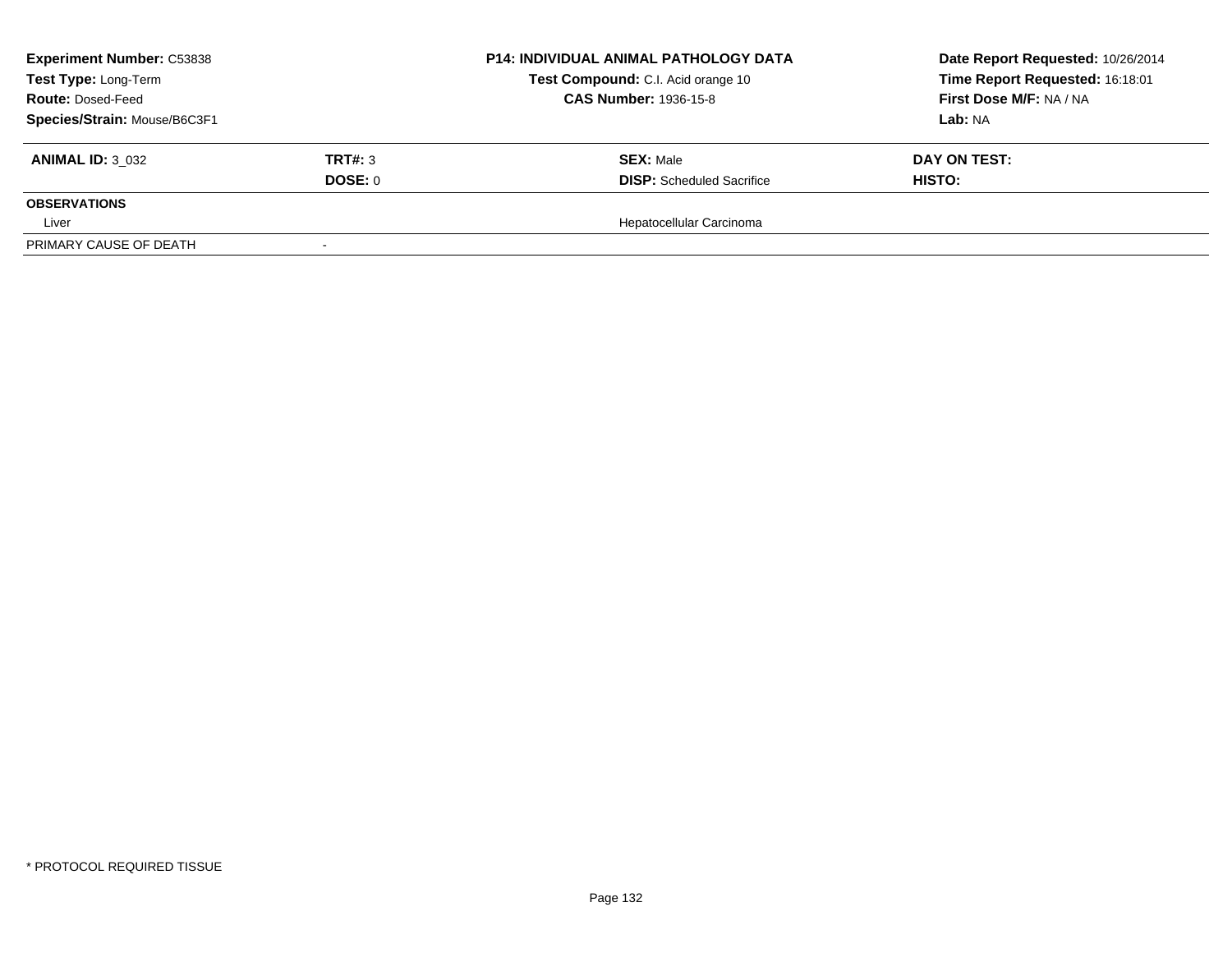| <b>Experiment Number: C53838</b><br>Test Type: Long-Term<br><b>Route: Dosed-Feed</b><br>Species/Strain: Mouse/B6C3F1 |                   | <b>P14: INDIVIDUAL ANIMAL PATHOLOGY DATA</b><br>Test Compound: C.I. Acid orange 10<br><b>CAS Number: 1936-15-8</b> | Date Report Requested: 10/26/2014<br>Time Report Requested: 16:18:01<br>First Dose M/F: NA / NA<br>Lab: NA |
|----------------------------------------------------------------------------------------------------------------------|-------------------|--------------------------------------------------------------------------------------------------------------------|------------------------------------------------------------------------------------------------------------|
| <b>ANIMAL ID: 3 033</b>                                                                                              | TRT#: 3           | <b>SEX: Male</b>                                                                                                   | DAY ON TEST:                                                                                               |
|                                                                                                                      | DOSE: 0           | <b>DISP:</b> Scheduled Sacrifice                                                                                   | HISTO:                                                                                                     |
| <b>OBSERVATIONS</b>                                                                                                  |                   |                                                                                                                    |                                                                                                            |
| Brain                                                                                                                |                   | Calcification, Dystrophic                                                                                          |                                                                                                            |
| Lung                                                                                                                 | <b>Bronchiole</b> | Hyperplasia, Lymphoid                                                                                              |                                                                                                            |
| Seminal vesicle                                                                                                      |                   | Hyperplasia, Lymphoid                                                                                              |                                                                                                            |
| PRIMARY CAUSE OF DEATH                                                                                               |                   |                                                                                                                    |                                                                                                            |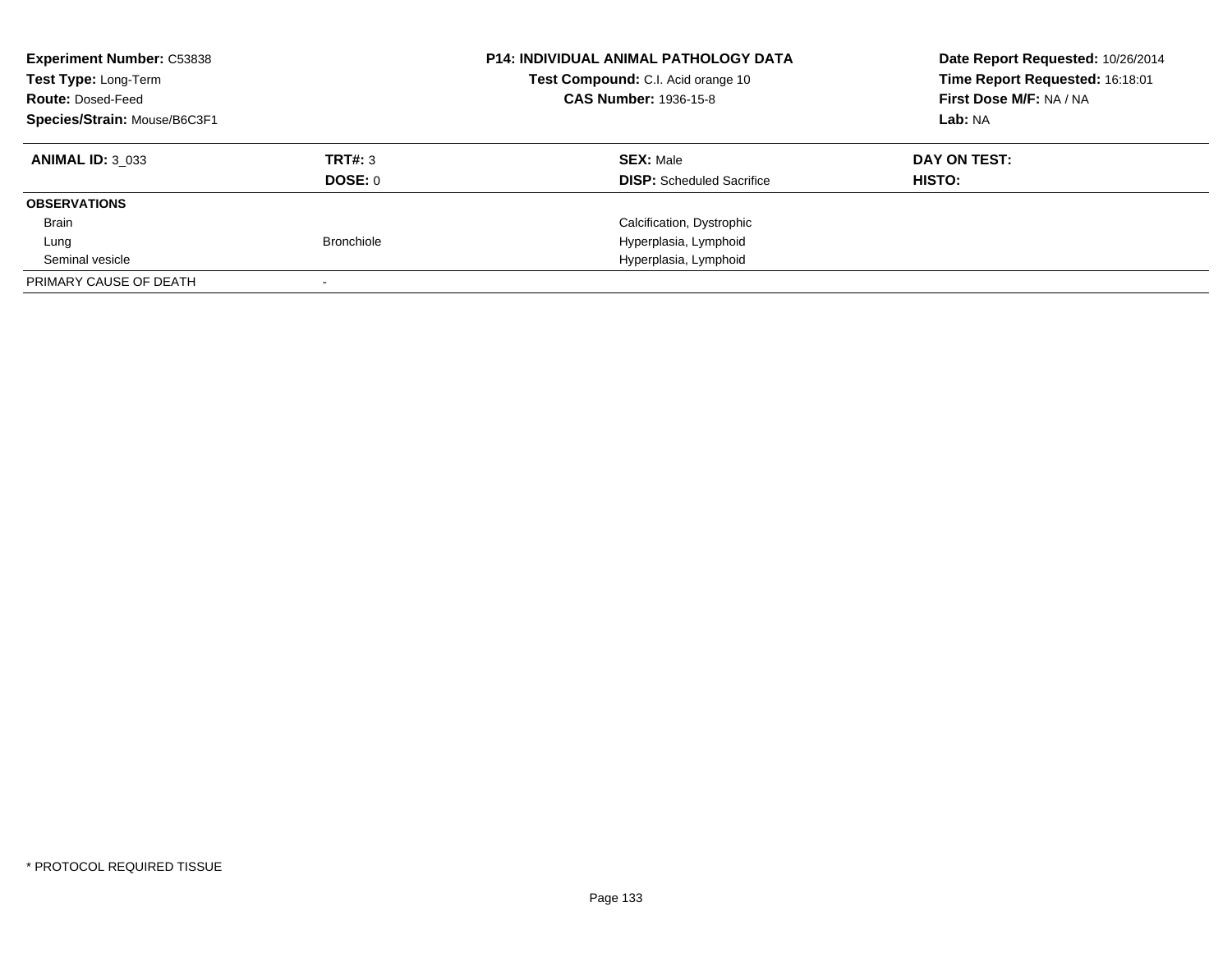| <b>Experiment Number: C53838</b><br>Test Type: Long-Term<br><b>Route: Dosed-Feed</b><br>Species/Strain: Mouse/B6C3F1 |                  | <b>P14: INDIVIDUAL ANIMAL PATHOLOGY DATA</b><br>Test Compound: C.I. Acid orange 10<br><b>CAS Number: 1936-15-8</b> | Date Report Requested: 10/26/2014<br>Time Report Requested: 16:18:01<br>First Dose M/F: NA / NA<br><b>Lab: NA</b> |
|----------------------------------------------------------------------------------------------------------------------|------------------|--------------------------------------------------------------------------------------------------------------------|-------------------------------------------------------------------------------------------------------------------|
| <b>ANIMAL ID: 3 034</b>                                                                                              | TRT#: 3          | <b>SEX: Male</b>                                                                                                   | DAY ON TEST:                                                                                                      |
|                                                                                                                      | DOSE: 0          | <b>DISP:</b> Scheduled Sacrifice                                                                                   | HISTO:                                                                                                            |
| <b>OBSERVATIONS</b>                                                                                                  |                  |                                                                                                                    |                                                                                                                   |
| Brain                                                                                                                |                  | Calcification, Dystrophic                                                                                          |                                                                                                                   |
| Epididymis                                                                                                           |                  | Hyperplasia, Epithelial                                                                                            |                                                                                                                   |
| Lung                                                                                                                 |                  | Hemorrhage                                                                                                         |                                                                                                                   |
|                                                                                                                      |                  | Hyperplasia, Alveolar Epithelium                                                                                   |                                                                                                                   |
|                                                                                                                      |                  | Inflammation, Interstitial                                                                                         |                                                                                                                   |
| Spleen                                                                                                               | <b>Follicles</b> | Inflammation, Acute Necrotizing                                                                                    |                                                                                                                   |
| PRIMARY CAUSE OF DEATH                                                                                               |                  |                                                                                                                    |                                                                                                                   |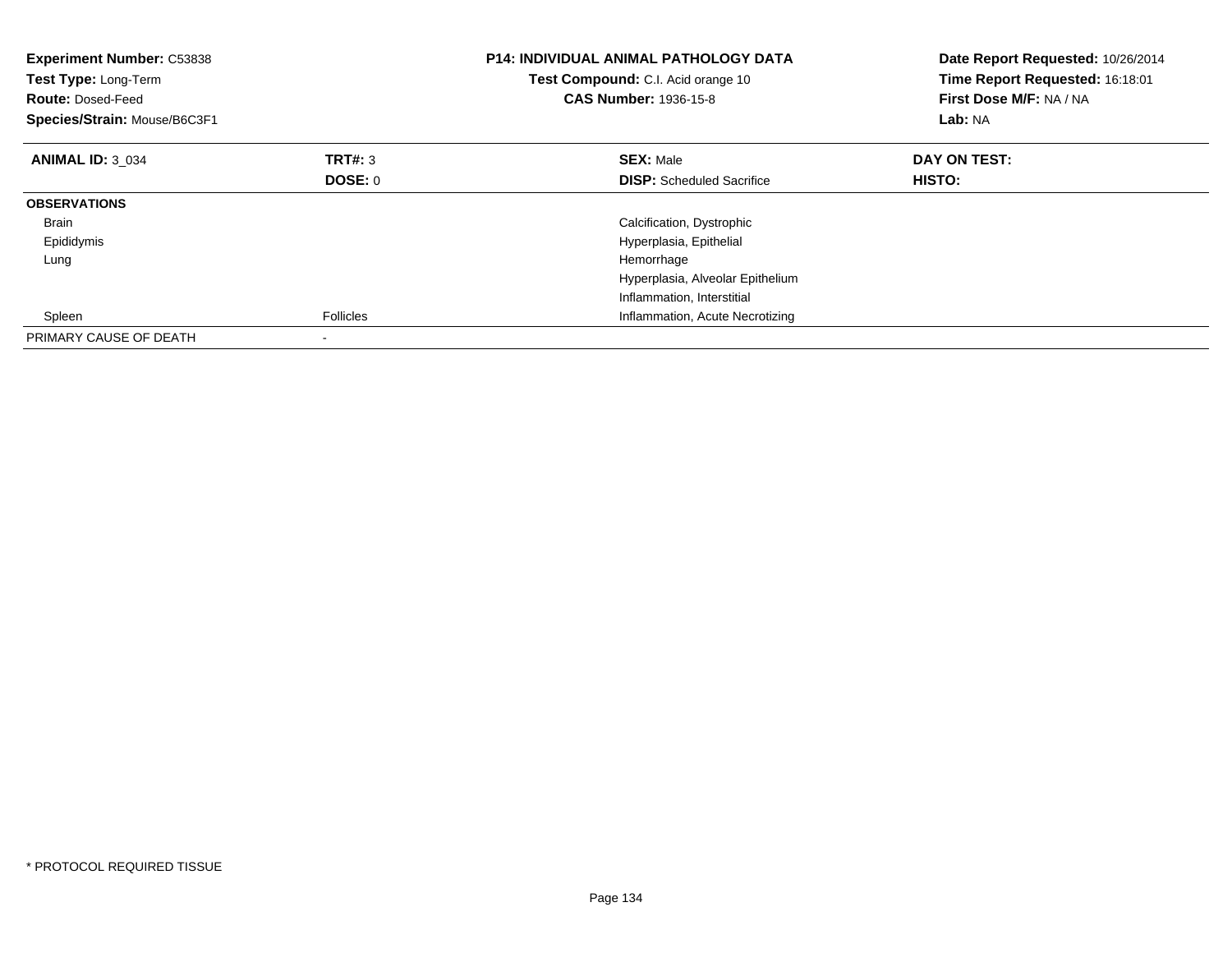| <b>Experiment Number: C53838</b><br>Test Type: Long-Term<br><b>Route: Dosed-Feed</b> |                   | <b>P14: INDIVIDUAL ANIMAL PATHOLOGY DATA</b><br>Test Compound: C.I. Acid orange 10<br><b>CAS Number: 1936-15-8</b> | Date Report Requested: 10/26/2014<br>Time Report Requested: 16:18:02<br>First Dose M/F: NA / NA |
|--------------------------------------------------------------------------------------|-------------------|--------------------------------------------------------------------------------------------------------------------|-------------------------------------------------------------------------------------------------|
| Species/Strain: Mouse/B6C3F1                                                         |                   |                                                                                                                    | Lab: NA                                                                                         |
| <b>ANIMAL ID: 3 035</b>                                                              | <b>TRT#: 3</b>    | <b>SEX: Male</b>                                                                                                   | DAY ON TEST:                                                                                    |
|                                                                                      | DOSE: 0           | <b>DISP:</b> Scheduled Sacrifice                                                                                   | <b>HISTO:</b>                                                                                   |
| <b>OBSERVATIONS</b>                                                                  |                   |                                                                                                                    |                                                                                                 |
| Heart                                                                                | Cardiac Valve     | Mineralization                                                                                                     |                                                                                                 |
| Kidney                                                                               |                   | Nephropathy                                                                                                        |                                                                                                 |
| Liver                                                                                |                   | Hepatocellular Carcinoma                                                                                           |                                                                                                 |
| Lung                                                                                 | <b>Bronchiole</b> | <b>Bronchiolectasis</b>                                                                                            |                                                                                                 |
|                                                                                      |                   | Hyperplasia, Alveolar Epithelium                                                                                   |                                                                                                 |
|                                                                                      |                   | Inflammation, Interstitial                                                                                         |                                                                                                 |
| Salivary gland                                                                       |                   | Hyperplasia, Lymphoid                                                                                              |                                                                                                 |
| Spleen                                                                               |                   | Angiectasis                                                                                                        |                                                                                                 |
| PRIMARY CAUSE OF DEATH                                                               |                   |                                                                                                                    |                                                                                                 |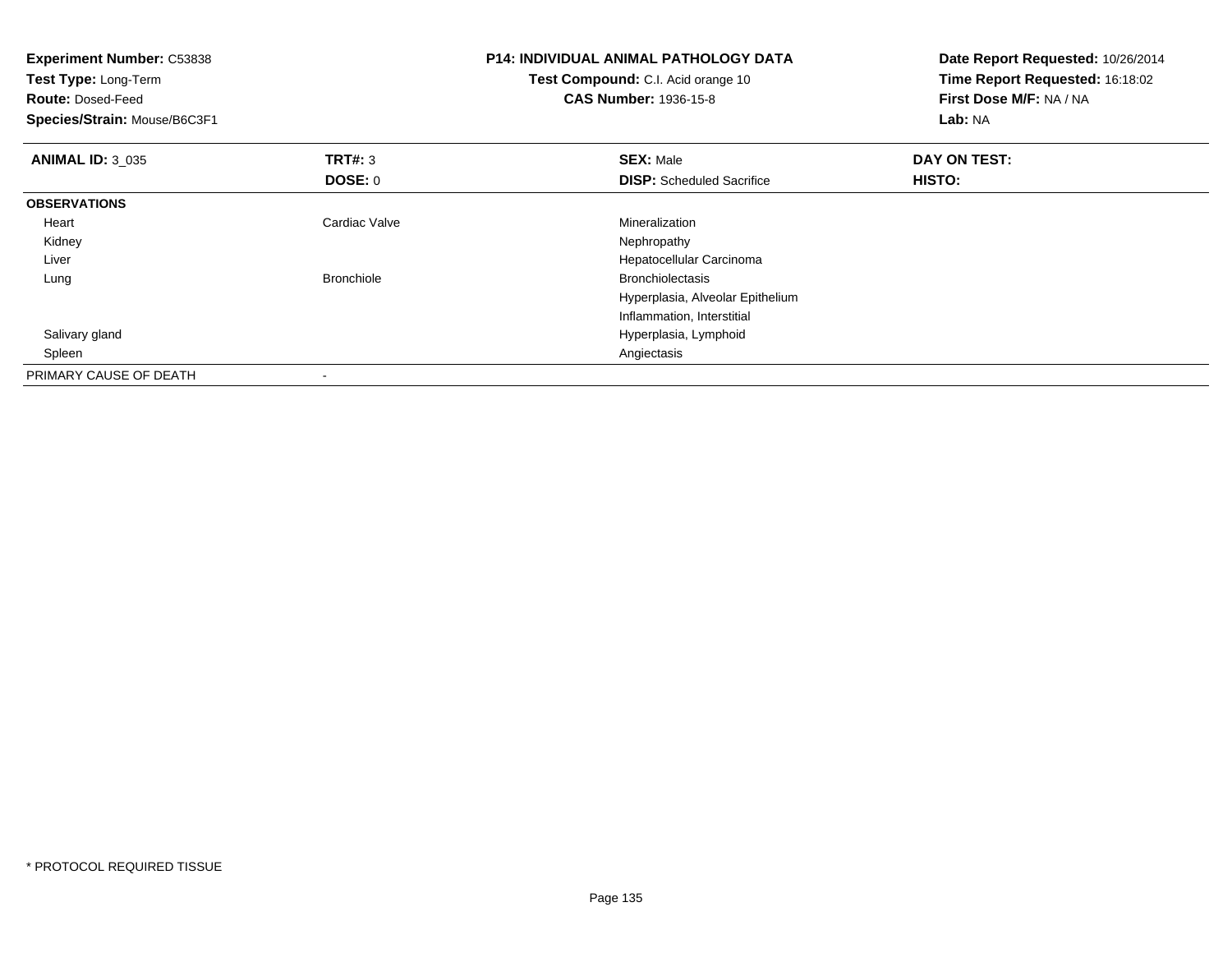| <b>Experiment Number: C53838</b><br>Test Type: Long-Term<br><b>Route: Dosed-Feed</b><br>Species/Strain: Mouse/B6C3F1 |                   | <b>P14: INDIVIDUAL ANIMAL PATHOLOGY DATA</b><br>Test Compound: C.I. Acid orange 10<br><b>CAS Number: 1936-15-8</b> | Date Report Requested: 10/26/2014<br>Time Report Requested: 16:18:02<br>First Dose M/F: NA / NA<br>Lab: NA |
|----------------------------------------------------------------------------------------------------------------------|-------------------|--------------------------------------------------------------------------------------------------------------------|------------------------------------------------------------------------------------------------------------|
| <b>ANIMAL ID: 3 036</b>                                                                                              | TRT#: 3           | <b>SEX: Male</b>                                                                                                   | DAY ON TEST:                                                                                               |
|                                                                                                                      | DOSE: 0           | <b>DISP:</b> Scheduled Sacrifice                                                                                   | <b>HISTO:</b>                                                                                              |
| <b>OBSERVATIONS</b>                                                                                                  |                   |                                                                                                                    |                                                                                                            |
| Kidney                                                                                                               |                   | Inflammation, Pyogranulomatous                                                                                     |                                                                                                            |
|                                                                                                                      |                   | Nephropathy                                                                                                        |                                                                                                            |
| Liver                                                                                                                |                   | <b>Focal Cellular Change</b>                                                                                       |                                                                                                            |
|                                                                                                                      |                   | Hematopoiesis                                                                                                      |                                                                                                            |
| Lung                                                                                                                 | <b>Bronchiole</b> | <b>Bronchiolectasis</b>                                                                                            |                                                                                                            |
| PRIMARY CAUSE OF DEATH                                                                                               |                   |                                                                                                                    |                                                                                                            |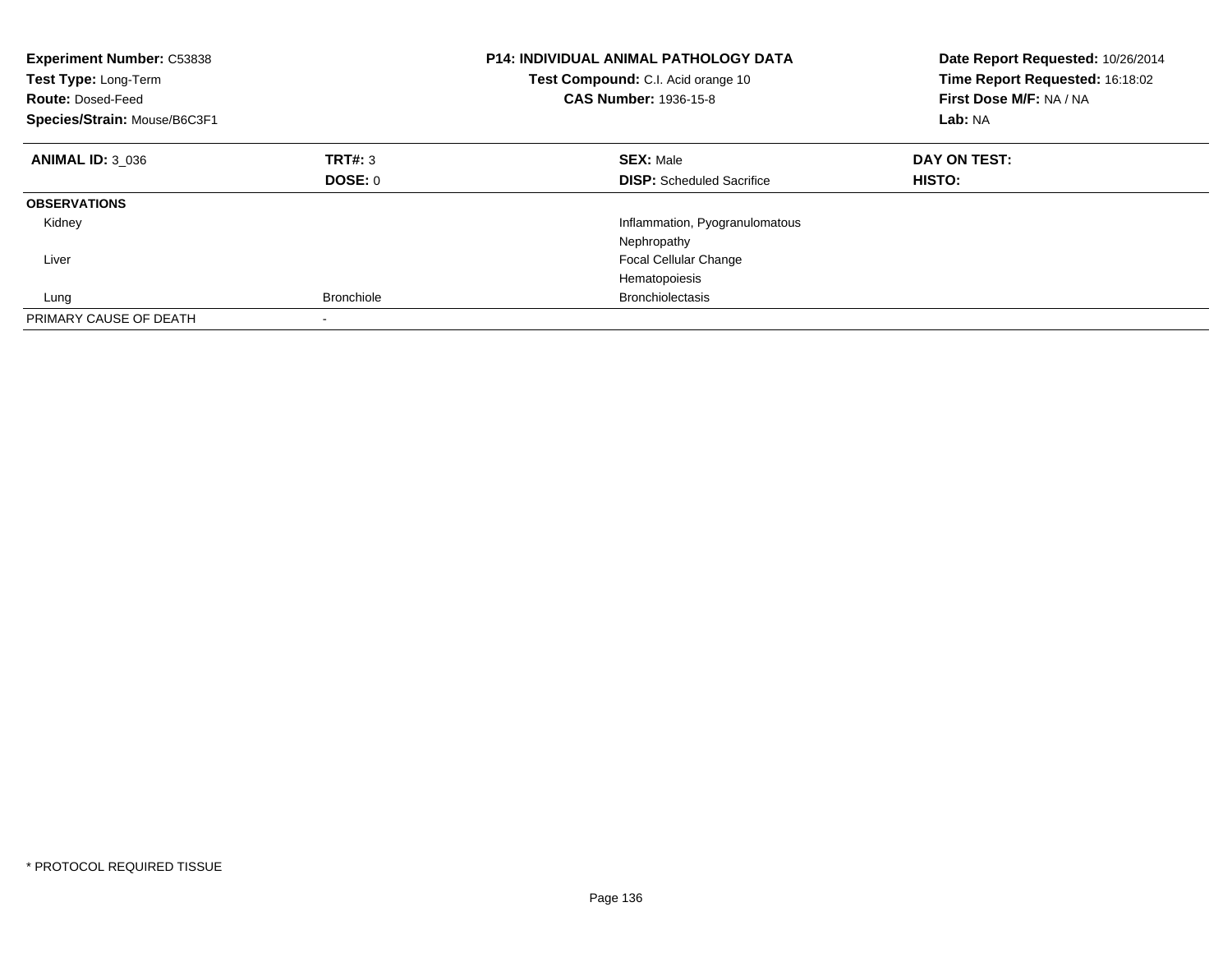| <b>Experiment Number: C53838</b><br>Test Type: Long-Term<br><b>Route: Dosed-Feed</b><br>Species/Strain: Mouse/B6C3F1 |                    | <b>P14: INDIVIDUAL ANIMAL PATHOLOGY DATA</b><br>Test Compound: C.I. Acid orange 10<br><b>CAS Number: 1936-15-8</b> | Date Report Requested: 10/26/2014<br>Time Report Requested: 16:18:02<br>First Dose M/F: NA / NA<br>Lab: NA |
|----------------------------------------------------------------------------------------------------------------------|--------------------|--------------------------------------------------------------------------------------------------------------------|------------------------------------------------------------------------------------------------------------|
| <b>ANIMAL ID: 3 037</b>                                                                                              | TRT#: 3<br>DOSE: 0 | <b>SEX: Male</b><br><b>DISP:</b> Scheduled Sacrifice                                                               | DAY ON TEST:<br>HISTO:                                                                                     |
| <b>OBSERVATIONS</b>                                                                                                  |                    |                                                                                                                    |                                                                                                            |
| Brain                                                                                                                |                    | Calcification, Dystrophic                                                                                          |                                                                                                            |
| PRIMARY CAUSE OF DEATH                                                                                               |                    |                                                                                                                    |                                                                                                            |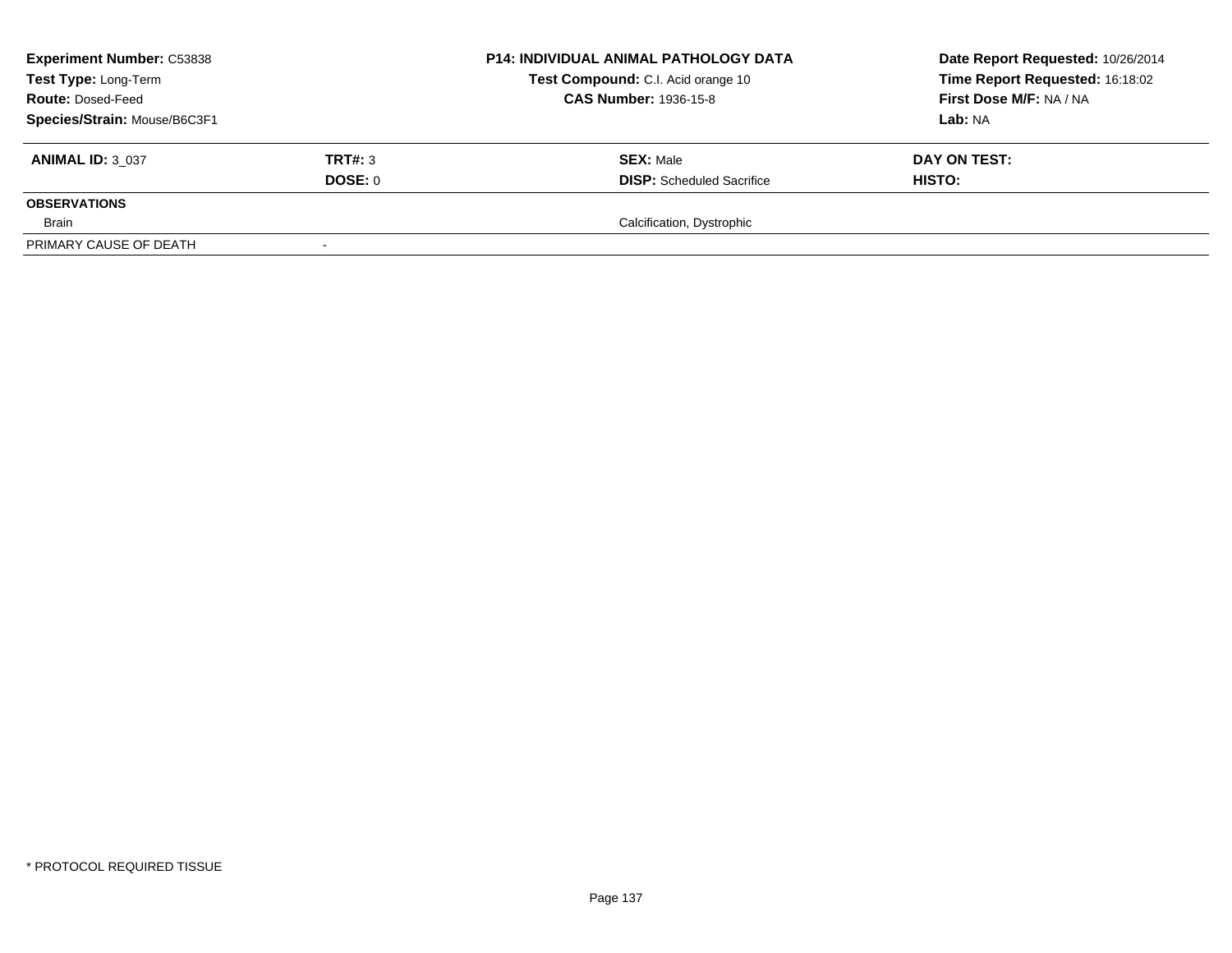| <b>Experiment Number: C53838</b><br><b>Test Type: Long-Term</b><br><b>Route: Dosed-Feed</b><br>Species/Strain: Mouse/B6C3F1 |                       | <b>P14: INDIVIDUAL ANIMAL PATHOLOGY DATA</b><br>Test Compound: C.I. Acid orange 10<br><b>CAS Number: 1936-15-8</b> | Date Report Requested: 10/26/2014<br>Time Report Requested: 16:18:02<br>First Dose M/F: NA / NA<br>Lab: NA |
|-----------------------------------------------------------------------------------------------------------------------------|-----------------------|--------------------------------------------------------------------------------------------------------------------|------------------------------------------------------------------------------------------------------------|
| <b>ANIMAL ID: 3_038</b>                                                                                                     | <b>TRT#: 3</b>        | <b>SEX: Male</b>                                                                                                   | DAY ON TEST:                                                                                               |
|                                                                                                                             | DOSE: 0               | <b>DISP: Natural Death</b>                                                                                         | HISTO:                                                                                                     |
| <b>OBSERVATIONS</b>                                                                                                         |                       |                                                                                                                    |                                                                                                            |
| Brain                                                                                                                       |                       | Calcification, Dystrophic                                                                                          |                                                                                                            |
| Kidney                                                                                                                      |                       | Hyperplasia, Lymphoid                                                                                              |                                                                                                            |
| Liver                                                                                                                       |                       | Hepatocellular Carcinoma                                                                                           |                                                                                                            |
| Lung                                                                                                                        |                       | Hepatocellular Carcinoma, Metastatic                                                                               |                                                                                                            |
|                                                                                                                             |                       | Hyperplasia, Alveolar Epithelium                                                                                   |                                                                                                            |
|                                                                                                                             |                       | Inflammation, Interstitial                                                                                         |                                                                                                            |
| Lymph node                                                                                                                  | Mesenteric Lymph Node | Congestion, Nos                                                                                                    |                                                                                                            |
|                                                                                                                             | Mesenteric Lymph Node | Depletion, Lymphoid                                                                                                |                                                                                                            |
| Salivary gland                                                                                                              |                       | Hyperplasia, Lymphoid                                                                                              |                                                                                                            |
| PRIMARY CAUSE OF DEATH                                                                                                      | $\,$                  |                                                                                                                    |                                                                                                            |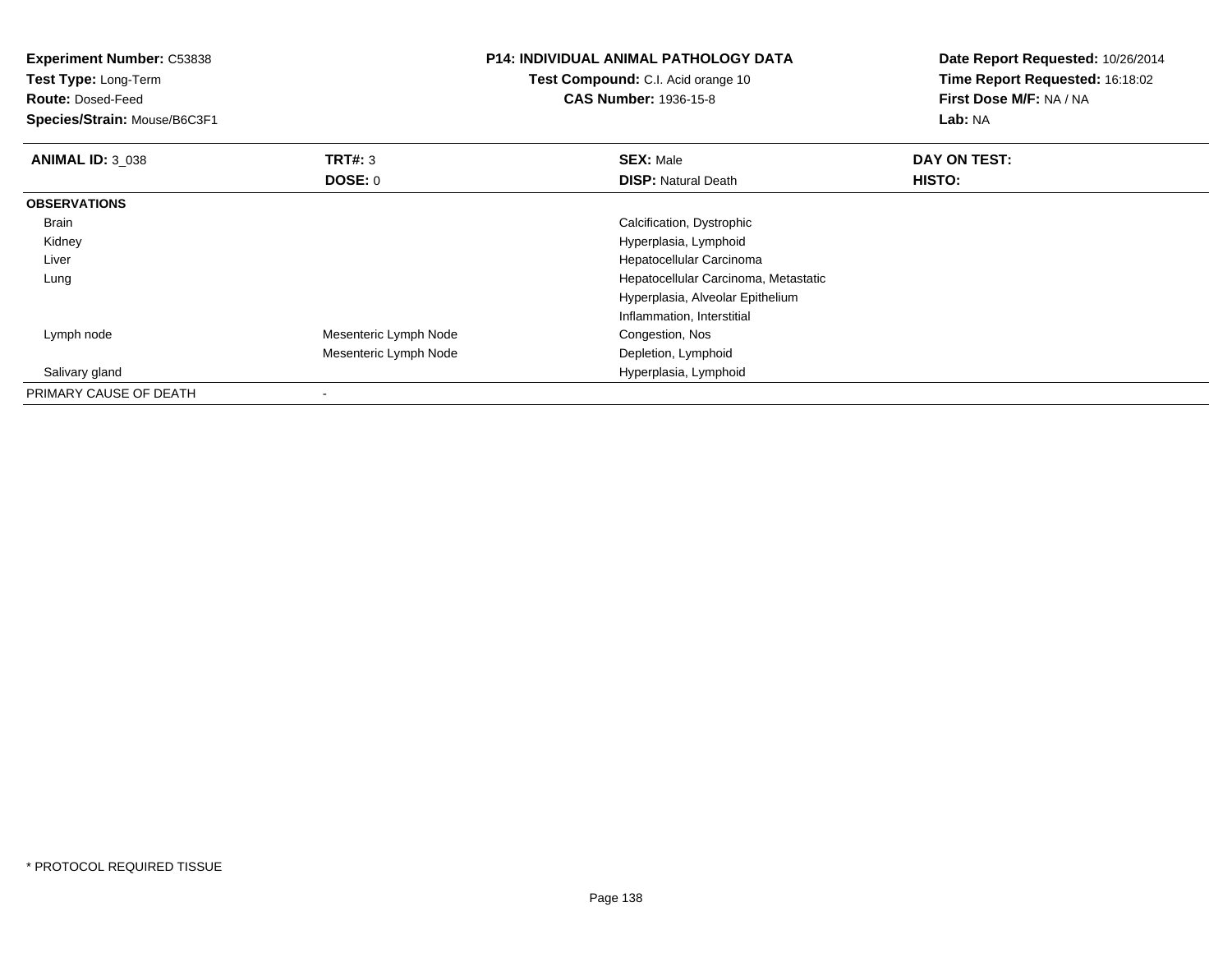| <b>Experiment Number: C53838</b><br>Test Type: Long-Term |         | <b>P14: INDIVIDUAL ANIMAL PATHOLOGY DATA</b><br>Test Compound: C.I. Acid orange 10 | Date Report Requested: 10/26/2014<br>Time Report Requested: 16:18:02 |
|----------------------------------------------------------|---------|------------------------------------------------------------------------------------|----------------------------------------------------------------------|
| <b>Route: Dosed-Feed</b>                                 |         | <b>CAS Number: 1936-15-8</b>                                                       | First Dose M/F: NA / NA                                              |
| Species/Strain: Mouse/B6C3F1                             |         |                                                                                    | Lab: NA                                                              |
| <b>ANIMAL ID: 3 039</b>                                  | TRT#: 3 | <b>SEX: Male</b>                                                                   | DAY ON TEST:                                                         |
|                                                          | DOSE: 0 | <b>DISP:</b> Scheduled Sacrifice                                                   | HISTO:                                                               |
| <b>OBSERVATIONS</b>                                      |         |                                                                                    |                                                                      |
| Liver                                                    |         | Hepatocellular Carcinoma                                                           |                                                                      |
| Lung                                                     |         | Hepatocellular Carcinoma, Metastatic                                               |                                                                      |
| PRIMARY CAUSE OF DEATH                                   |         |                                                                                    |                                                                      |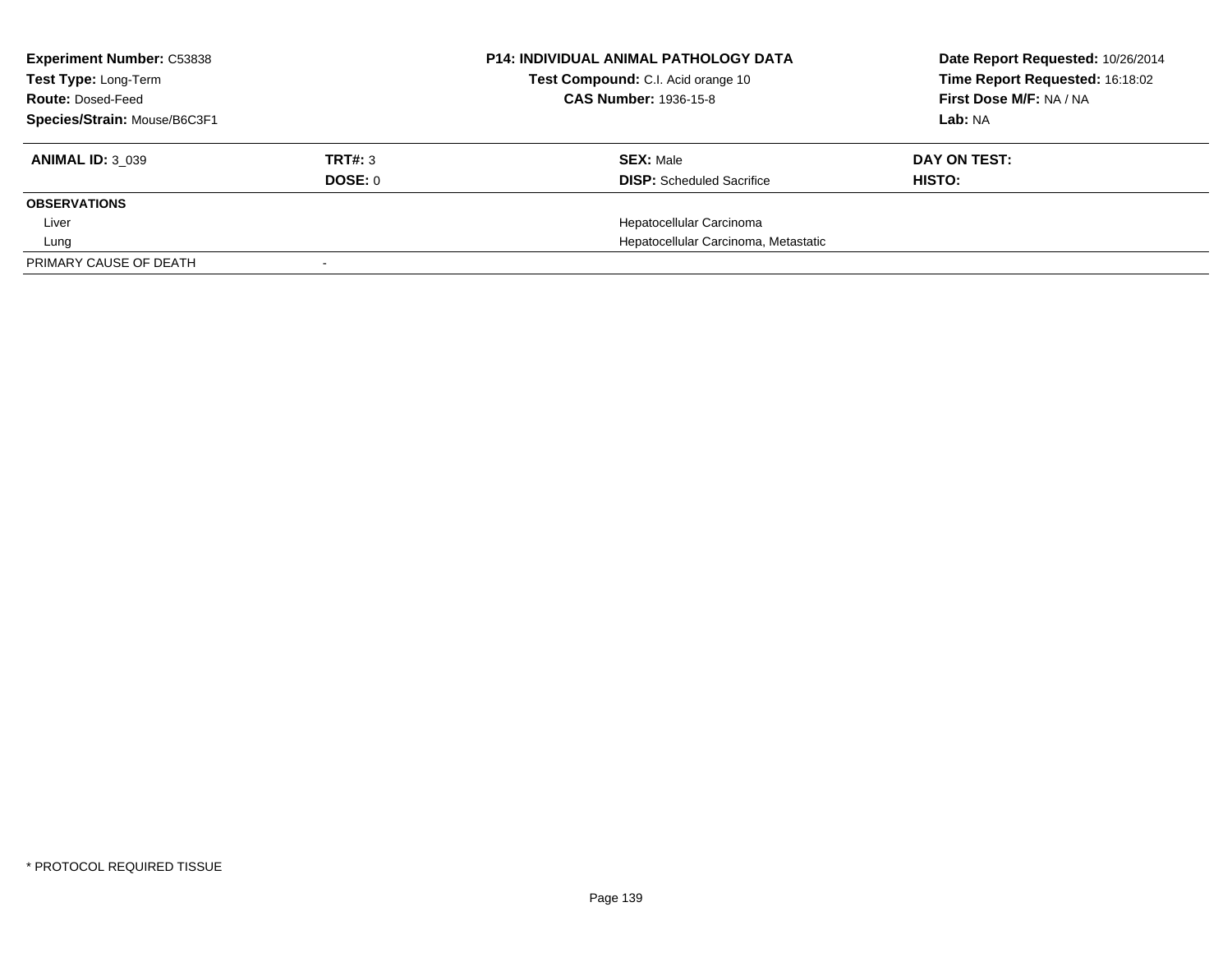| <b>Experiment Number: C53838</b><br>Test Type: Long-Term<br><b>Route: Dosed-Feed</b><br>Species/Strain: Mouse/B6C3F1 |                       | <b>P14: INDIVIDUAL ANIMAL PATHOLOGY DATA</b><br>Test Compound: C.I. Acid orange 10<br><b>CAS Number: 1936-15-8</b> | Date Report Requested: 10/26/2014<br>Time Report Requested: 16:18:02<br>First Dose M/F: NA / NA<br>Lab: NA |
|----------------------------------------------------------------------------------------------------------------------|-----------------------|--------------------------------------------------------------------------------------------------------------------|------------------------------------------------------------------------------------------------------------|
| <b>ANIMAL ID: 3 040</b>                                                                                              | <b>TRT#: 3</b>        | <b>SEX: Male</b>                                                                                                   | DAY ON TEST:                                                                                               |
|                                                                                                                      | DOSE: 0               | <b>DISP:</b> Scheduled Sacrifice                                                                                   | HISTO:                                                                                                     |
| <b>OBSERVATIONS</b>                                                                                                  |                       |                                                                                                                    |                                                                                                            |
| Gall bladder                                                                                                         |                       | Inflammation, Acute/Chronic                                                                                        |                                                                                                            |
| Kidney                                                                                                               |                       | Nephropathy                                                                                                        |                                                                                                            |
| Lung                                                                                                                 | <b>Bronchus</b>       | <b>Bronchiectasis</b>                                                                                              |                                                                                                            |
|                                                                                                                      |                       | Edema, Interstitial                                                                                                |                                                                                                            |
|                                                                                                                      | <b>Bronchiole</b>     | Hyperplasia, Lymphoid                                                                                              |                                                                                                            |
| Lymph node                                                                                                           | Mesenteric Lymph Node | Hematopoiesis                                                                                                      |                                                                                                            |
|                                                                                                                      | Mesenteric Lymph Node | Hyperplasia, Nos                                                                                                   |                                                                                                            |
| Salivary gland                                                                                                       |                       | Hyperplasia, Lymphoid                                                                                              |                                                                                                            |
| PRIMARY CAUSE OF DEATH                                                                                               |                       |                                                                                                                    |                                                                                                            |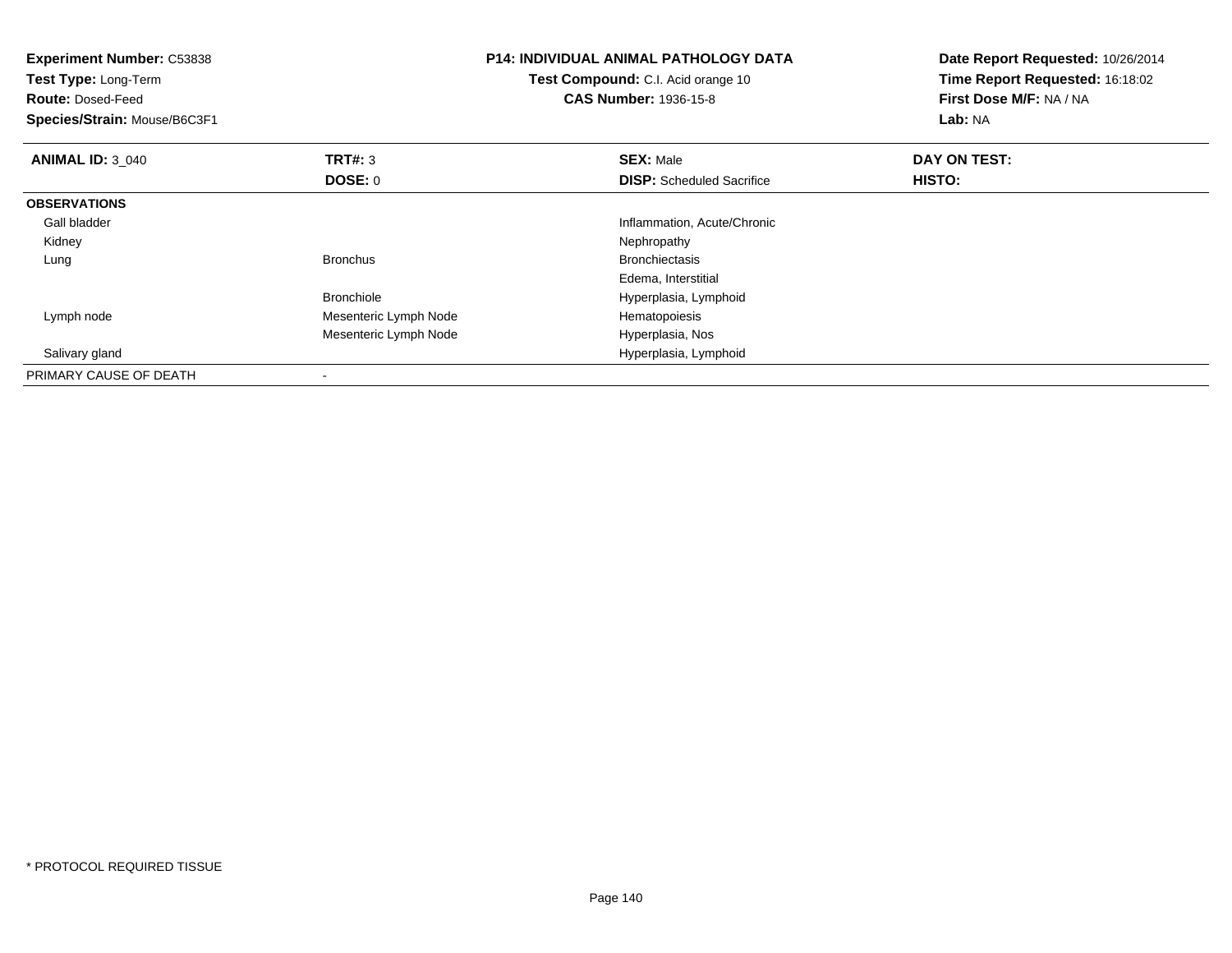| <b>Experiment Number: C53838</b><br>Test Type: Long-Term<br><b>Route:</b> Dosed-Feed<br>Species/Strain: Mouse/B6C3F1 |                   | <b>P14: INDIVIDUAL ANIMAL PATHOLOGY DATA</b><br>Test Compound: C.I. Acid orange 10<br><b>CAS Number: 1936-15-8</b> | Date Report Requested: 10/26/2014<br>Time Report Requested: 16:18:02<br>First Dose M/F: NA / NA<br>Lab: NA |
|----------------------------------------------------------------------------------------------------------------------|-------------------|--------------------------------------------------------------------------------------------------------------------|------------------------------------------------------------------------------------------------------------|
| <b>ANIMAL ID: 3 041</b>                                                                                              | TRT#: 3           | <b>SEX: Male</b>                                                                                                   | DAY ON TEST:                                                                                               |
|                                                                                                                      | DOSE: 0           | <b>DISP:</b> Scheduled Sacrifice                                                                                   | <b>HISTO:</b>                                                                                              |
| <b>OBSERVATIONS</b>                                                                                                  |                   |                                                                                                                    |                                                                                                            |
| Brain                                                                                                                |                   | Calcification, Dystrophic                                                                                          |                                                                                                            |
| Liver                                                                                                                |                   | <b>Focal Cellular Change</b>                                                                                       |                                                                                                            |
| Lung                                                                                                                 | <b>Bronchiole</b> | <b>Bronchiolectasis</b>                                                                                            |                                                                                                            |
|                                                                                                                      |                   | Hyperplasia, Alveolar Epithelium                                                                                   |                                                                                                            |
|                                                                                                                      |                   | Inflammation, Interstitial                                                                                         |                                                                                                            |
| Skin                                                                                                                 |                   | Inflammation, Acute/Chronic                                                                                        |                                                                                                            |
| PRIMARY CAUSE OF DEATH                                                                                               |                   |                                                                                                                    |                                                                                                            |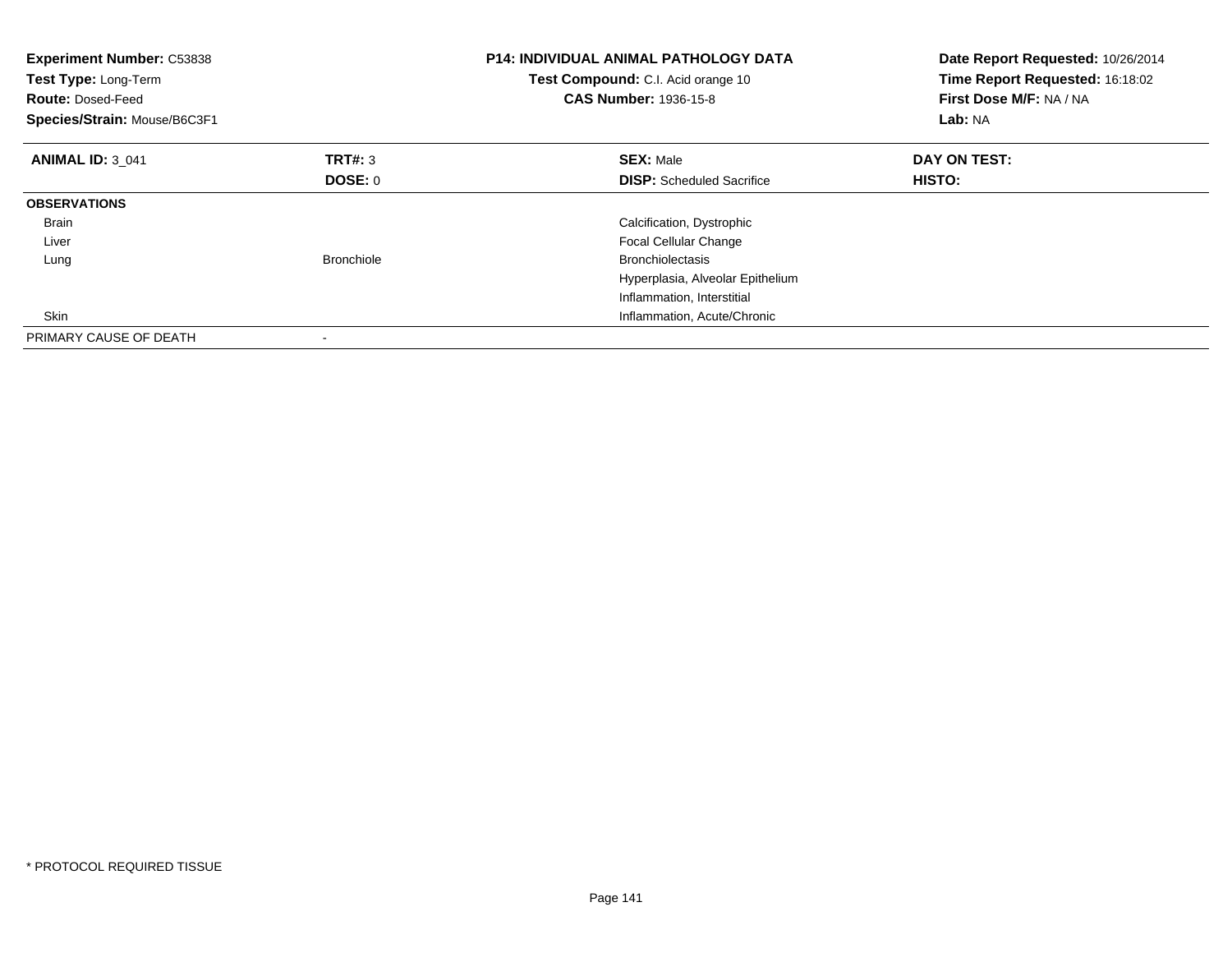| <b>Experiment Number: C53838</b><br>Test Type: Long-Term |                     | <b>P14: INDIVIDUAL ANIMAL PATHOLOGY DATA</b> | Date Report Requested: 10/26/2014<br>Time Report Requested: 16:18:02 |  |
|----------------------------------------------------------|---------------------|----------------------------------------------|----------------------------------------------------------------------|--|
|                                                          |                     | <b>Test Compound:</b> C.I. Acid orange 10    |                                                                      |  |
| <b>Route: Dosed-Feed</b>                                 |                     | <b>CAS Number: 1936-15-8</b>                 | First Dose M/F: NA / NA                                              |  |
| Species/Strain: Mouse/B6C3F1                             |                     |                                              | Lab: NA                                                              |  |
| <b>ANIMAL ID: 3 042</b>                                  | TRT#: 3             | <b>SEX: Male</b>                             | DAY ON TEST:                                                         |  |
|                                                          | DOSE: 0             | <b>DISP:</b> Scheduled Sacrifice             | HISTO:                                                               |  |
| <b>OBSERVATIONS</b>                                      |                     |                                              |                                                                      |  |
| Brain                                                    | Cortex              | Calcification, Dystrophic                    |                                                                      |  |
| Heart                                                    | Cardiac Valve       | Degeneration, Mucoid                         |                                                                      |  |
|                                                          | Myocardium Nos      | Degeneration, Nos                            |                                                                      |  |
| Lung                                                     | <b>Bronchiole</b>   | <b>Bronchiolectasis</b>                      |                                                                      |  |
| Lymph node                                               |                     | Depletion, Lymphoid                          |                                                                      |  |
|                                                          | Axillary Lymph Node | Sarcoma, Nos, Metastatic                     |                                                                      |  |
| Pancreas                                                 | Acinus              | Atrophy, Focal                               |                                                                      |  |
| Spleen                                                   |                     | Hematopoiesis                                |                                                                      |  |
| Unspecified                                              |                     | Sarcoma, Nos                                 |                                                                      |  |
| PRIMARY CAUSE OF DEATH                                   |                     |                                              |                                                                      |  |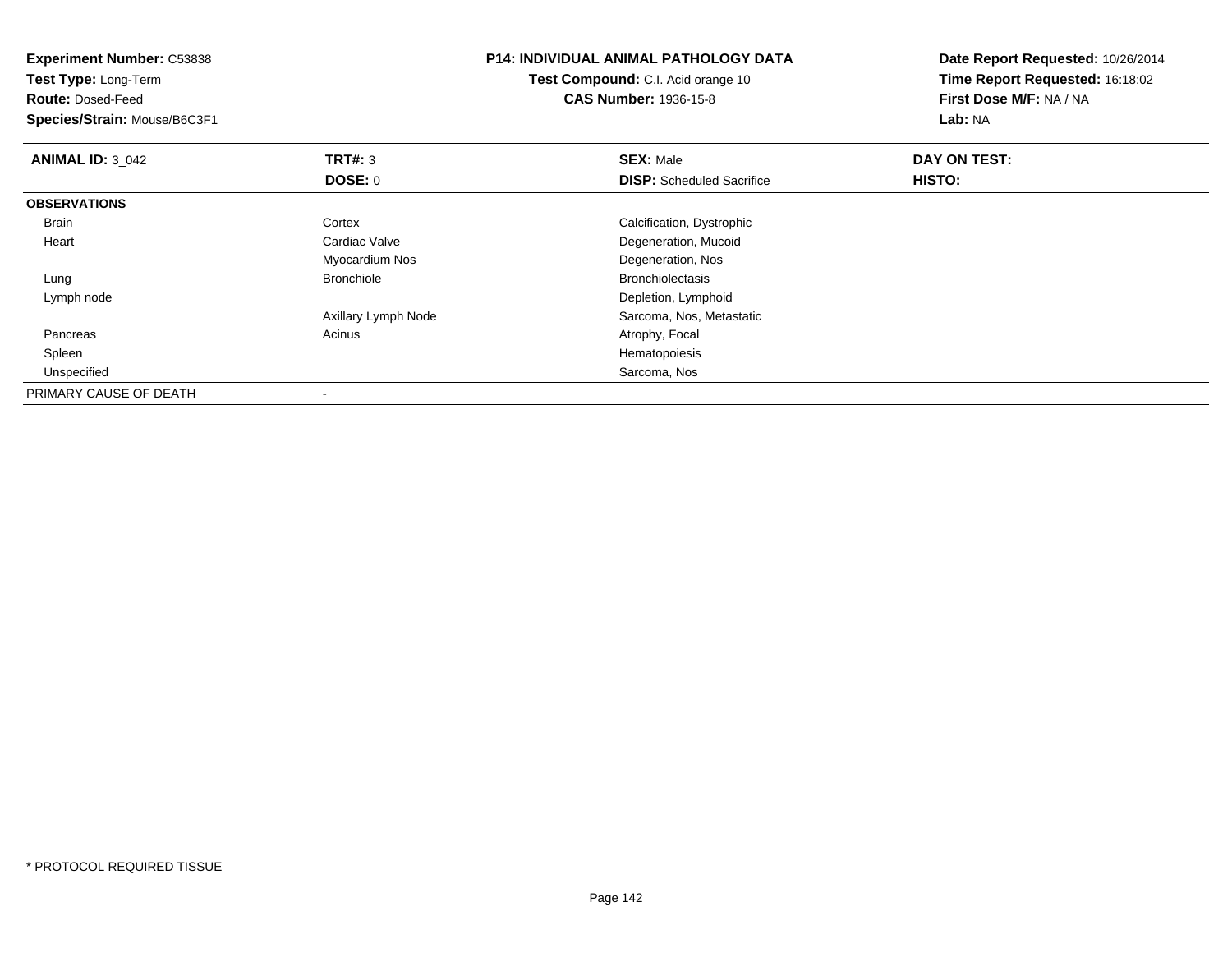**Test Type:** Long-Term

**Route:** Dosed-Feed

**Species/Strain:** Mouse/B6C3F1

# **P14: INDIVIDUAL ANIMAL PATHOLOGY DATA**

**Test Compound:** C.I. Acid orange 10**CAS Number:** 1936-15-8

| <b>ANIMAL ID: 3_043</b> | TRT#: 3               | <b>SEX: Male</b>                 | DAY ON TEST: |  |
|-------------------------|-----------------------|----------------------------------|--------------|--|
|                         | <b>DOSE: 0</b>        | <b>DISP:</b> Scheduled Sacrifice | HISTO:       |  |
| <b>OBSERVATIONS</b>     |                       |                                  |              |  |
| Brain                   |                       | Calcification, Dystrophic        |              |  |
| Heart                   | Myocardium Nos        | Fibrosis, Multifocal             |              |  |
| Kidney                  |                       | Nephropathy                      |              |  |
| Lung                    |                       | Alveolar/Bronchiolar Adenoma     |              |  |
|                         | <b>Bronchiole</b>     | <b>Bronchiolectasis</b>          |              |  |
|                         |                       | Hyperplasia, Alveolar Epithelium |              |  |
|                         | <b>Bronchiole</b>     | Hyperplasia, Lymphoid            |              |  |
|                         |                       | Inflammation, Interstitial       |              |  |
| Lymph node              | Mesenteric Lymph Node | Congestion, Nos                  |              |  |
| Stomach                 |                       | Inflammation, Acute              |              |  |
| PRIMARY CAUSE OF DEATH  |                       |                                  |              |  |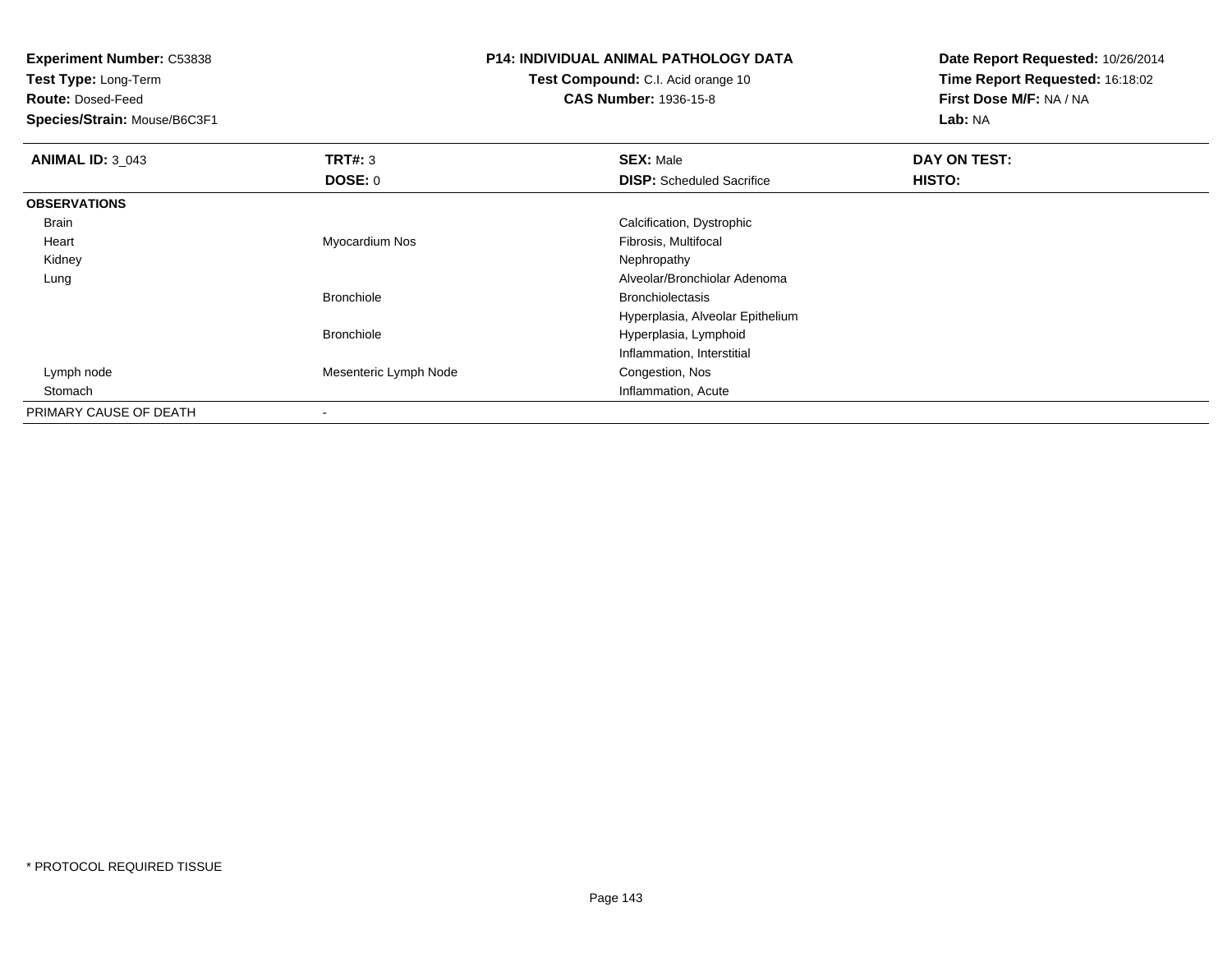| <b>Experiment Number: C53838</b><br>Test Type: Long-Term<br><b>Route: Dosed-Feed</b><br>Species/Strain: Mouse/B6C3F1 |           | <b>P14: INDIVIDUAL ANIMAL PATHOLOGY DATA</b><br>Test Compound: C.I. Acid orange 10<br><b>CAS Number: 1936-15-8</b> | Date Report Requested: 10/26/2014<br>Time Report Requested: 16:18:02<br>First Dose M/F: NA / NA<br>Lab: NA |
|----------------------------------------------------------------------------------------------------------------------|-----------|--------------------------------------------------------------------------------------------------------------------|------------------------------------------------------------------------------------------------------------|
| <b>ANIMAL ID: 3 044</b>                                                                                              | TRT#: 3   | <b>SEX: Male</b>                                                                                                   | DAY ON TEST:                                                                                               |
|                                                                                                                      | DOSE: 0   | <b>DISP:</b> Scheduled Sacrifice                                                                                   | HISTO:                                                                                                     |
| <b>OBSERVATIONS</b>                                                                                                  |           |                                                                                                                    |                                                                                                            |
| Brain                                                                                                                |           | Calcification, Dystrophic                                                                                          |                                                                                                            |
| Kidney                                                                                                               |           | Hyperplasia, Lymphoid                                                                                              |                                                                                                            |
|                                                                                                                      |           | Nephropathy                                                                                                        |                                                                                                            |
| Liver                                                                                                                |           | Hepatocellular Carcinoma                                                                                           |                                                                                                            |
| Urinary bladder                                                                                                      | Submucosa | Hyperplasia, Lymphoid                                                                                              |                                                                                                            |
| PRIMARY CAUSE OF DEATH                                                                                               |           |                                                                                                                    |                                                                                                            |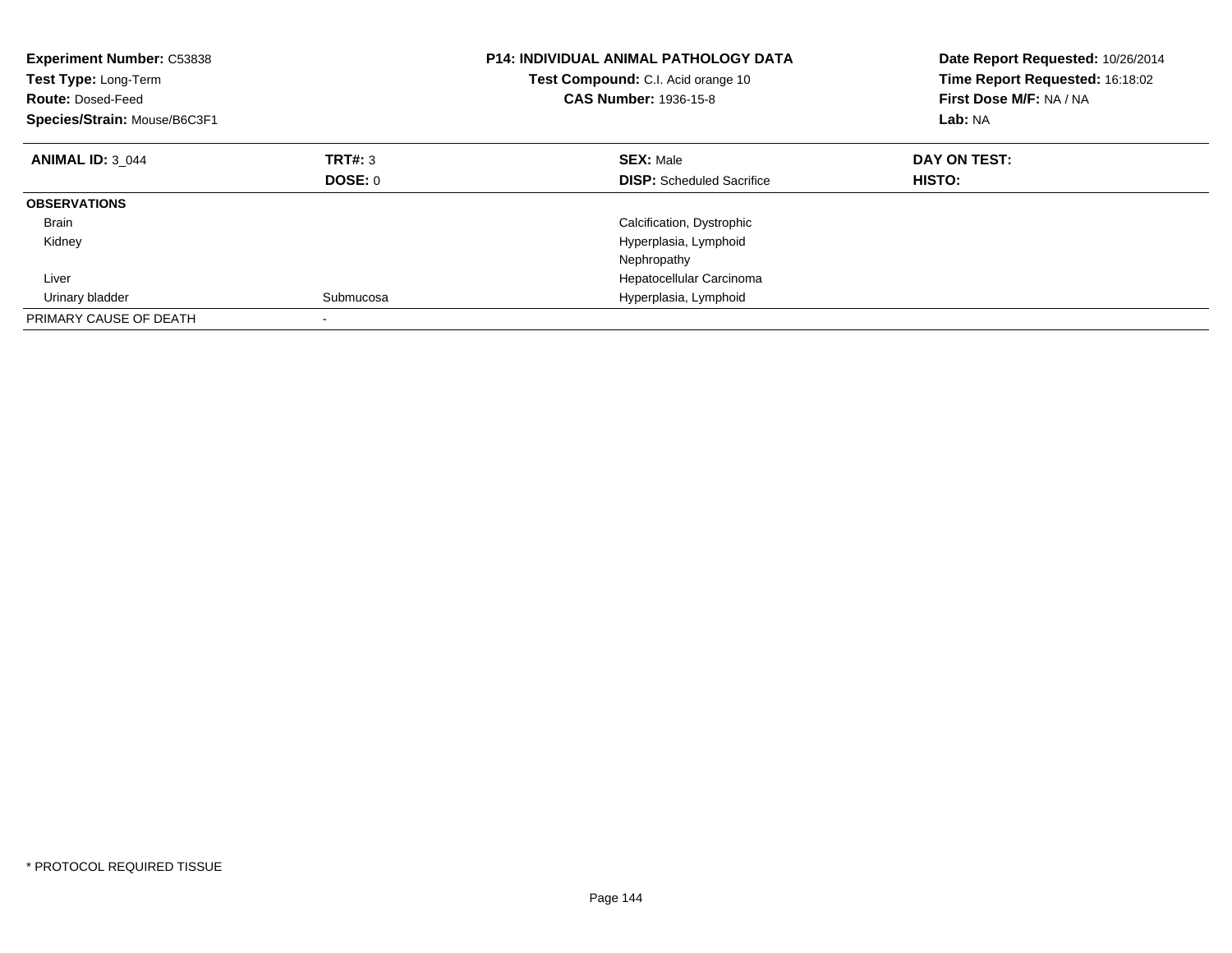| <b>Experiment Number: C53838</b><br>Test Type: Long-Term<br><b>Route: Dosed-Feed</b><br>Species/Strain: Mouse/B6C3F1 |                       | <b>P14: INDIVIDUAL ANIMAL PATHOLOGY DATA</b><br>Test Compound: C.I. Acid orange 10<br><b>CAS Number: 1936-15-8</b> | Date Report Requested: 10/26/2014<br>Time Report Requested: 16:18:02<br>First Dose M/F: NA / NA<br>Lab: NA |
|----------------------------------------------------------------------------------------------------------------------|-----------------------|--------------------------------------------------------------------------------------------------------------------|------------------------------------------------------------------------------------------------------------|
| <b>ANIMAL ID: 3 045</b>                                                                                              | TRT#: 3               | <b>SEX: Male</b>                                                                                                   | DAY ON TEST:                                                                                               |
|                                                                                                                      | DOSE: 0               | <b>DISP:</b> Natural Death                                                                                         | HISTO:                                                                                                     |
| <b>OBSERVATIONS</b>                                                                                                  |                       |                                                                                                                    |                                                                                                            |
| Adrenal gland                                                                                                        | Cortex Nos            | Hyperplasia, Focal                                                                                                 |                                                                                                            |
| Liver                                                                                                                |                       | Hepatocellular Carcinoma                                                                                           |                                                                                                            |
|                                                                                                                      |                       | Necrosis, Focal                                                                                                    |                                                                                                            |
| Lung                                                                                                                 |                       | Hepatocellular Carcinoma, Metastatic                                                                               |                                                                                                            |
|                                                                                                                      |                       | Inflammation, Interstitial                                                                                         |                                                                                                            |
| Lymph node                                                                                                           | Mandibular Lymph Node | Hyperplasia, Reticulum Cell                                                                                        |                                                                                                            |
| Urinary bladder                                                                                                      |                       | Hyperplasia, Lymphoid                                                                                              |                                                                                                            |
| PRIMARY CAUSE OF DEATH                                                                                               |                       |                                                                                                                    |                                                                                                            |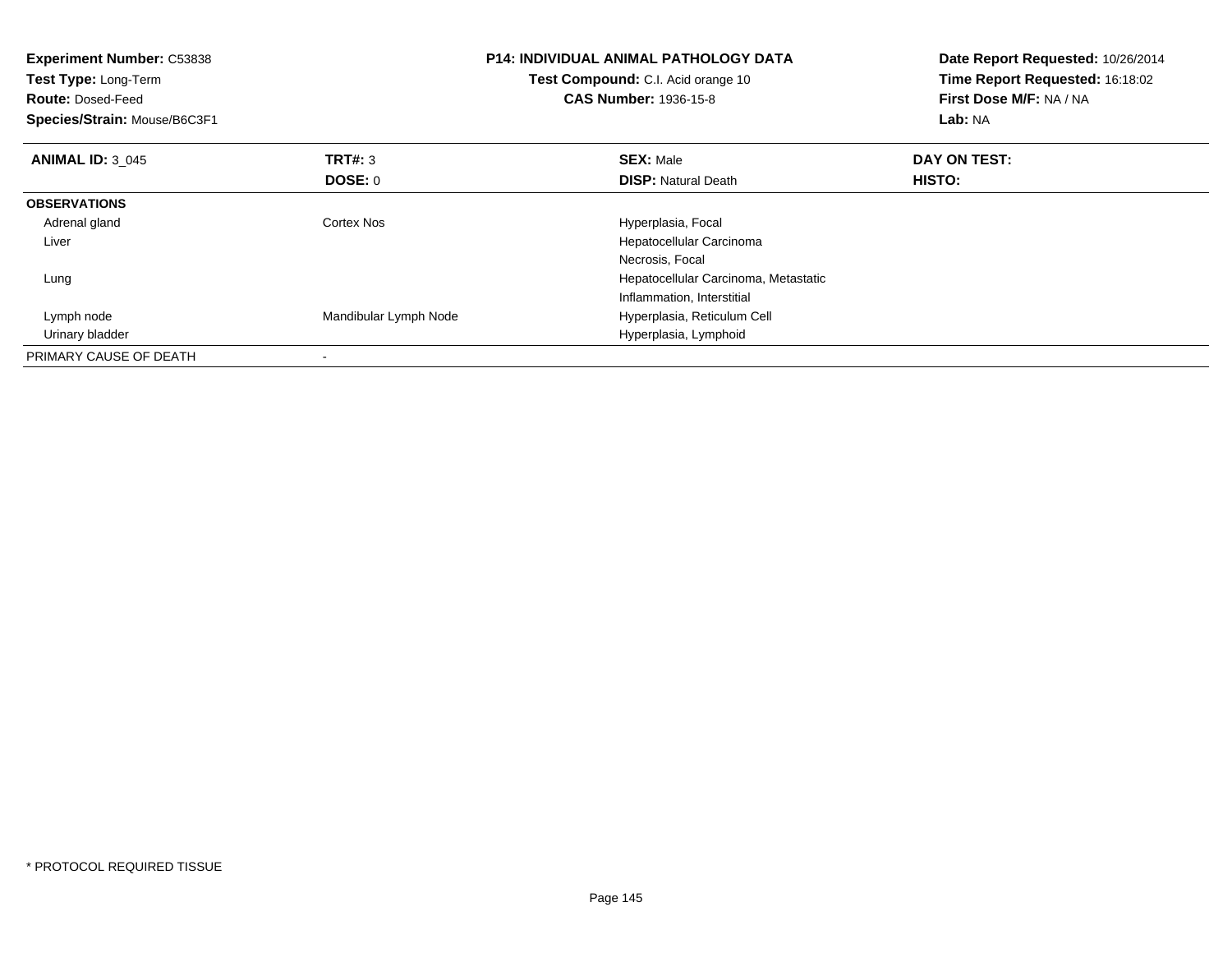| <b>Experiment Number: C53838</b><br>Test Type: Long-Term<br><b>Route: Dosed-Feed</b><br>Species/Strain: Mouse/B6C3F1 |                           | <b>P14: INDIVIDUAL ANIMAL PATHOLOGY DATA</b><br>Test Compound: C.I. Acid orange 10<br><b>CAS Number: 1936-15-8</b> | Date Report Requested: 10/26/2014<br>Time Report Requested: 16:18:02<br>First Dose M/F: NA / NA<br>Lab: NA |
|----------------------------------------------------------------------------------------------------------------------|---------------------------|--------------------------------------------------------------------------------------------------------------------|------------------------------------------------------------------------------------------------------------|
| <b>ANIMAL ID: 3 046</b>                                                                                              | TRT#: 3<br><b>DOSE: 0</b> | <b>SEX: Male</b><br><b>DISP:</b> Scheduled Sacrifice                                                               | DAY ON TEST:<br>HISTO:                                                                                     |
| <b>OBSERVATIONS</b>                                                                                                  |                           |                                                                                                                    |                                                                                                            |
| <b>Brain</b>                                                                                                         |                           | Calcification, Dystrophic                                                                                          |                                                                                                            |
| <b>Intestine Small</b>                                                                                               | Ileum, Ileum              | Hyperplasia, Lymphoid                                                                                              |                                                                                                            |
| Kidney                                                                                                               |                           | Nephropathy                                                                                                        |                                                                                                            |
| Testis                                                                                                               |                           | Degeneration, Nos                                                                                                  |                                                                                                            |
| PRIMARY CAUSE OF DEATH                                                                                               |                           |                                                                                                                    |                                                                                                            |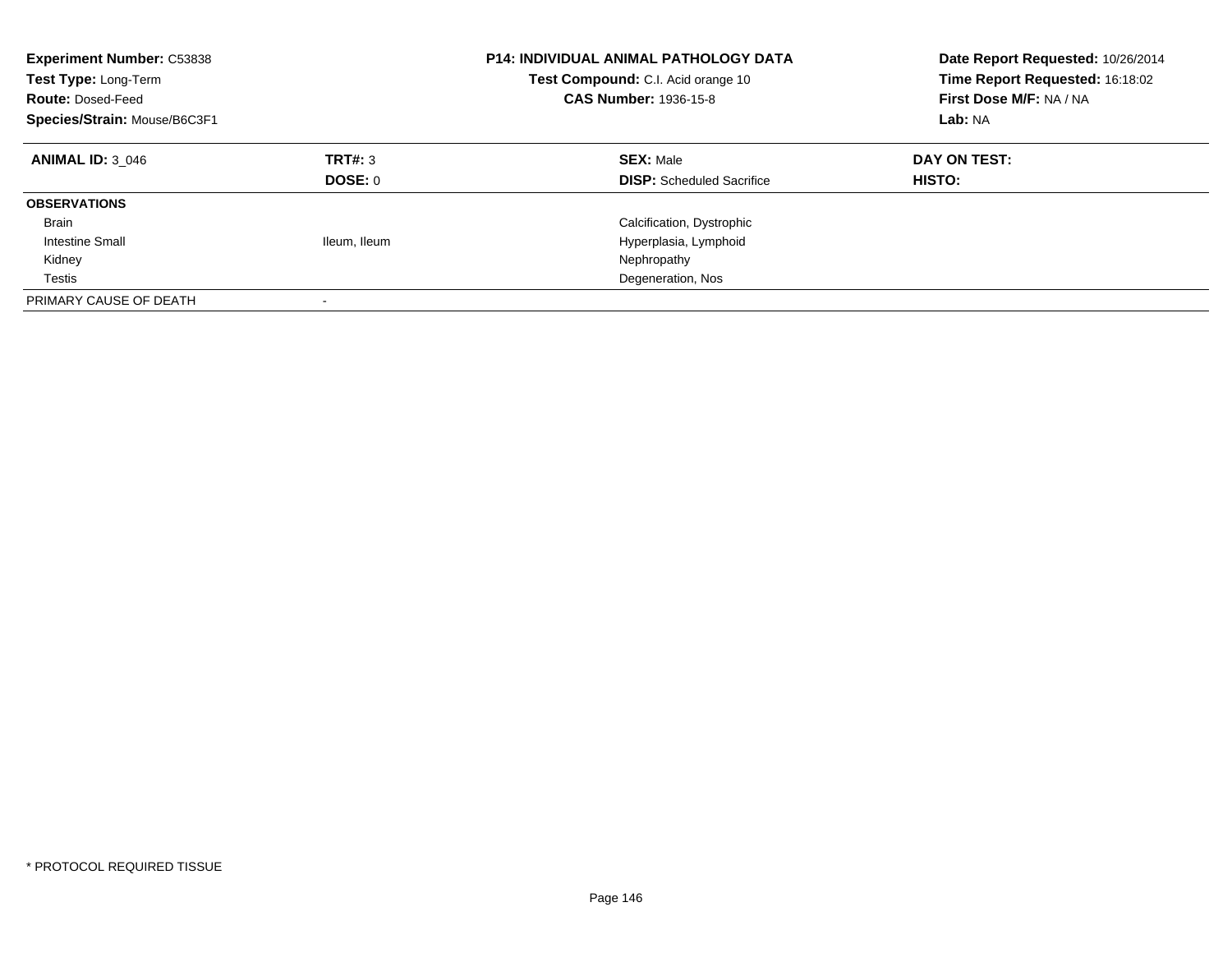| <b>Experiment Number: C53838</b><br>Test Type: Long-Term<br><b>Route: Dosed-Feed</b><br>Species/Strain: Mouse/B6C3F1 |                           | P14: INDIVIDUAL ANIMAL PATHOLOGY DATA<br>Test Compound: C.I. Acid orange 10<br><b>CAS Number: 1936-15-8</b> | Date Report Requested: 10/26/2014<br>Time Report Requested: 16:18:02<br>First Dose M/F: NA / NA<br>Lab: NA |
|----------------------------------------------------------------------------------------------------------------------|---------------------------|-------------------------------------------------------------------------------------------------------------|------------------------------------------------------------------------------------------------------------|
| <b>ANIMAL ID: 3 047</b>                                                                                              | <b>TRT#: 3</b><br>DOSE: 0 | <b>SEX: Male</b><br><b>DISP:</b> Natural Death                                                              | DAY ON TEST:<br>HISTO:                                                                                     |
| <b>OBSERVATIONS</b>                                                                                                  |                           |                                                                                                             |                                                                                                            |
| <b>Brain</b>                                                                                                         |                           | Hemorrhage                                                                                                  |                                                                                                            |
| Kidney                                                                                                               |                           | Glomerulonephritis, Nos                                                                                     |                                                                                                            |
| Lung                                                                                                                 | <b>Bronchiole</b>         | <b>Bronchiolectasis</b>                                                                                     |                                                                                                            |
| Unspecified                                                                                                          | Multiple Organs Nos       | Lymphoma, Nos-Malignant                                                                                     |                                                                                                            |
| PRIMARY CAUSE OF DEATH                                                                                               | -                         |                                                                                                             |                                                                                                            |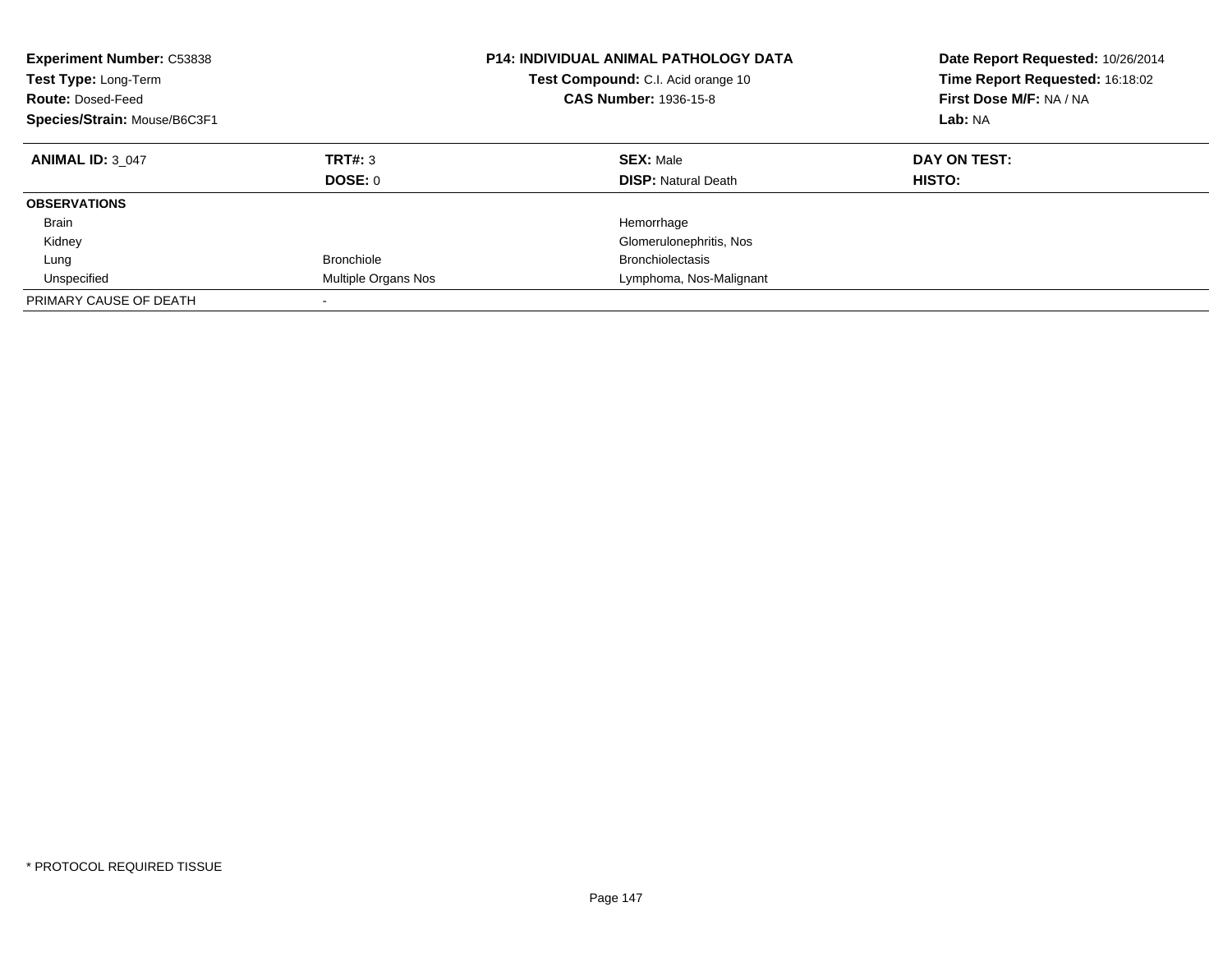| <b>Experiment Number: C53838</b><br>Test Type: Long-Term<br><b>Route: Dosed-Feed</b><br>Species/Strain: Mouse/B6C3F1 |                    | <b>P14: INDIVIDUAL ANIMAL PATHOLOGY DATA</b><br>Test Compound: C.I. Acid orange 10<br><b>CAS Number: 1936-15-8</b> | Date Report Requested: 10/26/2014<br>Time Report Requested: 16:18:02<br>First Dose M/F: NA / NA<br>Lab: NA |
|----------------------------------------------------------------------------------------------------------------------|--------------------|--------------------------------------------------------------------------------------------------------------------|------------------------------------------------------------------------------------------------------------|
| <b>ANIMAL ID: 3 048</b>                                                                                              | TRT#: 3<br>DOSE: 0 | <b>SEX: Male</b><br><b>DISP:</b> Natural Death                                                                     | DAY ON TEST:<br>HISTO:                                                                                     |
| <b>OBSERVATIONS</b>                                                                                                  |                    |                                                                                                                    |                                                                                                            |
| Bone marrow                                                                                                          |                    | Hyperplasia, Hematopoietic                                                                                         |                                                                                                            |
| <b>Intestine Small</b>                                                                                               | Mesentery Nos      | Sarcoma, Nos                                                                                                       |                                                                                                            |
| Spleen                                                                                                               |                    | Hematopoiesis                                                                                                      |                                                                                                            |
| Urinary bladder                                                                                                      |                    | Hyperplasia, Lymphoid                                                                                              |                                                                                                            |
| PRIMARY CAUSE OF DEATH                                                                                               |                    |                                                                                                                    |                                                                                                            |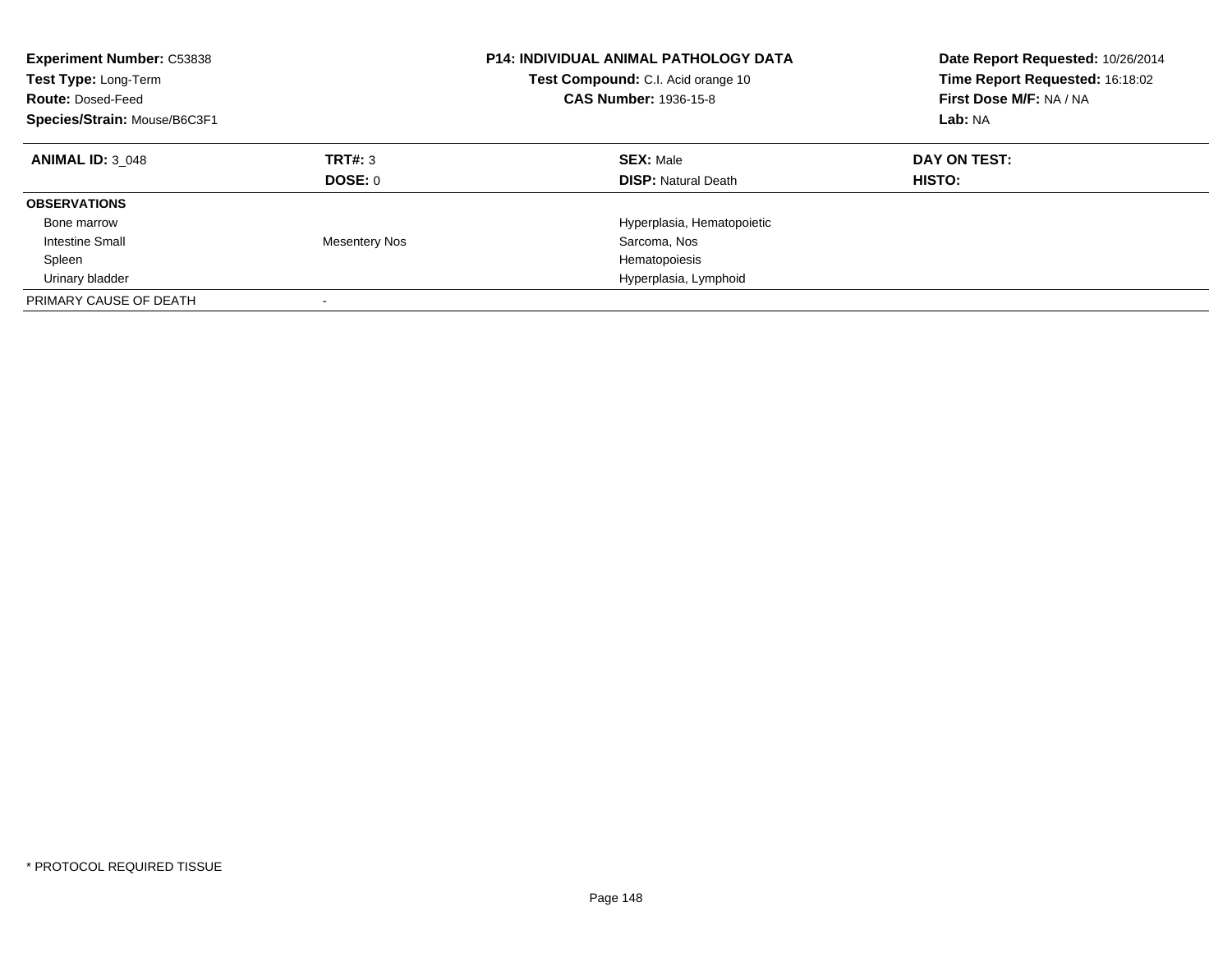| <b>Experiment Number: C53838</b><br>Test Type: Long-Term<br><b>Route: Dosed-Feed</b><br>Species/Strain: Mouse/B6C3F1 |                     | <b>P14: INDIVIDUAL ANIMAL PATHOLOGY DATA</b><br>Test Compound: C.I. Acid orange 10<br><b>CAS Number: 1936-15-8</b> | Date Report Requested: 10/26/2014<br>Time Report Requested: 16:18:02<br>First Dose M/F: NA / NA<br>Lab: NA |
|----------------------------------------------------------------------------------------------------------------------|---------------------|--------------------------------------------------------------------------------------------------------------------|------------------------------------------------------------------------------------------------------------|
| <b>ANIMAL ID: 3 049</b>                                                                                              | TRT#: 3             | <b>SEX: Male</b>                                                                                                   | DAY ON TEST:                                                                                               |
|                                                                                                                      | DOSE: 0             | <b>DISP:</b> Moribund Sacrifice                                                                                    | HISTO:                                                                                                     |
| <b>OBSERVATIONS</b>                                                                                                  |                     |                                                                                                                    |                                                                                                            |
| <b>Brain</b>                                                                                                         |                     | Calcification, Dystrophic                                                                                          |                                                                                                            |
| Heart                                                                                                                | Myocardium Nos      | Mineralization                                                                                                     |                                                                                                            |
| Lung                                                                                                                 | <b>Bronchiole</b>   | <b>Bronchiolectasis</b>                                                                                            |                                                                                                            |
| Skeletal muscle                                                                                                      | Neck                | Degeneration, Nos                                                                                                  |                                                                                                            |
| Testis                                                                                                               |                     | Degeneration, Nos                                                                                                  |                                                                                                            |
| Unspecified                                                                                                          | Multiple Organs Nos | Lymphoma, Nos-Malignant                                                                                            |                                                                                                            |
| PRIMARY CAUSE OF DEATH                                                                                               |                     |                                                                                                                    |                                                                                                            |